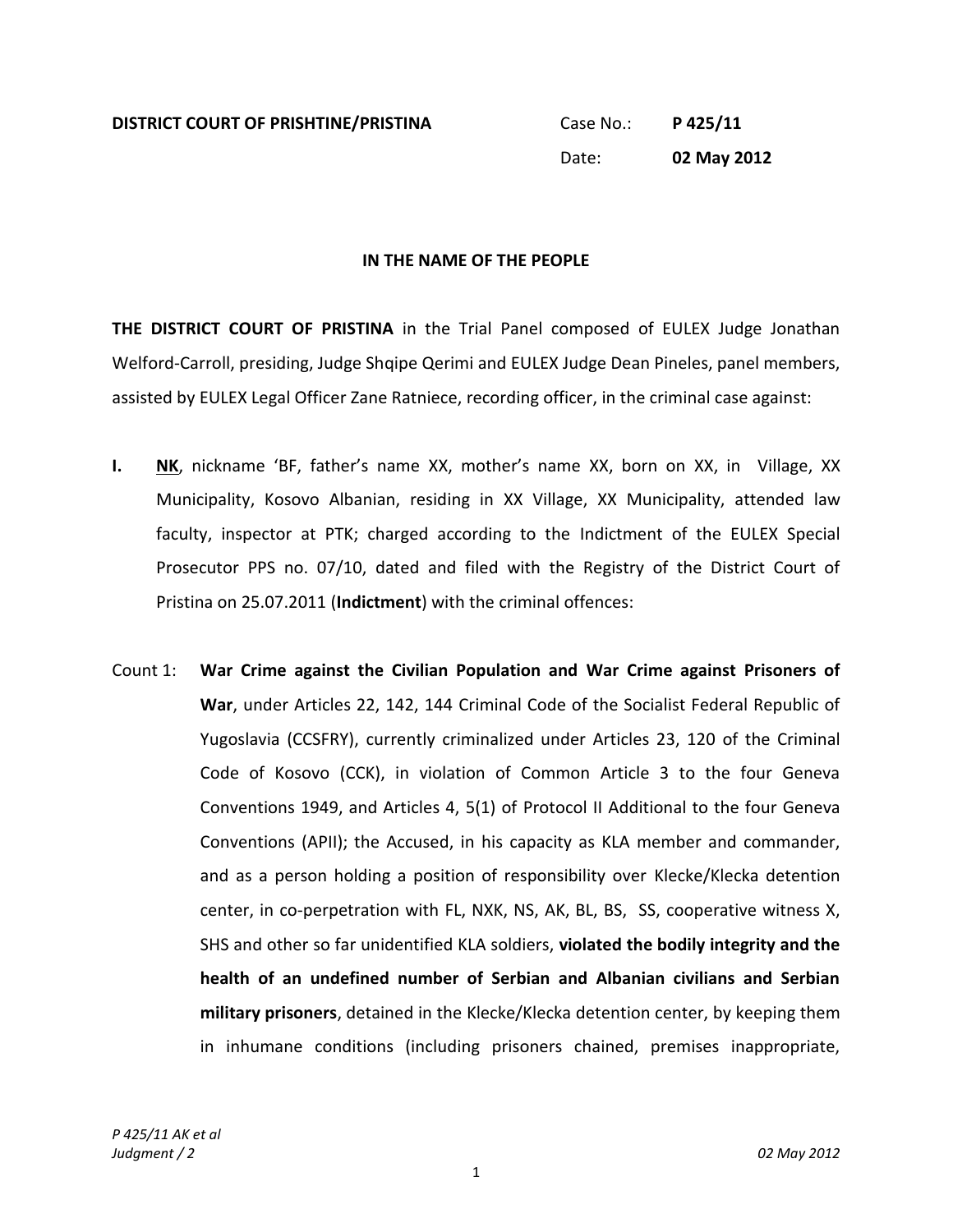excessive cold, lack of sanitation, inadequate nutrition, frequent beatings); in Klecke/Klecka, Lipjan/Lipljan Municipality, from early 1999 until mid-June 1999;

- Count 2: **War Crime against the Civilian Population**, under Articles 22, 142 CCSFRY, currently criminalized under Articles 23, 120 CCK, in violation of Common Article 3 to the four Geneva Conventions 1949, and Articles 4, 5(1) APII; the Accused, in his capacity as member of the KLA, in co-perpetration with NXK, NS and RM, **killed AA**, a Kosovo Albanian civilian who had been previously detained in and released from the Klecke/Klecka detention center, by shooting at him with an AK-47 firearm; in Klecke/Klecka, Lipjan/Lipljan Municipality, on or about 03/04 April 1999;
- Count 3: **War Crime against Prisoners of War**, under Articles 22, 144 CCSFRY, currently criminalized under Articles 23, 120 CCK, in violation of Common Article 3 to the four Geneva Conventions 1949, and Articles 4, 5(1) APII; the Accused, in his capacity as member of the KLA and in co-perpetration with NXK, NS and two unidentified KLA soldiers, **participated in the killing of four Serbian military prisoners** detained in the Klecke/Klecka detention center, whose remains were found in a mass grave near Klecke/Klecka and identified through DNA as BC, ZF and ZT, who were executed with several rounds of AK-47 firearm by a group composed by NK, NXK, NS, and two unidentified KLA soldiers; in Klecke/Klecka, Lipjan/Lipljan Municipality, on an undetermined date in April 1999, not before 11 April 1999;
- Count 4: **War Crime against Prisoners of War**, under Articles 22, 144 CCSFRY, currently criminalized under Articles 23, 120 CCK, in violation of Common Article 3 to the four Geneva Conventions 1949, and Articles 4, 5(1) APII; the Accused, in his capacity as member of the KLA, in co-perpetration with NXK **violated the bodily integrity and health of a Serbian military prisoner**, detained in the Klecke/Klecka detention centre, by repeatedly beating him; the victim was subsequently killed and his remains were found in a mass grave near Klecke/Klecka containing five bodies; in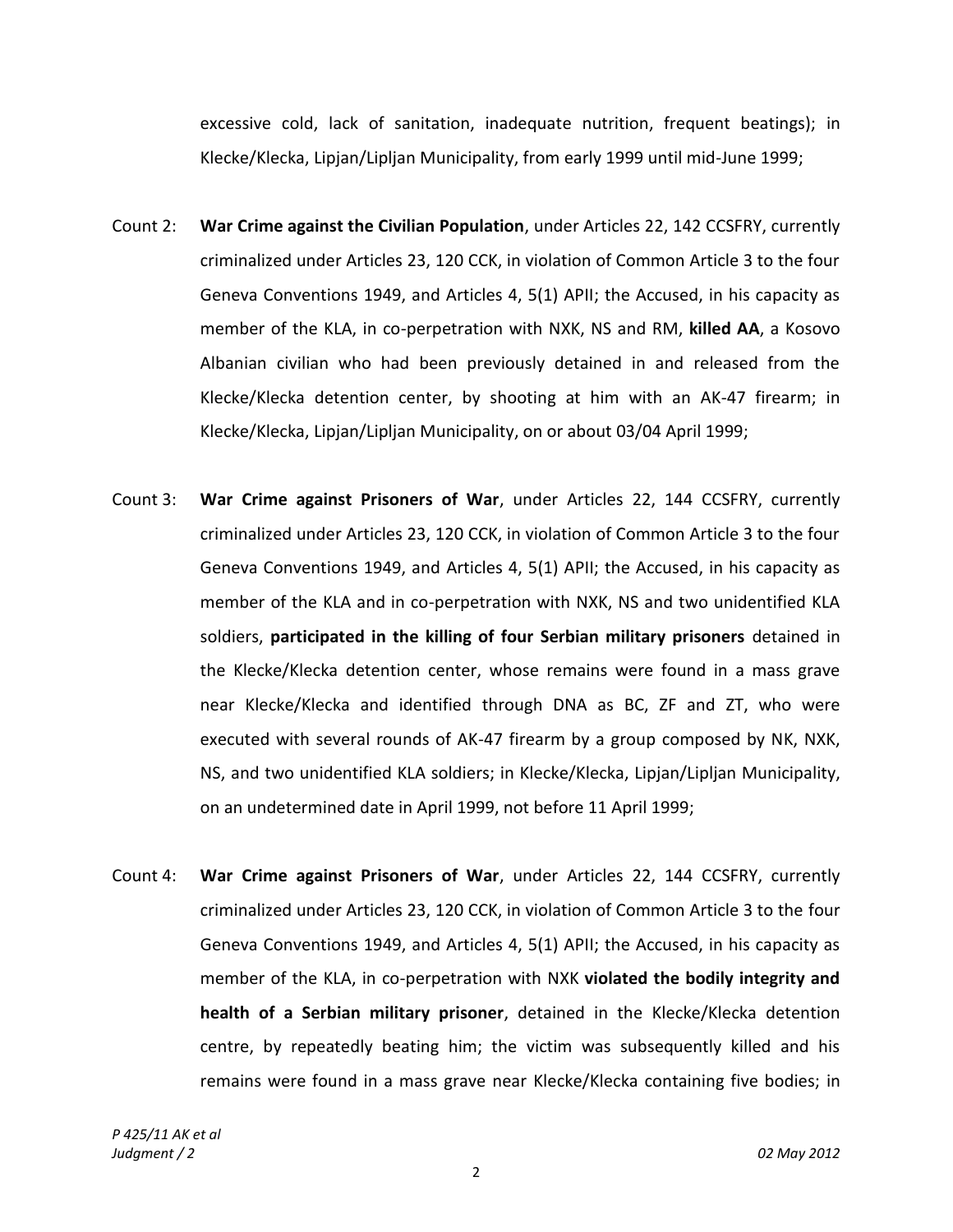Klecke/Klecka, Lipjan/Lipljan Municipality, on an undetermined date in April 1999, not before 11 April 1999;

- Count 5: **War Crime against Prisoners of War**, under Articles 22, 144 CCSFRY, currently criminalized under Articles 23, 120 CCK, in violation of Common Article 3 to the four Geneva Conventions 1949, and Articles 4, 5(1) APII; the Accused in his capacity of member of the KLA, in co-perpetration with NXK, NS, RM, AK and cooperative witness X **participated in the killing of a Serbian military prisoner**, mentioned under Count 4 above; more precisely, the defendant participated in the crime by marching the prisoner to the execution spot and by keeping him at the disposal of the direct perpetrator, NS, although he knew, because explicitly informed about NS's intention to kill the prisoner from the previous conversation between the latter and FL, that the prisoner would be executed; in Klecke/Klecka, Lipjan/Lipljan Municipality, on an undetermined date in April 1999, not before 11 April 1999;
- Count 6: **War Crime against Prisoners of War**, under Articles 22, 144 CCSFRY, currently criminalized under Articles 23, 120 CCK, in violation of Common Article 3 to the four Geneva Conventions 1949, and Articles 4, 5(1) APII; the Accused in his capacity as member of the KLA, in co-perpetration with FL, NXK, NS, AK, BL and cooperative witness X, **participated in the killing of ND and VM, two Serbian Police officers**, detained in the Klecke/Klecka detention center, who were executed by cooperative witness X with several gun shots fired with a pistol; more precisely, the defendant participated in the crime by keeping the victims at the disposal of the direct perpetrator of the execution, although he knew, because explicitly informed about FL's intention to kill the prisoners, what would happen to them; in a location known as Livadhi i Canit near Klecke/Klecka, Lipjan/Lipljan, on or about 04/05 April 1999;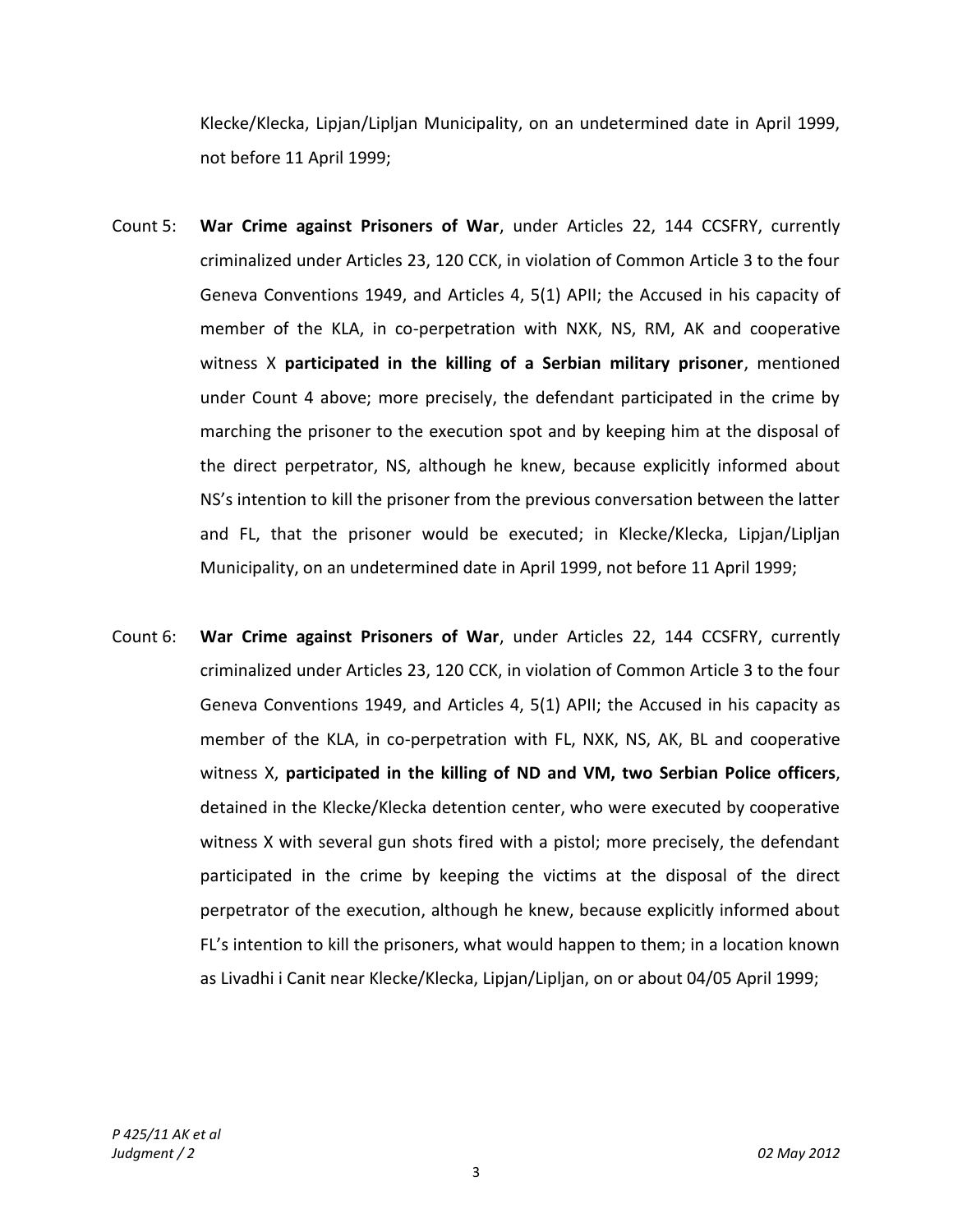- **II. NXK**, call sign during the war 'Sxxx', father's name XX, mother's name XX, born on XX, in YY Village, XX Municipality, Kosovo Albanian, residing at YY, attended law school, police officer; charged according to the Indictment with the criminal offences:
- Count 1: **War Crime against the Civilian Population and Prisoners of War**, under Articles 22, 142, 144 CCSFRY, currently criminalized under Articles 23, 120 CCK, in violation of Common Article 3 to the four Geneva Conventions 1949, and Articles 4, 5(1) APII; the Accused, in his capacity as KLA member, in co-perpetration with FL, NK, NS, AK, BS, SS, cooperative witness X and SHS and other so far unidentified KLA soldiers, **violated the bodily integrity and the health of an undefined number of Serbian and Albanian civilians and Serbian military prisoners**, detained in the Klecke/Klecka detention center, by keeping them in inhumane conditions (including prisoners chained, premises inappropriate, excessive cold, lack of sanitation, inadequate nutrition, frequent beatings); in Klecke/Klecka, Lipjan/Lipljan Municipality, from early 1999 until mid-June 1999;
- Count 2: **War Crime against Prisoners of War**, under Articles 22, 144 CCSFRY, currently criminalized under Articles 23, 120 CCK, in violation of Common Article 3 to the four Geneva Conventions 1949, and Articles 4, 5(1) APII; the Accused, in his capacity as member of the KLA and in co-perpetration with cooperative witness X, NS, SS, BS, **tortured four Serbian military prisoners**, detained in the Klecke/Klecka detention center, whose remains were found in a mass grave near Klecke/Klecka and at least three of which were identified through DNA as BC, ZF and ZT, by repeatedly beating them; in Klecke/Klecka, Lipjan/Lipljan Municipality, on an undetermined date in April 1999, not before 11 April 1999;
- Count 3: **War Crime against Prisoners of War**, under Articles 22, 144 CCSFRY, currently criminalized under Articles 23, 120 CCK, in violation of Common Article 3 to the four Geneva Conventions 1949, and Articles 4, 5(1) APII; the Accused, in his capacity as

*P 425/11 AK et al Judgment / 2 02 May 2012*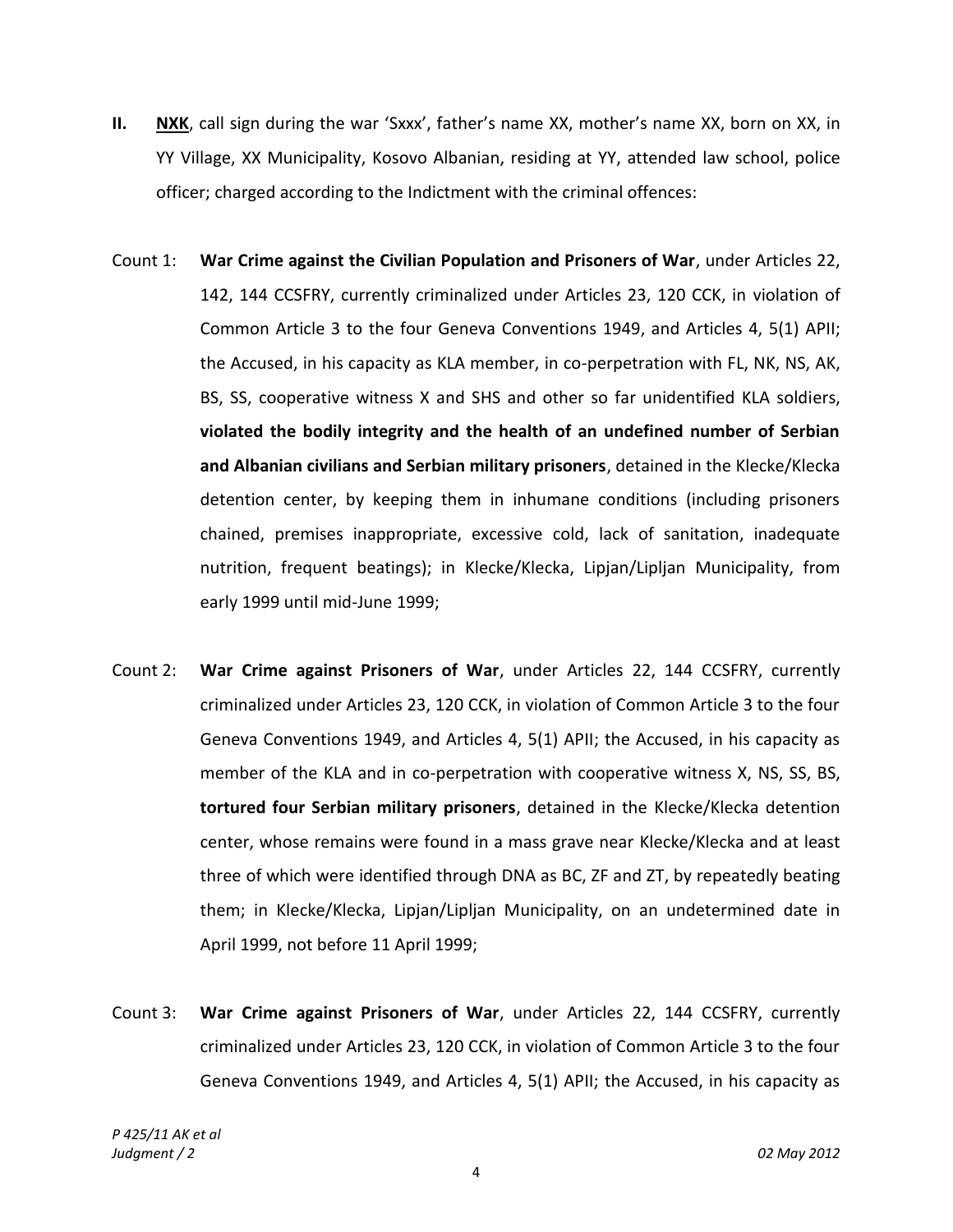member of the KLA and in co-perpetration with NK, NS and two unidentified KLA soldiers, **participated in the killing of four Serbian military prisoners**, detained in the Klecke/Klecka detention center, whose remains were found in a mass grave near Klecke/Klecka, three of whom identified through DNA as BC, ZF and ZT, who were executed with several rounds of AK-47 firearm by a group composed by NK, NXK, NS, and two unidentified KLA soldiers; in Klecke/Klecka, Lipjan/Lipljan Municipality, on an undetermined date in April 1999, not before 11 April 1999;

- Count 4: **War Crime against Prisoners of War**, under Articles 22, 144 CCSFRY, currently criminalized under Articles 23, 120 CCK, in violation of Common Article 3 to the four Geneva Conventions 1949, and Articles 4, 5(1) APII; the Accused, in his capacity as member of the KLA, in co-perpetration with NK **violated the bodily integrity and health of a Serbian military prisoner**, detained in the Klecke/Klecka detention center, by repeatedly beating him; the victim was subsequently killed and his remains were found in a mass grave near Klecke/Klecka containing five bodies; in Klecke/Klecka, Lipjan/Lipljan Municipality, on an undetermined date in April 1999, not before 11 April 1999;
- Count 5: **War Crime against Prisoners of War**, under Articles 22, 144 CCSFRY, currently criminalized under Articles 23, 120 CCK, in violation of Common Article 3 to the four Geneva Conventions 1949, and Articles 4, 5(1) APII; the Accused in his capacity of member of the KLA, in co-perpetration with NK, NS, RM, AK and cooperative witness X **participated in the killing of a Serbian military prisoner**, mentioned under Count 4 above; more precisely, the defendant participated in the crime by marching the prisoner to the execution spot and by keeping him at the disposal of the direct perpetrator, NS, although he knew, because explicitly informed about NS's intention to kill the prisoner from the previous conversation between the latter and FL, that the prisoner would be executed; in Klecke/Klecka, Lipjan/Lipljan Municipality, on an undetermined date in April 1999, not before 11 April 1999;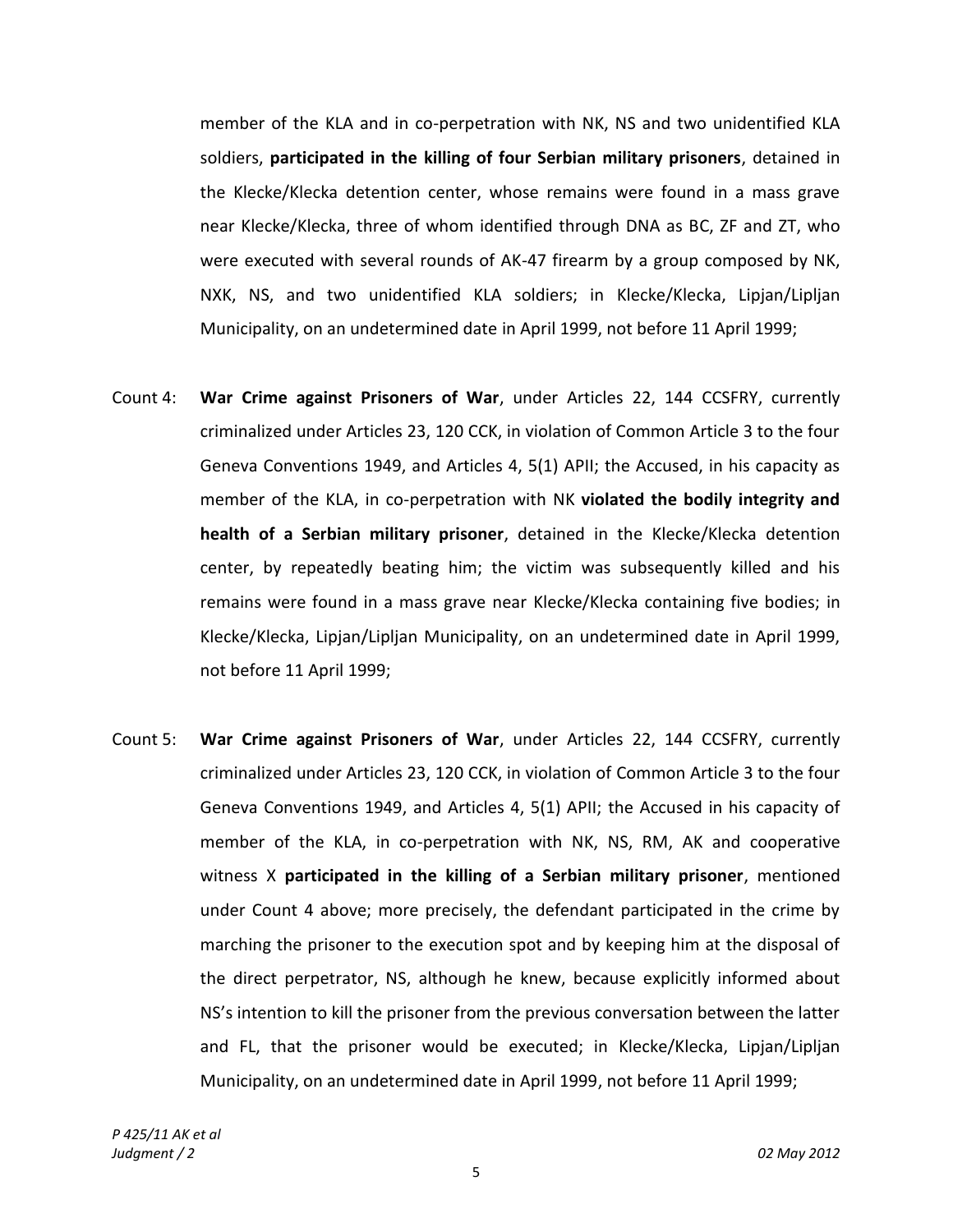- Count 6: **War Crime against the Civilian Population**, under Articles 22, 142 CCSFRY, currently criminalized under Articles 23, 120 CCK, in violation of Common Article 3 to the four Geneva Conventions 1949, and Articles 4, 5(1) APII; the Accused, in his capacity as member of the KLA, in co-perpetration with NK, NS and RM, **killed AA**, a Kosovo Albanian civilian who had been previously detained in and released from the Klecke/Klecka detention center, by shooting at him with an AK-47 firearm; in Klecke/Klecka, Lipjan/Lipljan Municipality, on or about 03/04 April 1999;
- Count 7: **War Crime against Prisoners of War**, under Articles 22, 144 CCSFRY, currently criminalized under Articles 23, 120 CCK, in violation of Common Article 3 to the four Geneva Conventions 1949, and Articles 4, 5(1) APII; the Accused in his capacity as member of the KLA, in co-perpetration with FL, NK, NS, AK, BL and cooperative witness X, **participated in the killing of ND and VM, two Serbian Police officers**, detained in the Klecke/Klecka detention center, who were executed by cooperative witness X with several gun shots fired with a pistol; more precisely, the defendant participated in the crime by keeping the victims at the disposal of the direct perpetrator of the execution, although he knew, because explicitly informed about FL's intention to kill the prisoners, what would happen to them; in a location known as Livadhi i Canit near Klecke/Klecka, Lipjan/Lipljan, on or about 04/05 April 1999;
- **III. FL**, nickname 'CD', father's name XX, mother's name XX, born on XX, in XX Village, XX Municipality, Kosovo Albanian, residing at ZZ, attended faculty of law, member of the Assembly of Kosovo; charged according to the Indictment with the criminal offences:
- Count 1: **War Crime against the Civilian Population and War Crime against Prisoners of War**, under Articles 22, 142, 144 CCSFRY, currently criminalized under Articles 23, 120 CCK, in violation of Common Article 3 to the four Geneva Conventions 1949, and Articles 4, 5(1) APII; the Accused, in his capacity as KLA member and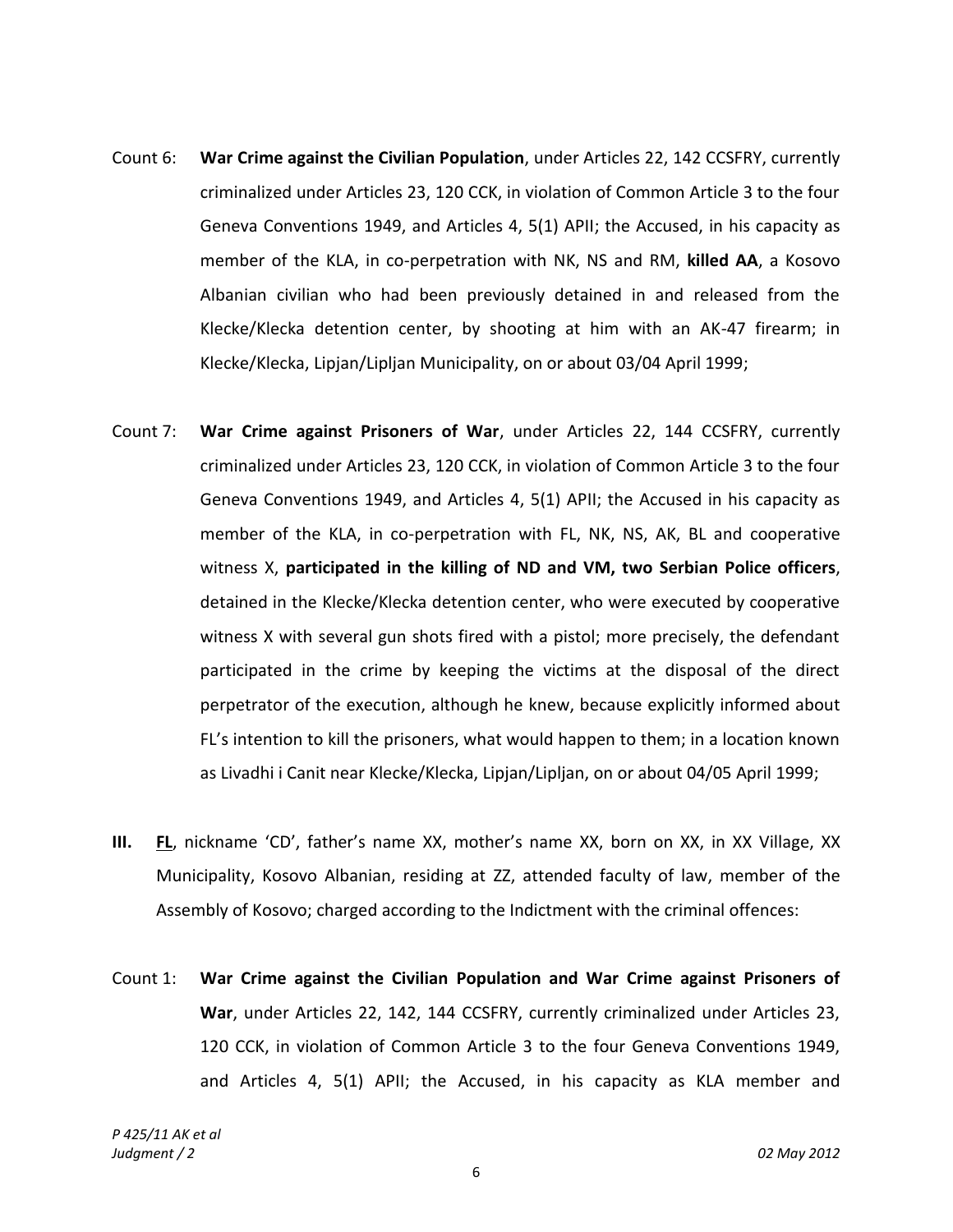commander, and as a person exercising overall control over the Klecke/Klecka detention center, in co-perpetration with NK, NXK, NS, AK, BL, BS, SS, cooperative witness X, SHS and other so far unidentified KLA soldiers, **violated the bodily integrity and the health of an undefined number of Serbian and Albanian civilians and Serbian military prisoners**, detained in the Klecke/Klecka detention center, by keeping them in inhumane conditions (including prisoners chained, premises inappropriate, excessive cold, lack of sanitation, inadequate nutrition, frequent beatings); in Klecke/Klecka, Lipjan/Lipljan Municipality, from early 1999 until mid-June 1999;

- Count 2: **War Crime against Prisoners of War**, under Articles 22, 144 CCSFRY, currently criminalized under Articles 23, 120 CCK, in violation of Common Article 3 to the four Geneva Conventions 1949, and Articles 4, 5(1) APII; the Accused, in his capacity as KLA member and commander, **tortured a Serbian military prisoner**, detained in the Klecke/Klecka detention center, whose remains were found in a mass grave containing five bodies near Klecke/Klecka, by punching and kicking him during an interrogation; in Klecke/Klecka, Lipjan/Lipljan Municipality, on an undetermined date in April 1999, not before 11 April 1999;
- Count 3: **War Crime against Prisoners of War**, under Articles 22, 144 CCSFRY, currently criminalized under Articles 23, 120 CCK, in violation of Common Article 3 to the four Geneva Conventions 1949, and Articles 4, 5(1) APII; the Accused, in his capacity as KLA member and commander, in co-perpetration with NXK, NS, NK, AK, BL and cooperative witness X, **participated in the killing of ND and VM, two Serbian police officers**, detained in the Klecke/Klecka detention center, who were executed by cooperative witness X with several gun shots fired with a pistol; more precisely, the defendant participated in the crime by ordering cooperative witness X to execute the prisoners; in a location known as Livadhi i Canit near Klecke/Klecka, Lipjan/Lipljan, on or about 04/05 April 1999;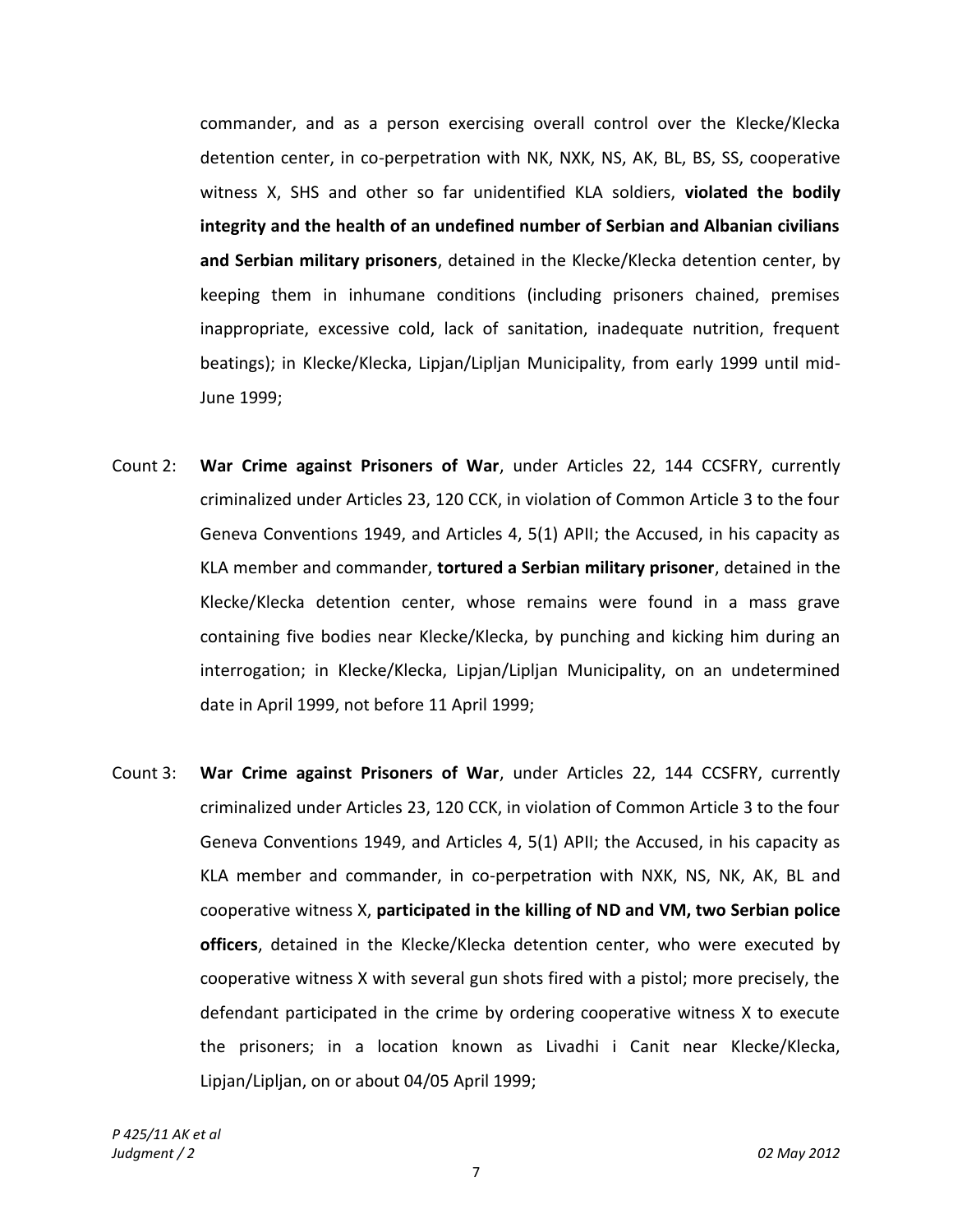- **IV. NS**, nickname 'FT', father's name XX, mother's name XX, born on XX, in XX Village, XX Municipality, Kosovo Albanian, residing at QQ, attended faculty of economy, economist; charged according to the Indictment with the criminal offences:
- Count 1: **War Crime against the Civilian Population and War Crime against Prisoners of War**, under Articles 22, 142, 144 CCSFRY, currently criminalized under Articles 23, 120 CCK, in violation of Common Article 3 to the four Geneva Conventions 1949, and Articles 4, 5(1) APII; the Accused, in his capacity as KLA member holding a position of responsibility within the Klecke/Klecka detention center, in coperpetration with FL, NK, NXK, AK, BL, BS, SS, cooperative witness X, SHS and other so far unidentified KLA soldiers, **violated the bodily integrity and the health of an undefined number of Serbian and Albanian civilians and Serbian military prisoners**, detained in the Klecke/Klecka detention center, by keeping them in inhumane conditions (including prisoners chained, premises inappropriate, excessive cold, lack of sanitation, inadequate nutrition, frequent beatings); in Klecke/Klecka, Lipjan/Lipljan Municipality, from early 1999 until mid-June 1999;
- Count 2: **War Crime against Prisoners of War**, under Articles 22, 144 CCSFRY, currently criminalized under Articles 23, 120 CCK, in violation of Common Article 3 to the four Geneva Conventions 1949, and Articles 4, 5(1) APII; the Accused, in his capacity as member of the KLA and in co-perpetration with cooperative witness X, NXK, SS, BS, **tortured four Serbian military prisoners**, detained in the Klecke/Klecka detention center, whose remains were found in a mass grave near Klecke/Klecka and at least three of which were identified through DNA as BC, ZF and ZT, by repeatedly beating them; in Klecke/Klecka, Lipjan/Lipljan Municipality, on an undetermined date in April 1999, not before 11 April 1999;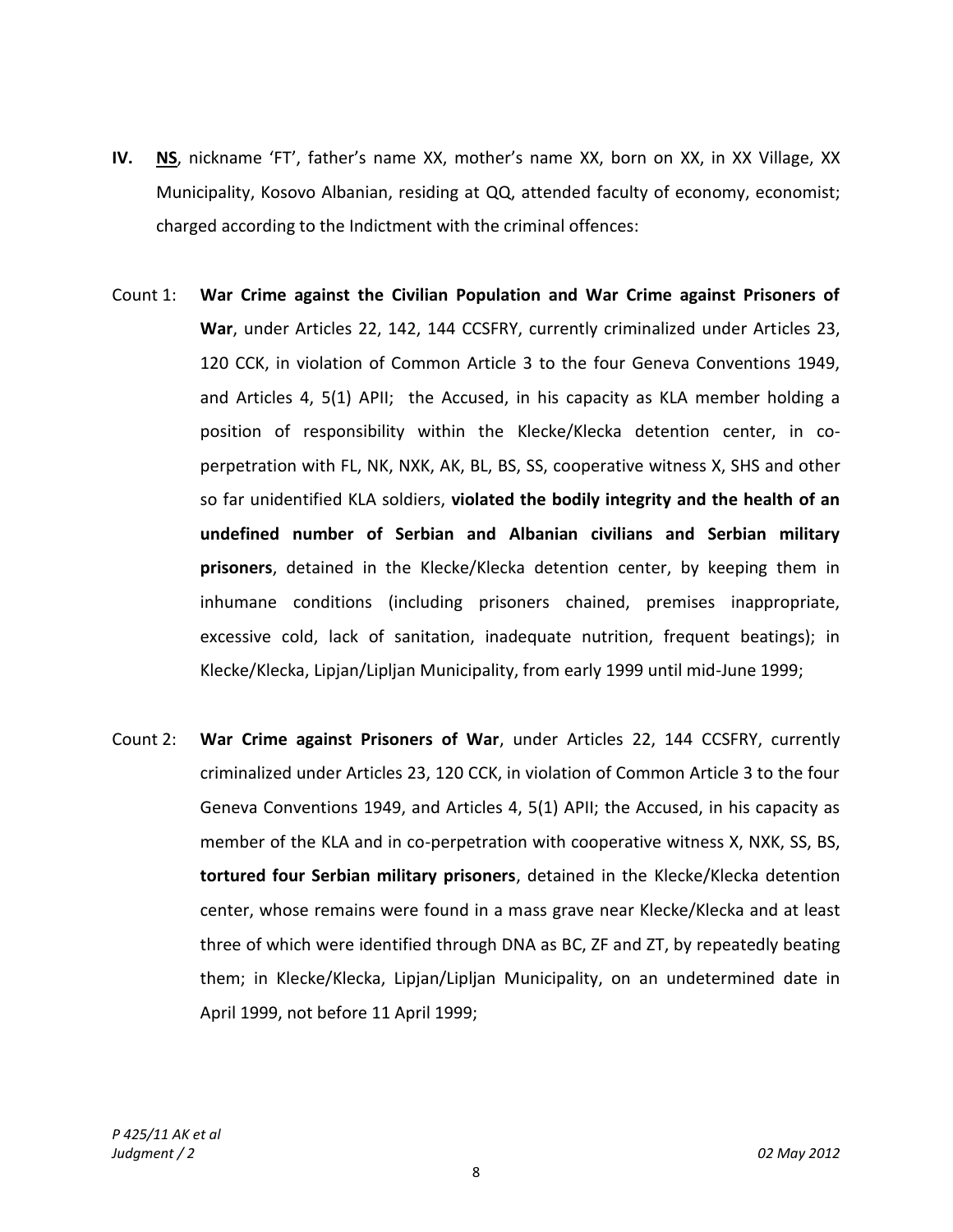- Count 3: **War Crime against Prisoners of War**, under Articles 22, 144 CCSFRY, currently criminalized under Articles 23, 120 CCK, in violation of Common Article 3 to the four Geneva Conventions 1949, and Articles 4, 5(1) APII; the Accused, in his capacity as member of the KLA and in co-perpetration with NK, NXK and two unidentified KLA soldiers, **participated in the killing of four Serbian military prisoners**, detained in the Klecke/Klecka detention center, whose remains were found in a mass grave near Klecke/Klecka, three of whom identified through DNA as BC, ZF and ZT, who were executed with several rounds of AK-47 firearm by a group composed by NK, NXK, NS, and two unidentified KLA soldiers; in Klecke/Klecka, Lipjan/Lipljan Municipality, on an undetermined date in April 1999, not before 11 April 1999;
- Count 4: **War Crime against Prisoners of War**, under Articles 22, 144 CCSFRY, currently criminalized under Articles 23, 120 CCK, in violation of Common Article 3 to the four Geneva Conventions 1949, and Articles 4, 5(1) APII; the Accused in his capacity of member of the KLA, in co-perpetration with NK, NXK, RM, AK and cooperative witness X **killed a Serbian military prisoner**, detained in the Klecke/Klecka detention center, whose remains were found in a mass grave near Klecke/Klecka containing five bodies, by inflicting several blows to his body (and in particular to his neck) with a scythe; in Klecke/Klecka, Lipjan/Lipljan Municipality, on an undetermined date in April 1999, not before 11 April 1999;
- Count 5: **War Crime against the Civilian Population**, under Articles 22, 142 CCSFRY, currently criminalized under Articles 23, 120 CCK, in violation of Common Article 3 to the four Geneva Conventions 1949, and Articles 4, 5(1) APII; the Accused, in his capacity as member of the KLA, in co-perpetration with NK, NXK and RM, **participated in the killing of AA**, a Kosovo Albanian civilian who had been previously detained in and released from the Klecke/Klecka detention center; more precisely, the defendant participated in the crime by keeping the victim at the disposal of the perpetrators and by pushing him into a hole in the ground where he was subsequently executed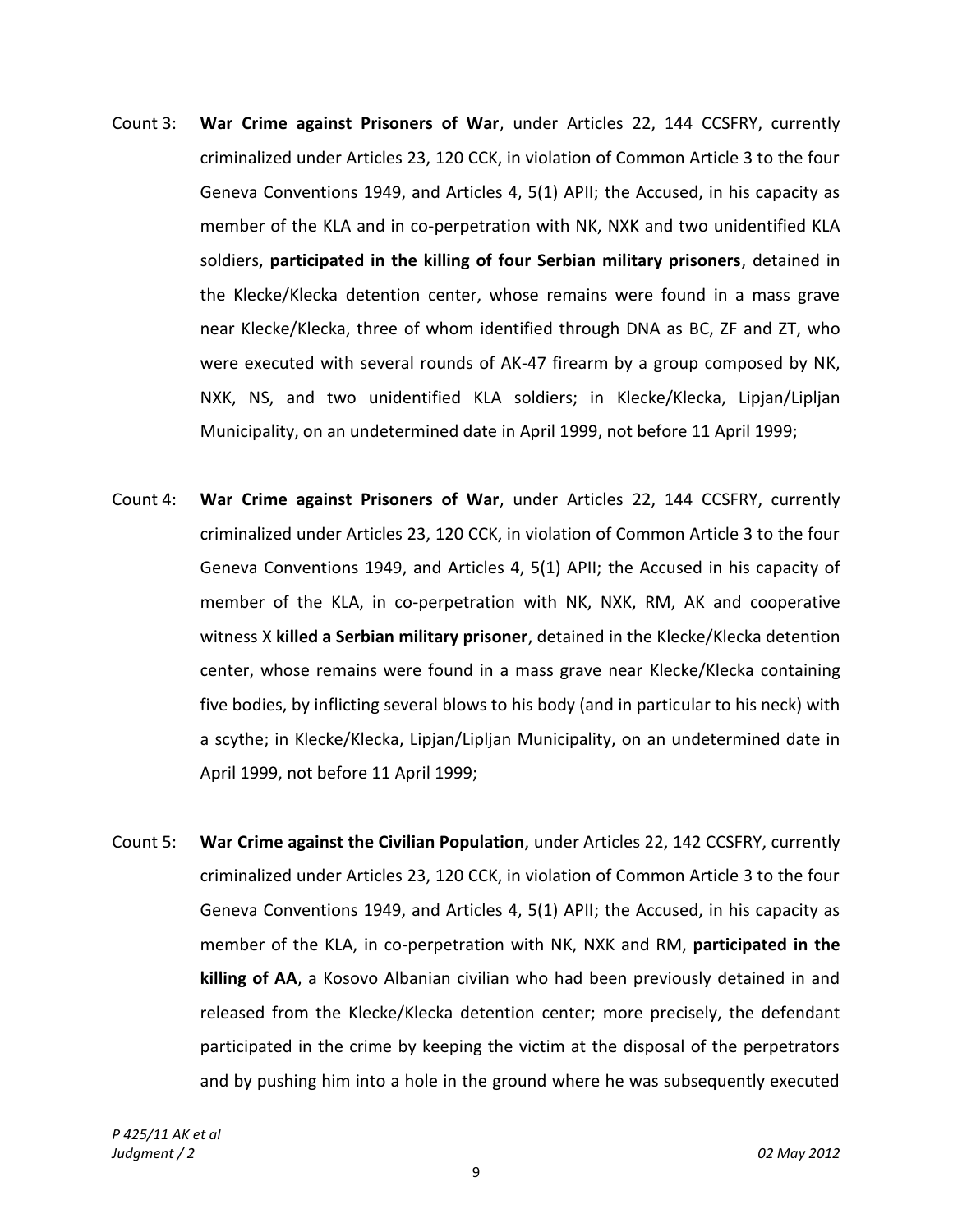by NK and NXK with AK-47 firearms; in Klecke/Klecka, Lipjan/Lipljan Municipality, on or about 03/04 April 1999;

Count 6: **War Crime against Prisoners of War**, under Articles 22, 144 CCSFRY, currently criminalized under Articles 23, 120 CCK, in violation of Common Article 3 to the four Geneva Conventions 1949, and Articles 4, 5(1) APII; the Accused in his capacity as member of the KLA, in co-perpetration with FL, NK, NXK, AK, BL and cooperative witness X, **participated in the killing of ND and VM, two Serbian police officers**, detained in the Klecke/Klecka detention center, who were executed by cooperative witness X with several gun shots fired with a pistol; more precisely, the defendant participated in the crime by keeping the victims at the disposal of the direct perpetrator of the execution, although he knew, because explicitly informed about FL's intention to kill the prisoners, what would happen to them; in a location known as Livadhi i Canit near Klecke/Klecka, Lipjan/Lipljan, on or about 04/05 April 1999;

AFTER having held the Main Trial sessions open to the public on 11 and 14 November 2011, 01 and 14 December 2011, 16, 30 and 31 January 2012, 06, 07, 09, 28 and 29 February 2012, 01, 05, 06, 07, 21 and 30 March 2012; all held in the presence of Accused NK, his Defence Counsel Florin Vertopi and Xhafer Maliqi, Accused NXK, his Defence Counsel Mahmut Halimi and Betim Shala, Accused FL, his Defence Counsel Karim A. A. Khan, QC and Tahir Rrecaj, Accused NS, his Defence Counsel Bajram Tmava; except for the sessions when Defence Counsel sent their substitutes;<sup>1</sup> and in the presence of EULEX Special Prosecutor Maurizio Salustro of the Special Prosecution Office of Kosovo (except the session on 30 March 2012<sup>2</sup> when he sent his substitute<sup>3</sup>);

 $\overline{a}$ 

 $1$  The sessions were held in the presence of the other Accused and their Defence Counsel until the proceedings were severed on 30 March 2012.

 $^2$  At the session on 30 March 2012, the judgment was rendered with regard to the other Accused in the case, AK, BL, RM, SS, SHS and BS.

 $3$  At the session on 30 March 2012 EULEX Special Prosecutor Maurizio Salustro was substituted by EULEX Special Prosecutor Charles Hardaway.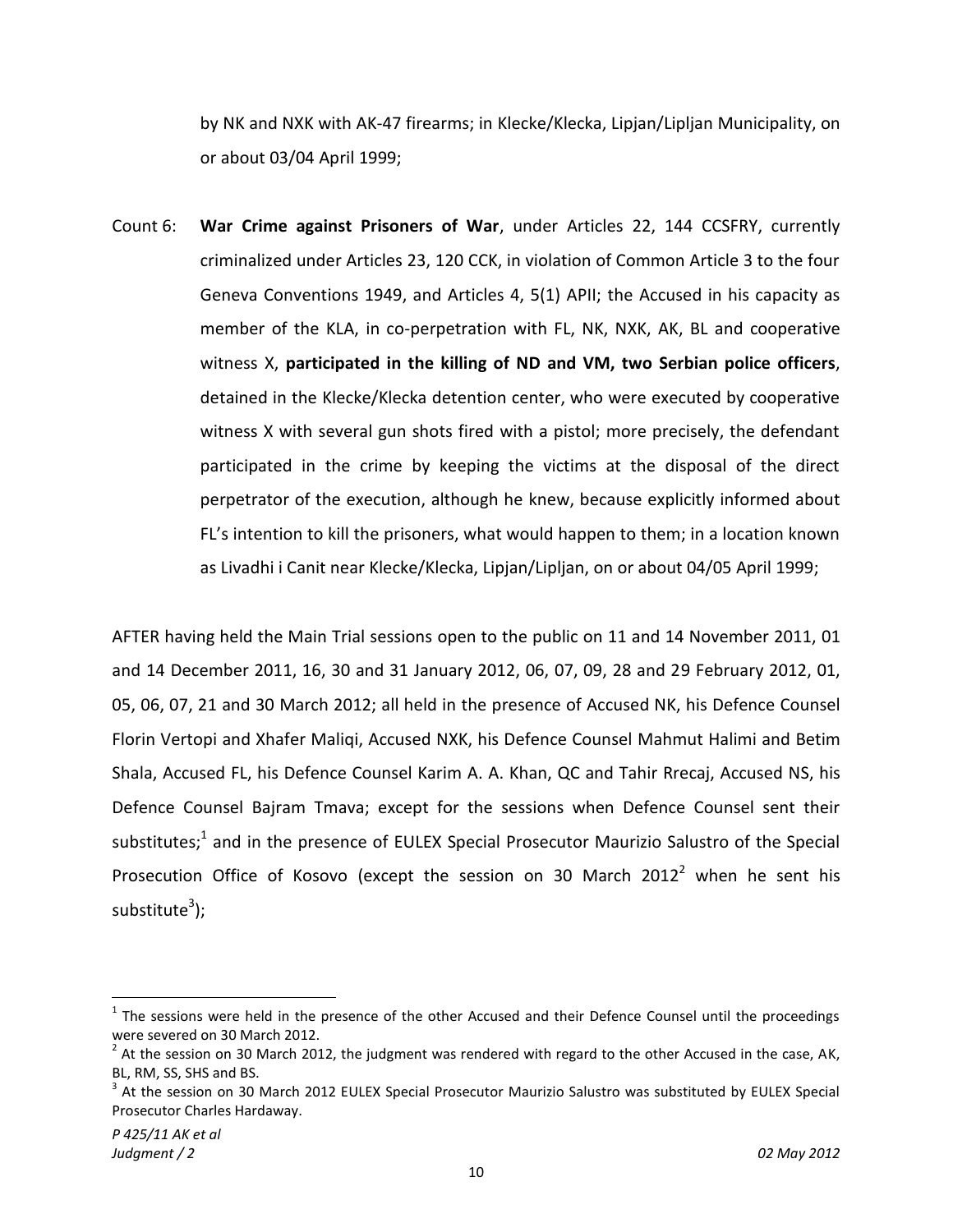AFTER the Trial Panel's deliberation and voting held on 02 May 2012;

PURSUANT to Article 392 of the Kosovo Code of Criminal Procedure (KCCP) on this day of 02 May 2012, in open court and in the presence of the Accused and their Defence Counsel and EULEX Special Prosecutor Maurizio Salustro;

*renders the following*

## **JUDGMENT**

\_\_\_\_\_\_\_\_\_\_\_\_\_\_\_\_\_\_\_\_\_\_\_\_\_\_\_\_\_\_

\_\_\_\_\_\_\_\_\_\_\_\_\_\_\_\_\_\_\_\_\_\_\_\_\_\_\_\_\_\_

**I. NK**, with personal details above, in detention on remand from 16 March 2011 until 21 March 2012, is found as follows:

pursuant to Article 390 3) KCCP

- Count 1: **NOT GUILTY** of War Crime against the Civilian Population and War Crime against Prisoners of War (violation of the bodily integrity and the health of an undefined number of Serbian and Albanian civilians and Serbian military prisoners)
- Count 2: **NOT GUILTY** of War Crime against the Civilian Population (killing of AA)
- Count 3: **NOT GUILTY** of War Crime against Prisoners of War (participation in the killing of four Serbian military prisoners)
- Count 4: **NOT GUILTY** of War Crime against Prisoners of War (violation of the bodily integrity and health of a Serbian military prisoner)
- Count 5: **NOT GUILTY** of War Crime against Prisoners of War (participation in the killing of a Serbian military prisoner)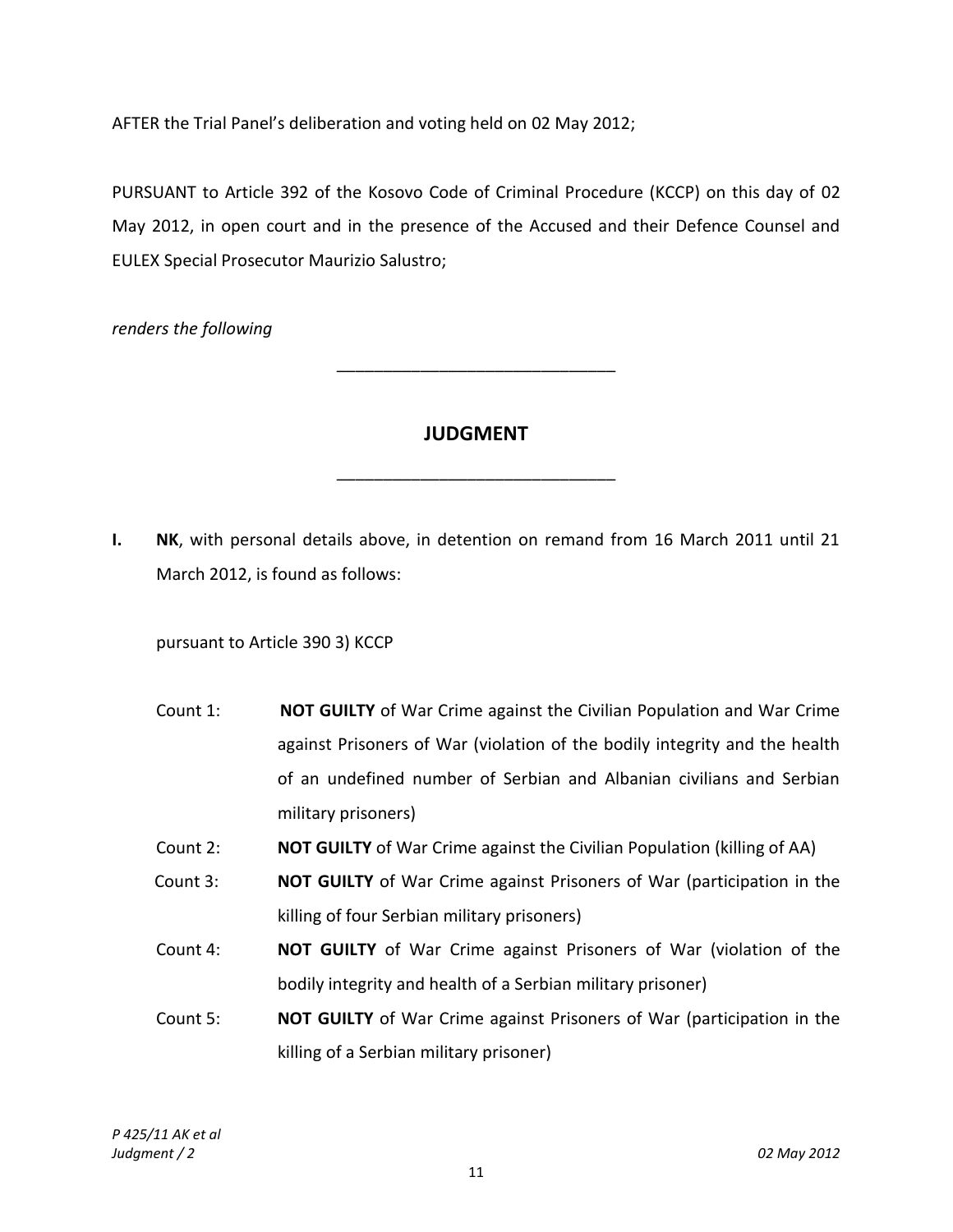- Count 6: **NOT GUILTY** of War Crime against Prisoners of War (participation in the killing of ND and VM, two Serbian police officers)
- **II. NXK**, with personal details above, in detention on remand from 16 March 2011 until 21 March 2012, is found as follows:

pursuant to Article 390 3) KCCP

- Count 1: **NOT GUILTY** of War Crime against the Civilian Population and Prisoners of War (violation of the bodily integrity and the health of an undefined number of Serbian and Albanian civilians and Serbian military prisoners)
- Count 2: **NOT GUILTY** of War Crime against Prisoners of War (torture of four Serbian military prisoners)
- Count 3: **NOT GUILTY** of War Crime against Prisoners of War (participation in the killing of four Serbian military prisoners)
- Count 4: **NOT GUILTY** of War Crime against Prisoners of War (violation of the bodily integrity and health of a Serbian military prisoner)
- Count 5: **NOT GUILTY** of War Crime against Prisoners of War (participation in the killing of a Serbian military prisoner)
- Count 6: **NOT GUILTY** of War Crime against the Civilian Population (killing of AA)
- Count 7: **NOT GUILTY** of War Crime against Prisoners of War (participation in the killing of ND and VM, two Serbian police officers)
- **III. FL**, with personal details above, under house arrest from 22 September 2011 until 21 March 2012, is found as follows:

pursuant to Article 390 3) KCCP

*P 425/11 AK et al Judgment / 2 02 May 2012*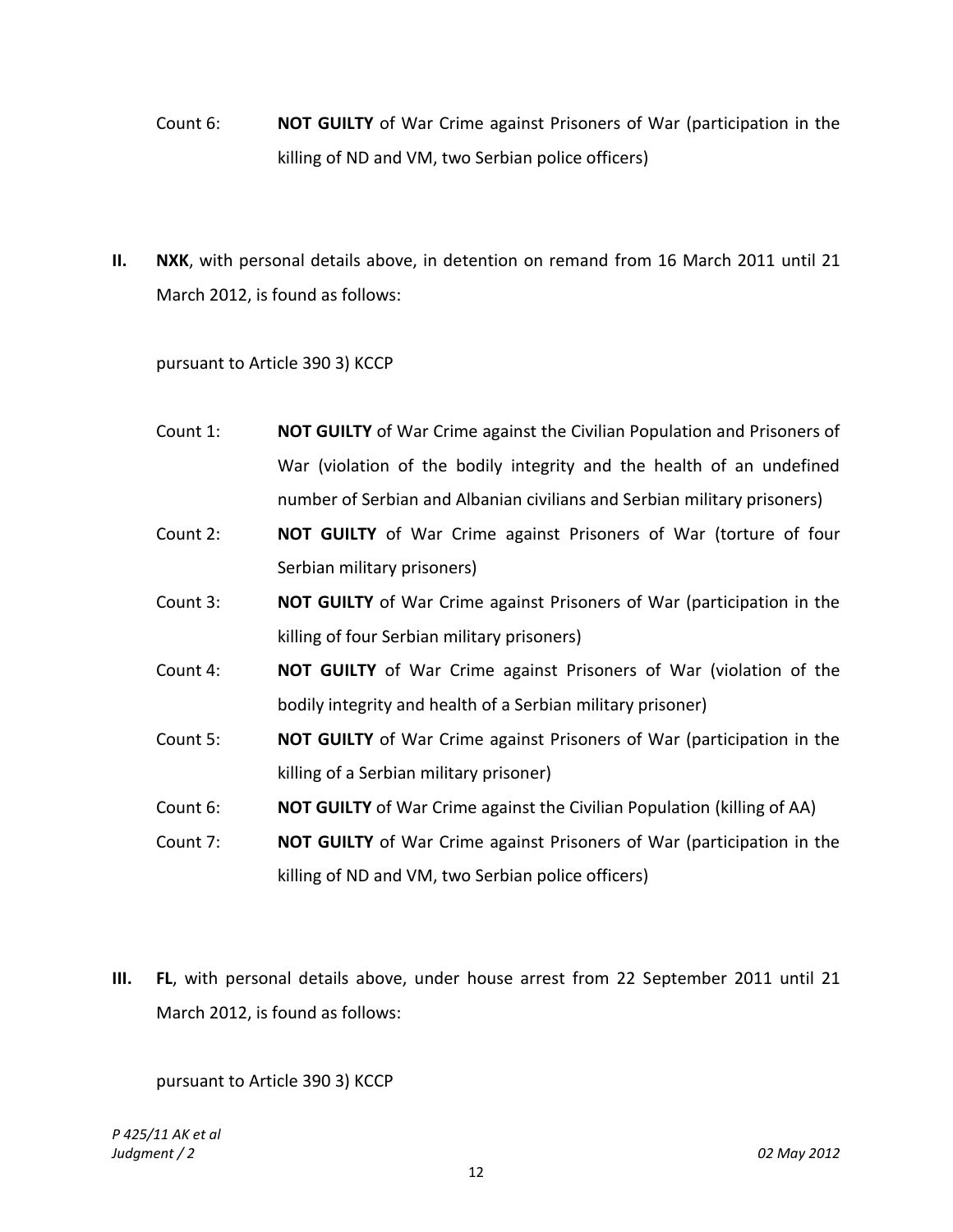- Count 1: **NOT GUILTY** of War Crime against the Civilian Population and War Crime against Prisoners of War (violation of the bodily integrity and the health of an undefined number of Serbian and Albanian civilians and Serbian military prisoners)
- Count 2: **NOT GUILTY** of War Crime against Prisoners of War (torture of Serbian military prisoner)
- Count 3: **NOT GUILTY** of War Crime against Prisoners of War (participation in the killing of ND and VM, two Serbian police officers)
- **IV. NS**, with personal details above, in detention on remand from 16 March 2011 until 21 March 2012, is found as follows:

pursuant to Article 390 3) KCCP

- Count 1: **NOT GUILTY** of War Crime against the Civilian Population and War Crime against Prisoners of War (violation of the bodily integrity and the health of an undefined number of Serbian and Albanian civilians and Serbian military prisoners)
- Count 2: **NOT GUILTY** of War Crime against Prisoners of War (torture of four Serbian military prisoners)
- Count 3: **NOT GUILTY** of War Crime against Prisoners of War (participation in the killing of four Serbian military prisoners)
- Count 4: **NOT GUILTY** of War Crime against Prisoners of War (killing of a Serbian military prisoner)
- Count 5: **NOT GUILTY** of War Crime against the Civilian Population (participation in the killing of AA)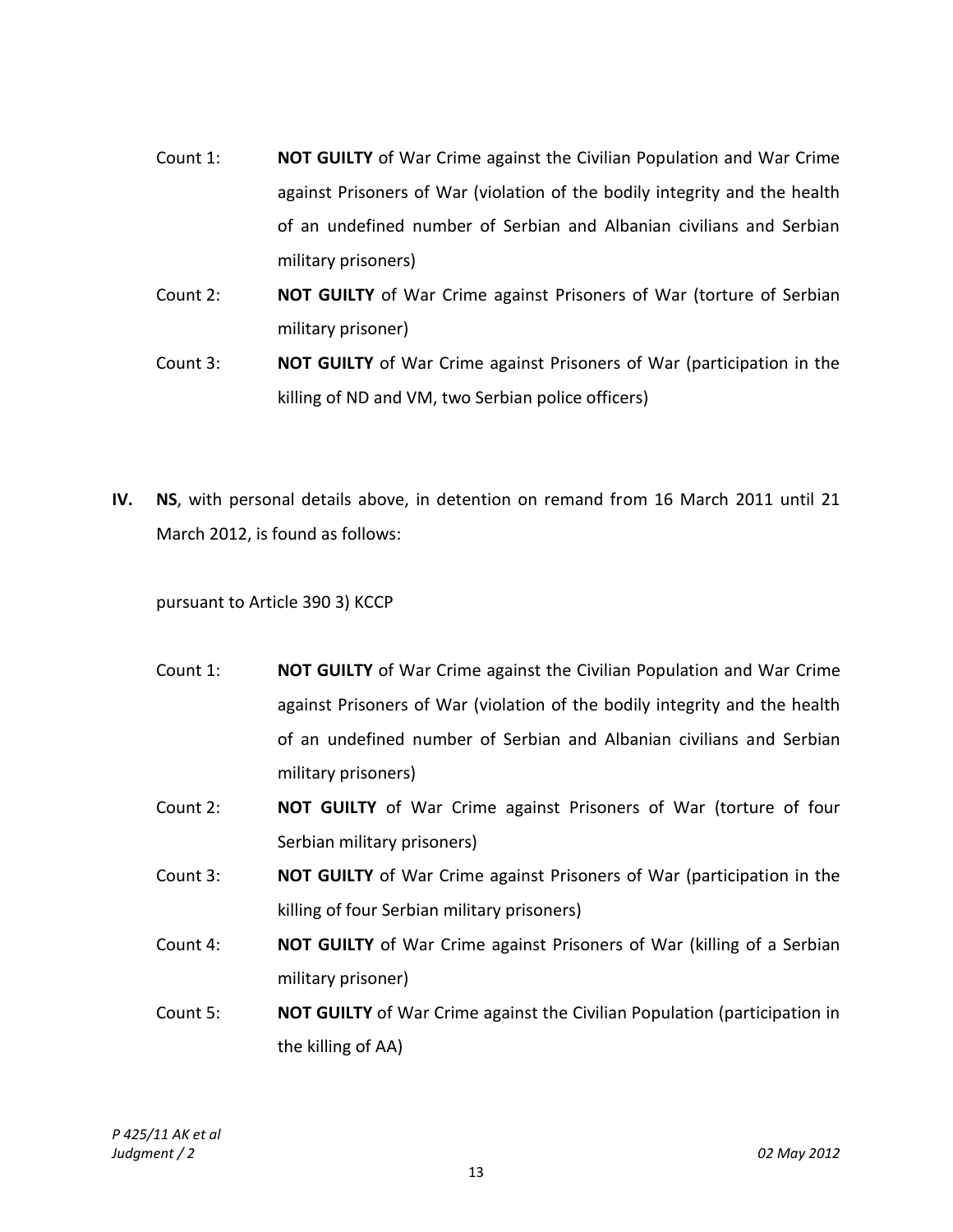# Count 6: **NOT GUILTY** of War Crime against Prisoners of War (participation in the killing of ND and VM, two Serbian police officers)

#### COSTS OF CRIMINAL PROCEEDINGS

Pursuant to Article 103 (1) KCCP the costs of criminal proceedings under Article 99 (2) 1) to 5) KCCP, the necessary expenses of the defendant and the remuneration and necessary expenditures of defence counsel, as well as the costs of interpretation and translation shall be paid from budgetary resources as per applicable rates.

#### PROPERTY CLAIM

No property claim has been filed. Therefore, no decision is rendered pursuant to Article 396 (4) KCCP.

## REASONING

## **CONTENTS**

*P 425/11 AK et al Judgment / 2 02 May 2012*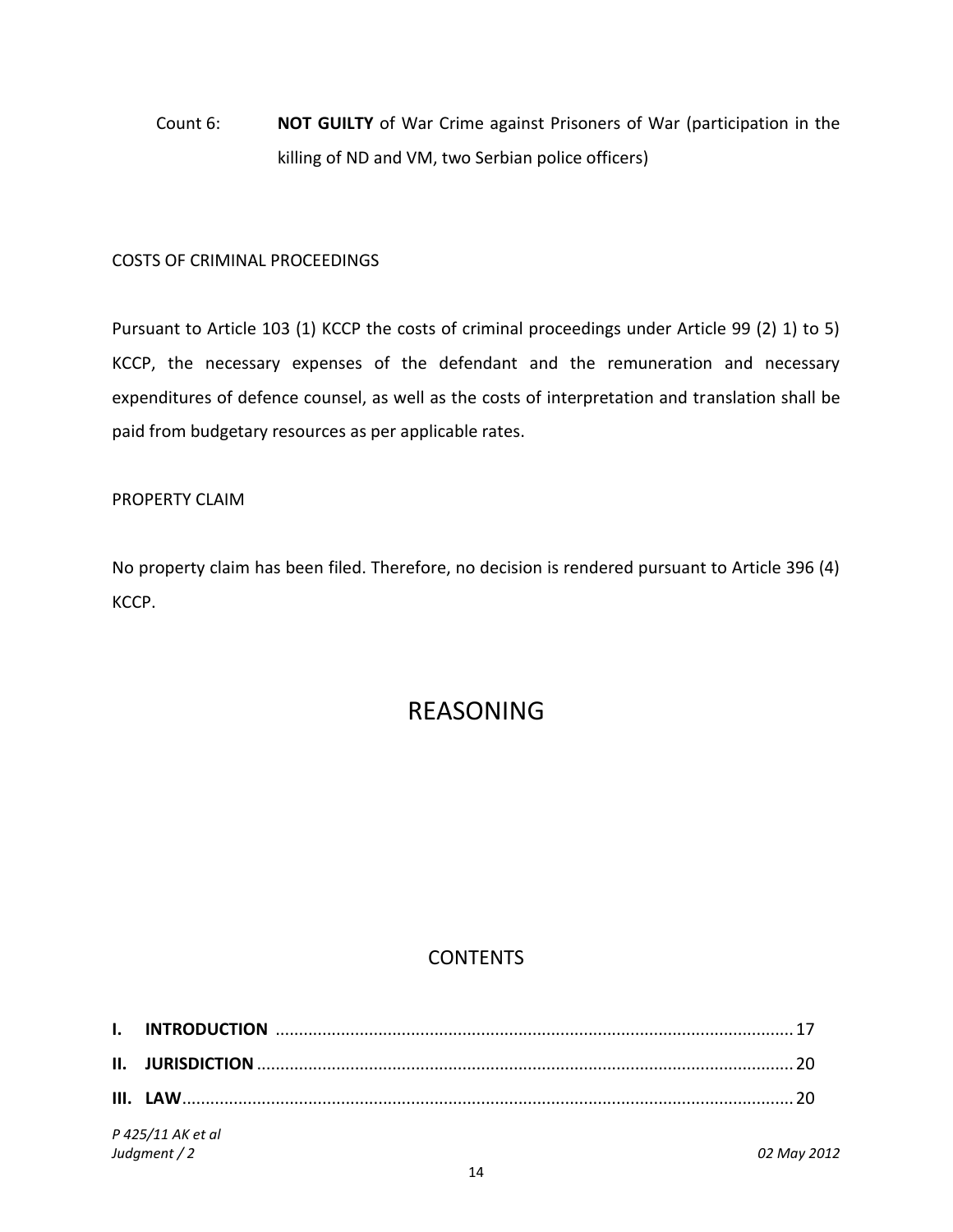|     |    | B. Elements of prohibited conduct: murder, torture, inhumane treatment27 |  |
|-----|----|--------------------------------------------------------------------------|--|
| IV. |    | <b>CONSIDERATIONS REGARDING THE EVALUATION OF EVIDENCE  29</b>           |  |
|     |    |                                                                          |  |
|     | В. |                                                                          |  |
|     |    |                                                                          |  |
|     |    |                                                                          |  |
| v.  |    |                                                                          |  |
|     | А. |                                                                          |  |
|     | В. |                                                                          |  |
|     | C. | Violation of the bodily integrity and the health of an undefined number  |  |
|     |    | of Serbian and Albanian civilians and Serbian military prisoners  46     |  |
|     |    |                                                                          |  |
|     |    |                                                                          |  |
|     |    |                                                                          |  |
|     |    |                                                                          |  |
|     |    | 5. <u>DT, DV,</u>                                                        |  |
|     |    | <b>BC, ZF, ZT,</b>                                                       |  |
|     |    |                                                                          |  |
|     | D. |                                                                          |  |
|     | Е. |                                                                          |  |
|     | F. |                                                                          |  |
|     | G. |                                                                          |  |
|     | Η. |                                                                          |  |
|     | I. |                                                                          |  |
|     |    |                                                                          |  |
|     | Α. |                                                                          |  |
|     | В. |                                                                          |  |
|     |    |                                                                          |  |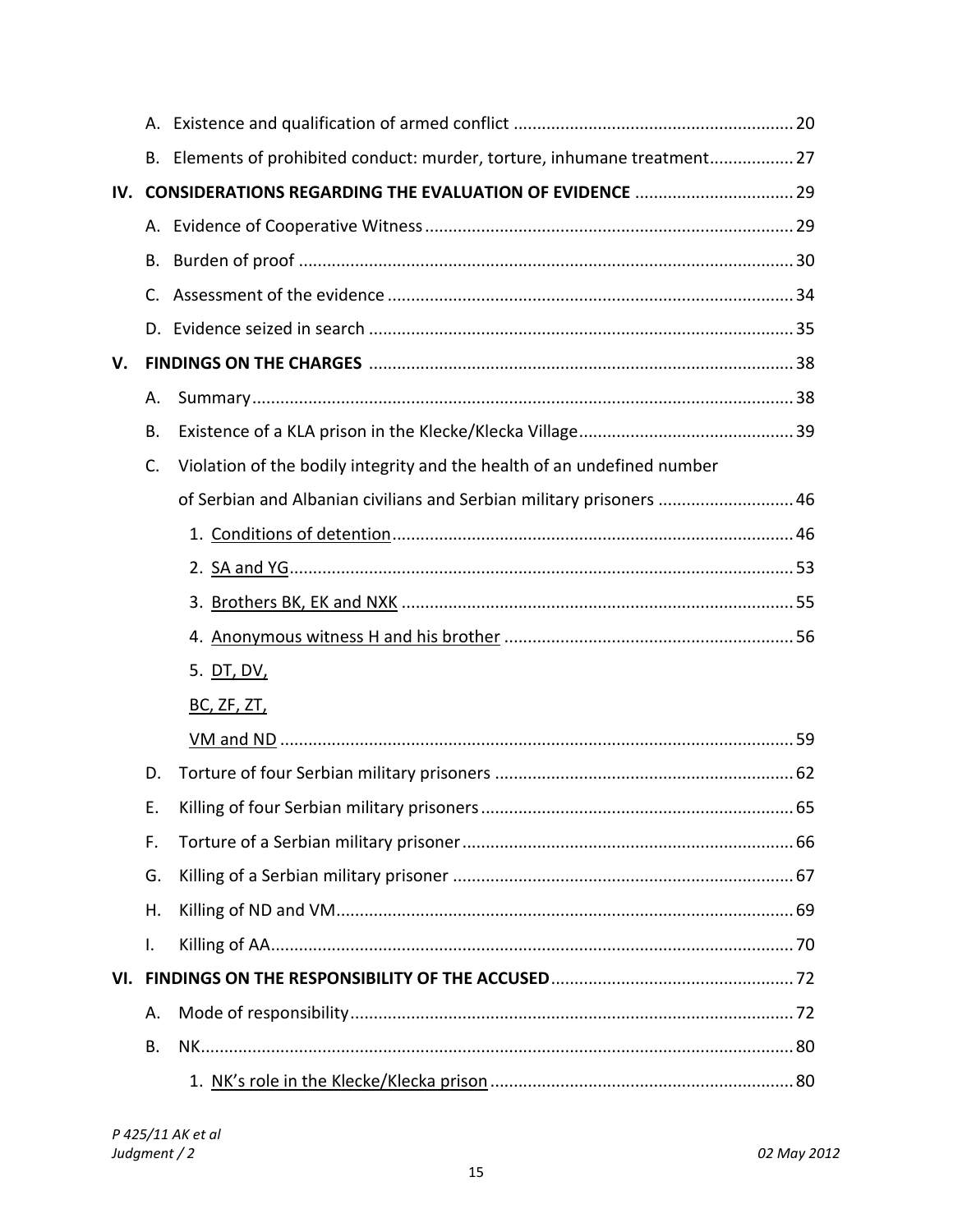| C. |  |  |  |
|----|--|--|--|
|    |  |  |  |
|    |  |  |  |
|    |  |  |  |
| E. |  |  |  |
|    |  |  |  |
|    |  |  |  |
|    |  |  |  |
|    |  |  |  |
|    |  |  |  |
|    |  |  |  |
|    |  |  |  |

## **I. INTRODUCTION**

1. The Indictment of the EULEX Special Prosecutor PPS no. 07/10, dated and filed with the Registry of the Court on 25.07.2011 (Indictment), brings charges against the Accused AK, NK, NXK, BL, FL, RM, NS, SS, SHS and BS, for the crimes allegedly committed by them and other members of the Kosovo Liberation Army (KLA) from early 1999 until mid-June 1999 against Serbian and Albanian civilians and Serbian military prisoners in and near Klecke/Klecka in Kosovo.

2. The Indictment alleges that an undefined number of Serbian and Albanian civilians and Serbian military prisoners were detained in an improvised KLA detention centre located in the Klecke/Klecka Village under inhumane conditions and routinely subjected to beatings. The Indictment names fourteen persons who allegedly were detained. Two of the named detainees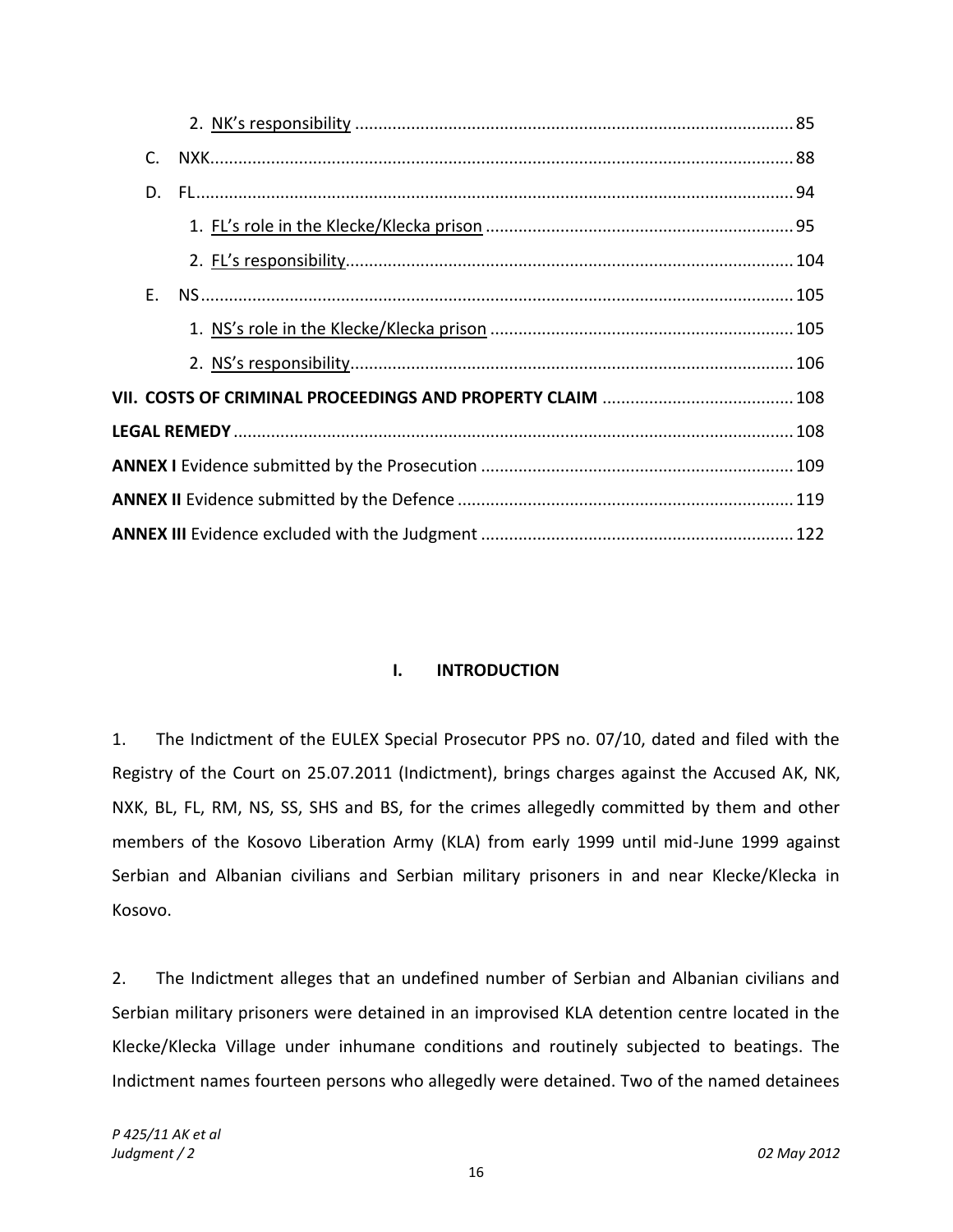were allegedly executed with several gun shots in a location known as Livadhi i Canit near Klecke/Klecka on or about 04/05 April 1999. One of the named detainees was allegedly tortured and later executed with a scythe in April 1999, not before 11 April 1999. Four of the named detainees were allegedly beaten for one full day and a few days later they were executed by shooting in Klecke/Klecka in April 1999, not before 11 April 1999.

3. The Indictment alleges that another named detainee, after release, was allegedly executed by shooting in Klecke/Klecka on or about 03/04 April 1999.

4. These allegations support 34 counts against the Accused all together, of War Crimes against the Civilian Population and Prisoners of War, in violation of Articles 142, 144 of the Criminal Code of the Socialist Federal Republic of Yugoslavia (CCSFRY), also foreseen in Articles 120, 121 of the Criminal Code of Kosovo (CCK), read in conjunction with Articles 22, 24, 26 CCSFRY and 23, 25, 26 CCK, in violation of Common Article 3 to the four Geneva Conventions 1949, and Articles 4, 5(1) of Protocol II Additional to the four Geneva Conventions (APII), all rules of international law effective at the time of the internal armed conflict in Kosovo.

5. One count against the Accused AK was withdrawn by the EULEX Special Prosecutor.<sup>4</sup>

6. During course of the trial the proceedings were severed.<sup>5</sup> On 30 March 2012 the Trial Panel announced the judgment against the Accused, AK, BL, RM, SS, SHS and BS. The judgment of 30 March 2012 found them not guilty of 11 counts and rejected one count against AK, which had been withdrawn by the Prosecution. The present Judgment is made with regard to the 22 counts in total against the Accused, NK, NXK, FL and NS.

7. The Accused, with respect to whom the present Judgment is made, NK, NXK, FL and NS, are charged with individual criminal liability, for allegedly committing and to varying degrees participating in the commission of the crimes. The Accused FL is further charged as a

l  $^4$  SPRK partial withdrawal of the Indictment, 09.11.2011, PPS 07/10, Court trial binder 4.

 $<sup>5</sup>$  Minutes 30.03.2012, para.10, Court trial binder 9.</sup>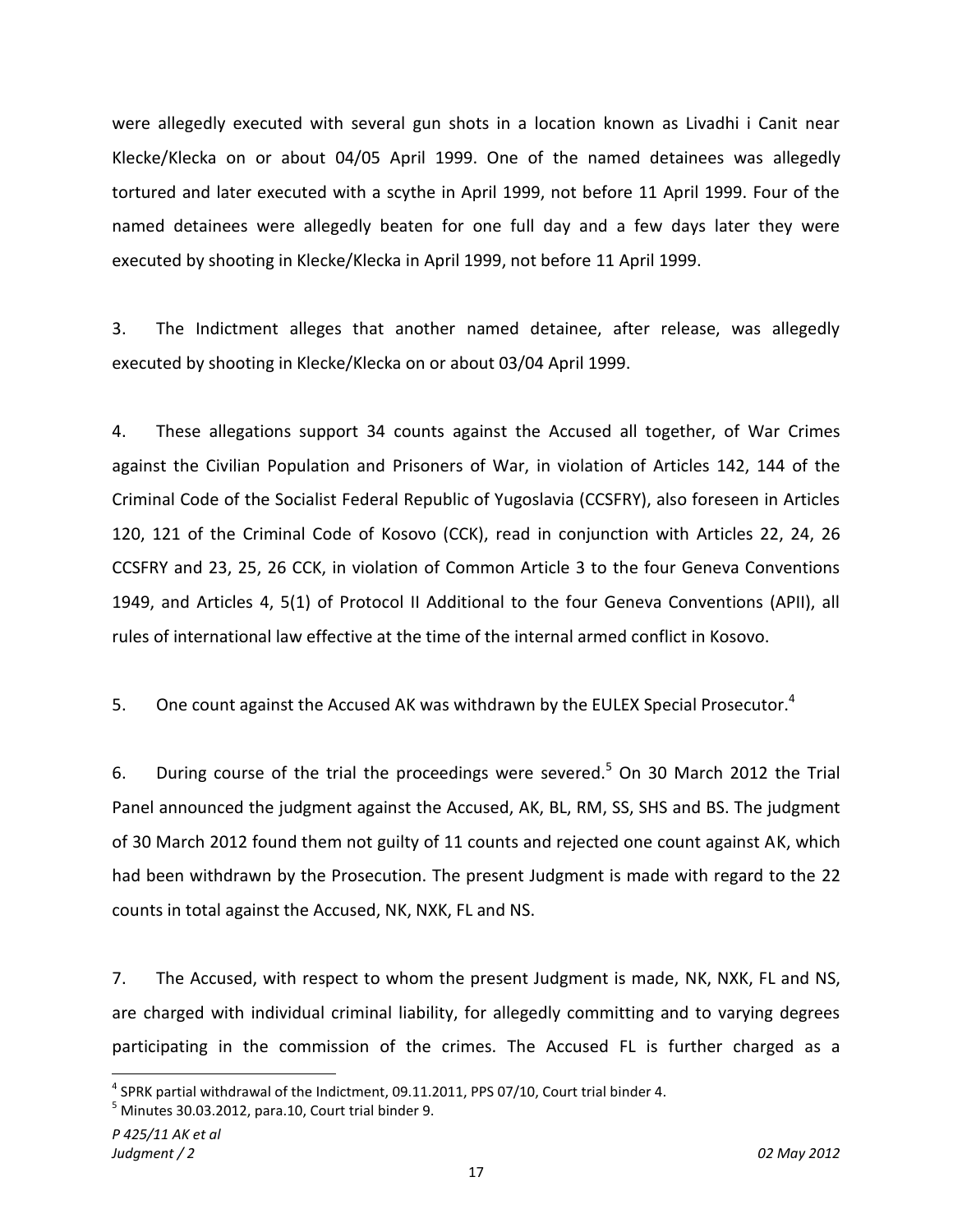commander and as a person exercising overall control over the Klecke/Klecka detention centre in respect to violation of the bodily integrity and the health of Serbian and Albanian civilians and Serbian military prisoners, and as a commander with respect to torture of a Serbian military prisoner and killing of two Serbian military officers, detained in the Klecke/Klecka detention centre. The Accused NK is charged also as a commander and a person holding a position of responsibility over the Klecke/Klecka detention centre with regard to violation of the bodily integrity and the health of Serbian and Albanian civilians and Serbian military prisoners. The Accused NS in commission of the said crime is further charged in his position of responsibility within the Klecke/Klecka detention centre.

8. The Accused have pleaded not guilty to all the counts against them.<sup>6</sup>

## **II. JURISDICTION**

9. According to Article 23 1) KCCP, 'a district court shall have jurisdiction to adjudicate at first instance a criminal offence punishable by imprisonment of at least five years or by longterm imprisonment'. The Indictment of the EULEX Special Prosecutor charges the Accused with War Crime against the Civilian Population and War Crime against the Prisoners of War, which is punishable by imprisonment of at least five years. Therefore, the present Court has subject matter jurisdiction over the case.

10. The alleged crimes were allegedly committed in and near Klecke/Klecka, Lipjan/Lipljan Municipality in Kosovo. Lipjan/Lipljan Municipality falls within the Prishtine/Pristina District.

 $6$  Minutes 11.11.2011, paras.44-65, Court trial binder 3.

*P 425/11 AK et al*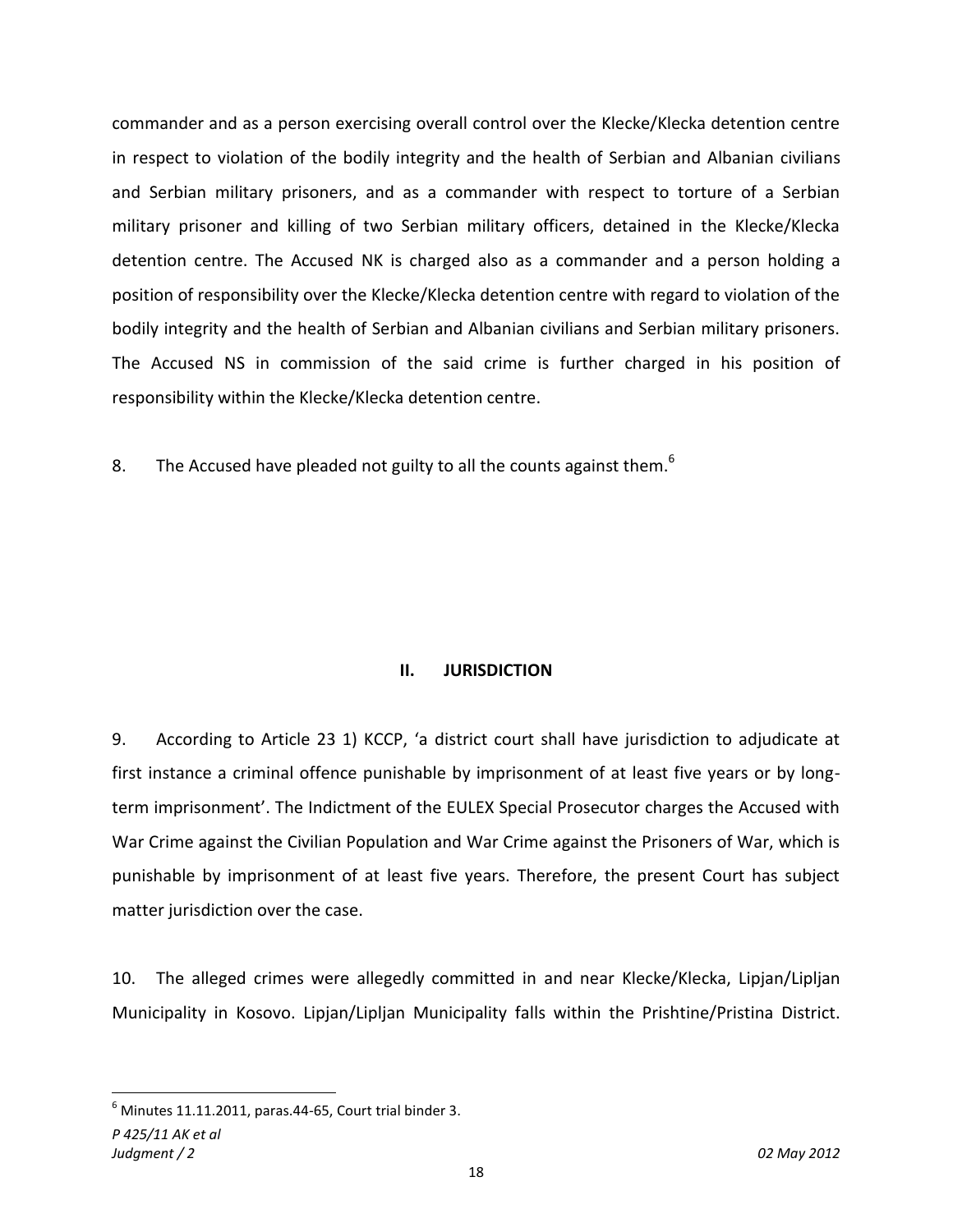Accordingly, the present Court has territorial jurisdiction over the case as per Article 27 (1) KCCP.

11. Article 3.2 of the Law no.03/L-053 on the Jurisdiction, Case Selection and Case Allocation of EULEX Judges and Prosecutors in Kosovo envisages jurisdiction of EULEX Judges over the cases prosecuted by the SPRK. Article 5.1 of the Law no. 03/L-052 on the Special Prosecution Office of the Republic of Kosovo provides SPRK the exclusive competence to investigate and prosecute War Crimes. Consequently, the case is within jurisdiction of EULEX Judges.

#### **III. LAW**

## **A. Existence and qualification of armed conflict**

12. The Indictment charges each of the Accused with criminal offences of War Crime against the Civilian Population and War Crime against the Prisoners of War.

13. Pursuant to UNMIK Regulation 1999/24 on the Applicable Law (12 December 1999), as amended by UNMIK Regulation 2000/59 (27 October 2000), the substantive criminal law provisions applicable in this case are the provisions of the Criminal Code of Socialist Federal Republic of Yugoslavia (CCSFRY) with the amendments as promulgated by the mentioned UNMIK Regulations.<sup>7</sup>

14. Pursuant to Article 142 CCSFRY, the criminal offence of War Crime against the Civilian Population is committed by 'whoever in violation of rules of international law effective at the time of war, armed conflict or occupation, orders that civilian population be subject to killings,

 $\overline{a}$ 

 $^7$  The capital punishment was abolished pursuant to Article 1.5. Pursuant to Article 1.6 of UNMIK Regulation 2000/59 for each offence punishable by the death penalty under the law in force in Kosovo on 22 March 1989, the death penalty is converted into a term of imprisonment between the minimum as provided for by the law for that offence and a maximum of forty (40) years.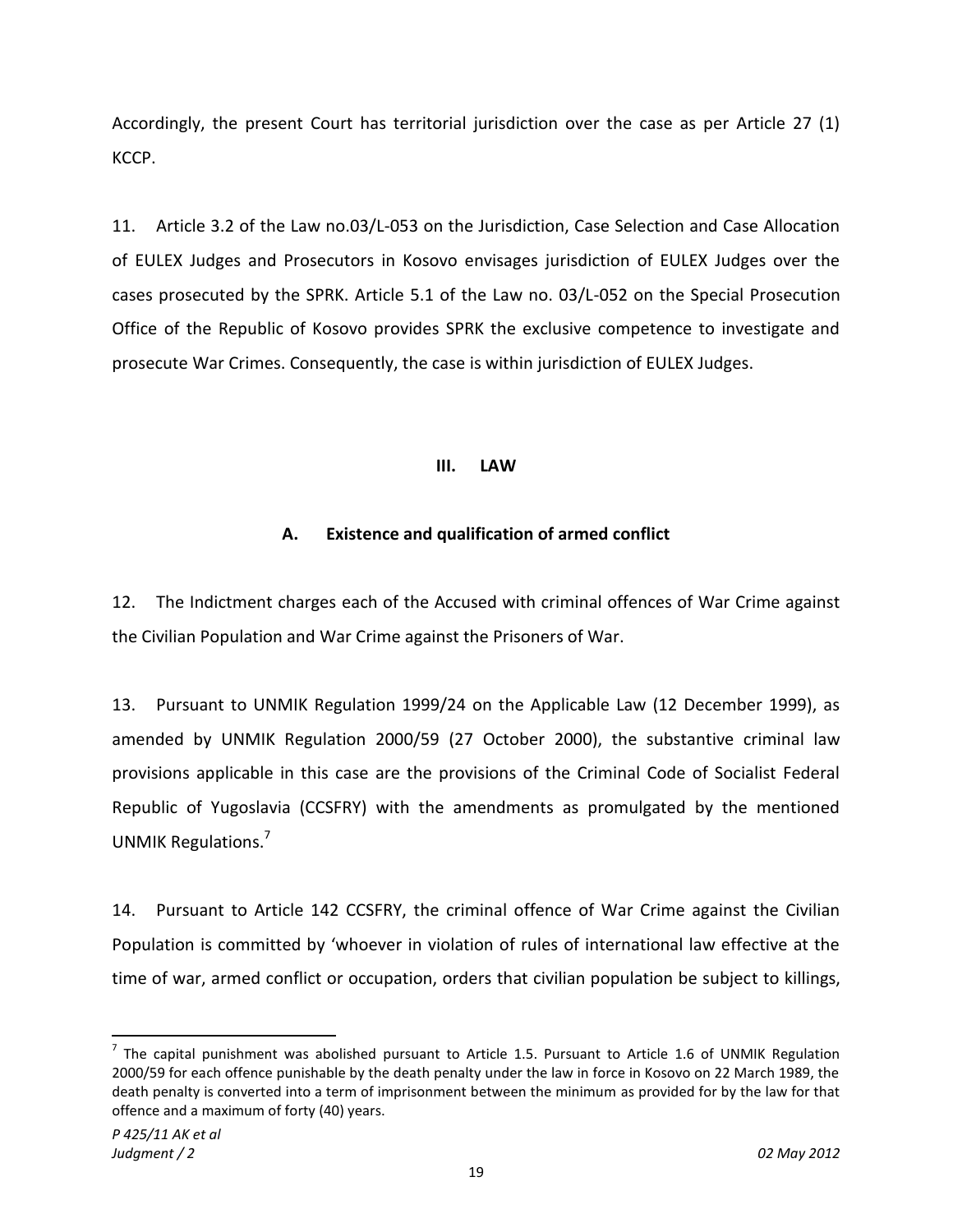torture, inhumane treatment, biological experiments, immense suffering or violation of bodily integrity or health; dislocation or displacement or forcible conversion to another nationality or religion; forcible prostitution or rape; application of measures of intimidation and terror, taking hostages, imposing collective punishment, unlawful bringing in concentration camps and other illegal arrests and detention, deprivation of rights to fair and impartial trial; forcible service in the armed forces of enemy's army or in its intelligence service or administration; forcible labor, starvation of the population, property confiscation, pillaging, illegal and self-willed destruction and stealing on large scale of a property that is not justified by military needs, taking an illegal and disproportionate contribution or requisition, devaluation of domestic currency or the unlawful issuance of currency, or who commits one of the foregoing acts'.

15. Pursuant to Article 144 CCSFRY the criminal offence of a War Crime against the Prisoners of War is committed by 'whoever, in violation of the rules of international law, orders murders, tortures or inhumane treatment of prisoners of war, including therein biological experiments, causing of great suffering or serious injury to the bodily integrity or health, compulsive enlistment into the armed forces of an enemy power, or deprivation of the right to a fair and impartial trial, or who commits some of the foregoing acts'.

16. The Indictment stipulates that the Accused have acted in violation of Article 3 common to the four Geneva Conventions of 12 August 1949 (Common Article 3 GC 1949) $^8$  and Articles 4

 $^8$  Common Article 3 of the Geneva Conventions 1949 reads:

In the case of armed conflict not of an international character occurring in the territory of one of the High Contracting Parties, each Party to the conflict shall be bound to apply, as a minimum, the following provisions:

<sup>(1)</sup> Persons taking no active part in the hostilities, including members of armed forces who have laid down their arms and those placed hors de combat by sickness, wounds, detention, or any other cause, shall in all circumstances be treated humanely, without any adverse distinction founded on race, color, religion or faith, sex, birth or wealth, or any other similar criteria.

To this end, the following acts are and shall remain prohibited at any time and in any place whatsoever with respect to the above-mentioned persons:

<sup>(</sup>a) violence to life and person, in particular murder of all kinds, mutilation, cruel treatment and torture;

<sup>(</sup>b) taking of hostages;

<sup>(</sup>c) outrages upon personal dignity, in particular humiliating and degrading treatment;

<sup>(</sup>d) the passing of sentences and the carrying out of executions without previous judgment pronounced by a regularly constituted court, affording all the judicial guarantees which are recognized as indispensable by civilized peoples.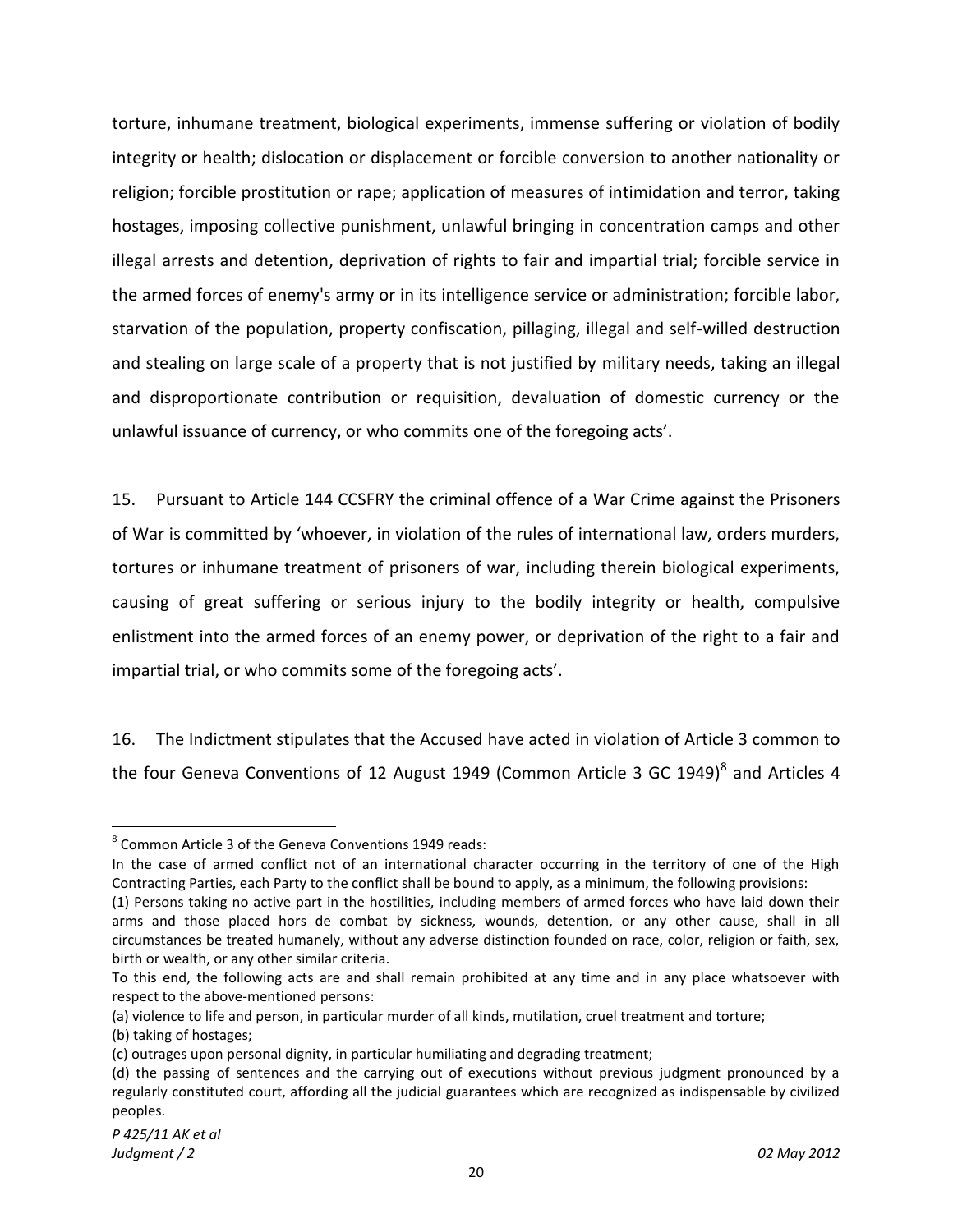and 5(1) of the Protocol Additional to the Geneva Conventions of 12 August 1949, and relating

to the Protection of Victims of Non-International Armed Conflicts of 08 June 1977 (Additional

Protocol II or APII 1977).<sup>9</sup>

 $\overline{\phantom{a}}$ 

<sup>9</sup> Article 4 of Additional Protocol II 1977 (inhumane treatment) reads:

(a) violence to the life, health and physical or mental well-being of persons, in particular murder as well as cruel treatment such as torture, mutilation or any form of corporal punishment;

(b) collective punishments;

(c) taking of hostages;

(d) acts of terrorism;

(e) outrages upon personal dignity, in particular humiliating and degrading treatment, rape, enforced prostitution and any form or indecent assault;

(f) slavery and the slave trade in all their forms;

(g) pillage;

(h) threats to commit any or the foregoing acts.

3. Children shall be provided with the care and aid they require, and in particular:

(a) they shall receive an education, including religious and moral education, in keeping with the wishes of their parents, or in the absence of parents, of those responsible for their care;

(b) all appropriate steps shall be taken to facilitate the reunion of families temporarily separated;

(c) children who have not attained the age of fifteen years shall neither be recruited in the armed forces or groups nor allowed to take part in hostilities;

(d) the special protection provided by this Article to children who have not attained the age of fifteen years shall remain applicable to them if they take a direct part in hostilities despite the provisions of subparagraph (c) and are captured;

(e) measures shall be taken, if necessary, and whenever possible with the consent of their parents or persons who by law or custom are primarily responsible for their care, to remove children temporarily from the area in which hostilities are taking place to a safer area within the country and ensure that they are accompanied by persons responsible for their safety and well-being. Article 5(1) of Additional Protocol II 1977 (Persons whose liberty has been restricted) reads: In addition to the provisions of Article 4 the following provisions shall be respected as a minimum with regard to persons deprived of their liberty for reasons related to the armed conflict, whether they are interned or detained;

(a) the wounded and the sick shall be treated in accordance with Article 7;

(b) the persons referred to in this paragraph shall, to the same extent as the local civilian population, be provided with food and drinking water and be afforded safeguards as regards health and hygiene and protection against the rigours of the climate and the dangers of the armed conflict;

(c) they shall be allowed to receive individual or collective relief;

(d) they shall be allowed to practise their religion and, if requested and appropriate, to receive spiritual assistance from persons, such as chaplains, performing religious functions;

*P 425/11 AK et al Judgment / 2 02 May 2012*

<sup>(2)</sup> The wounded and sick shall be collected and cared for.

An impartial humanitarian body, such as the International Committee of the Red Cross, may offer its services to the Parties to the conflict.

The Parties to the conflict should further endeavour to bring into force, by means of special agreements, all or part of the other provisions of the present Convention.

The application of the preceding provisions shall not affect the legal status of the Parties to the conflict.

<sup>1.</sup> All persons who do not take a direct part or who have ceased to take part in hostilities, whether or not their liberty has been restricted, are entitled to respect for their person, honour and convictions and religious practices. They shall in all circumstances be treated humanely, without any adverse distinction. It is prohibited to order that there shall be no survivors.

<sup>2.</sup> Without prejudice to the generality of the foregoing, the following acts against the persons referred to in paragraph I are and shall remain prohibited at any time and in any place whatsoever: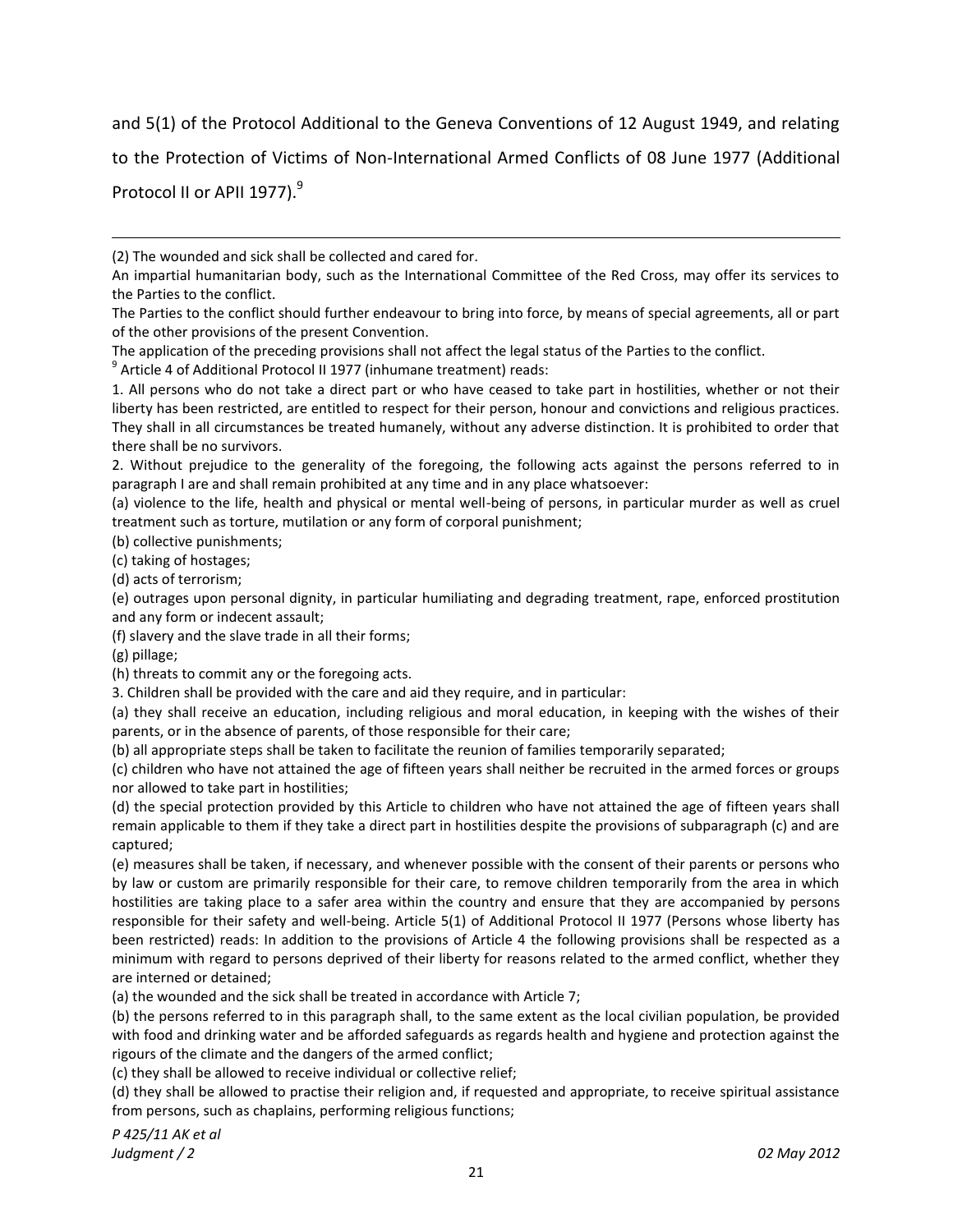17. In order to determine whether the alleged criminal offences constitute War Crimes, the Trial Panel must first determine whether, during the asserted period in 1999 the situation in Kosovo amounted to an armed conflict. Only the existence of an armed conflict (as opposed to internal disturbances) will trigger the application of Articles 142 and 144 of the CCSFRY. In other words, for the criminal offences to amount to War Crimes, a link with armed conflict must be established.<sup>10</sup>

18. Under the Geneva Conventions *international armed conflict* is defined as 'all cases of declared war or of any other armed conflict which may arise between two or more of the High Contracting Parties, even if the state of war is not recognized by one of them'. 'Armed conflict' as such is not defined in the Geneva Conventions.

19. The most widely utilized definition of *non-international armed conflict* is the definition formulated by the Appeals Chamber of the International Criminal Tribunal for the former Yugoslavia (ICTY) in *Tadi*ć: 'An armed conflict exists whenever there is a resort to armed force between States or protracted armed violence between governmental authorities and organized armed groups or between such groups within a State. International humanitarian law applies from the initiation of such armed conflicts and extends beyond the cessation of hostilities until a general conclusion of peace is reached; or, in the case of internal conflicts, a peaceful settlement is achieved. Until that moment, international humanitarian law continues to apply in the whole territory of the warring States or, in the case of internal conflicts, the whole territory under the control of a party, whether or not actual combat takes place there.'<sup>11</sup>

<sup>(</sup>e) they shall, if made to work, have the benefit of working conditions and safeguards similar to those enjoyed by the local civilian population.

<sup>10</sup> For discussion and references to case law see e.g. Antonio Cassese, *International Criminal Law*, Oxford University Press 2008, p.82 ff and Antonio Cassese, Guido Acquaviva, Mary De Ming Fan, Alex Whiting, *International Criminal Law: Cases and Commentary*, Oxford University Press 2011, p.119 ff.

<sup>11</sup> *Prosecutor* v. *Duško Tadić*, ICTY, Appeal Chamber Decision on the Defence Motion for Interlocutory Appeal on Jurisdiction, 02.10.1995, para.70.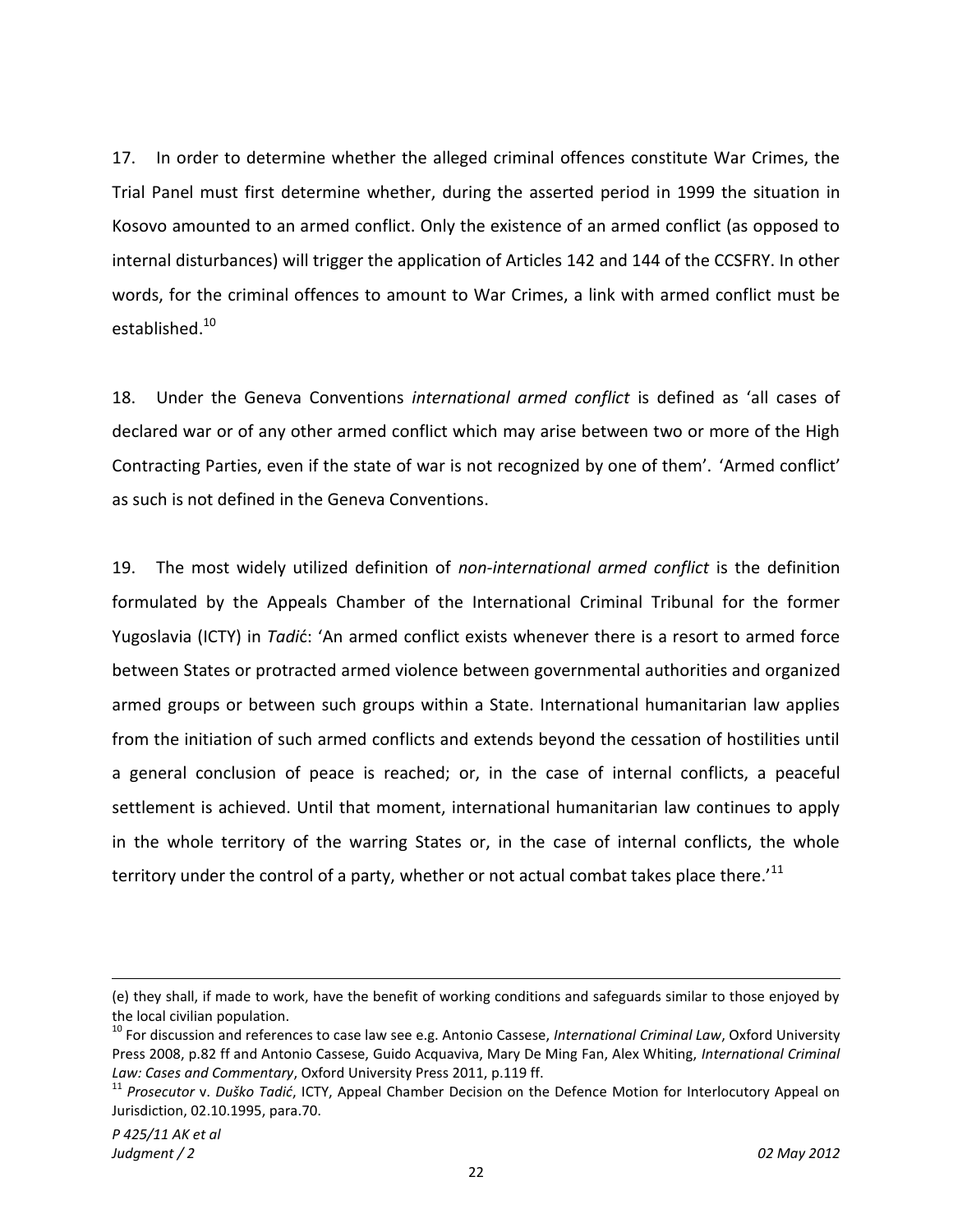20. Internal disturbances and tensions (such as riots, isolated and sporadic acts of violence, or other acts of a similar nature) do not amount to a non-international armed conflict.

21. Common Article 3 GC 1949 requires that the armed conflict not be of 'an international character' and it must occur 'in the territory of one of the High Contracting Parties'.

22. The threshold under Additional Protocol II, on the other hand, is higher. Pursuant to Article 1.1, the Protocol only applies to conflicts between the armed forces of a High Contracting Party 'and dissident armed forces or other organized armed groups which, under responsible command, exercise such control over a part of the territory as to enable them to carry out sustained and concerted military operations'. The Article also requires the same as Common Article 3 GC 1949, in that the conflict takes place 'in the territory of a High Contracting Party'.<sup>12</sup>

23. The available information and evidence concerning the KLA's structure and activities in Kosovo in 1998 and 1999, as noted by the ICTY Trial Chamber, starting from at least mid-1998, illustrates that the KLA was an 'organized armed group'. While different aspects of the KLA's organization and activities developed at different paces during the period, there was a gradual progression towards centralization of authority and coordination of efforts against the FRY/Serbian forces. During 1998 the KLA established a general staff and subordinated seven zone headquarters under it, established regulations governing troop structure and military discipline, carried out coordinated attacks on FRY/Serbian forces, established a financial operation, smuggled and/or purchased significant weapons stocks, instituted the use of a distinctive KLA emblem, and implemented strategic policies to further their aims.<sup>13</sup>

 $\overline{a}$ 

<sup>&</sup>lt;sup>12</sup> The Manual on the Law of Non-International Armed Conflict With Commentary, International Institute of Humanitarian Law, San Remo 2006, available at:<http://www.dur.ac.uk/resources/law/NIACManualIYBHR15th.pdf> (last accessed on 07 May 2012).

<sup>13</sup> *Prosecutor* v. *Milan Milutinović*, ICTY, Trial Judgment, 26.02.2009, para.840.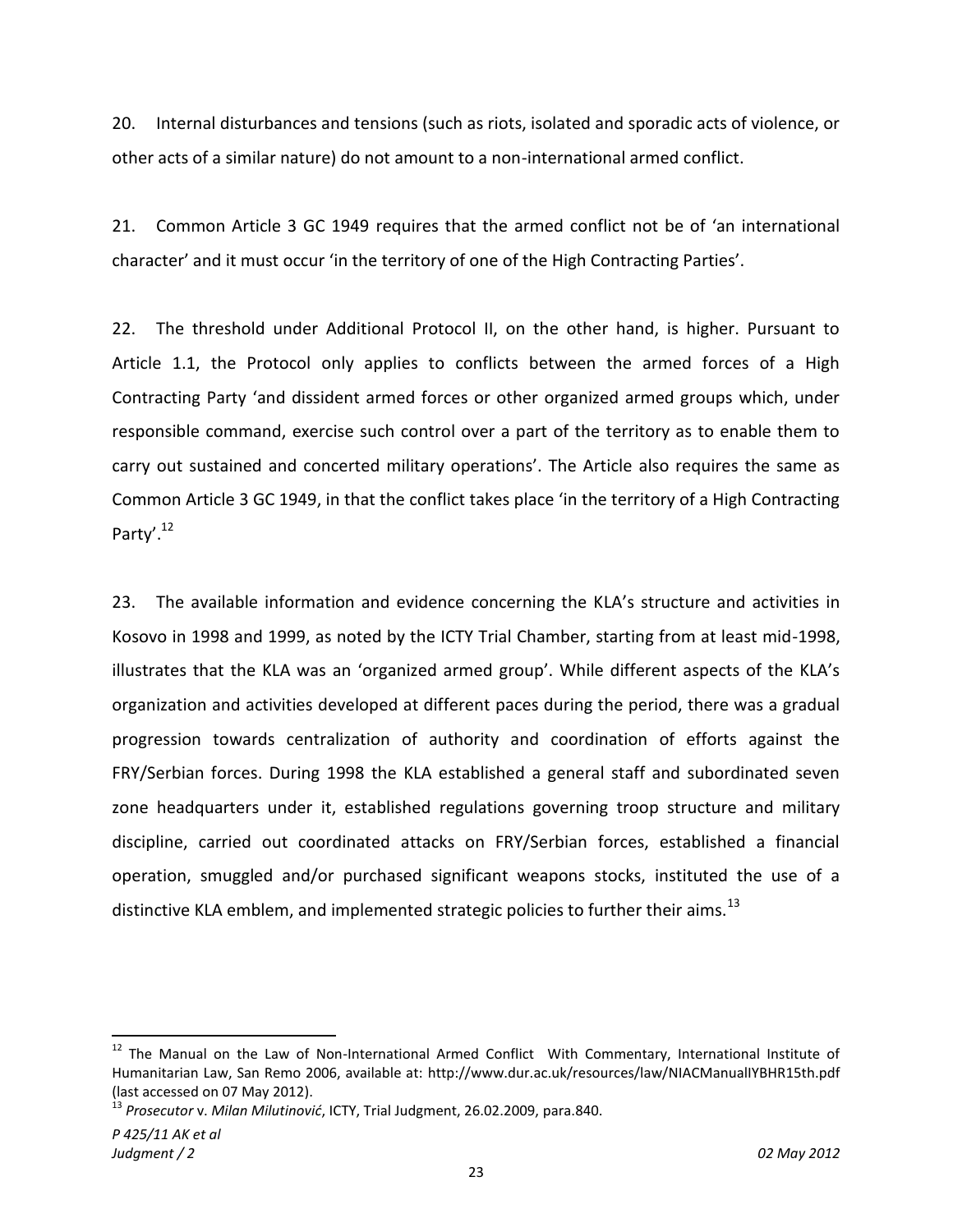24. The jurisprudence of the ICTY and the Supreme Court of Kosovo has established that there was an ongoing armed conflict in Kosovo at least since early spring 1998 onwards between the (governmental) Serbian armed forces and the KLA, continuing into 1999.<sup>14</sup> The ICTY in *Milutinović* and *Đorđević* explicitly held that the armed conflict continued until June 1999.<sup>15</sup>

25. With regard to the period covered by the Indictment in the present case, the existence of an armed conflict has been established also by the Supreme Court of Kosovo in the *Kolasinac* Decision of 05 August 2004 and in the *LG* Decision of 21 July 2005.

26. In light of the established international and domestic jurisprudence as to the existence of an armed conflict in Kosovo during the relevant period of time, the Trial Panel is satisfied that a state of internal armed conflict existed within the territory of Kosovo at the material time. The Trial Panel additionally observes that the Defence raised no objections as to the existence of the armed conflict or the applicable rules asserted by the EULEX Special Prosecutor in his Indictment, thus conceding that there was indeed an armed conflict taking place in Kosovo throughout the stated period.

27. While the qualification of the armed conflict as internal armed conflict prior to the NATO involvement is well established, the question arises whether following the commencement of NATO air strikes in March 1999 the conflict elevated to an international armed conflict. The ICTY Trial Chamber in *Đorđević* addressed this issue and answered in the affirmative. The ICTY Trial Chamber concluded: 'The Chamber is satisfied that as of the end of May 1998 an armed conflict existed in Kosovo between Serbian forces, in particular, forces of the VJ and the MUP, and the KLA. This armed conflict continued until at least June 1999. On 24 March 1999 NATO

<sup>14</sup> See e.g. *Prosecutor* v. *Milan Milutinović*, ICTY, Trial Judgment, 26.02.2009, paras.840-841; *Prosecutor* v. *Vlastimir Đorđević*, ICTY, Trial Judgment, 23.02.2011 para.1579 ff; *Prosecutor* v. *Fatmir Limaj, Haradin Bala, Isak Musliu*, ICTY, Trial Judgment, 30.11.2005, para.171 ff (the Trial Chamber was concerned with a period in 1998, but also remarked that the armed conflict continued long after July 1998); *Prosecutor* v. *Ramush Haradinaj Idriz Balaj, Lahi Brahimaj*, ICTY, Trial Judgment, 03.04.2008, para.100 (the Appeals Chamber on 21 July 2012 ordered a partial retrial of the case that is currently ongoing).

<sup>15</sup> See the respective cases referenced *ibid*.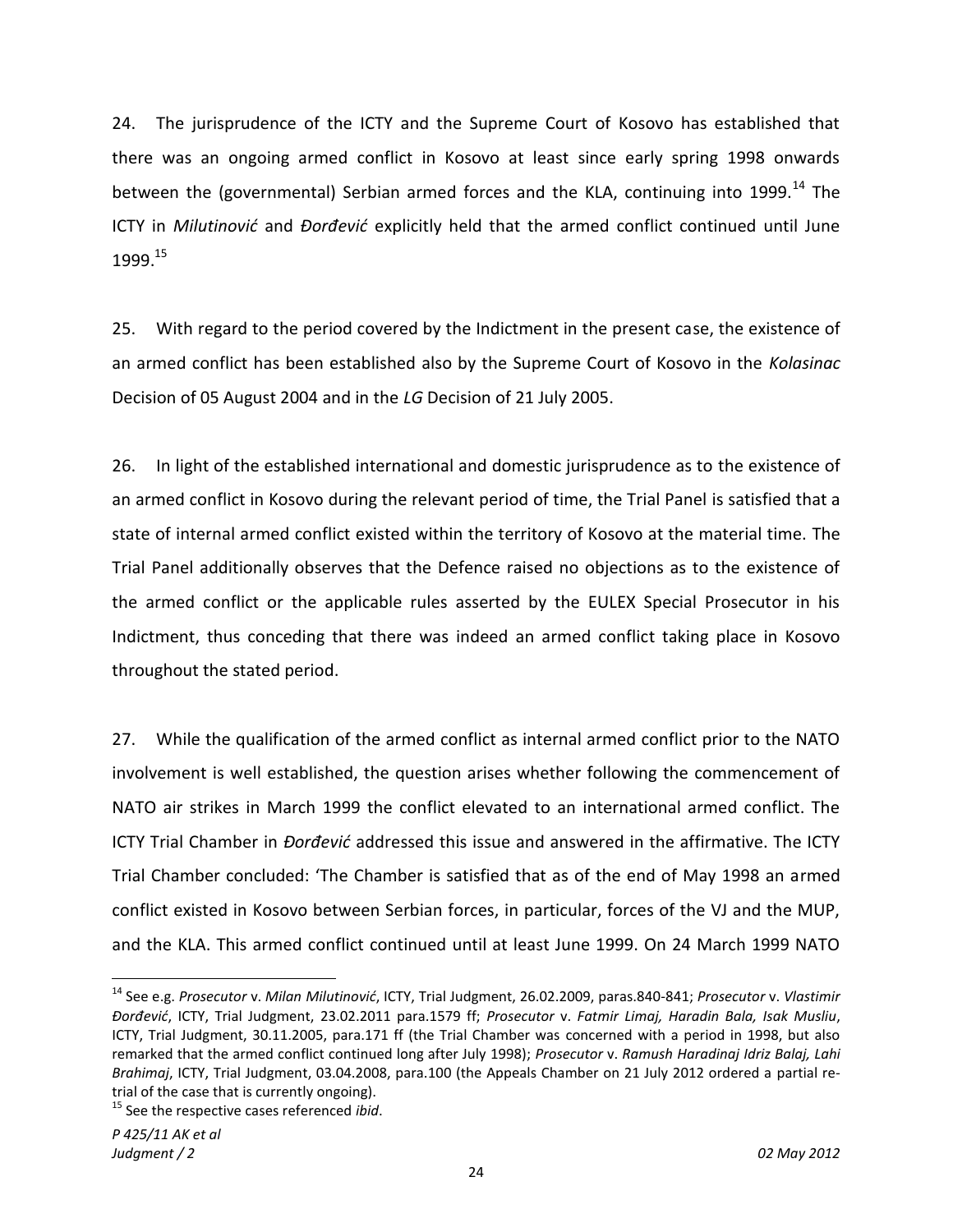commenced its military operations in the FRY. On the same day the government of the FRY declared a state of war. On this basis the Chamber is satisfied that from 24 March 1999, until the end of hostilities in June 1999, an international armed conflict existed in Kosovo between Serbian forces and the forces of NATO.'<sup>16</sup>

28. For the purpose of determining the applicable law in this case, the Trial Panel, however, does not need to make a determination as to the nature of the existing armed conflict. Even if the armed conflict following involvement of NATO is to be qualified as an international armed conflict between Serbian forces and the forces of NATO, the content of obligations enshrined in Common Article 3 GC 1949 and AP II 1977 would continue to apply in the internal armed conflict between Serbian forces and the KLA. The value of Common Article 3, as routinely emphasized by commentators, is not limited to internal armed conflict. The latter represents the *minimum* which must be applied in the least determinate of conflicts, therefore, its terms must *a fortiori* be respected in the case of international conflicts proper, when all the provisions of the Geneva Conventions are applicable.<sup>17</sup>

## **B. Elements of prohibited conduct: murder, torture, inhumane treatment**

29. The Indictment alleges that the Accused have committed one or more of the following acts: torture, inhumane treatment, killings (murder). As noted above, for these acts to constitute War Crime pursuant to Articles 142 and 144 CCSFRY there must be a nexus between the criminal conduct and the armed conflict. Further, the criminal conduct must have been directed towards a protected person (civilian or prisoner of war).

 $\overline{a}$ 

<sup>16</sup> *Prosecutor* v. *Vlastimir Đorđević*, ICTY, Trial Judgment, 23.02.2011 paras.1579, 1580 (the appeal in the case is currently pending before the Appeals Chamber).

<sup>&</sup>lt;sup>17</sup> ICRC Commentary to Common Article 3, available at: [http://www.icrc.org/ihl.nsf/COM/375-](http://www.icrc.org/ihl.nsf/COM/375-590006?OpenDocument) [590006?OpenDocument](http://www.icrc.org/ihl.nsf/COM/375-590006?OpenDocument) (last accessed on 07 May 2012).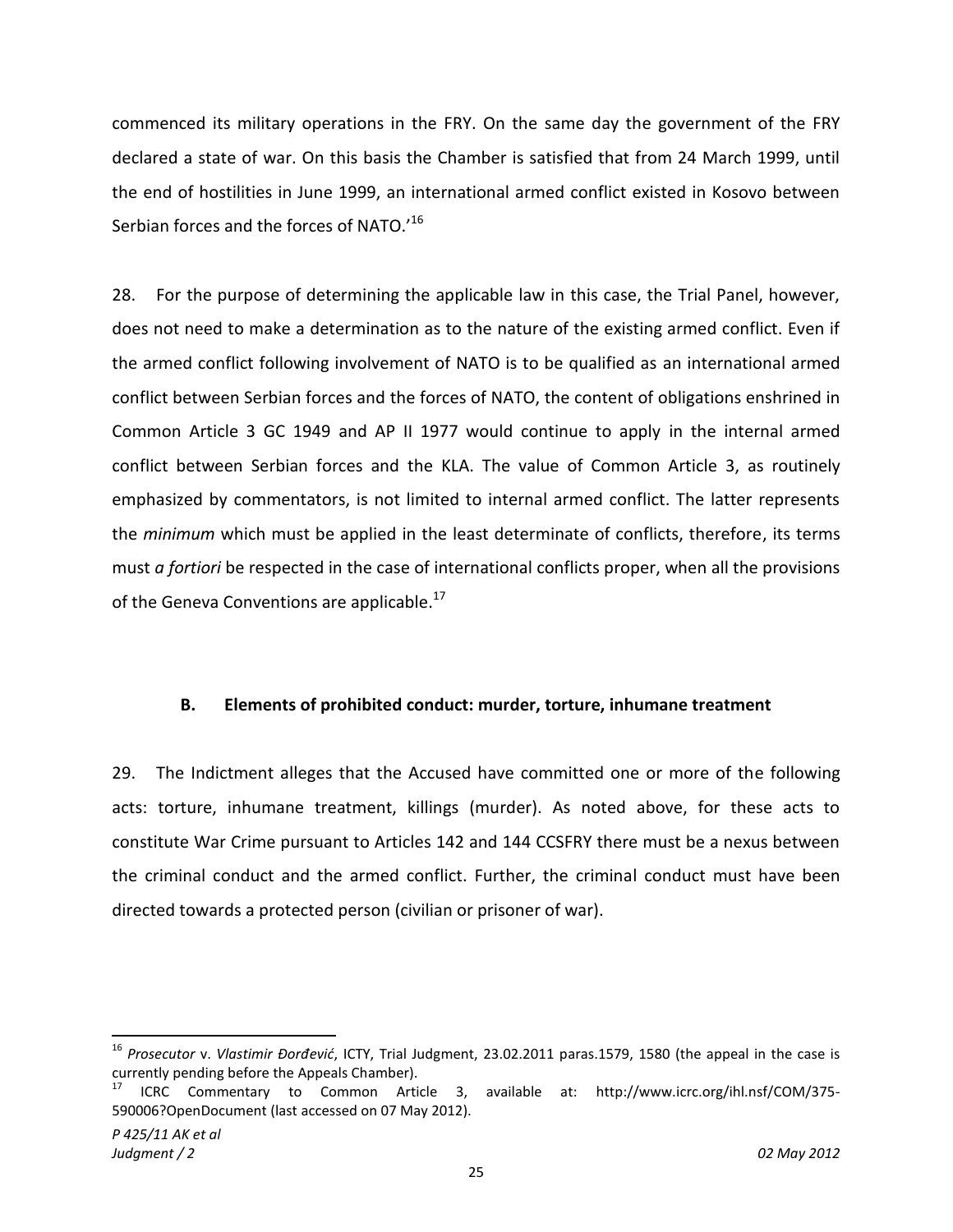30. It is necessary to briefly outline the main legal features of the prohibited conduct as alleged in the Indictment, namely the acts of torture, inhumane treatment, killings (murder).

31. International law distinguishes between torture and inhumane treatment. *Actus reus* elements of both crimes are the same and require the existence of severe suffering. Torture requires an additional purposive element.

32. Article 1.1 of the Convention against Torture and Other Cruel, Inhumane or Degrading Treatment or Punishment 1980 (Torture Convention) defines torture as 'any act by which severe pain or suffering, whether physical or mental, is intentionally inflicted on a person for such purposes as obtaining from him or a third person information or a confession, punishing him for an act he or a third person has committed or is suspected to of having committed, or intimidating or coercing him or a third person, or for any reason based on discrimination of any kind, when such pain or suffering is inflicted by or at the instigation of or with the consent or acquiescence of a public official or other person acting in an official capacity. It does not include pain or suffering arising only from, inherent in or incidental to lawful sanctions'.

33. ICTY has noted that there is a tendency to regard the above definition included in the Torture Convention as 'representative of customary international law'.<sup>18</sup> In *Kunarac* the ICTY enumerated the following essential criteria for the crime of torture:

- (1) The infliction, by act or omission, of severe pain or suffering, whether physical or mental;
- (2) The act or omission must be intentional; and
- (3) The act must be committed with a view to obtain information or a confession, punishing, intimidating or coercing the victim or a third person, or discriminating, on any ground, against the victim or a third person.<sup>19</sup>

<sup>18</sup> *Prosecutor* v. *Anto Furundžija*, ICTY, Trial Judgment, 10.12.1998, paras.160-161.

<sup>19</sup> *Prosecutor* v. *Dragoljub Kunarac, Radomir Kovac, Zoran Vukovic,* ICTY, Appeal Judgment, 12.06.2002, paras.142, 144.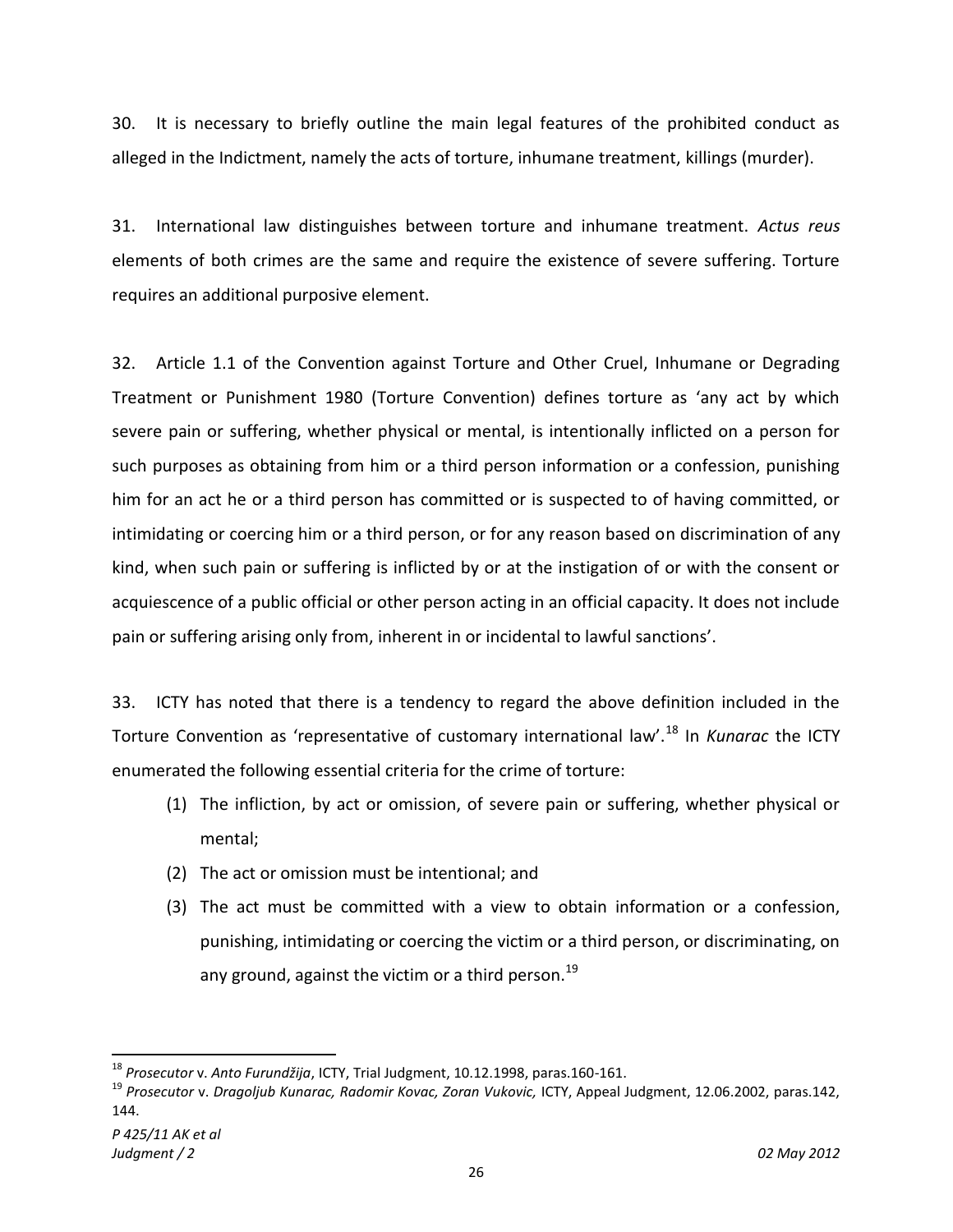34. The 'inhumane treatment' is defined in the Elements of Crimes for the International Criminal Court (ICC) as the infliction of 'severe physical or mental pain or suffering'.<sup>20</sup> As mentioned above, the element that distinguishes inhumane treatment from torture is the absence of the requirement that the treatment be inflicted for a specific purpose. $^{21}$ 

35. Human rights bodies also apply a definition which is similar to the definition adopted by the ICC, and stressing the severity of the physical or mental pain or suffering. 'They have found violations of the prohibition of inhumane treatment in cases of active maltreatment but also in cases of very poor conditions of detention, as well as in cases of solitary confinement. Lack of adequate food, water or medical treatment for detained persons has also been found to amount to inhumane treatment.<sup>'22</sup>

36. The act of murder or killing refers to deprivation of another person's life, a straightforward definition, also included in the CCSFRY and current Article 146 CCK.

37. The *mens rea* of the crime is in some instances specified by the particular international rule explicitly or implicitly, as is the case of torture (intent). In other instances, it has been proposed that what is required is the subjective element prescribed for the underlying offence.<sup>23</sup>

## **IV. CONSIDERATIONS REGARDING THE EVALUATION OF EVIDENCE**

<sup>&</sup>lt;sup>20</sup> ICC Elements of Crimes (Official Records of the Assembly of States Parties to the Rome Statute of the International Criminal Court, First session, New York, 03-10 September 2002 and Official Records of the Review Conference of the Rome Statute of the International Criminal Court, Kampala, 31 May-11 June 2010 ), available at: <http://www.icc-cpi.int/NR/rdonlyres/336923D8-A6AD-40EC-AD7B-45BF9DE73D56/0/ElementsOfCrimesEng.pdf> (last accessed on 08 May 2012).

<sup>&</sup>lt;sup>21</sup> ICRC Study on Customary International Humanitarian Law 2005 (and updated), Rule 90, Customary IHL Database, available at: http://www.icrc.org/customary-ihl/eng/docs/v1 cha chapter32 rule90 (last accessed on 08 May 2012).

 $22$  *Ibid* 

<sup>23</sup> Antonio Cassese, *International Criminal Law*, Oxford University Press 2008, p.93.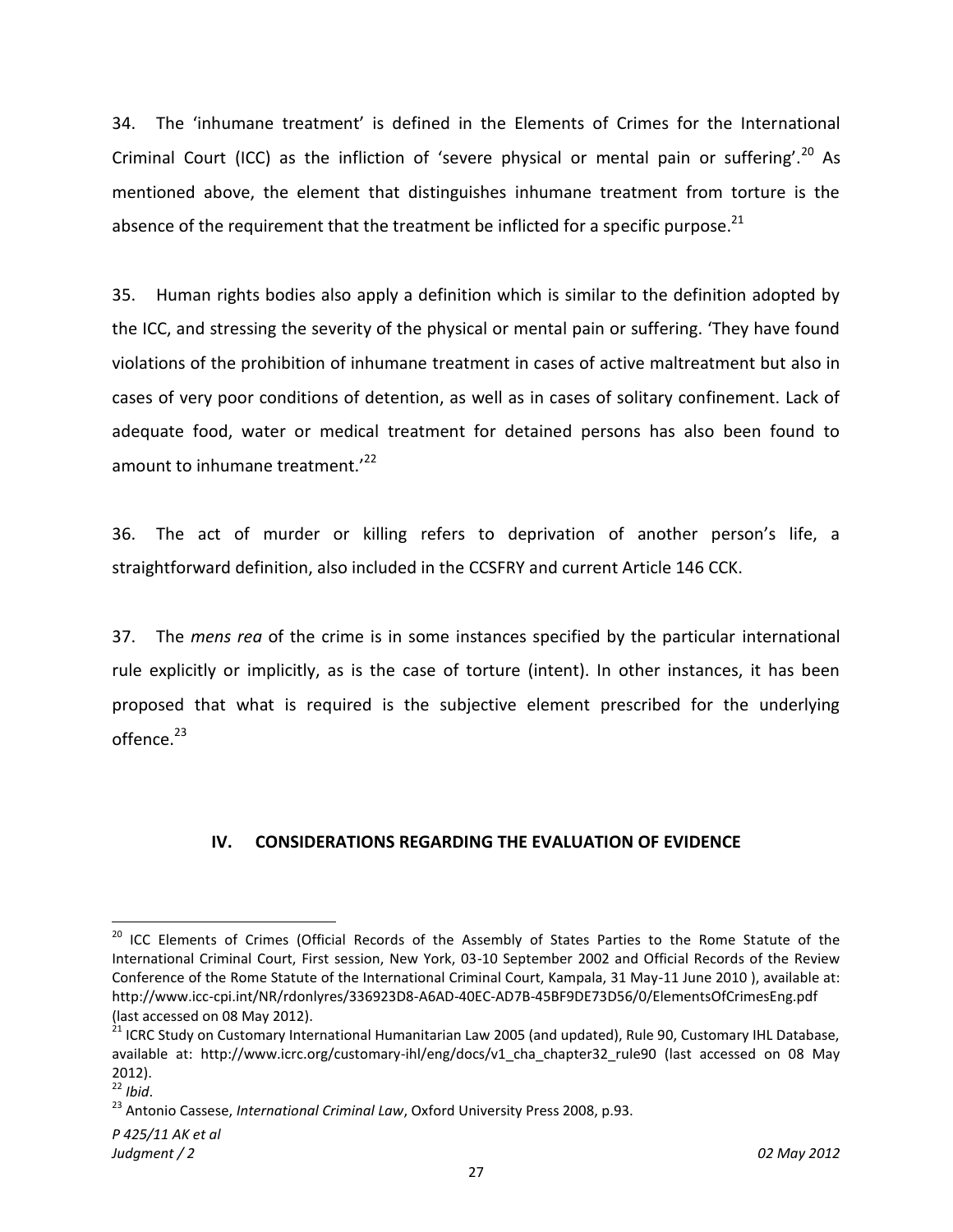#### **A. Evidence of Cooperative Witness**

38. In the present case, the Trial Panel is faced with an unparalleled set of circumstances. The Indictment expressly states that 'in the instant case, the well-grounded suspicion against all the defendants arises mainly from the declarations of Cooperative Witness X, formerly a suspect within the same investigation'. At the session on 30 January 2012 the EULEX Special Prosecutor in the context of Cooperative Witness X's evidence noted: 'The admissibility issue is preliminary to that, otherwise there is no trial.<sup>'24</sup> In relation to these assertions of the Prosecutor, the Trial Panel notes Article 157(4) KCCP, which places limitations upon extent as to which the evidence of cooperative witness may be relied upon, in that 'the court shall not find any person guilty based solely on the evidence of testimony given by the cooperative witness'.

39. Cooperative Witness X (AZ)<sup>25</sup> had various statuses in the case with witness, defendant, and, lastly, cooperative witness. He committed suicide on 28 September 2011 and was unavailable for the main trial. AZ was a member of the KLA joining in about April 1998 (nickname 'MZ'). He was assigned to the KLA  $121<sup>st</sup>$  Brigade. In various statements to the EULEX Special Prosecutor and the Police, AZ gave an account of events in Klecke/Klecka that he had witnessed and taken part in. Throughout the period of his KLA service AZ asserted that he maintained a diary. The entries in that diary were said to have been made broadly contemporaneously with the events described by AZ himself. AZ asserted that he preserved and hid his diaries from the end of the conflict, until he handed them over to the Police.

40. The Defence challenged admissibility of AZ's statements and diaries. The Trial Panel, upon hearing arguments of the Parties, thoroughly examined the admissibility of AZ's evidence. The analysis assessed, *inter alia*, whether the Defence had been given an opportunity to challenge AZ's accusations, and whether that opportunity had been 'adequate and proper', in accordance

 $\overline{a}$ 

 $^{24}$  Minutes 30.01.2012, paras.76, 101, 103, 105, Court trial binder 6.

<sup>&</sup>lt;sup>25</sup> Trial Panel Order on Disclosure, 20.01.2012, Court trial binder 5. The Order revoked the protected status of AZ. The Order *inter alia* noted that identify of Cooperative Witness X had become widely known as a result of his death and press reporting of his diaries and other documents.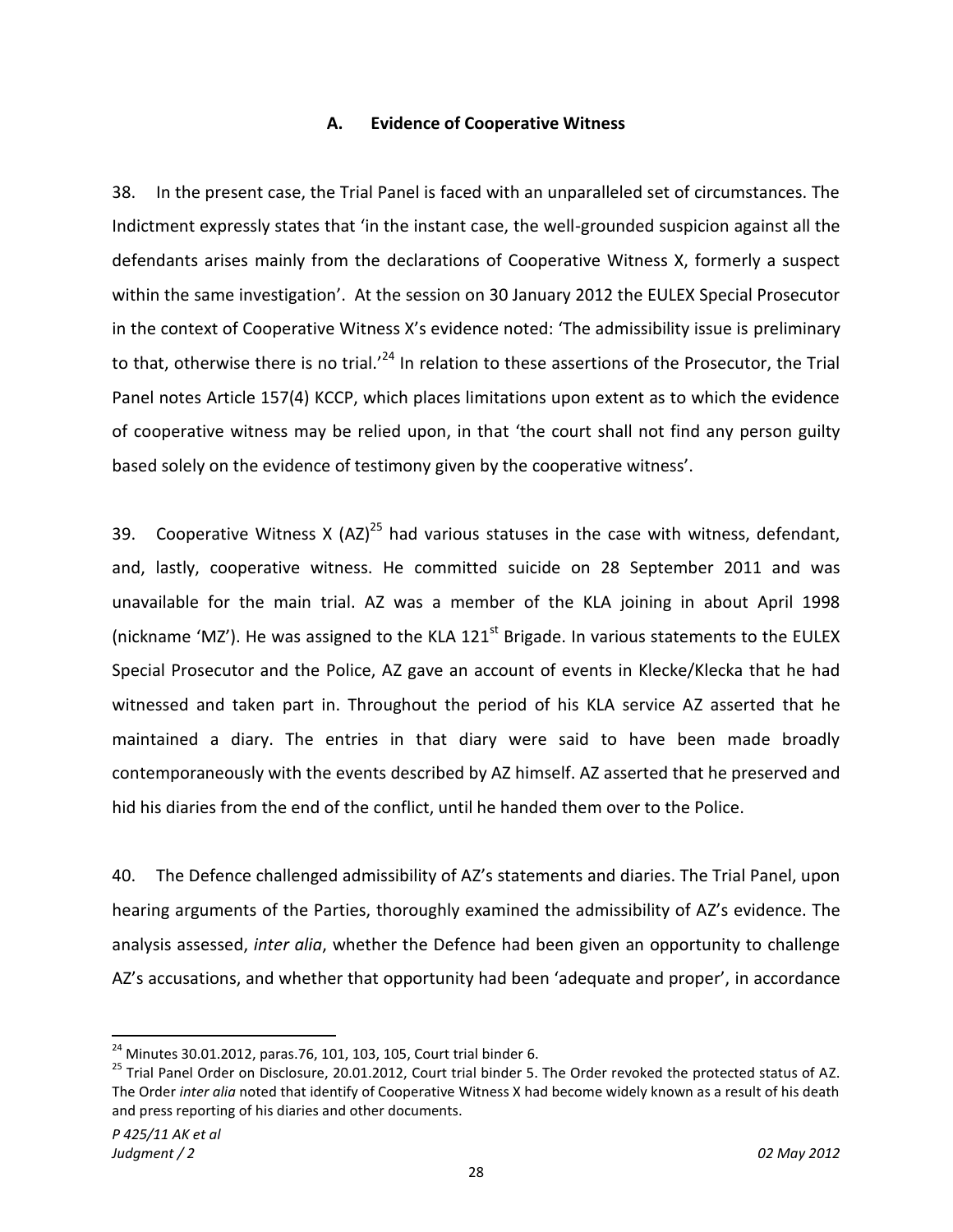with Article 156(2) KCCP and with due regard to Article 6(3)(d) of the European Convention on Human Rights (ECHR). The Trial Panel with the ruling of 21 March 2012 declared AZ's evidence inadmissible. The ruling of 21 March 2012 spells out in detail the grounds for exclusion of AZ's evidence.<sup>26</sup>

## **B. Burden of proof**

41. In the present Judgment, the Trial Panel is to determine whether the evidence submitted by the Prosecution establishes the guilt of each of the four Accused in respect of each count that each Accused is charged with in the Indictment, i.e., six counts against NK, seven counts against NXK, three counts against FL and six counts against NS.

42. The Trial Panel refers to Article 6(2) ECHR, which enshrines the presumption of innocence to which Accused are entitled. The presumption of innocence is also spelled out in Article 3(1) KCCP. This presumption places on the Prosecution the burden of establishing the guilt of the Accused, a burden which remains on the Prosecution throughout the entire trial.

43. In the Indictment the Prosecution proposed 30 witnesses, besides the Cooperative Witness, to be heard in the Main Trial. After exclusion of AZ's evidence from the file, the Prosecution deemed it unnecessary to call any witnesses and was ready to proceed to closure of the Main Trial. Upon agreement by the Parties the written evidence submitted by the EULEX Special Prosecutor was read into the minutes.<sup>27</sup> Upon agreement by the Parties all witnesses' statements<sup>28</sup> were considered read. In putting forward the evidence, the Prosecutor referred to

<sup>&</sup>lt;sup>26</sup> Trial Panel Ruling on Admissibility of AZ's Statements and Diaries, 21.03.2012, Court trial binder 8. The Ruling constitutes part of the minutes of the session on 21.03.2012.

 $^{27}$  Minutes 21.03.2012, Court trial binder 8.

<sup>&</sup>lt;sup>28</sup> During course of the Main Trial the Defence argued that Prosecution was not entitled to conduct interviews with witnesses after confirmation of the Indictment and asked that such witnesses' statements be declared inadmissible. The Trial Panel with the Ruling, dated 20.01.2012, rejected that Defence motion as ungrounded and ruled that the witnesses' statements shall remain in the file: Ruling on Motion of Defence to Exclude Witness Statements Obtained by the Prosecutor after Confirmation of the Indictment, 20.01.2012, Court trial binder 6.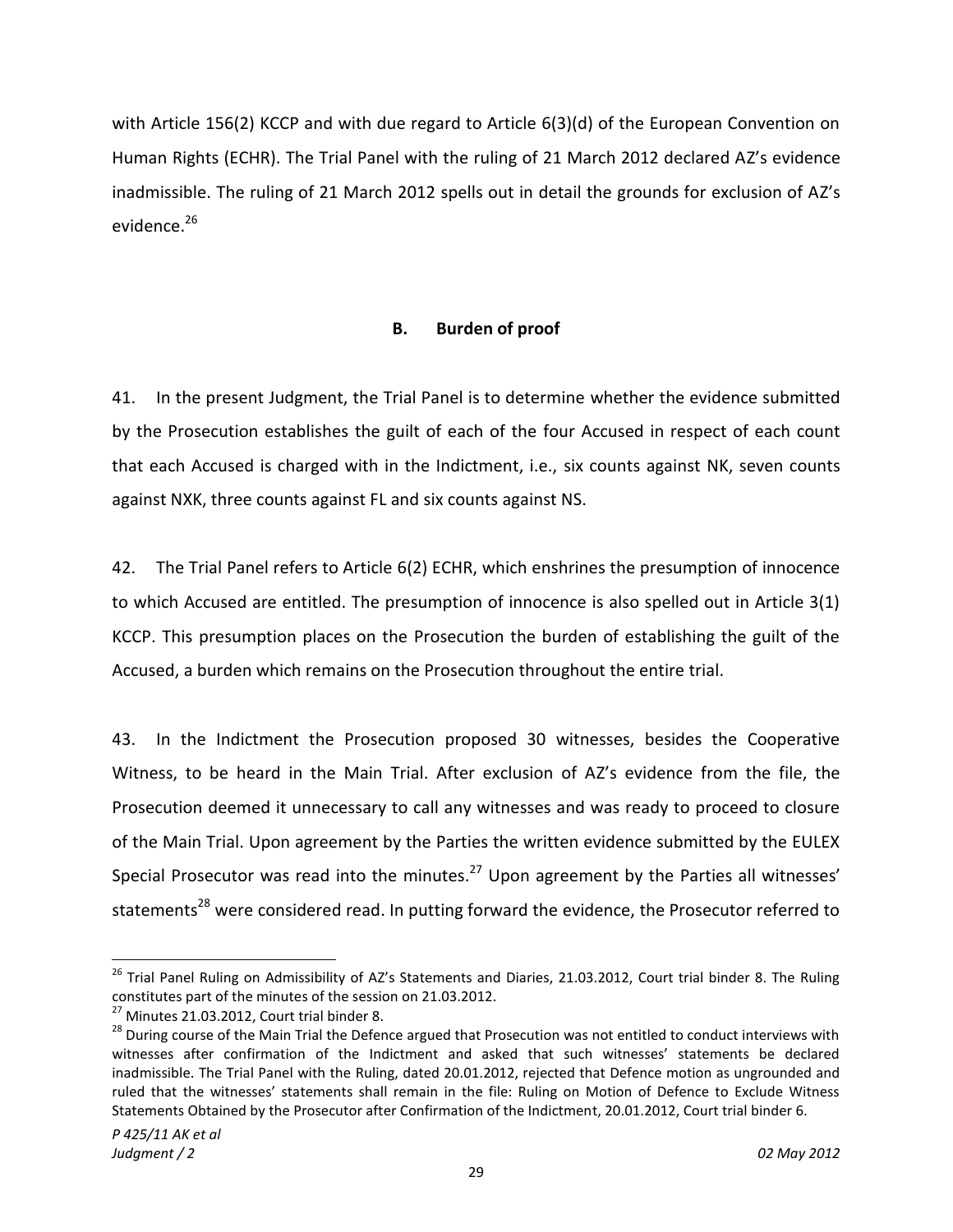the list he had previously filed with the Court.<sup>29</sup> That list specified the documents which the Prosecutor intended to rely on and which the Prosecutor did not intend to rely on. At the main trial session on 30 March 2012 the Prosecutor did not specify as to whether or not the Prosecution initial assessment was effective. Considering that all such documents were filed with the Court in support of the Indictment, the Trial Panel considered the Prosecution list and the evidence in full. The evidence submitted by the Prosecutor has been listed in **ANNEX I**, which forms an integral part of the Judgment.

44. The evidence submitted by the Defence and admitted by the Trial Panel during course of the Main Trial has been listed in the **ANNEX II** which forms an integral part of the Judgment.<sup>30</sup>

45. As a result, no *viva voce* witnesses were heard by the Trial Panel. The Trial Panel notices that such a direction in putting forward the Prosecution case was adopted by the EULEX Special Prosecutor immediately after the Trial Panel's decision to exclude AZ's evidence. As such, it left the impression that Prosecutor in fact withdrew from the further prosecution of the case at first instance in order to advance rapidly to the completion of the Main Trial. This may well be done in order to exercise the Prosecution rights of appeal, particularly, in bringing the matter of AZ's admissibility to the Supreme Court. The KCCP stipulates the roles of the Prosecution and the Trial Court. The Court while being placed with a task to '… truthfully and completely establish the facts which are important to rendering a lawful decision' (Article 7(1), (2) KCCP), may not engage in substituting the Prosecution in the proceedings, which would be overstepping the role of the Court. Independence and impartiality of the Court is a core element of the notion of a fair trial.

<sup>&</sup>lt;sup>29</sup> SPRK list, documents which the Prosecution intends to rely on and documents which the Prosecution does not intend to rely on, Court trial binder 4.

<sup>&</sup>lt;sup>30</sup> The list of the evidence submitted by the Defence does not contain the purported parts of AZ's diary. In particular, Defence Exhibit D (FL) 1, 2, 2a, purported to be parts of AZ's Diary, contained in the Defence exhibits binder I, and Defence Exhibit D (FL) 5c purported to be AZ's diary, contained in the Defence exhibits binder I. The said evidence has been excluded from the list, in view of the Trial Panel's Ruling, dated 21.03.2012, declaring AZ's evidence inadmissible.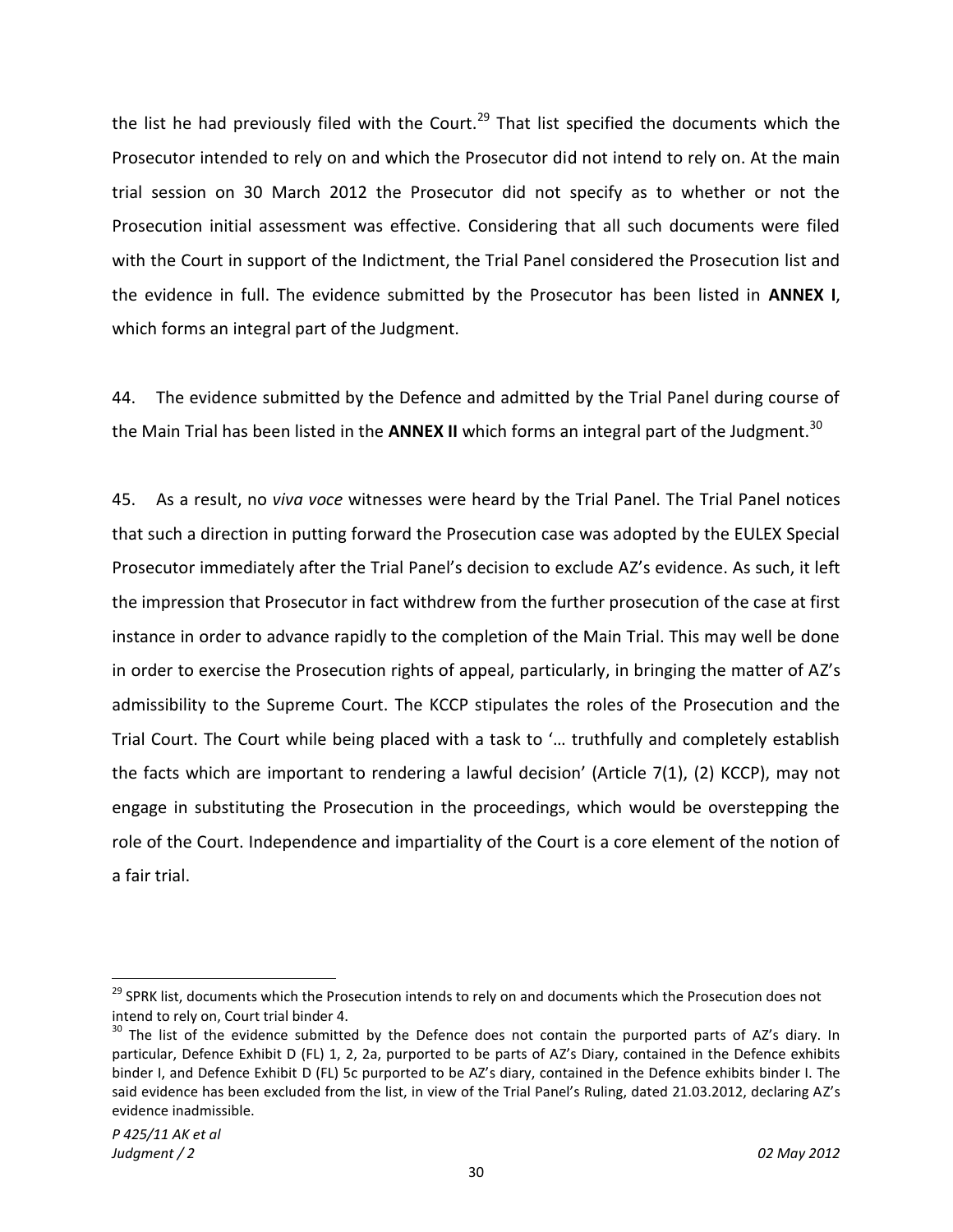46. Further, the Trial Panel refers to Article 379 KCCP. It stipulates that 'in his or her closing statement the prosecutor shall present his or her evaluation of the evidence taken at the main trial, explain his or her conclusions concerning facts which are important for the decision, and shall present and justify his or her proposal regarding the criminal liability of the accused …'. With the consent of all the Accused, their Defence Counsel and Prosecution, the Parties were called to present their closing statements in writing. $31$  The Trial Panel verified that Parties had taken an adequate use of the right to give closing statements.<sup>32</sup> The EULEX Special Prosecutor in his closing statement proposed that the Trial Panel finds '… all the Accused guilty of the offences charged in the Indictment and to sentence them in accordance with the law'.<sup>33</sup> As justification for this proposal the EULEX Special Prosecutor put forward that 'the Prosecution believes that this evidence' (i.e., exhumation evidence from the grave site KER01, where five bodies were recovered), 'combined with all the other evidence which was read into the minutes at the 22<sup>34</sup> March 2012 hearing, suffices to prove the criminal responsibility of all the Accused'. No further justification was provided by the EULEX Special Prosecutor for his proposal to find all the Accused guilty of the charges against them.

47. In this regard, the Trial Panel recalls the obligation placed upon the Prosecutor pursuant to Article 379 KCCP, which requires that Prosecutor justifies his proposal. For the justification to be meaningful it must set out in sufficient detail what particular evidence or parts of the evidence the Prosecution relies on, how such evidence relates to the proposed guilt of each of the Accused, for each of the counts. Only such justification meets the purpose and function of Article 379 KCCP. The justification that EULEX Special Prosecutor gave in his closing statement was general, without any specification, and thus failed to meet the requirement of Article 379 KCCP.

l

 $31$  Minutes 21.03.2012, paras.42-48, 51-55, Court trial binder 8.

<sup>32</sup> Minutes 30.03.2012, paras.6-9, Court trial binder 9.

<sup>&</sup>lt;sup>33</sup> Final Written Submissions of the Prosecution, 22.03.2012, Court trial binder 8.

 $34$  Prosecution must have intended to refer to the 21<sup>st</sup> day of March 2012, when the hearing was held; there was no hearing on the 22<sup>nd</sup> day of March 2012.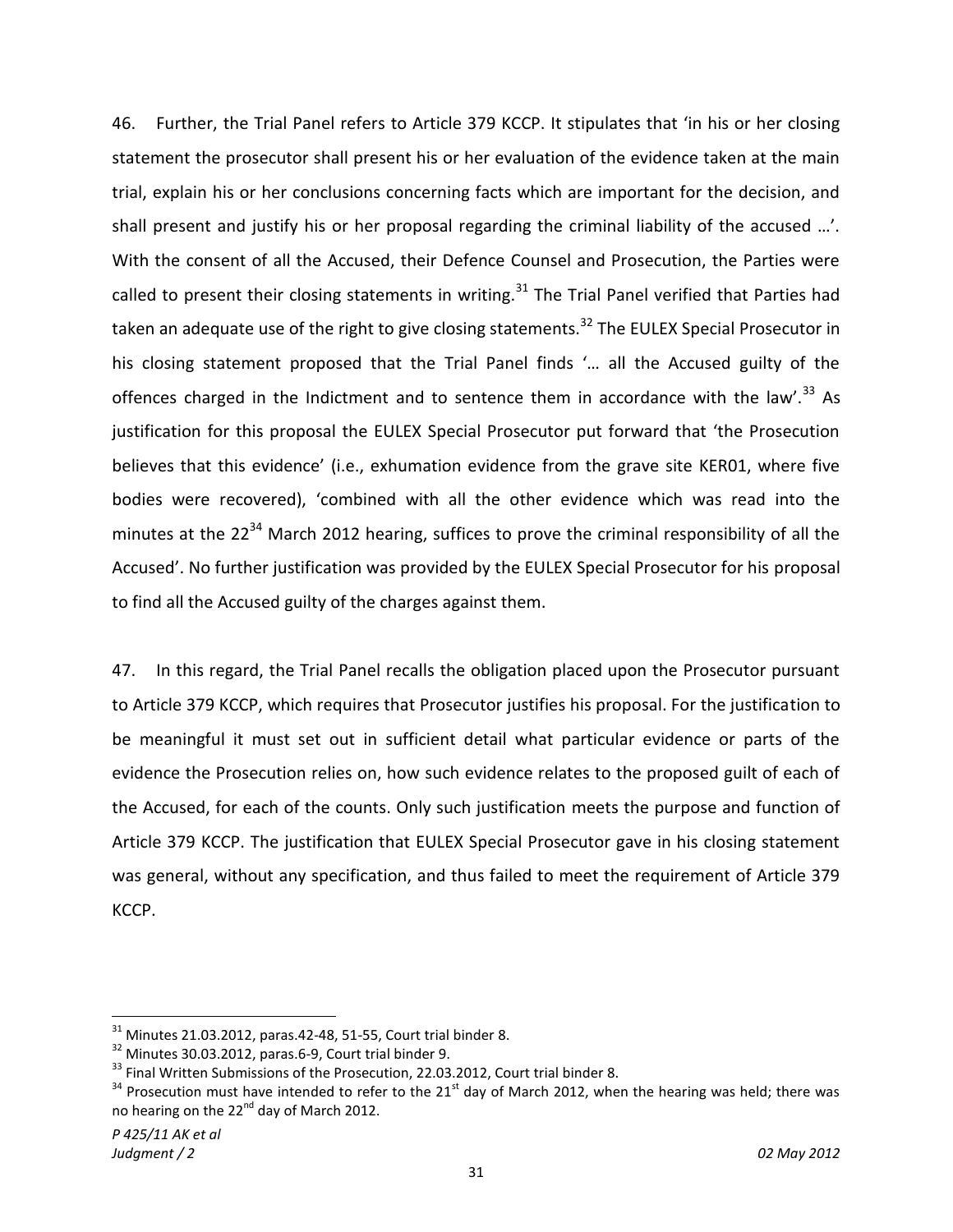48. As such, the Trial Panel was placed in a difficult situation. As noted previously, the Trial Panel is under the obligation to '… truthfully and completely establish the facts, which are important to rendering a lawful decision', Article 7(1) KCCP. Therefore, the Trial Panel, irrespective of the Prosecution failing to justify the proposed criminal responsibility of the Accused, undertook a detailed examination of the evidence filed with the Court. As a result of that examination, the Trial Panel deemed it necessary and justified to re-open the proceedings against the Accused, NK, NXK, FL and NS, pursuant to Article 385(1) KCCP.<sup>35</sup> However, in response to that decision of the Trial Panel, the Prosecution restated its previous stance that '… the evidence contained in the case file is more than sufficient to allow the Trial Panel to reach an informed and fair decision regarding the criminal responsibility of the Accused' and that 'the Prosecutor will not present further evidence, or request that further evidence is collected at the Main Trial'. 'Therefore, the Prosecutor moves the Trial Panel to reach a decision based on the available evidence'. 36

49. Proceeding with calling witnesses *ex officio*, in the circumstances of the present case, would result in the Trial Panel overstepping its competency and placing itself in the role of the Party to the proceedings. As such, the Trial Panel has been left with the written evidence filed with the Court, and the Prosecution argument as set out in the Indictment. With regard to the written evidence, the Trial Panel observes that the written witnesses' statements were considered read based upon the agreement by the Parties. Furthermore, the Defence did not avail itself of the right to request that witnesses be called to the Main Trial. That position was maintained by the Defence also after the Trial Panel announced the re-opening of the proceedings.<sup>37</sup>

<sup>&</sup>lt;sup>35</sup> Minutes 30.03.2012, para.9, Court trial binder 9.

 $36$  SPRK submission, 04.04.2012, PPS no.07/10, Court trial binder 9.

<sup>&</sup>lt;sup>37</sup> It is noted that Defence of FL in the submission, dated 27.03.2012, stated: 'The Defence have not called any witnesses or confronted the remainder of the Prosecution evidence in this case. This is not necessary due to the unique circumstances of the present case.' Defence final submissions on behalf of FL, 27.03.2012, para.16, Court trial binder 9.

That position was not changed by the Defence after 30 March 2012, when the Trial Panel announced the decision to re-open the proceedings against the Accused, NK, NXK, FL and NS.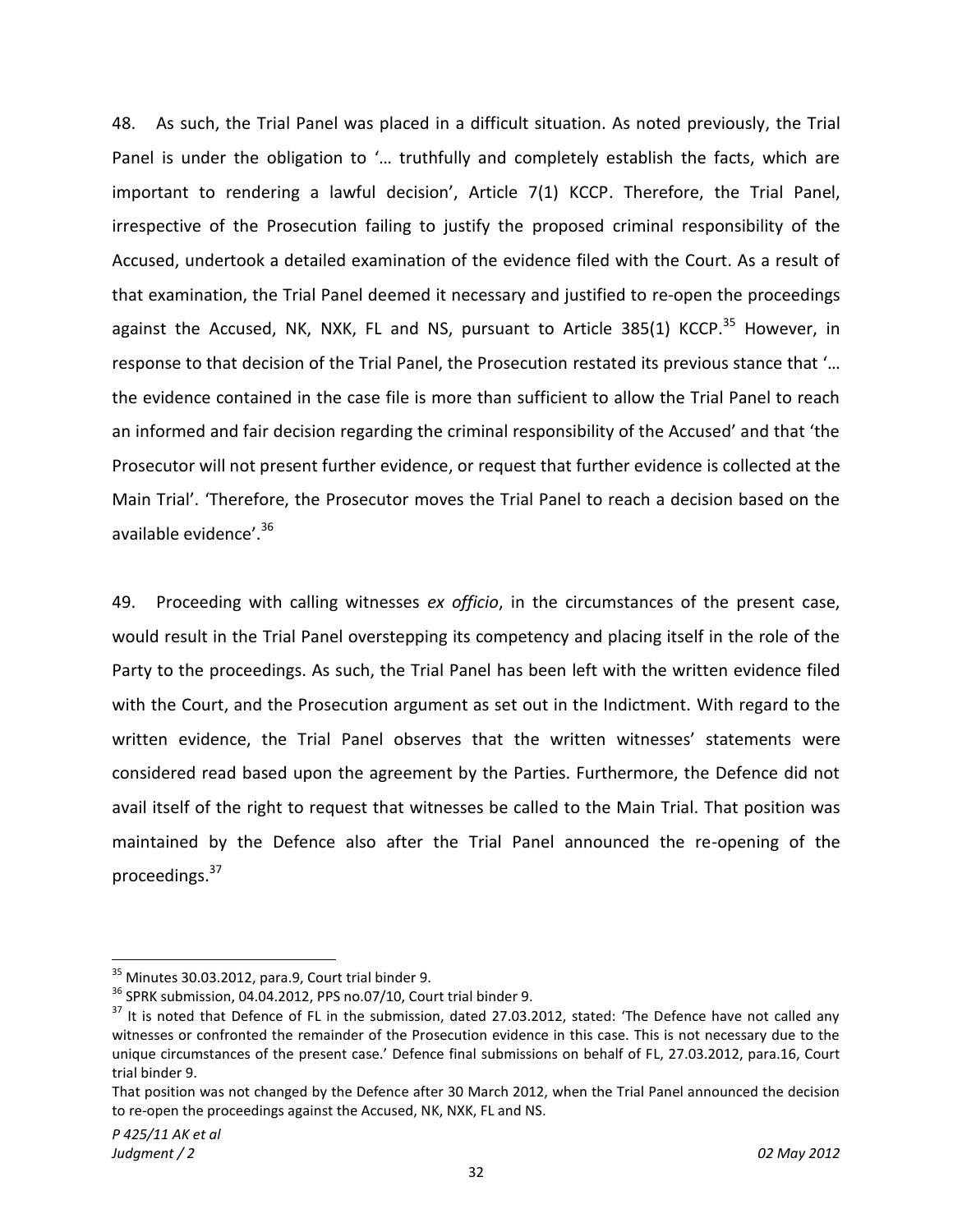#### **C. Assessment of the evidence**

50. In respect of each count charged against each Accused in the Indictment, the standard to be met for a conviction to be entered is that of proof beyond reasonable doubt. Article 396(7) KCCP stipulates that 'the court shall state clearly and exhaustively which facts it considers proven or not proven, as well as grounds for this'. Accordingly, the Trial Panel must determine in respect of each of the counts charged against each of the Accused, whether it is satisfied beyond reasonable doubt, on the basis of the whole of the evidence, that every element of that crime has been established. The Trial Panel pursuant to Article 7(1), (2) KCCP '… must truthfully and completely establish the facts which are important to rendering a lawful decision' and '… has a duty to examine carefully and with maximum professional devotion and to establish with equal attention the facts against the defendant as well as those in … favour …'.

51. Following the direction adopted by the EULEX Special Prosecutor in not calling the Prosecution witnesses to be examined in the Court, the Trial Panel in examination of the allegations in the Indictment can only assess the written evidence submitted by the Prosecutor. The Trial Panel notes that in principle all evidence must be produced in the presence of the Accused at a public hearing with a view to adversarial argument. Assessment of solely written evidence, particularly witnesses' statements, inherently places limitations upon the Trial Panel, not having heard the Prosecution witnesses and not having had an opportunity to observe their demeanour. In circumstances where witnesses were assessed on the basis of written statements, the Trial Panel can draw particular conclusions only as far as clearly attested by the evidence, with particular caution if the written witnesses' statements go to proof of conduct of the Accused.

#### **D. Evidence seized in search**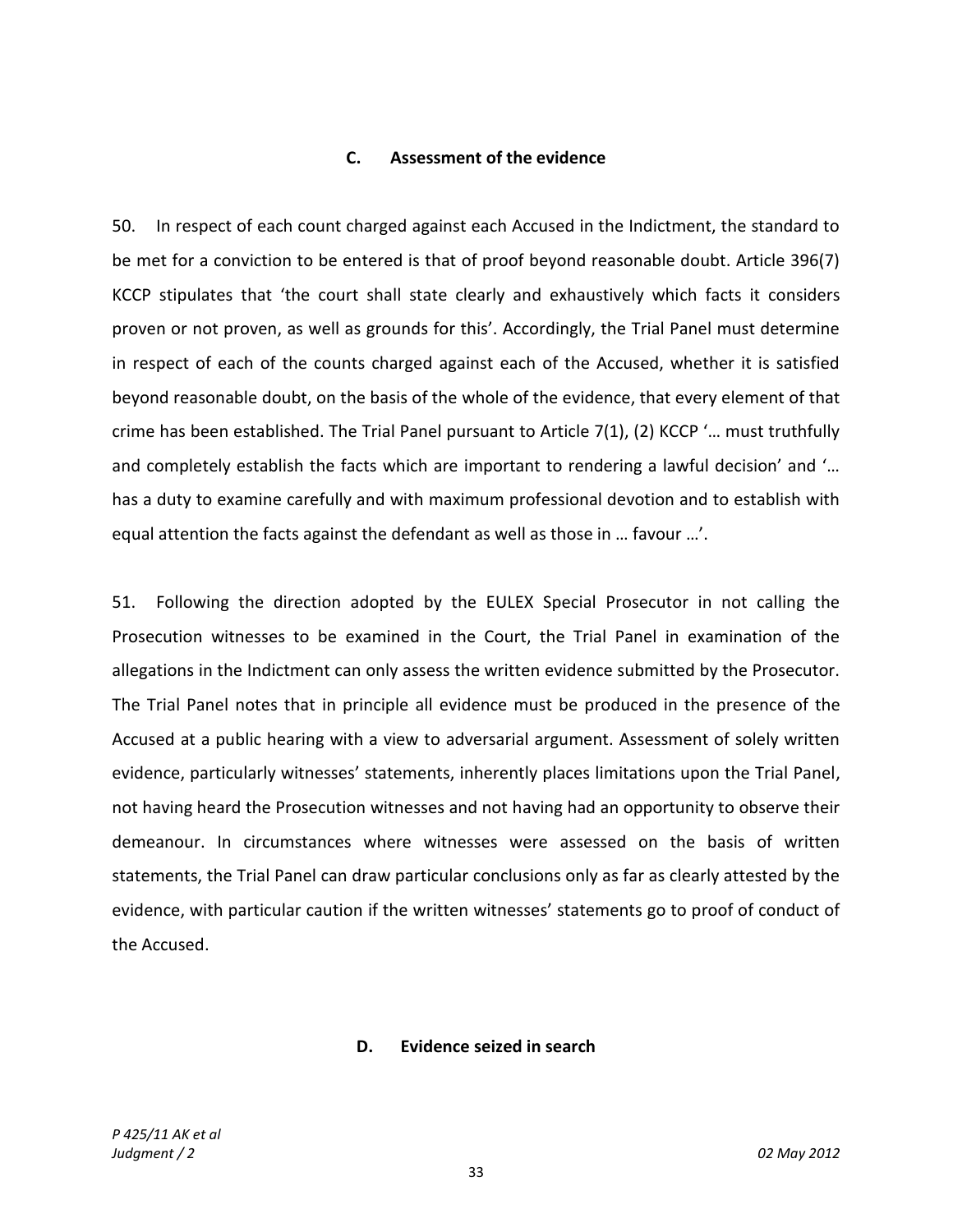52. The Defence of NK at the session on 14 November 2011 argued that the search conducted at the NK's property in XX, XX was conducted without adequate judicial authorization.<sup>38</sup> At the session on 01 December 2011 the EULEX Special Prosecutor stated that no court search order was obtained and the search was carried out based on Article 245 (1),(2) and Article 243 (2),(7) KCCP.<sup>39</sup> The Prosecutor stated that he did not intend to rely on the evidence seized in the search of NK's property in XX, XX. However, the evidence filed with the Court by the Prosecutor includes also material which originates from that search. The Trial Panel finds that it cannot be established that any of the circumstances in Article 245 (1) KCCP existed. It is noted by the Trial Panel that with regard to NXK, NS, RM, BL and SS the EULEX Special Prosecutor applied for the search order.<sup>40</sup> As such, it remains unclear why the Prosecutor did not apply for the search order with regard to NK. The Prosecutor did not indicate which particular circumstances made it necessary to conduct the search without the court order.

53. Therefore, the Trial Panel does not find the search justified, and the material which originates from that search and has been filed with the Court is declared inadmissible and excluded from the file, pursuant to Article 246 1) KCCP. The excluded evidence is listed in **ANNEX III** to this Judgment, which forms an integral part of the Judgment.

54. The Defence of FL, at the session on 07 March 2012 argued that the search conducted at the residence of FL was conducted without a proper judicial authorization.<sup>41</sup> The Prosecution has filed with the Court the SPRK binder G containing material obtained in search of 'FL's residence'. That evidence is adduced in support of the Indictment. The Trial Panel finds that the Court file contains no search order of the pre-trial judge in the investigation case GJPP 25/10 (PPS 07/10), which has resulted in the present Indictment against the Accused in this case. The Defence of FL submitted to the Court a search order, issued by the pre-trial judge in another

 $\overline{a}$ 

<sup>&</sup>lt;sup>38</sup> Minutes 14.11.2011, paras.148-152, Court trial binder 4.

<sup>&</sup>lt;sup>39</sup> Minutes 01.12.2011, para.28, Court trial binder 4.

 $^{40}$  SPRK application for search order, 16.03.2011, PPS no.07/10, GJPP binder 3.

 $41$  Minutes 07.03.2012, paras.46, 48, 68, Court trial binder 8.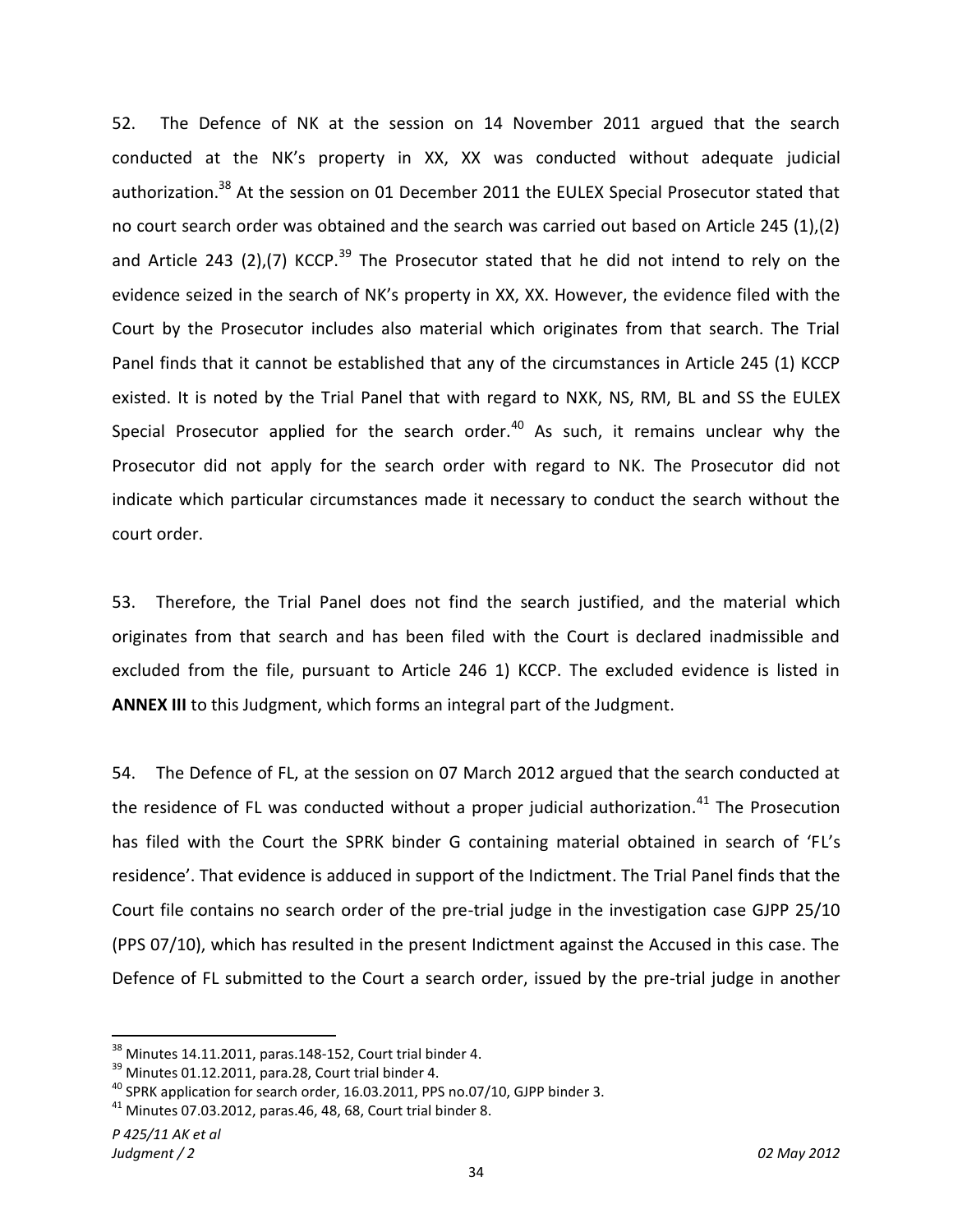investigation case GJPP 91/10 (PPS 425/09) into the crimes unrelated to the allegations in the Indictment. That search order was admitted into evidence at the session on 07 March 2012.<sup>42</sup> According to the search order of the pre-trial judge the search, as for FL, was authorized in three different addresses, including the property in ZZ, and another in XX, XX. The evidence submitted by the Prosecution in the SPRK binder G does not contain an index identifying which evidence was seized in which property, it merely refers to 'FL's residence'. Furthermore, the Defence of FL submitted to the Court the seized property schedule of the EULEX Organized Crime Investigation Unit, and it appears that items were seized also in a fourth address in LL.<sup>43</sup> This address does not appear in the order of the pre-trial judge in another investigation.

55. The Prosecutor during course of the trial did not explain the grounds based on which items were seized for the present case. Neither the Court file nor the material submitted by the Prosecutor to the Court contained the search order issued in the other investigation. Quite opposite, it was Defence that produced a copy of the search order in the other investigation GJPP 91/10 (PPS 425/09). The Trial Panel observes that at the time when the search order was issued in the other investigation on 28 April 2010, the Prosecutor was already in possession of evidence from AZ incriminating FL. Also, the ruling expanding investigation against FL did not indicate that investigation was expanded to FL as a result of the items seized in search on 28 April 2010. For Article 244 KCCP to apply, the objects must be such that point to another criminal offence and constitute grounds for initation of investigation. The Prosecutor did not explain if that was the case. The ruling expanding investigation to FL did not contain that identification either. Therefore, from the material before the Court, the Trial Panel is unable to verify existence of circumstances in Article 244 KCCP. The Trial Panel notes that the Prosecutor in his list, attached to the minutes of 01 December 2011 (documents which the Prosecution intends to rely on and documents which the Prosecution does not intend to rely on, Court trial binder 4), did not indicate any of the seized items, contained in the SPRK binder G, FL's residence, as evidence on which the Prosecutor intends to rely in allegations against the

<sup>&</sup>lt;sup>42</sup> D(FL)4d, District Court of Pristhine/Pristina, search order, 28.04.2010, GJPP 91/10 (PPS 425/09), Defence exhibits binder.

 $^{43}$  D(FL)4b, EULEX Organized Crime Investigation Unit, seized property schedule, Defence exhibits binder.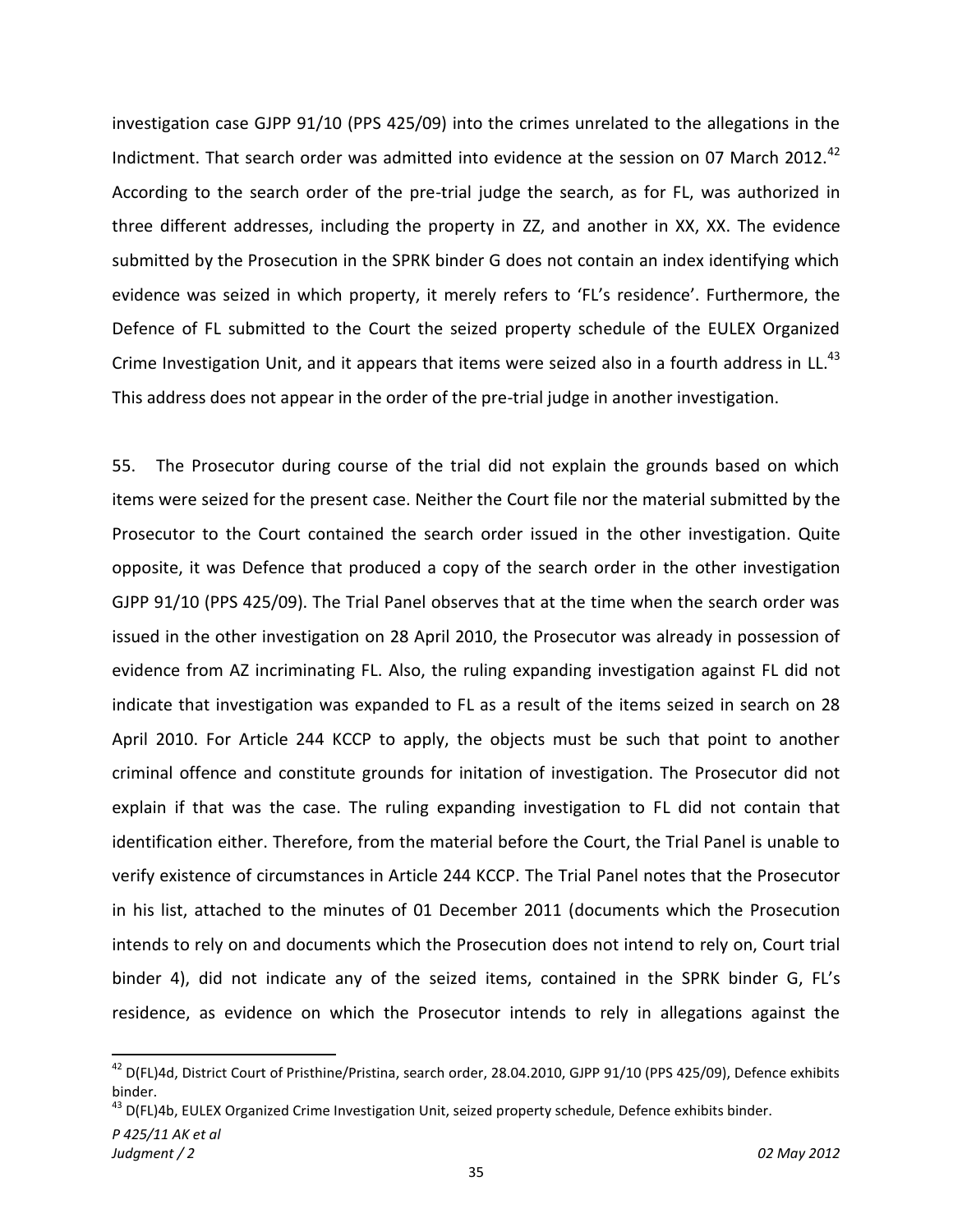Accused. However, in view of the foregoing, the Trial Panel finds that in the present case there was no search order issued by the pre-trial judge for the search of FL's residence. The provisions of the KCCP are strict as to consequences of the search in violation of the KCCP. Article 246 1), 6) KCCP stipulates that evidence obtained without a search order in breach of the provisions of the Code and in breach of Article 245 (1), (3), (4) and (5) of the Code shall be inadmissible. Consequently, the evidence contained in the SPRK binder G and listed in **ANNEX III** to this Judgment is declared inadmissible. ANNEX III forms an integral part of the Judgment.

## **V. FINDING ON THE CHARGES**

#### **A. Summary**

56. The witnesses' statements contained in the evidence carried testimonies on purported KLA places of custody in the locations other than Klecke/Klecka, and events taking place elsewhere than Klecke/Klecka. Some of the accounts revealed evidence into events that possibly could amount to crimes. However, the Trial Panel examined the witnesses' statements only in relation to the allegations in the Indictment. On some occasions, particularly, when referring to the protected witnesses' statements, the Trial Panel, as much as possible, has refrained from reciting the details of their narration, to preserve their anonymity either from the Accused and Defence or general public.

57. In light of the body of the evidence submitted by the Prosecution the Trial Panel is persuaded that a prison, referred to also as a detention centre, was maintained by the KLA in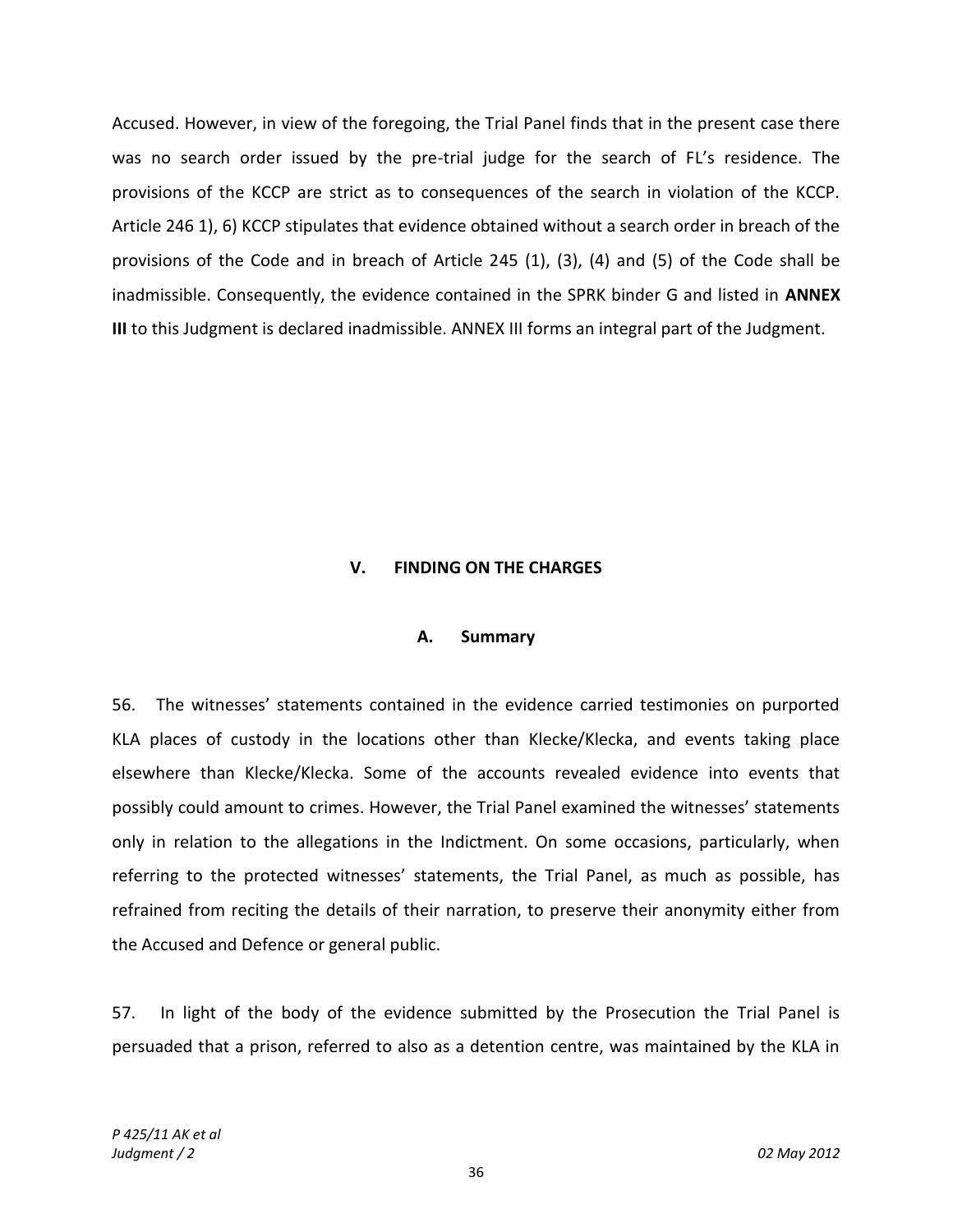the Klecke/Klecka Village in 1999. The Trial Panel was unable to conclude that conditions in the detention centre *per se* were such as to amount to cruel treatment.<sup>44</sup>

58. From the individuals named in the Indictment, the Trial Panel found that Anonymous Witness H and his brother were subjected to cruel treatment in the KLA detention centre in Klecke/Klecka, likely in February 1999, and SA, sometimes in March 1999 until 03 April 1999. The evidence has not been sufficient for the Trial Panel to determine that other crimes as alleged in the Indictment were committed in the KLA custody in Klecke/Klecka detention centre or near the Klecke/Klecka detention centre. Remains of some of the victims were found in the Klecke/Klecka Village and evidence attested to their disappearance, however, further particular circumstances of their disappearance remained unclear.

# **B. Existence of a KLA prison in the Klecke/Klecka Village**

59. The acts charged in the Indictment are alleged to have occurred at or in relation to a KLA prison, also described as a detention centre, established in the village of Klecke/Klecka, where Albanian civilians suspected of collaboration with the Serbian regime, Serbian civilians and Serbian police and militaries were detained. The Klecke/Klecka prison also served as a detention centre for KLA soldiers investigated or sentenced for disciplinary offences. Several witnesses stated that they were not aware of the existence of a prison in Klecke/Klecka or did not see any prisoners there.<sup>45</sup> It is necessary, therefore, for the Trial Panel to determine

<sup>&</sup>lt;sup>44</sup> The Indictment of the EULEX Special Prosecutor has referred to 'inhumane' conditions in the KLA detention centre in Klecke/Klecka Village. In this Judgment the Trial Panel has used the terms 'inhumane treatment' and 'cruel treatment' interchangeably. In *Naletilic* and *Martinovic* the ICTY Trial Chamber regarded: 'The jurisprudence of the Tribunal shows that the offences of inhumane treatment and cruel treatment are residual clauses under Articles 2 and 3 of the Statute respectively. Materially, the elements of these offences are the same.' *Prosecutor* v. *Mladen Naletilic* and *Vinko Martinovic*, ICTY, Trial Judgment, 31.03.2003, para.246.

In *Kordic* and *Cerkez* the ICTY Trial Chamber confirmed that 'the cruel treatment is equivalent to the offence of inhumane treatment in the framework of the grave breaches provisions of the Geneva Conventions'. *Prosecutor* v. *Dario Kordic* and *Mario Cerkez*, ICTY, Trial Judgment, 26.02.2001, para.265. See also *Prosecutor* v. *Tihomir Blaškić*, ICTY, Trial Judgment, 03.03.2000, para.186.

 $45$  Witness E, 28.10.2010, SPRK record of the witness hearing in an investigation, pp.3, 4; Witness G, 11.01.2011, EULEX Police interrogation statement of the witness, pp.3, 4, SPRK binder B;AQ, 07.06.2011, EULEX Police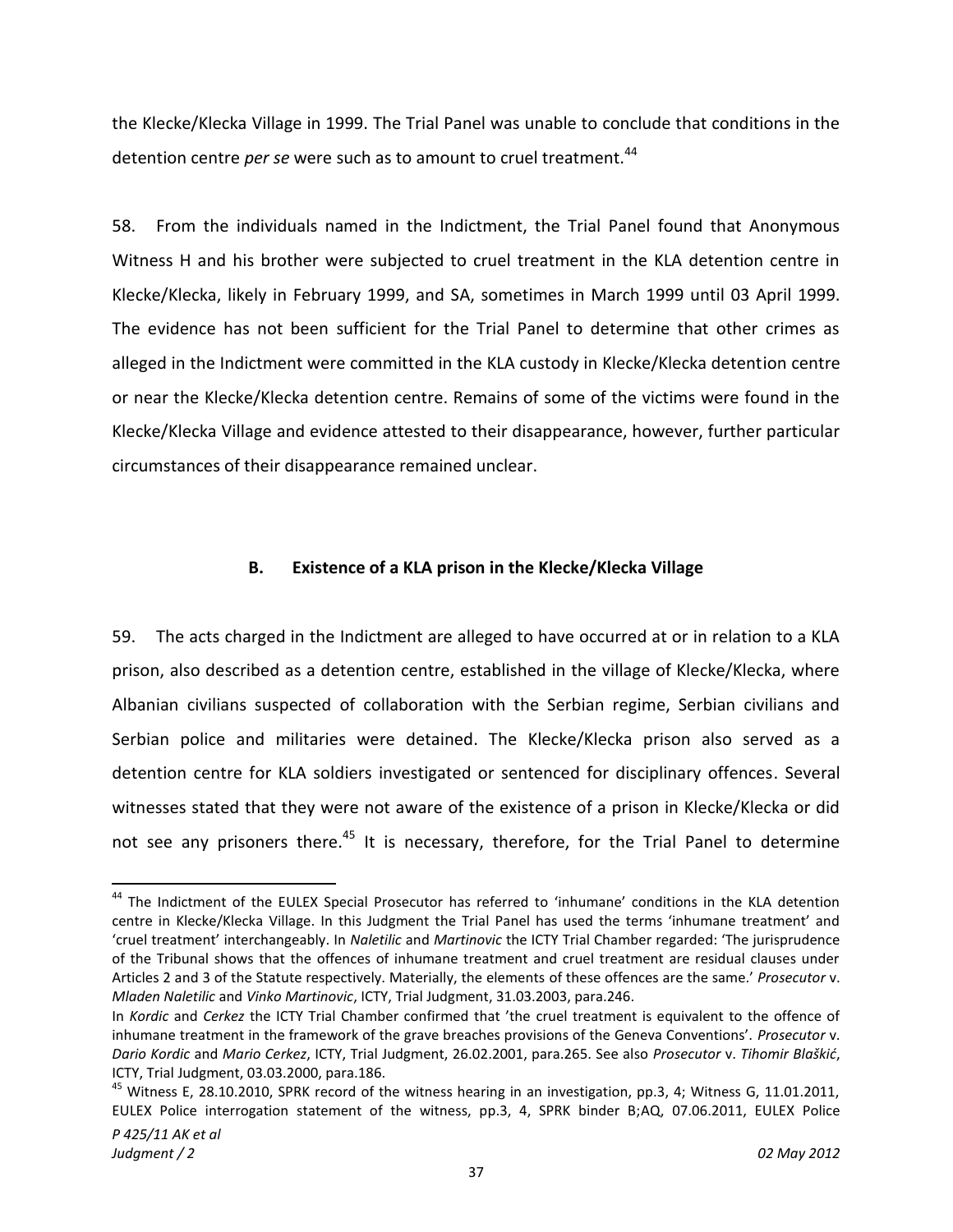whether it has been established that a KLA prison existed in Klecke/Klecka and whether individuals were detained there at the time material to this Indictment.

60. While not entirely clear, the evidence indicates that during the material time the Village of Klecke/Klecka was within the Pashtrik/Pastrik operational zone.<sup>46</sup> The command of the 121<sup>st</sup> Brigade, also known as 'Kumanova' Brigade, $47$  was located in Klecke/Klecka. BL (Accused in Klecke/Klecka judgment one) stated that he was a soldier in the  $121<sup>st</sup>$  Brigade from the beginning until the end of the conflict. He also testified that command of the 121<sup>st</sup> Brigade was located in Klecke/Klecka.<sup>48</sup> Also, the Accused NS testified that headquarters of the 121<sup>st</sup> Brigade were based in Klecke/Klecka in 1999.<sup>49</sup> SS (Accused in Klecke/Klecka judgment one) confirmed that his house in Klecke/Klecka was used by KLA in 1998. Sometimes in 1998 Klecke/Klecka was burnt by Serbian forces. From January 1999 until June 1999 he was assigned to the  $121<sup>st</sup>$ Brigade in Luzhnice/Luznica. As it follows from the statement of SS, commander of the  $121<sup>st</sup>$ Brigade in April 1999 was based in Klecke/Klecka.<sup>50</sup> BS (Accused in Klecke/Klecka judgment one) declared that he was a member of the  $121<sup>st</sup>$  Brigade. He had been to Klecke/Klecka and the headquarters of the 121<sup>st</sup> Brigade were based in Klecke/Klecka.<sup>51</sup> According to AK (Accused in Klecke/Klecka judgment one) in 1999, until he was injured on 18 April 1999, he went to Klecke/Klecka when it was requested by the headquarters or by the command of the  $121<sup>st</sup>$ Brigade. From the statement of the Accused AK it is not entirely clear if the general headquarters of the KLA were also based in Klecke/Klecka or only the headquarters of the 121<sup>st</sup> Brigade.<sup>52</sup> Several witnesses, Anonymous Witness M,<sup>53</sup> BAZ,<sup>54</sup> ST,<sup>55</sup>FK,<sup>56</sup> AQ,<sup>57</sup> AO,<sup>58</sup> testified

interrogation statement of the witness, pp.3, 5, SPRK binder C; IA, 07.04.2011, EULEX Police interrogation statement of the witness, p.3, SPRK binder C; BZ, 05.04.2011, SPRK record of the witness hearing in an investigation, p.4, SPRK binder C; DD, 04.04.2011, EULEX Police interrogation statement of the witness, p.3, SPRK binder C;BEK, 08.01.2011, EULEX Police interrogation statement of the witness, p.4, SPRK binder C; AO, 30.11.2010, EULEX Police interrogation statement of the witness, p.5, SPRK binder C.

<sup>46</sup> AQ, *ibid*, p.3; NK, 12.05.2011, SPRK record of the suspect hearing in an investigation, p.7, SPRK binder O.

<sup>47</sup>QK, 14.06.2011, EULEX Police interrogation statement of the witness, p.3, SPRK binder C; IA, *supra* note 45, p.3; NH, 02.12.2010, EULEX Police interrogation statement of the witness, p.3, SPRK binder C; Witness G, *supra* note 45, p.3.

 $^{48}$  BL, 11.05.2011, SPRK record of the suspect hearing in an investigation, p.3, SPRK binder O.

 $49$  NS, 11.05.2011, SPRK record of the suspect hearing in an investigation, p.3, SPRK binder O.

<sup>&</sup>lt;sup>50</sup> SS. 11.05.2011, SPRK record of the suspect hearing in an investigation, pp.3, 4, SPRK binder O.

 $<sup>51</sup>$  BS, 12.05.2011, SPRK record of the suspect hearing in an investigation, p.4, SPRK binder O.</sup>

 $52$  AK, 14.04.2011, record of the hearing on detention on remand, Court trial binder GJPP binder 3.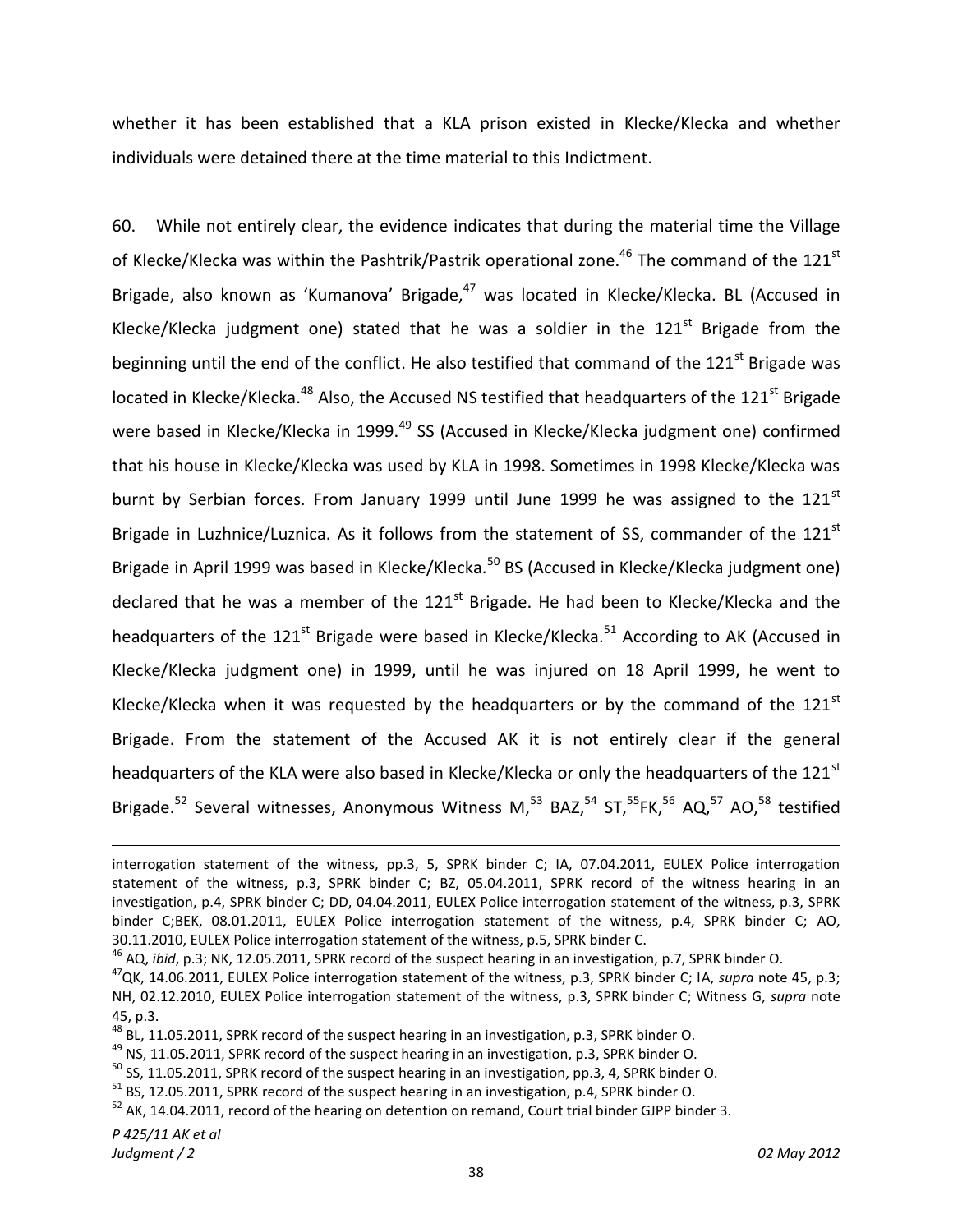that either the headquarters of the  $121<sup>st</sup>$  Brigade or the  $121<sup>st</sup>$  Brigade was based in Klecke/Klecka. BEK testified that in 1999 he was in the KLA base in Klecke/Klecka.<sup>59</sup> Former KLA member IZ stated that he had not been to Klecke/Klecka but heard that a KLA base was located there. $^{60}$  BZ noted that sometimes the headquarters of the 121 $^{st}$  Brigade would move also to Berishe/Berisa.<sup>61</sup>

61. Several witnesses<sup>62</sup> and also Accused NK, NS and  $FL^{63}$  have indicated that KLA general headquarters were located in the Village of Divjake/Divljaka. According to BZ from January 1999 until mid-April 1999 he was the chief of staff of the KLA general headquarters. The headquarters were in the Village of Divjake/Divljaka until April 1999 and thereafter moved to Devetak, near Shtime/Stimlje. Witness A, amongst others, was based in the KLA general headquarters in Divjake/Divljaka. Witness A was in charge of the military court, and in his work was assisted by Witness E. While BZ did not know if there was a prison in Klecke/Klecka, he knew that a disciplinary centre was in the Village of Lladroc/Ladrovac. The centre was under responsibility of the military court and the military police was guarding the prison and prisoners.<sup>64</sup>

l

<sup>59</sup> BEK, *supra* note 45, p.3.

*P 425/11 AK et al Judgment / 2 02 May 2012*

<sup>&</sup>lt;sup>53</sup> Anonymous Witness M, 20.05.2011, SPRK record of the witness hearing in an investigation, p.3, SPRK binder D.

<sup>&</sup>lt;sup>54</sup> BZ, 23.05.2011, EULEX Police interrogation statement of the witness, SPRK binder D.

<sup>&</sup>lt;sup>55</sup> ST, 25.05.2011, EULEX Police interrogation statement of the witness, SPRK binder D.

<sup>&</sup>lt;sup>56</sup> FK, 31.05.2011, EULEX Police interrogation statement of the witness, SPRK binder D.

<sup>57</sup> AQ, *supra* note 45, p.3.

<sup>58</sup> AO, *supra* note 45, p.3.

 $^{60}$  IZ, 19.05.2011, EULEX Police interrogation statement of the witness, SPRK binder D.

<sup>61</sup> BZ, *supra* note 45, p.5.

 $62$  It is noted that KLA general headquarters could be spread also in other locations.

Witness W described ill-treatment in another location, where he said were KLA headquarters: Witness W, 16.06.2011, EULEX Police interrogation statement of the witness, SPRK binder D.

BZ testified that until April 1999 the general headquarters were in Divjake/Divljaka and then moved to Devetak, near Shtime/Stimlje: BZ, *supra* note 45, p.2.

The Accused FL testified that from November 1998 until the end of the war part of the general headquarters was in Divjake/Divljaka and other parts in other villages: FL, 17.05.2012, SPRK record of the suspect hearing in an investigation, p.5, SPRK binder O.

<sup>63</sup> NK, 11.05.2011, SPRK record of the suspect hearing in an investigation, p.5, SPRK binder O; NS, *supra* note 49, p.4; FL, *supra* note 62.

<sup>64</sup> BZ, *supra* note 45, pp.2, 3.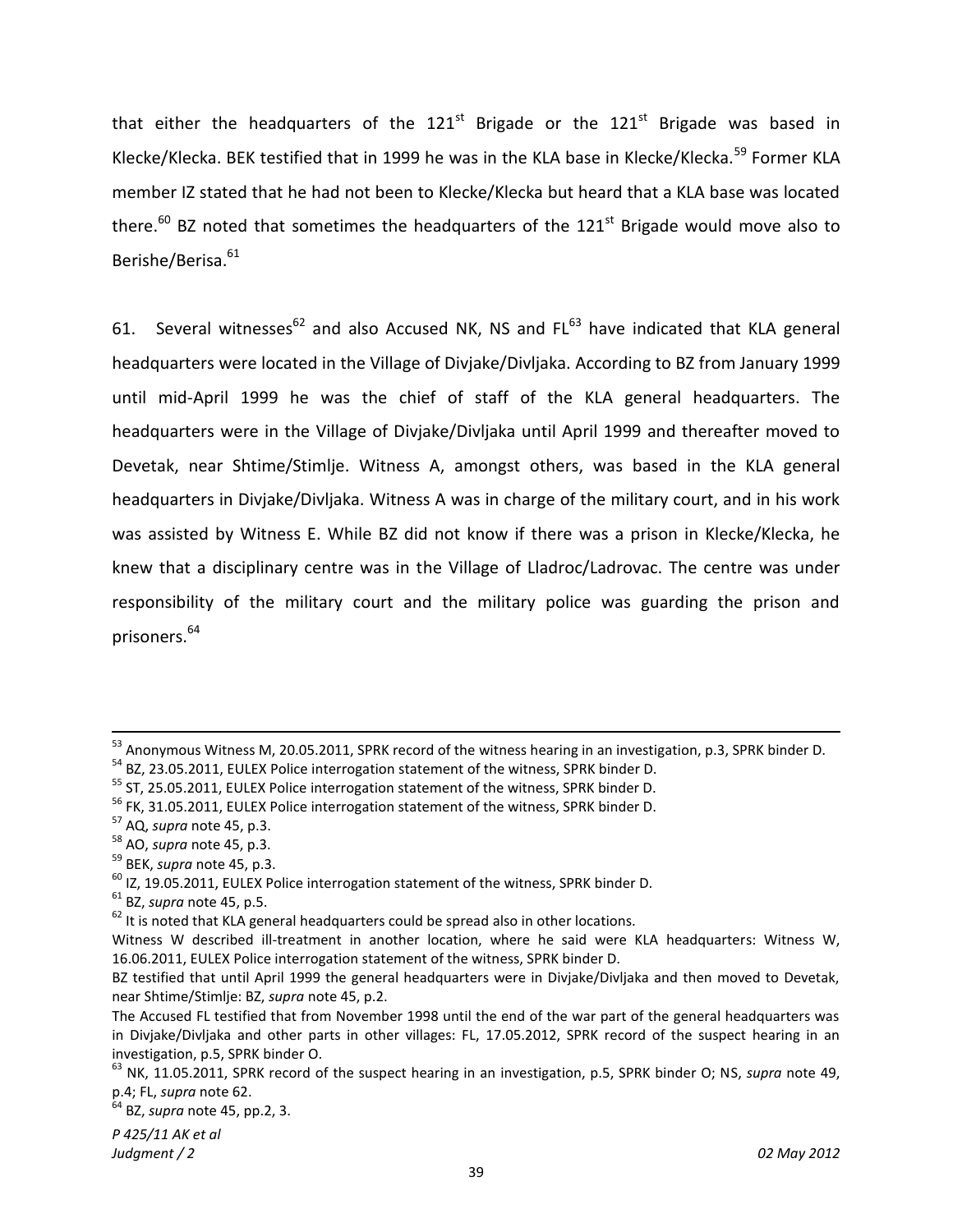62. According to the statement of the Accused NK there was a prison in Klecke/Klecka, which was under the jurisdiction of the military court. NK, within the framework of the military police, dealt with the cases of soldiers and, occasionally, members of the military police. NK worked directly with head of military court, Witness A. If NK deemed that grounded suspicion existed for any person, he would take that person to Witness A, who would further consider if there were reasons for detention. NK was occasionally in the prison in Klecke/Klecka either to take individuals there or to conduct interrogation. Even though NK did not indicate particular instances, he testified that it was possible that also civilians would be taken to the prison.<sup>65</sup>

63. According to NM, at the end of 1998 he was appointed to the KLA headquarters in Divjake/Divljaka. NM states that BZ was the chief of staff of the KLA general headquarters. Also the legal department was based in Divjake/Divljaka. He recalled that Witness A and Witness E worked there.<sup>66</sup> AH, who joined the KLA military police in the end of December 1998 or beginning of January 1999 recalled that A was a judge of the military court, and on one occasion he escorted an arrested soldier to A.<sup>67</sup> Also, SB knew A as a judge, who gave him some forms or templates at a meeting which took place either in Klecke/Klecka or Divjake/Divljaka.<sup>68</sup>

64. This is corroborated by Witness A, who stated that in the end of 1998 he took up the duties of a director of the legal department in the KLA, in Divjake/Divljaka. He served as the only judge in the Divjake/Divljaka area until April 1999. Military trials were held, also with participation of a military prosecutor HK, and an *ex officio* defence counsel Witness E.<sup>69</sup> The statement of Witness E confirms that he stayed with A in Divjake/Divljaka, near Klecke/Klecka for a certain period of time. He assisted A in drafting legal documents and acted in defence for the accused KLA soldiers.<sup>70</sup> The statement of HK confirms that he stayed with A from December 1998 until March/April 1999 in Divjake/Divljaka, near Klecke/Klecka, but they did not do any

 $\overline{a}$ 

<sup>65</sup> NK, *supra* note 46, pp.6, 7, 8, SPRK binder O.

 $<sup>66</sup>$  NM, 05.04.2011, SPRK record of the witness hearing in an investigation, SPRK binder C.</sup>

 $67$  AH, 27.05.2011, SPRK record of the witness hearing in an investigation, SPRK binder D.

<sup>&</sup>lt;sup>68</sup> SB, 27.05.2011, SPRK record of the witness hearing in an investigation, SPRK binder D.

 $^{69}$  Witness A, 23.09.2010, SPRK record of the witness hearing in an investigation, SPRK binder B.

<sup>70</sup> Witness E, *supra* note 45.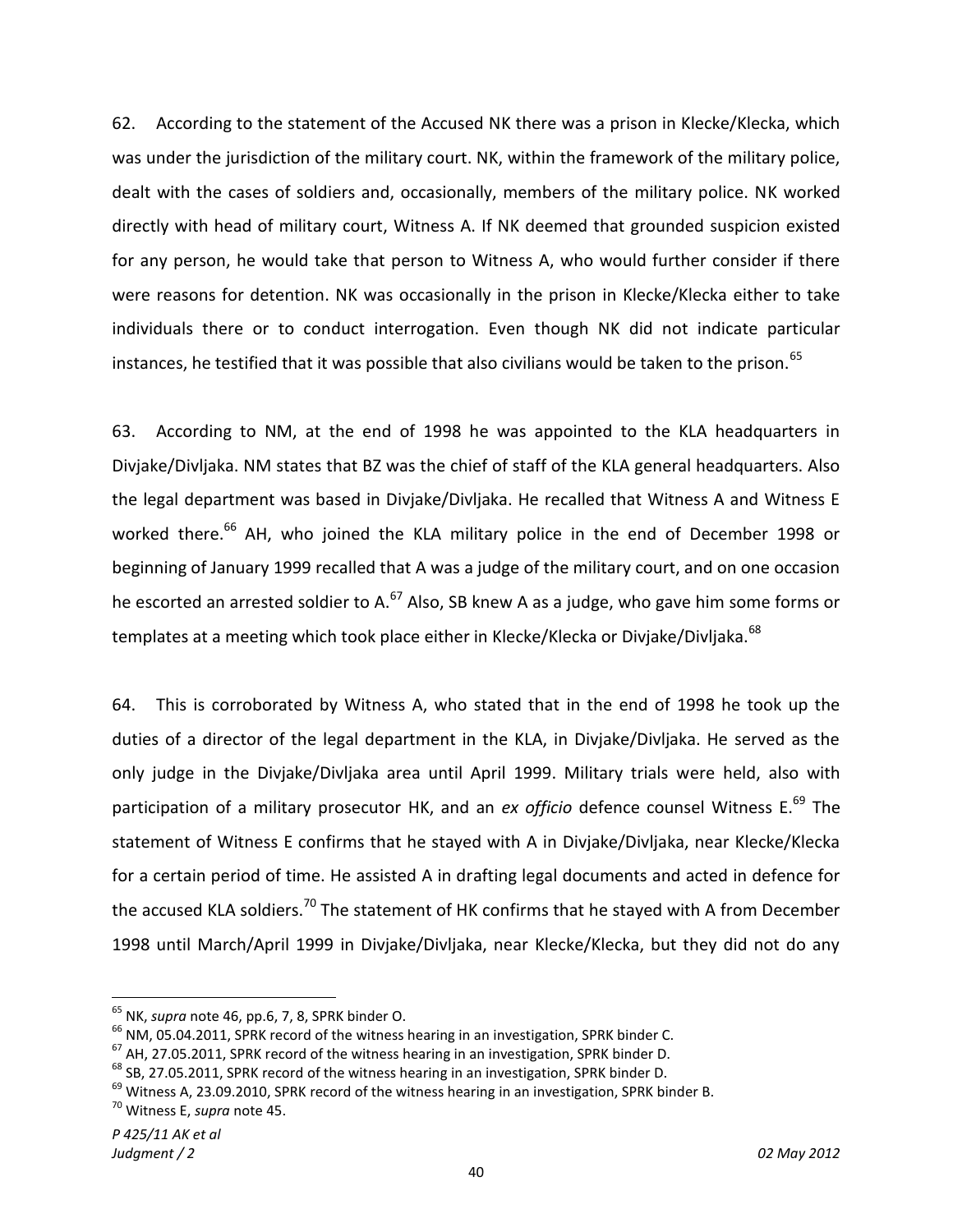work.<sup>71</sup> According to HK close to Klecke/Klecka there was a prison where he saw people being detained.<sup>72</sup>

65. Further, also Witness A stated that he often visited the Klecke/Klecka prison, just outside Divjake/Divljaka. According to A, not many prisoners were in the Klecke/Klecka prison. Improvised prisons were also in the other areas of the Pashtrik/Pastrik operational zone, Lladroc/Ladrovac and Kervasari/Kravasarija.<sup>73</sup> Particularly, A recalled the case of BKU, a commander of the brigade, who had been sentenced to death on grounds of deserting. BKU was sent to the Klecke/Klecka prison pending enforcement of the sentence.<sup>74</sup> Also, other witnesses, HK,<sup>75</sup> Witness E<sup>76</sup> knew to varying degrees about the case of BKU. While BZ knew the case of BKU, as far as he knew, BKU was held in Lladroc/Ladrovac.<sup>77</sup> BKU confirmed that he was commander of the 123<sup>rd</sup> Brigade, and later, on 15 or 16 January 1999 was arrested and detained until 23 March 1999. BKU, however, refused to specify the location where he was detained.<sup>78</sup> In this regard, the Trial Panel notes that Witness V testified that he had been a KLA member and later was accused of being a spy and at a certain point taken to the prison in Klecke/Klecka. There V saw imprisoned BKU along with other prisoners.<sup>79</sup>

66. Besides Witness V, Witness F also testified that in March 1999 he was arrested by KLA and taken to a house in Klecke/Klecka, and kept in a room, which looked like a basement, together with other five or six detainees. Witness F was detained because of the rumours that he was against the KLA. In the house in Klecke/Klecka he was questioned and later released. $80$ Anonymous Witness B stated that in the end of April or beginning of May 1999 he acted as a village guard and was taken by surprise by Serbian forces and escaped to nearby mountains.

 $\overline{\phantom{a}}$ 

*P 425/11 AK et al Judgment / 2 02 May 2012*

 $71$  HK, 20.10.2010, SPRK record of the witness hearing in an investigation, SPRK binder C.

<sup>72</sup> *Ibid*.

<sup>73</sup> Witness A, *supra* note 69, pp.3, 4.

<sup>74</sup> *Ibid*, pp.1, 5, 6.

<sup>75</sup> HK, *supra* note 71.

<sup>76</sup> Witness E, *supra* note 45, pp.4, 5.

<sup>77</sup> BZ, *supra* note 45, p.4.

 $^{78}$  BKU, 04.10.2010, SPRK record of the witness hearing in an investigation, p.2, SPRK binder B.

 $^{79}$  Witness V, 18.04.2011, interview to Swiss Deputy Federal Prosecutor, SPRK binder C.

<sup>&</sup>lt;sup>80</sup> Witness F, 02.01.2011, EULEX Police interrogation statement of the witness, p.3, SPRK binder B.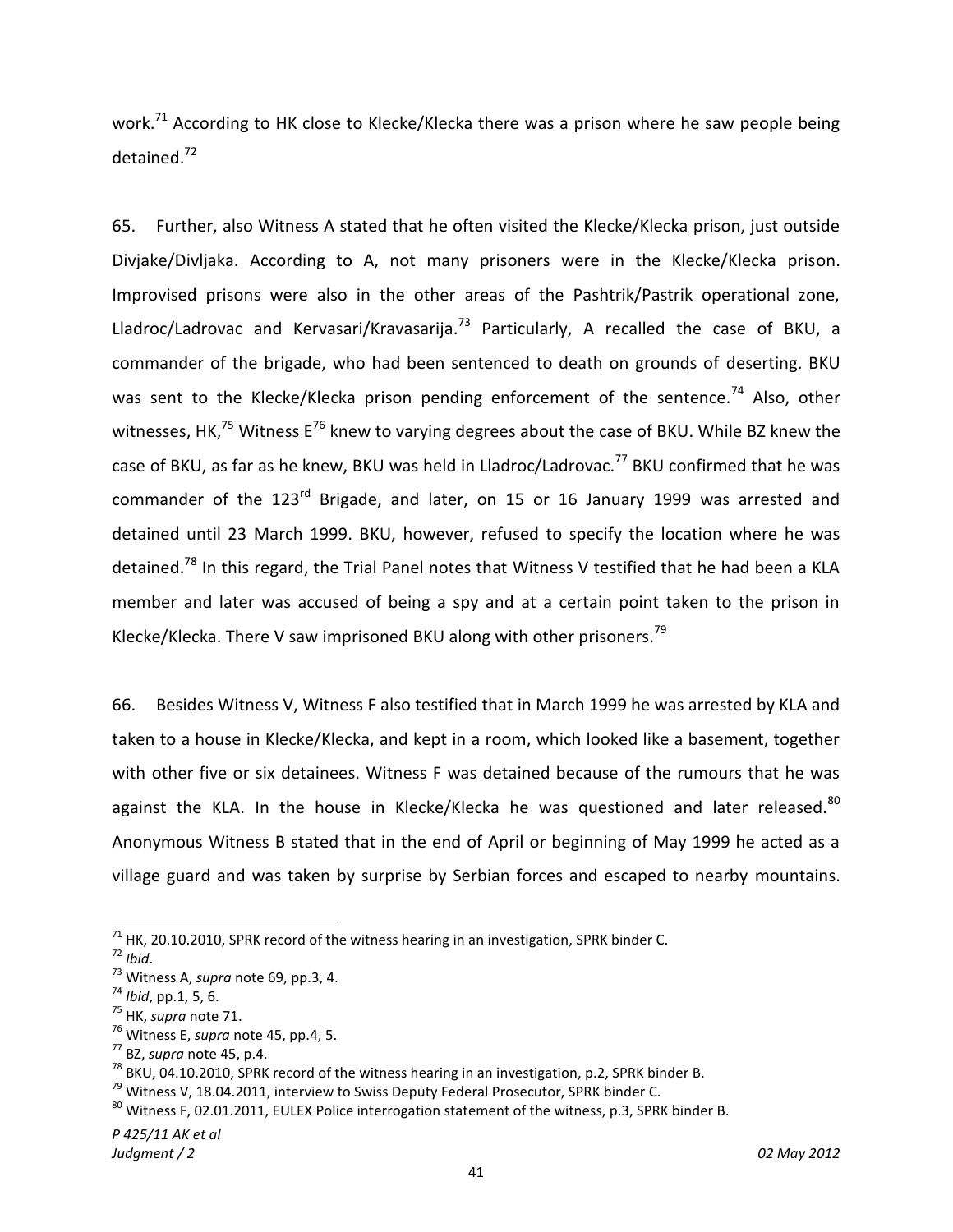After a few days B was arrested by a Serbian foot patrol, blindfolded and taken to a house, where he was interrogated and hit with hard objects all over the body and asked questions about KLA. Anonymous Witness B had to tell them what he knew. After approximately three days B was released and after a few days approached Klecke/Klecka for aid. B was asked to report to the headquarters in Klecke/Klecka. In Klecke/Klecka, in a two storey house, B was put in one of the two rooms in the basement. After five or six days B was brought upstairs and questioned. B explained what had happened and what he had told to Serbian forces. A few days later B was given a court decision, imposing B thirty days in custody.<sup>81</sup> At the interview to the EULEX Special Prosecutor B was also presented a document, dated 17 May 1999, 'decision on detention', issued by the KLA military court. The decision bears the name of the investigative judge PU.<sup>82</sup> In this regard the Trial Panel notes that Witness A stated that the name of 'PU was used by A instead of his real name, in order to shield himself from any possible retaliation by the accused. Witness A also confirmed that it was his signature on the said decision of the KLA military court.<sup>83</sup>

67. Anonymous Witness C declared that in March 1999, in the KLA headquarters in Llapushnik/Lapusnik he was told that his son was held in Klecke/Klecka. C walked to Klecke/Klecka and from there was driven to Terpeze/Trpeza Village and kept detained. After six days C was taken back to Klecke/Klecka and put in a basement. C spent about seven days there and was eventually released on 03 April 1999.<sup>84</sup> Also, Witness M stated that he was arrested in March or April 1999 and taken to Klecke/Klecka. There M was questioned by KLA members and also by a judge, and after some time released.<sup>85</sup> Witness O testified that he was taken together with Witness P, Witness Q and SOS, who all were civilians, by KLA soldiers in 1998 or 1999. First they were taken to Likoc/Likovac and held there for two days. Thereafter, they all four were taken to Klecke/Klecka and put in a room with other three men, one of whom was BKU. O was

 $\overline{a}$ 

 $81$  Anonymous Witness B, 04.12.2010, EULEX Police interrogation statement of the witness, pp.4, 5, SPRK binder B. <sup>82</sup> *Ibid*, p.5.

<sup>83</sup> Witness A, *supra* note 69, pp.2, 8.

<sup>84</sup> Anonymous Witness C, 21.09.2010, SPRK record of the witness hearing in an investigation, pp.2, 3, 4, SPRK binder B.

<sup>&</sup>lt;sup>85</sup> Anonymous Witness M, 30.03.2011, EULEX Police interrogation statement of the witness, SPRK binder D.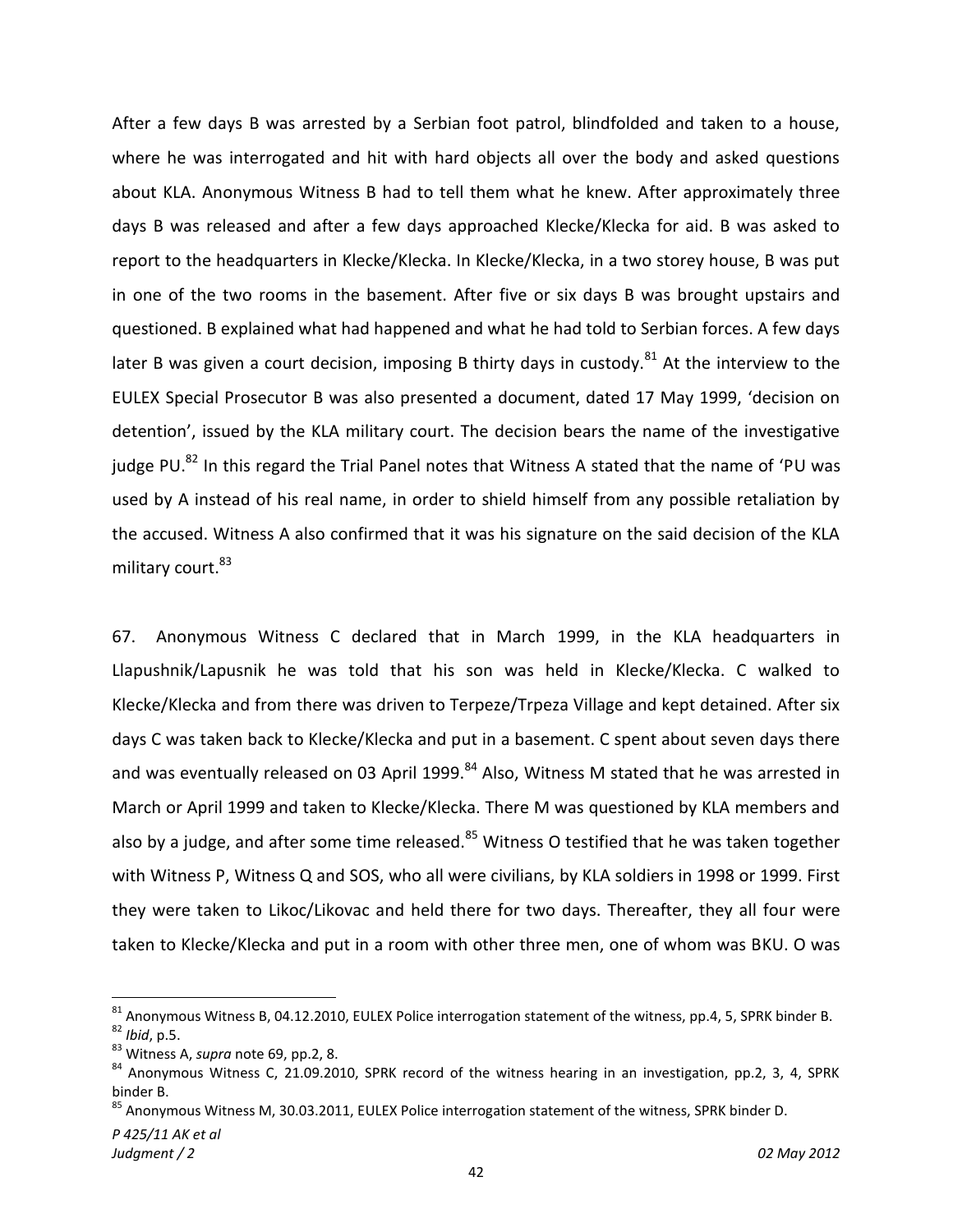kept in Klecke/Klecka for one month.<sup>86</sup> While Witness Q could not recall a particular date when they were arrested, Q stated it was in winter of 1999 and there was still snow on the ground. Also, Witness Q declared that first they were taken to Likoc/Likovac, and held for two days and thereafter taken to Klecke/Klecka. Also Q stated that in Klecke/Klecka they were put in a room together with other three men, one of whom was BKU.<sup>87</sup> The statement of Witness P supported the statements of O and Q, in that they and SOS were arrested and first taken to Likoc/Likovac and then Klecke/Klecka. P said that during that time his eyesight was poor, but he recalled that in Klecke/Klecka they were put in a room with other prisoners, who could have been two.<sup>88</sup> All, three Witnesses O, P and Q declared that they were released at the same time and SOS was released later.

68. In view of the combined effect of the body of evidence above, the Trial Panel is satisfied that a prison existed in the Village of Klecke/Klecka where individuals were detained by members of the KLA. Based on the statements of the witnesses the Trial Panel has been able to identify as a minimum the description of the building which was used to detain individuals (paras.72-85 below), in that it was a family/residential building with two floors. One floor looked like a ground floor, but was, at least partially, built under ground level. There were two rooms, where individuals were detained, with at least one window looking outside. The toilet was located outside in the yard. The floor above was used by KLA members and it was also used to interview the detained individuals.

69. The Indictment states that in addition to the 'official' Klecke/Klecka prison, KLA used other facilities in the Klecke/Klecka Village to detain prisoners. Such facilities consisted of burnt houses, lacking the most fundamental basic living requirements, and in which prisoners were sometimes kept chained.<sup>89</sup> Based on the written evidence, the Trial Panel has not been able to conclude that such other burnt houses were used to detain individuals or to identify the

 $\overline{a}$ 

 $^{86}$  Witness O, 24.05.2011, EULEX Police interrogation statement of the witness, pp.2, 3, 4, SPRK binder D.

<sup>&</sup>lt;sup>87</sup> Witness Q, 26.05.2011, EULEX Police interrogation statement of the witness, pp.2, 3, 4, SPRK binder D.

<sup>88</sup> Witness P, 25.05.2011, EULEX Police interrogation statement of the witness, pp.2, 3, 4, SPRK binder D.

<sup>89</sup> Indictment, p.23.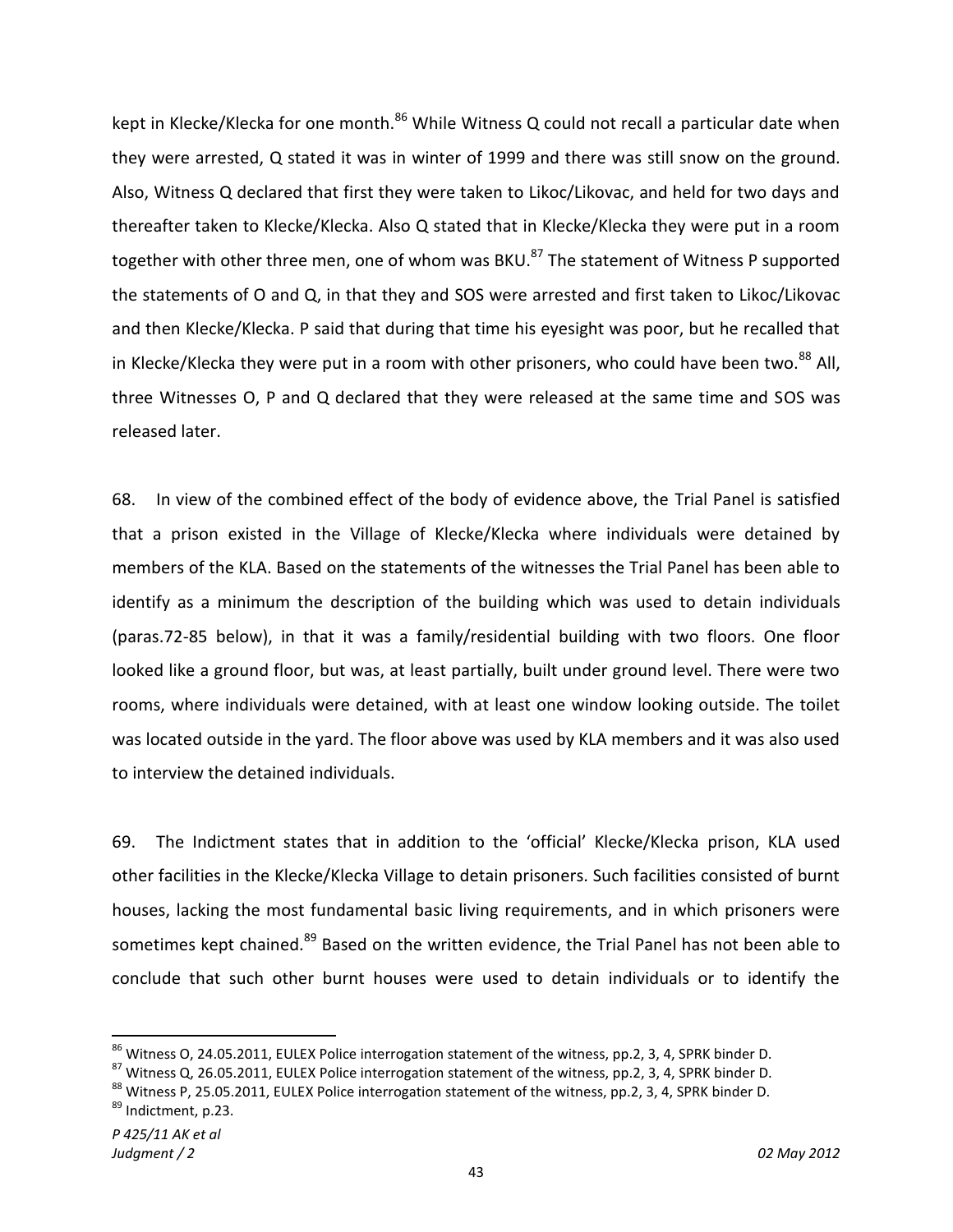conditions of detention in such burnt houses. The written evidence attested to a building as stated in para.68 above, and that the lower floor of the building was used to detain individuals.

70. Circumstances of the detention are considered in this Judgment further.

# **C. Violation of the bodily integrity and the health of an undefined number of Serbian and Albanian civilians and Serbian military prisoners**

71. The Indictment makes a general allegation as to conditions of detention in Klecke/Klecka, that an undefined number of Serbian and Albanian civilians and Serbian military prisoners were kept in inhumane conditions, including prisoners chained, premises inappropriate, excessive cold, lack of sanitation, inadequate nutrition and frequent beatings. Further the Indictment names particular persons, subjected to ill-treatment, for which responsibility of the Accused is alleged.

# 1. Conditions of detention

72. Based on the statements of witnesses, the Trial Panel observes that while conditions of the detention were difficult, the conditions in and of themselves did not amount to cruel treatment.

73. Witnesses F, O, P and Q, who said to be detained in Klecke/Klecka, indicated that they were provided sponge mattresses to sleep on and also blankets.<sup>90</sup> None of the witnesses testified to be deprived of food. Anonymous Witness C said that very little food was given every

l

<sup>90</sup> Witness F, *supra* note 80; Witness O, *supra* note 86; Witness P, *supra* note 88; Witness Q, *supra* note 87. Anonymous Witness B testified that metal beds were provided for sleeping.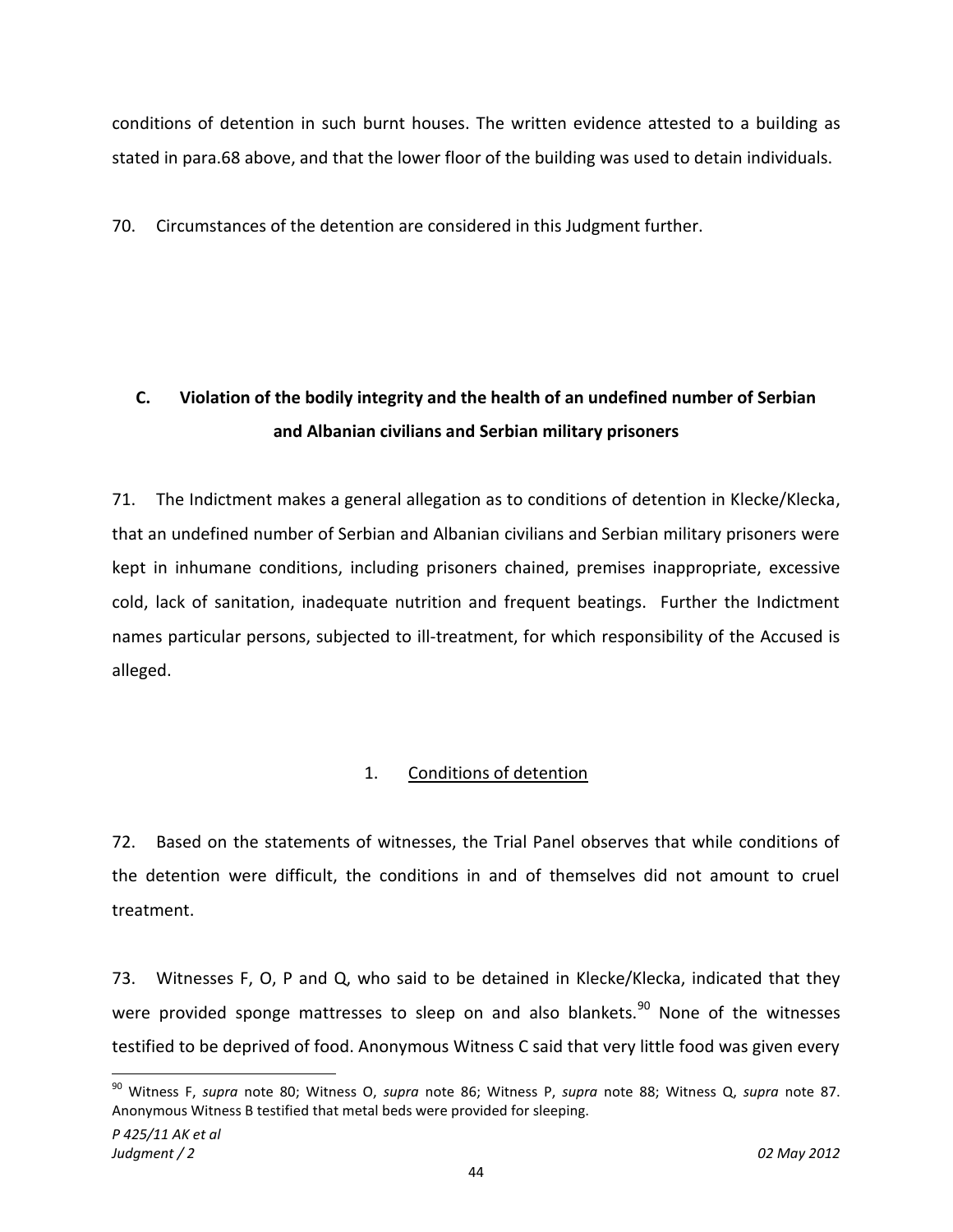24 hours, $91$  Witnesses D, F, and Anonymous Witness B said that food was given more times a day.<sup>92</sup> Also, none of the witnesses said to be prevented to use a toilet. Witnesses D, O, P, Q and F recalled that there was no toilet inside, but they would be escorted to the toilet in the yard.<sup>93</sup> Only Anonymous Witness C said that during his detention of about seven days in Klecke/Klecka he was never let out of the cell. He also described the cell looking like a stable, with running water inside the cell.<sup>94</sup>

74. Similarly, Anonymous Witness M said that there was no floor, only soil and the water was running.<sup>95</sup> Others, P and Q, recalled that floor was covered with wooden planks.<sup>96</sup> In view of the contradicting statements as to whether or not the floor consisted of soil and occasionally was covered with mud, the Trial Panel was unable to make a concrete determination in this regard.

75. Only Witness P said that it smelled of manure inside the room. $97$  No other witness mentioned the smell. While only one witness said that there were no windows,  $98$  several other Witnesses O, Q, P and V, and Anonymous Witness I recalled one or more windows.<sup>99</sup> It was only on I's evidence that he saw 30 persons detained in Klecke/Klecka detention centre.<sup>100</sup> No such high number of prisoners is found in other witnesses' statements. It is not attested by the witnesses' statements that prisoners were kept chained. Witness A who visited the prison in Klecke/Klecka regularly gave evidence that prisoners did not complain of the treatment in the

<sup>91</sup> Anonymous Witness C, *supra* note 84, pp.2, 3, 4.

<sup>&</sup>lt;sup>92</sup> Witness D, 18.01.2011, SPRK record of the witness hearing in an investigation, SPRK binder C and 24.12.2010, EULEX Police interrogation statement of the witness, SPRK binder C; Witness F, *supra* note 80; Anonymous Witness B, *supra* note 81.

<sup>93</sup> Witness D, *ibid.* Witness O, *supra* note 86; Witness P, *supra* note 88; Witness Q, *supra* note 87; Witness F, *supra* note 80.

<sup>94</sup> Anonymous Witness C, *supra* note 84, pp.2, 3, 4.

<sup>95</sup> *Ibid*. Anonymous Witness M, *supra* note 53 and *supra* note 85.

<sup>96</sup> Witness P, *supra* note 88; Witness Q, *supra* note 87.

<sup>97</sup> Witness P, *supra* note 88.

<sup>98</sup> Witness F, *supra* note 80.

<sup>99</sup> Witness O, *supra* note 86; Witness Q, *supra* note 87; Witness P, *supra* note 88; Witness V, *supra* note 79; Anonymous Witness I, 22.11.2010, EULEX Police interrogation statement of the witness, SPRK binder B.

<sup>100</sup> Anonymous Witness I, *ibid*. Exhibit P6, Anonymous Witness I, 02.11.2011, SPRK record of the witness hearing in an investigation, Prosecution exhibits binder P1-P31.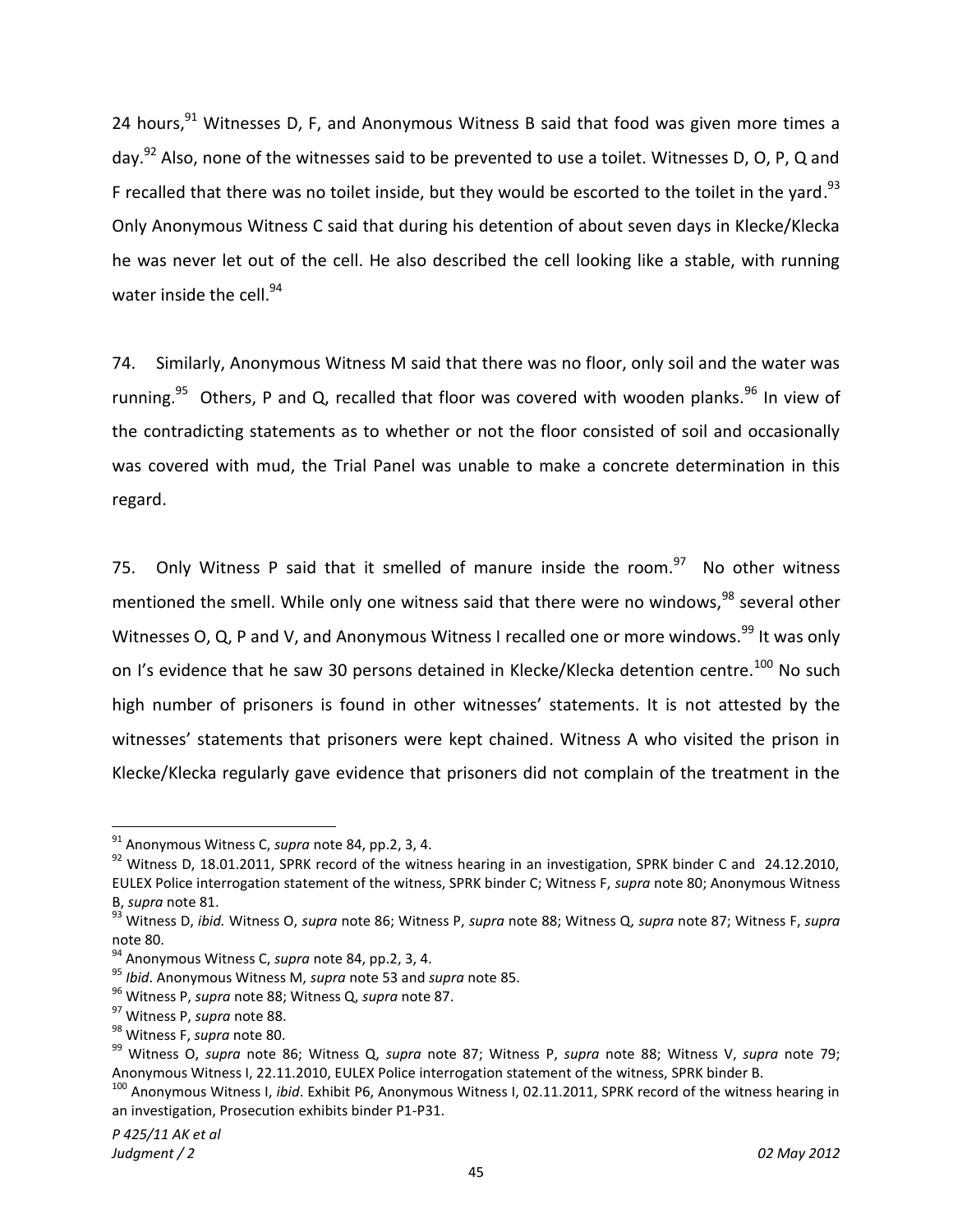prison, except for one prisoner who was tired of staying inside his cell all day and asked A to be allowed to perform some work. $^{101}$ 

76. In particular, it can be inferred from the statement of Witness D, who was a soldier in the Serbian army, that he was taken to Klecke/Klecka and put in the same room in the basement as SA (paras.88-93 below). Also his description of the house generally matched the description given by other witnesses. D recalled that it was a two storey house. Prisoners were kept in the basement, there was no toilet and for their needs the prisoners would be escorted to a makeshift toilet in the yard, which consisted of a hole in the ground, surrounded by wooden planks. D recalled that one of the prisoners 'SH' was subjected to beating in front of the other prisoners. The Trial Panel notes that 'SH' was a nickname of SA (para.92 below). 'SH' was also taken upstairs and D could hear him screaming. Other prisoners were not ill-treated in D's presence. Also, D himself was never ill-treated. While D regarded conditions of imprisonment as 'pretty bad', he testified that they were provided food twice a day, morning and afternoon. According to D, all prisoners were kept untied.<sup>102</sup> Further D gave evidence that prisoners had to sleep on a sponge mattress on a concrete floor. Sometimes in the morning a bucket of water would be provided so that prisoners could wash themselves. They could also burn some wood inside the room.<sup>103</sup>

77. Witness F was arrested by KLA members in March 1999 and taken to Klecke/Klecka, to a house which looked like a family house. As far as F recalled, the room, where he was put in, did not have any windows and it looked like in a basement. But the snow was high outside. There were other five or six detainees. F said that they all were treated well, did not suffer any beatings, got food three times a day. They had mats on the ground to sleep on and also blankets. There was also a wooden stove burning in the room, which kept the room warm. The detainees were kept in the room with the door closed but not locked during the day. It was

<sup>101</sup> Witness A, *supra* note 69, p.4.

<sup>102</sup> Witness D, *supra* note 92.

<sup>103</sup> *Ibid.*

*P 425/11 AK et al Judgment / 2 02 May 2012*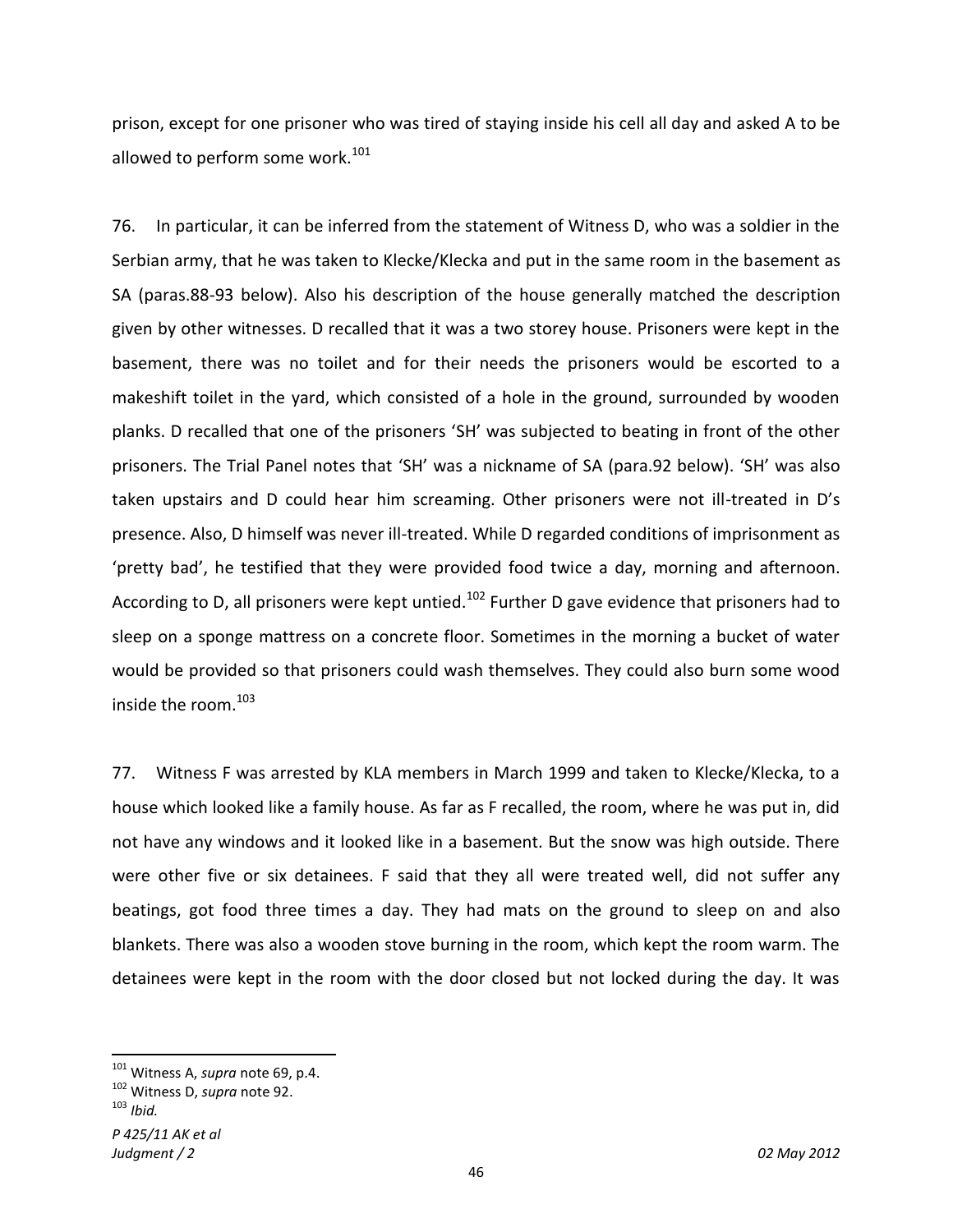locked during the night. When detainees needed to go to the bathroom, they knocked on the door and would be let to the toilet outside the house.<sup>104</sup>

78. According to the statements of Witnesses O, P and Q, they were arrested by KLA members and detained in Klecke/Klecka, at the same time, and in the same room, together with SOS. Witnesses O and Q recalled that in the room there were three other prisoners, one of whom was BKU. Witness P said he had poor eyesight during that time and it may have been that the other two prisoners were in the same room with him, O, Q and SOS. All three Witnesses O, P and Q testified that none of the prisoners were mistreated. They could use the toilet outside, a few metres away. The door of the cell was kept locked, but they could knock on the door and would be escorted to the toilet. Witness Q described the toilet as a hole in the ground, with pieces of timber on the sides and overhead. P said that he could smell remains of manure in the room. O, P and Q said they had sponge mattresses to sleep on and also had blankets. O and Q differed as to whether or not there was any furniture in the room. Also with regard to number of the windows in the room Witnesses gave varying information, one or more windows. According to P and Q, the floor was covered with wooden boards. Both, P and Q, stated that during their imprisonment in Klecke/Klecka they were afraid of being killed. However, the Trial Panel notes that such fear may not with certainty be linked to their detention in Klecke/Klecka. P, Q and O described that first they had been taken to Likoc/Likovac, and then driven to Klecke/Klecka by KLA soldiers. On the way to Klecke/Klecka at a certain point they were asked to step out of the vehicle and line up, also masked and armed KLA soldiers got out of the vehicle. O said that it was since then that he was in fear of being killed.<sup>105</sup>

79. Witness V, who was detained in Klecke/Klecka for 56 days, said that the building consisted of a basement and a floor. At yard level there were two rooms and above there was another floor which the military police was occupying. From the cell, V could see the yard. Above the cell door there was an opening and he could see who was coming and going. BKU and two KR

l

<sup>104</sup> Witness F, *supra* note 80.

<sup>105</sup> Witness O, *supra* note 86; Witness Q, *supra* note 87; Witness P, *supra* note 88.

*P 425/11 AK et al*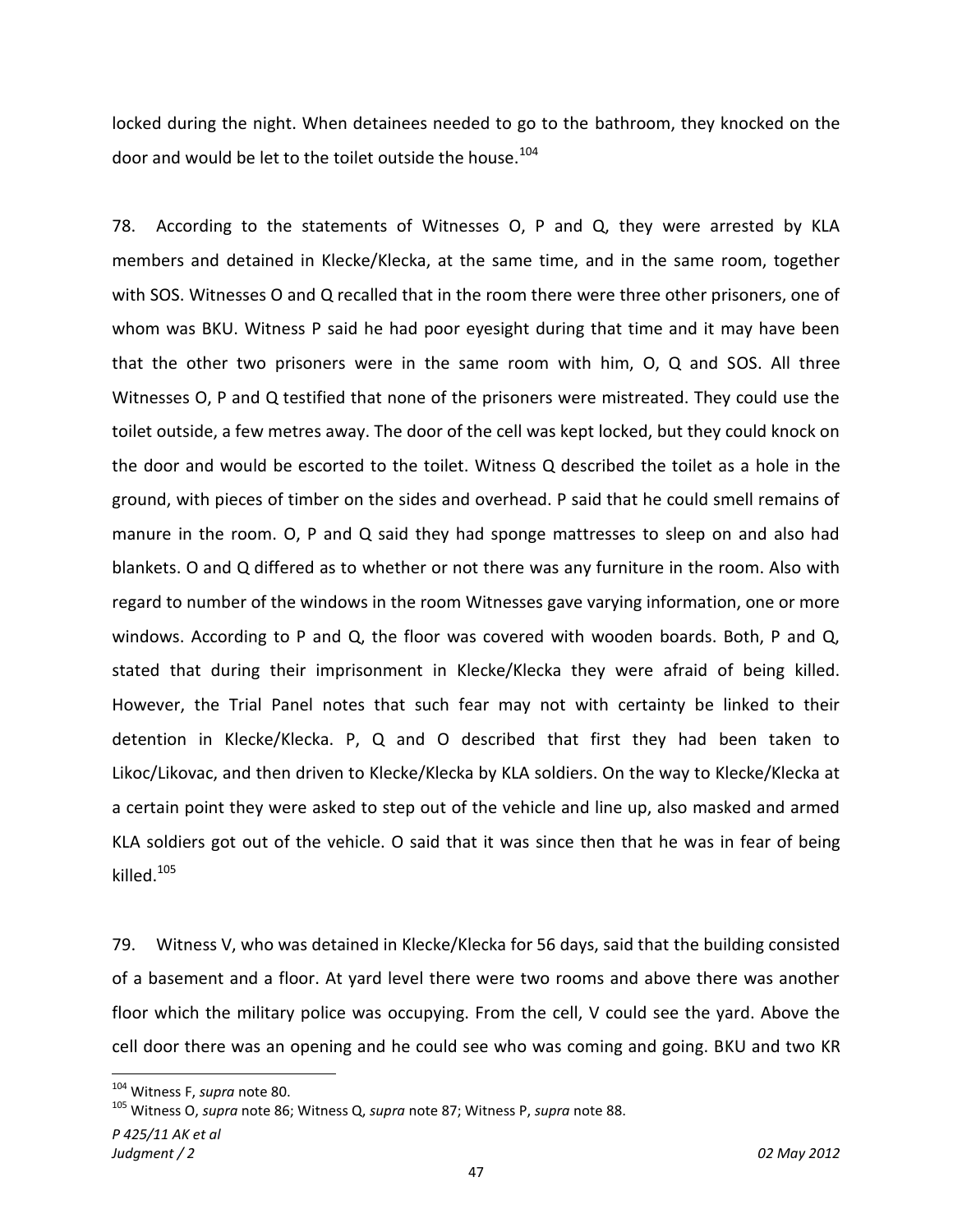brothers were in his cell. Later the third brother was brought in, who was released immediately. BKU was interrogated on the upper floor several times. V never saw that BKU would be maltreated. V could see marks on his hands and shoulders, but BKU said that he had hurt himself. Once BKU had a breakdown, which was after he received a letter. V thought that BKU was sentenced to death. Witness recalled that also two KR brothers received letters ordering death sentences on accusations of being spies. V also recalled a young man 17 years of age, from the Village of Obri, he stayed in their room for two days because he had stolen some things. KLA soldiers beat him up, especially BH. BH (called also 'GJ') was described as a 'butcher', he was the only one beating without mercy. In the other cell there were two Serbs, father and a son. They were never maltreated. Personally V was never maltreated in Klecke/Klecka, 'only received two kicks with the knee'.<sup>106</sup>

80. The Trial Panel notes that the written statement of Witness V in some parts is not clear. Witness V declared that when he was in the prison in Klecke/Klecka MS addressed life threats to V. Further V continued: 'He dragged me out of the cell with a sack over my head and he threatened my life. When I was in prison, MS, together with his cousin and three other persons came three times in my cell. On one occasion they threatened me and on another occasion they kicked me.<sup> $107$ </sup> In the same statement V gave evidence: 'Personally I was never physically maltreated in Klecke/Klecka. I only received two kicks with the knee in my stomach. I would like to add that on one occasion my father was allowed to visit me in Klecke/Klecka.<sup>108</sup>

81. Anonymous Witness B stated that in May 1999 he was detained in Klecke/Klecka, in a two storey house. The upper floor appeared to be used by the KLA military police. B was put in one of the two rooms in the basement. B was able to go out in the yard, where he met other two detained KLA soldiers and was able to talk to them. B later moved into the cell with the other two detainees. B described conditions as good. They had three metal beds, they were able to

<sup>106</sup> Witness V, *supra* note 79.

<sup>107</sup> Witness V, *ibid*, p.4.

<sup>108</sup> Witness V, *ibid*, p.7.

*P 425/11 AK et al*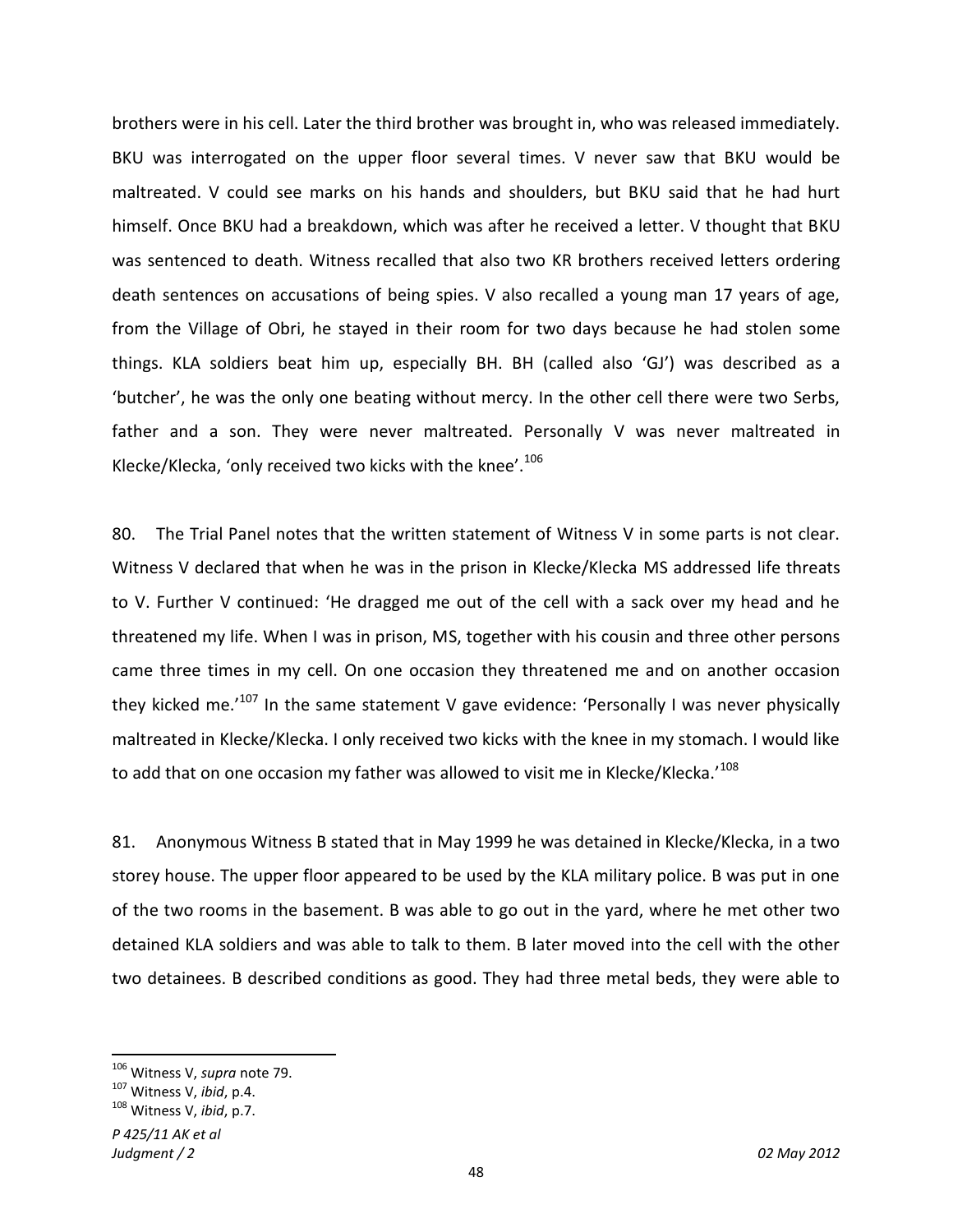eat some food and shave and wash regularly. The door to the cell was kept open during the day and they were able to stay outside in the yard. During the night the door was kept locked.<sup>109</sup>

82. Anonymous Witness M, a civilian, stated that in March or April 1999 he was arrested by KLA and taken to a two storey house in Klecke/Klecka and put in one of the two rooms in the basement. The basement was dark, there was no floor, only soil, and water and mud on the ground. After some two hours M was questioned. First M testified that he was threatened with some wooden sticks but was not hit. Further M declared that he did not witness any crimes in the house in Klecke/Klecka but heard certain persons screaming as they were questioned on the first floor. They looked beaten after they came back, though he could not see them bleeding. With regard to his interrogation in the house in Klecke/Klecka, later Anonymous Witness M testified that after his questioning ended a person with a mask hit him with a stick on the back twice. $^{110}$ 

83. Anonymous Witness L testified that in 1999 he left the  $121<sup>st</sup>$  Brigade and wanted to join the 123<sup>rd</sup> Brigade. L was not satisfied with the commanders of his unit in the 121<sup>st</sup> Brigade. Later Anonymous Witness L was arrested by a member of the KLA military police and taken to Klecke/Klecka, and put in a sort of a garage or basement of a private house. The basement was on the ground floor. The building also had another floor. L saw another imprisoned KLA soldier in his cell. It was clear that he had been badly beaten. L spent a night in the basement and the following morning he was questioned by a KLA soldier named ON. L was told that he should not have joined another brigade without a certain person's approval. Thereafter, L was released.<sup>111</sup>

84. Anonymous Witness I, a KLA soldier, was in Klecke/Klecka in May, June 1999. Witness recalled that in Klecke/Klecka there was detention centre. It was a two storey house. On one occasion Anonymous Witness I passed by and looked through the window with bars from outside and saw around 30 prisoners inside. They were all in the basement. From outside it

<sup>109</sup> Anonymous Witness B, *supra* note 81.

<sup>110</sup> Anonymous Witness M, *supra* note 53.

<sup>&</sup>lt;sup>111</sup> Anonymous Witness L, 12.04.2011, SPRK record of the witness hearing in an investigation, SPRK binder D.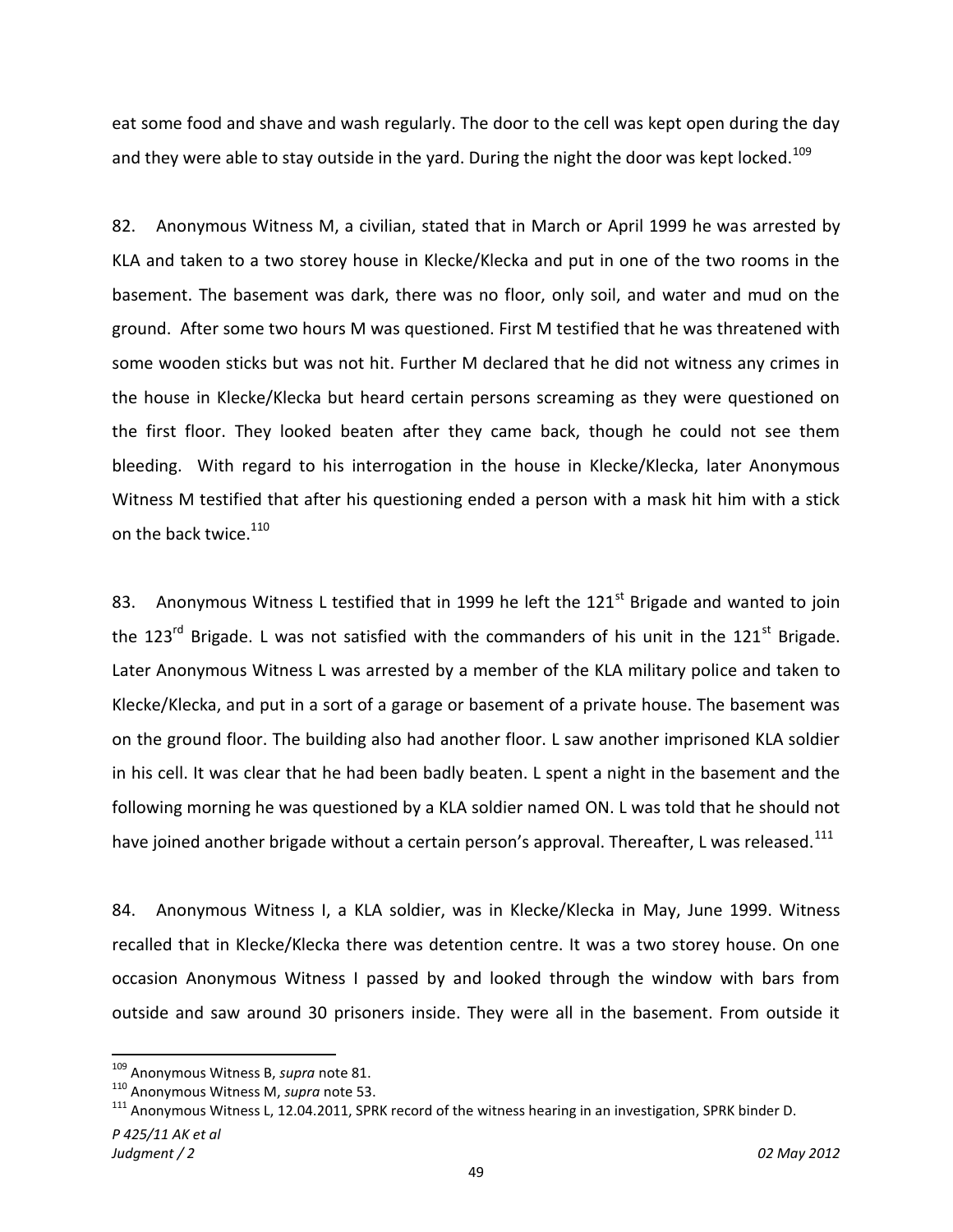looked like a ground floor but actually it was a basement. The military police used to stay on the top floor. Witness I personally did not witness any crimes in Klecke/Klecka. $^{112}$ 

85. Witness N, possibly, in May 1999 was taken by KLA soldiers either to Klecke/Klecka or Berishe/Berisa to a one storey house with a basement. N was put in a room in the basement. There were sponges on the floor. The toilet was outside in the yard. On the fourth day N was taken upstairs for interview. During three days N was given food, taken outside to the toilet. N was not mistreated and he did not witness any crimes. N had a feeling that he was taken because of rumours that he was collaborating with Serbs. After interview N was released.<sup>113</sup>

86. The Trial Panel notes that some of the witnesses testified that certain other prisoners were or looked beaten. The Trial Panel however is not persuaded that detained individuals were subjected to mistreatment on a systematic basis by way of an arbitrary selection of detainees for abuse. The witnesses' statements are not sufficient to infer that by reason of being detained in Klecke/Klecka they would be under a constant fear of being subjected to physical abuse or death. In light of the foregoing evidence, the Trial Panel finds that conditions of detention *per se* did not amount to cruel treatment.

87. Whether particular conduct amounts to cruel treatment is a question of fact to be determined on a case by case basis. $114$  In this regard, the Indictment names individuals subjected to inhumane treatment, the former prison director SA, the former police officer YG, the three brothers BK, EK and NXK, the civilians Anonymous Witness H and his brother, the five Serbian militaries DT, DV<sup>115</sup>, BC, ZF, ZT, VM and ND. The evidence submitted by the Prosecutor indicates that certain other individuals possibly were subjected to cruel treatment. However,

<sup>112</sup> Anonymous Witness I, *supra* note 99.

<sup>&</sup>lt;sup>113</sup> Witness N, 04.01.2011, EULEX Police interrogation statement of the witness, SPRK binder C.

<sup>114</sup> *Prosecutor* v. *Fatmir Limaj, Haradin Bala, Isak Musliu*, ICTY, Trial Judgment, 30.11.2005, para.232.

<sup>&</sup>lt;sup>115</sup> It is noted by the Trial Panel that on the page 24 of the Indictment, which contains the Prosecution allegations as to inhumane treatment of the prisoners in Klecke/Klecka the Prosecution has named amongst others DEV. However, elsewhere in the Indictment the Prosecution refers to DV. Also, evidence on the site KER01 refers to DV. Therefore, the Trial Panel has taken it as a spelling mistake on the page 24 of the Indictment, and that the Prosecution intended to refer to DV.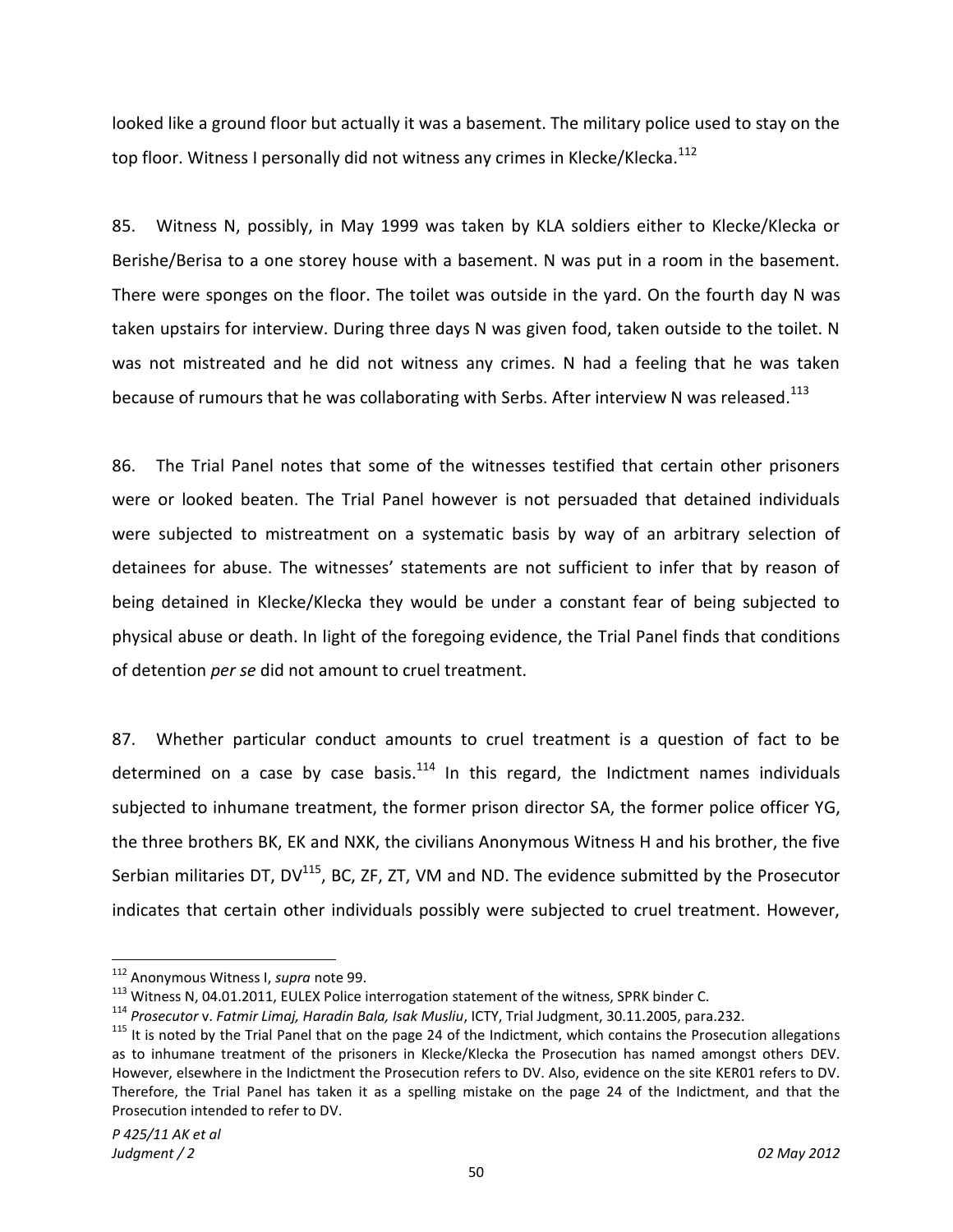these have not been listed by the Prosecutor in the Indictment. The Trial Panel is limited to the allegations in the Indictment and is restricted from expanding the Indictment. Consequently, the alleged cruel treatment of the individuals, which are named in the Indictment, is examined further.

#### 2. SA and YG

88. As considered in the Judgment previously (para.67 above) Anonymous Witness C testified that after imprisonment in Terpeze/Trpeza, on 26 March 1999, he was taken and put in a cell in Klecke/Klecka. The cell was in the basement. C spent there around seven days. In the cell there were other four prisoners. C recalled that one of the prisoners was called SA and one was from Prizren called I/Y. C stated that the cell was like a stable, he was never let out of the cell during his stay there. They had running water inside the cell and got very little food, every 24 hours some bread or so. From time to time the prisoners were taken upstairs and interrogated. C recalled that it was someone by name H who would come and take the prisoners upstairs for interrogation and beat them. All of C's cellmates were badly beaten. C himself was not beaten or interrogated in Klecke/Klecka. C testified that there were soldiers coming and going in Klecke/Klecka, but he could not recognize any of them. On 03 April 1999, C was released by 'MZ' / [name redacted], who C thought was a director of the prison. $116$ 

89. Witness A (paras.64-65 above) recalled seeing SA in Klecke/Klecka. SA was under investigation, but his case never reached Witness A. There were rumours that SA was a director of a prison in Vushtrri/Vucitrn or Mitrovice/Mitrovica and had tortured political prisoners. Witness A testified that SA was kept in one of the two rooms on the ground floor, but A did not know what happened to him.<sup>117</sup>

l

<sup>116</sup> Anonymous Witness C, *supra* note 84, pp.4, 5.

<sup>117</sup> Witness A, *supra* note 69, p.6.

*P 425/11 AK et al Judgment / 2 02 May 2012*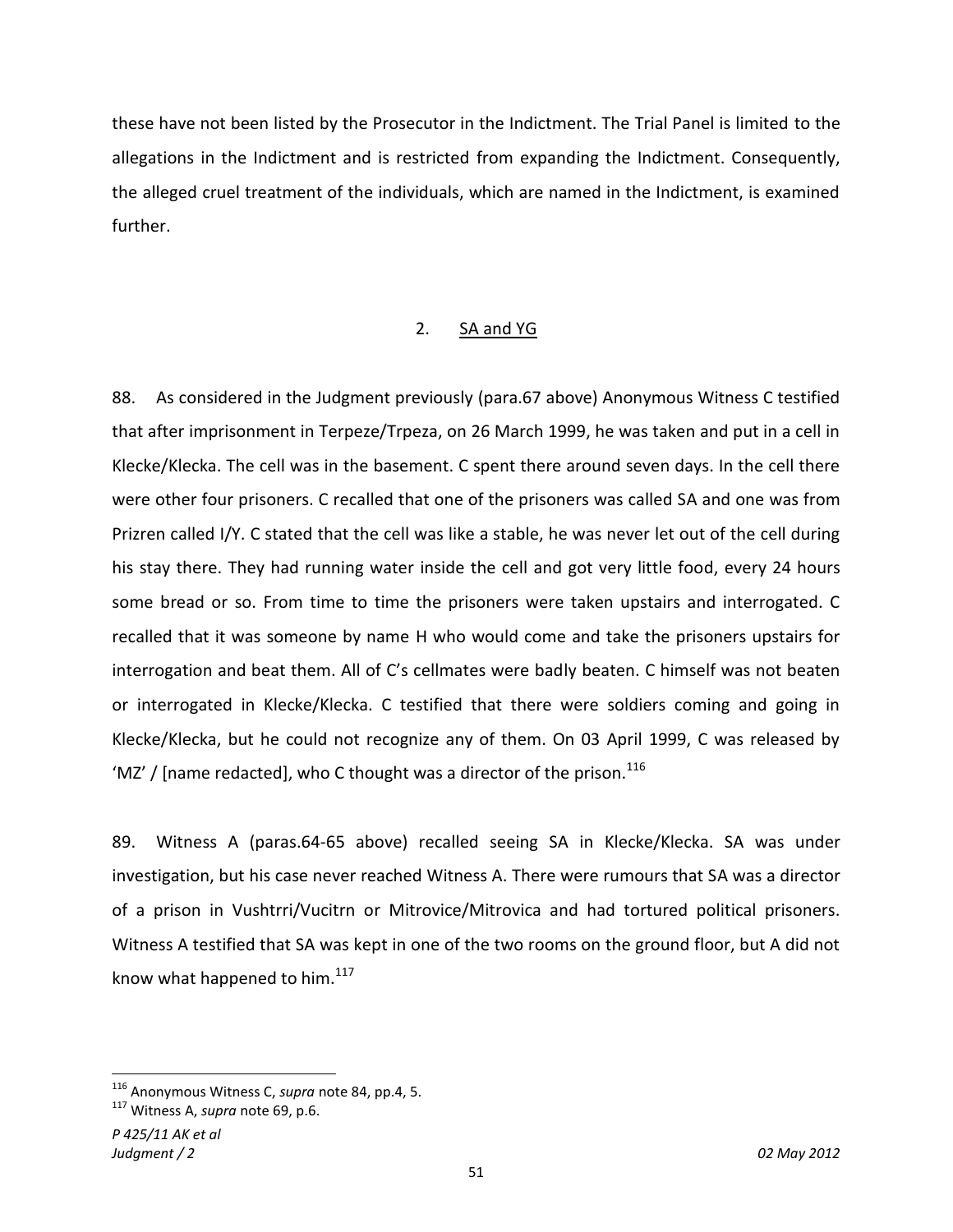90. Unlike Anonymous Witness C, Witness A did not give evidence on the conditions of detention in Klecke/Klecka or whether SA had any marks of physical violence. At the same time, it was A's evidence that SA was in the KLA custody in Klecke/Klecka. Whereas, ill-treatment of SA is corroborated by the statement of Witness D.

91. Witness D, a soldier in the Serbian army, stated that on 03 March 1999 he was arrested by KLA members. D was taken to several locations and after some time to a two storey house and put in a basement. There were around six other prisoners, all Albanians. They were in a bad condition and one could immediately see that they had been beaten. D recalled a prisoner, an old man, who others called 'SH'. Other prisoners said that before the conflict he was a director of Smrekonice/Smrekovnica prison. Several times KLA soldiers came to their room and beat 'SH' in front of everyone. They would also take 'SH' upstairs and prisoners could hear him screaming. No other prisoners were mistreated in the presence of Witness  $D<sup>118</sup>$ 

92. Witness R testified that SA, with a nickname 'SH' or 'SHK', disappeared on 15 March 1999, and was last seen in Mitrovice/Mitrovica. SA worked for 25 years as a director in Smrekonice/Smrekovnica district prison in Mitrovice/Mitrovica. Witness R did not know further details of disappearance of SA.<sup>119</sup>

93. In light of the foregoing evidence the Trial Panel is persuaded that SA was detained in the detention centre in Klecke/Klecka run by KLA, in March 1999, likely, until 03 April 1999. The Trial Panel also accepts that SA was not taking an active part in hostilities during that time. Although the Trial Panel is unable to assess the full extent of beating that SA was subjected to, the Trial Panel is persuaded that the beating amounted to cruel treatment. The Trial Panel observes that both, Anonymous Witness C and Witness D described the treatment as 'bad beating'. It emerges from C's statement that SA was beaten also in front of the other prisoners, in the cell, and when SA was taken upstairs his screams could be heard from the upstairs in the cell.

l

<sup>118</sup> Witness D, *supra* note 92.

<sup>&</sup>lt;sup>119</sup> Witness R, 22.12.2010, EULEX Police interrogation statement of the witness, SPRK binder C.

*P 425/11 AK et al*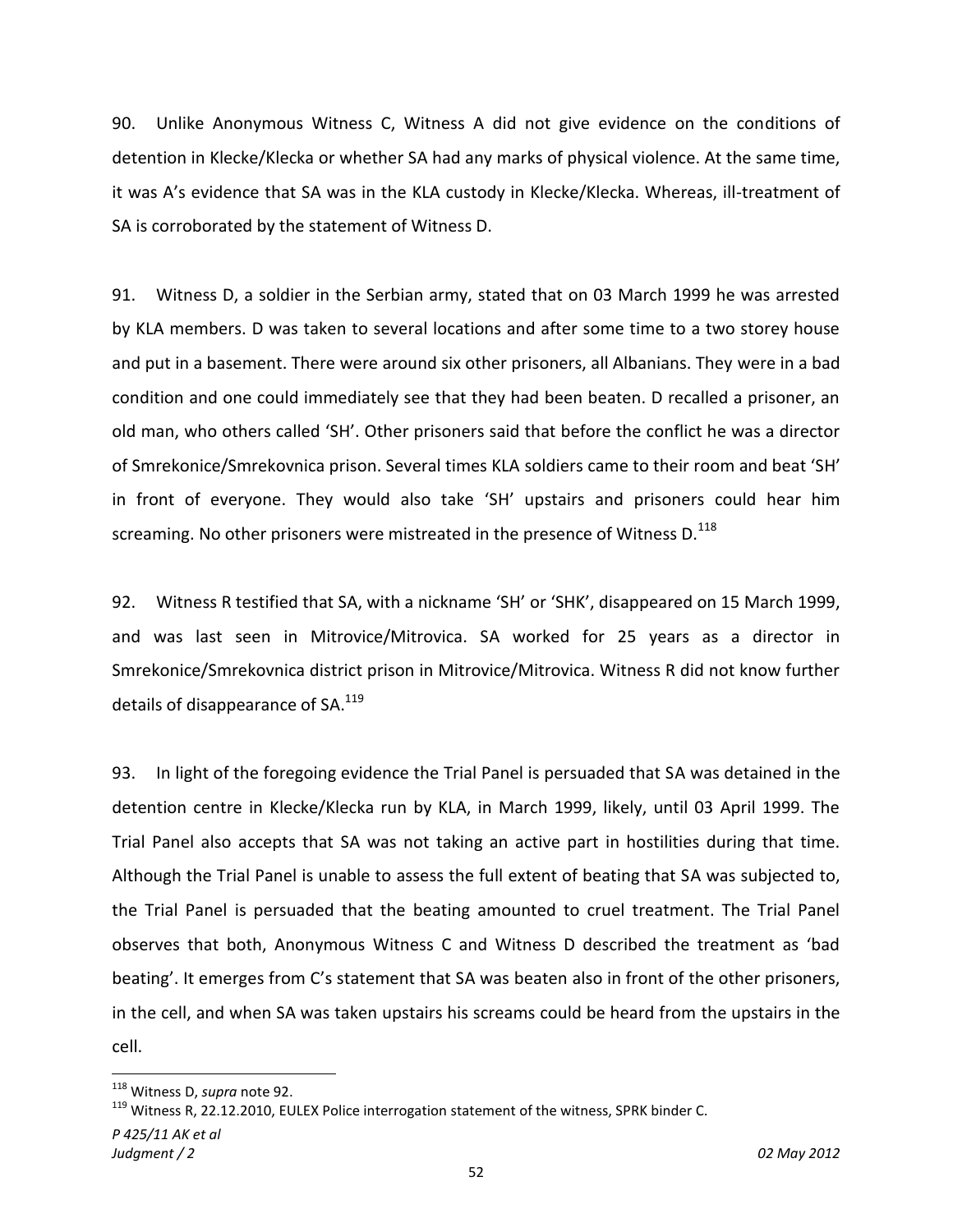94. Leaving aside for the present the question of the criminal responsibility of the Accused, the Trial Panel is satisfied that SA was mistreated in a way which caused him serious mental and physical suffering, and constituted a serious attack on human dignity.

95. With regard to YG, the Trial Panel notes that only Anonymous Witness C recalled I/Y detained in Klecke/Klecka. While there is a possibility that this could refer to YG, there is no further evidence. As such, evidence of Anonymous Witness C is not sufficient to support allegations in the Indictment that YG was detained in Klecke/Klecka, or that he was subjected to cruel treatment.

# 3. Brothers BK, EK and NXK

96. Witness V stated that in the end of 1997 he became a full member of the KLA. Later V was arrested three times by KLA. On one occasion he was taken to Klecke/Klecka and kept there for 56 days. During this time he was in one room with BKU, and at some point also with two brothers, IS and EL, who were from Caralluke/Crni Lug. The third brother was brought later and immediately released. The two brothers, IS and EL, stayed in the prison between 20 and 30 days, and then were transferred to another prison. The two brothers told V that they were accused of being spies. V testified that IS and EL were subjected to beating two or three times, but V did not know by whom. IS and EL were kicked, slapped and beaten with baseball bats. Usually those who beat them arrived in the evening. HS and 'MZ' checked who came in and out of the prison.<sup>120</sup>

97. The Trial Panel notes the discrepancy in the name of one of the brothers as recalled by V and stated in the Indictment.

<sup>120</sup> Witness V, *supra* note 79.

*P 425/11 AK et al*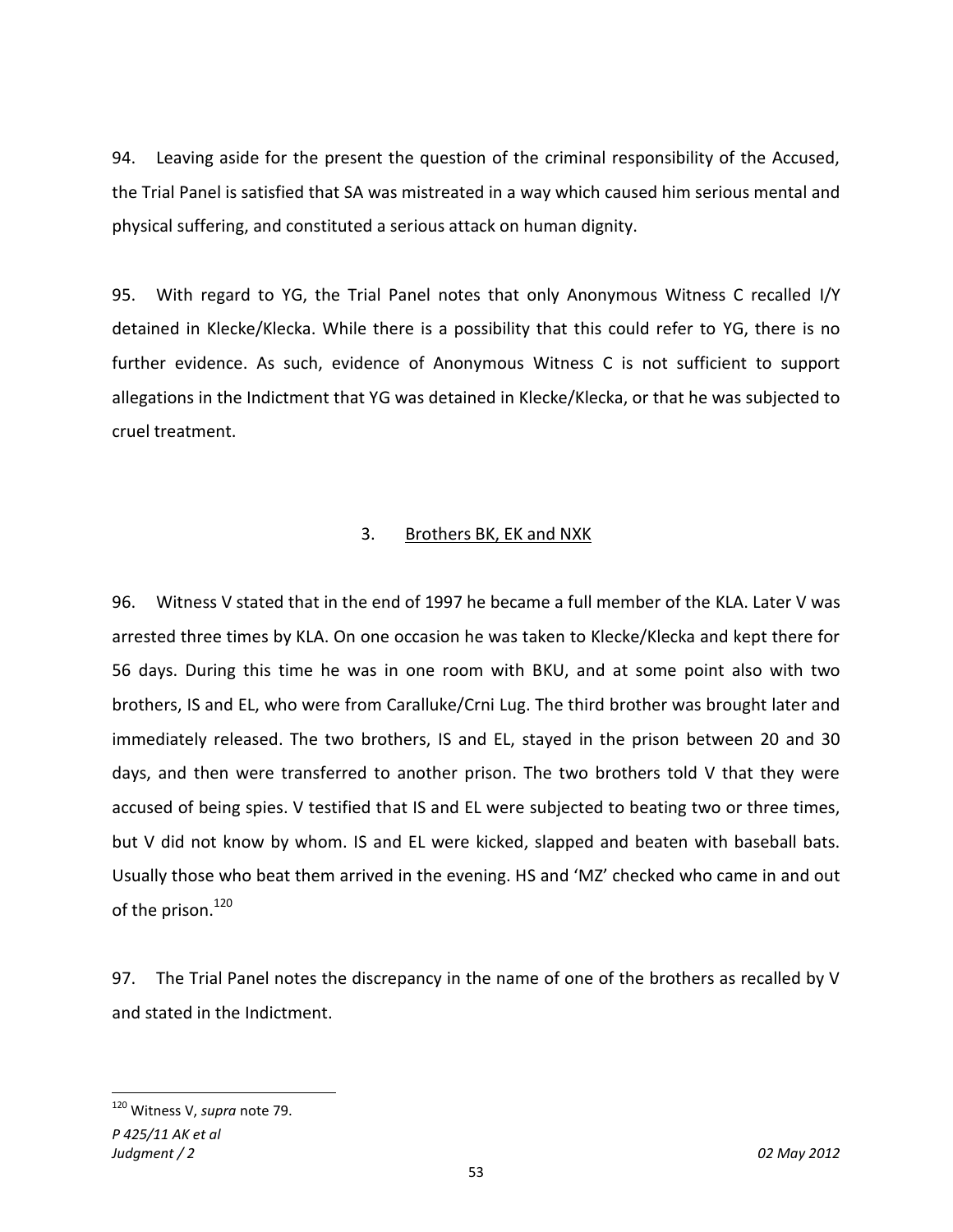98. Witness A recalled that three KR brothers were taken by military police to the Klecke/Klecka prison. One of the brothers was called BA. A could not recall if it was him or the military police who interrogated the three KR brothers. They were accused of collaborating with Serbs. They were never transferred to A for trial. Witness A heard that three KR brothers were released by FL.<sup>121</sup>

99. Witness T knew three brothers, BK, EK and NXK, who lived in Caralluke/Crni Lug. It follows from the T's statement, two brothers, EL and NX were arrested by KLA in 1999, possibly, February 1999. BA was arrested by KLA one month later. Witness T met NX a couple of days after the brothers were released. T stated that he could not see any wounds on NX. NX also said that nothing was done to him. Later T heard on the radio that the NX family was killed by Serbian forces.<sup>122</sup>

100. The Trial Panel is satisfied that three brothers BK, EK and NXK were taken into KLA custody in Klecke/Klecka. The Trial Panel also accepts that the brothers were not taking an active part in hostilities during that time. The evidence on their treatment in the KLA prison in Klecke/Klecka, however, is very limited. Only Witness V gave evidence on ill-treatment and only for two brothers, and lacking a precise identification of one of the two brothers. Furthermore V's evidence is contradicted by T's evidence. Therefore, the written evidence in the file is not sufficient to conclude that brothers BK, EK and NXK were subjected to cruel treatment in the KLA prison in Klecke/Klecka.

#### 4. Anonymous witness H and his brother

101. Anonymous Witness H testified that he and his brother, on 27 February 1999, were taken by a group of four or five men, three of whom were in KLA uniforms and two in civilian clothes. Anonymous Witness H and his brother were blindfolded and taken to a certain location. There

l

<sup>121</sup> Witness A, *supra* note 69, p.4.

<sup>&</sup>lt;sup>122</sup> Witness T, 03.05.2011, EULEX Police interrogation statement of the witness, pp.4, 5, 6, SPRK binder C.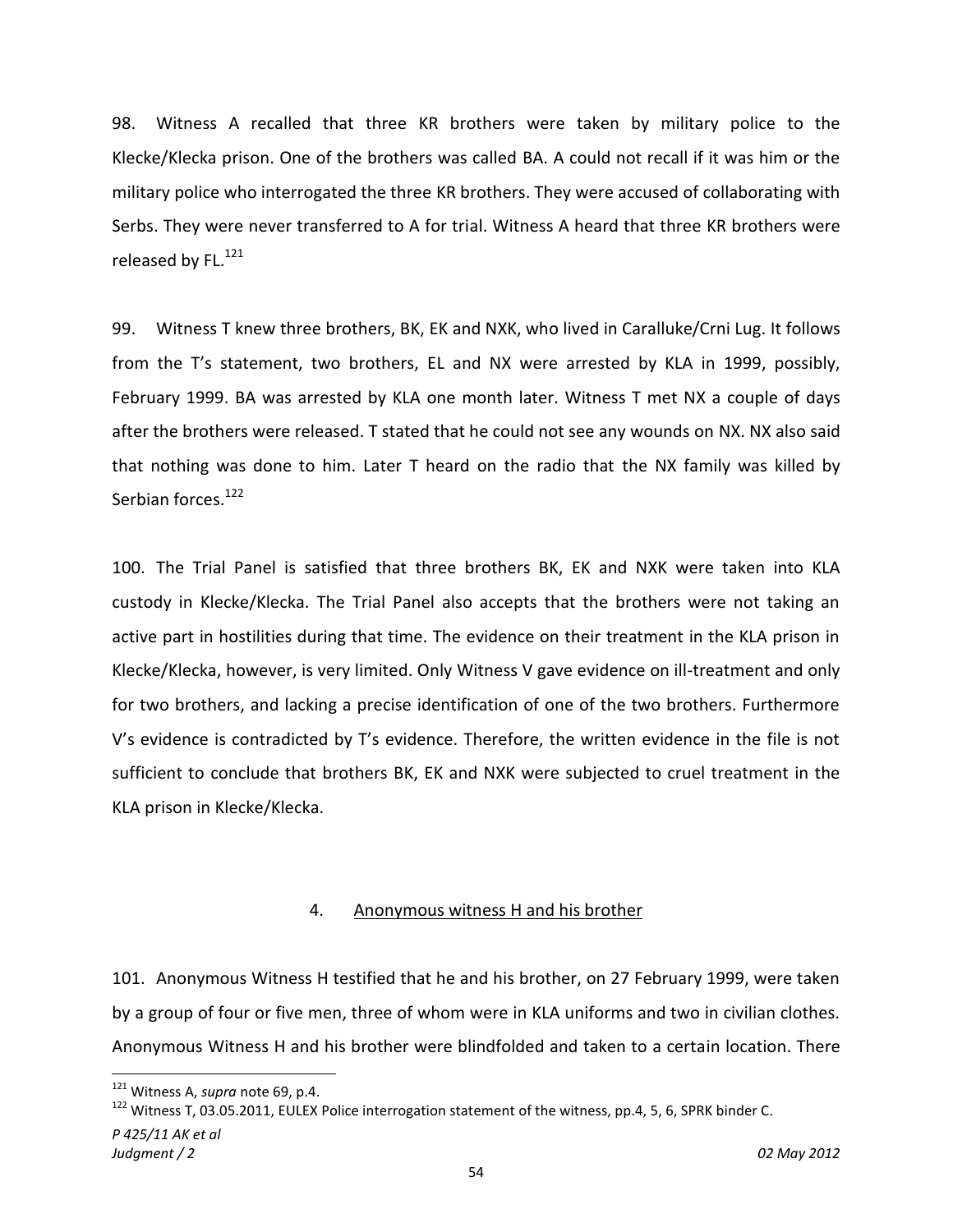H was interrogated. As H was answering questions, he was constantly beaten with sticks and fists. H was surrounded by four or five men who were taking turns in hitting him with whatever they could. As H was falling down on the ground they would pick him up and continue beating. When H fell unconscious on the ground, the men started hitting his feet with sticks while continuing to kick his whole body. As H could not stand up because of the beating, he was lifted up and taken outside the house and thrown in the mud and snow. H regained consciousness due to the cold and could hear his brother's screams coming from inside the house. After a while they came and picked up H, taking him to the top floor where his brother was lying. They both were handcuffed with the hoods still on. Later two men in KLA uniforms took the hoods off. That same night some men came up and carried H downstairs into the basement as he was unable to walk. His brother was dragged down the stairway by his legs. In the basement they were laid on thin sponge mattresses. H could see injuries on his brother and also a deep cut on his forehead. H was very weak and could barely reach for a nearby bottle of water in order to give some water to his brother. When H managed to reach the bottle and tried to give some water to his brother, he was unable to swallow the water. As H's brother was dying, H screamed for help but nobody came. H tried to revive his brother with a mouth to mouth breathing and tried to massage his heart with an elbow, but his brother died. H held his brother in his arms for an indefinite period of time. It was daylight when a group of persons came down, lead by a civilian around 55 years of age, who addressed H in Serbian Language asking if H was tortured and if his brother's death was caused by torture. H responded that he and his brother were tortured and his brother had died as a result of torture. Witness H testified that the man apologized and said that he would provide a doctor. The next day, a larger group of KLA members came to the basement. Some of them tried to put boots on H but that was not possible as H was swollen all over and was in pain. That same day a group of KLA members transferred H and the dead body of his brother to OSCE. H could not identify the route through which he was taken as H had a hood on his head all the time. OSCE personnel immediately took H to a hospital. For the first two days H was in the intensive care due to several fractures in his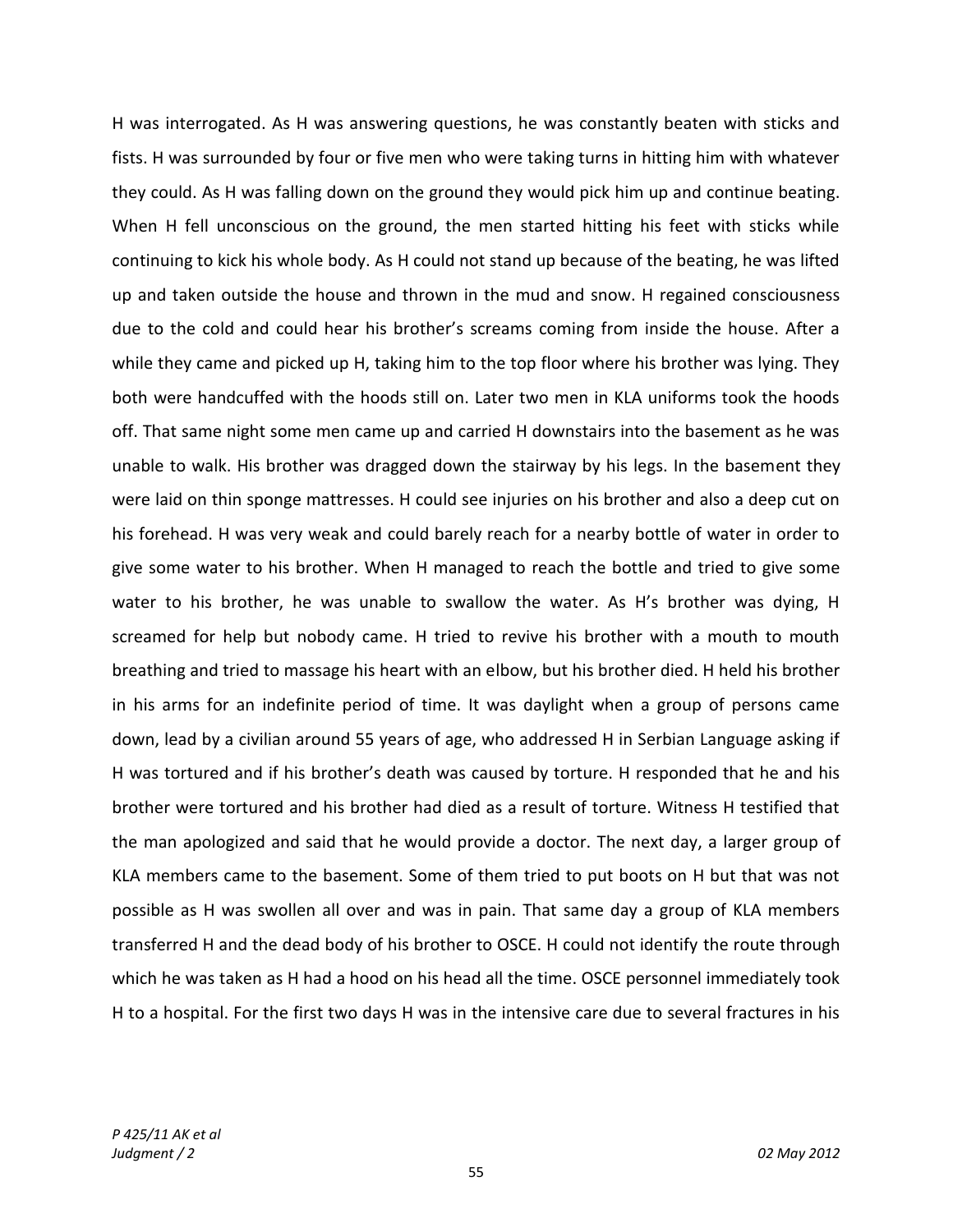face, shoulder and hands, and overall condition. H stayed in the hospital for ten days and later received treatment in another hospital. $^{123}$ 

102. While H, being blindfolded for most of the time, could not identify the location where he and his brother were detained, Witness A testified that he was informed of two Serb prisoners who were in Klecke/Klecka. Witness A immediately went to the prison in Klecke/Klecka. When A arrived, one of the Serb prisoners was already dead, and it was evident that the other prisoner had been beaten as his face was swollen. A spoke to him in the Serbian Language. The Serb prisoner said that he was not military and that the other prisoner was his brother, who was a soldier. A recalled that both prisoners wore uniforms. Witness A called a physician who prepared a medical report. The Serb prisoner who was still alive was in a very bad condition. A gave him some medication. After consulting with BZ, who was the head of the general headquarters, Witness A ordered that the two prisoners be handed over to the OSCE.<sup>124</sup> BZ recalled that Witness A spoke to him about two Serbs, but said that they had been taken to the detention centre in Lladroc/Ladrovac. A told him that one of them had died. BZ suggested that a doctor should visit the Serbs and certify the cause of death. He also recalled that both were handed over to some international organization.<sup>125</sup>

103. The Trial Panel finds that evidence of Anonymous Witness H is consistent with the evidence given by Witness A. The Trial Panel notes that also BZ was informed by Witness A about two Serbs, one of whom had died. BZ stated that they were detained in Lladroc/Ladrovac. However, BZ did not personally see Anonymous Witness H and his brother in the detention centre and was likely relying on information given by others. Therefore, such hearsay does not discredit evidence of Anonymous Witness H and Witness A that Anonymous Witness H and his brother were detained in Klecke/Klecka. The Trial Panel is satisfied that Anonymous Witness H and his brother were taken into KLA custody in the Klecke/Klecka

<sup>&</sup>lt;sup>123</sup> Anonymous Witness H, 24.08.2010, EULEX Police interrogation statement of the witness, SPRK binder B.

<sup>124</sup> Witness A, *supra* note 69, p.5.

<sup>125</sup> BZ, *supra* note 45, p.4.

*P 425/11 AK et al*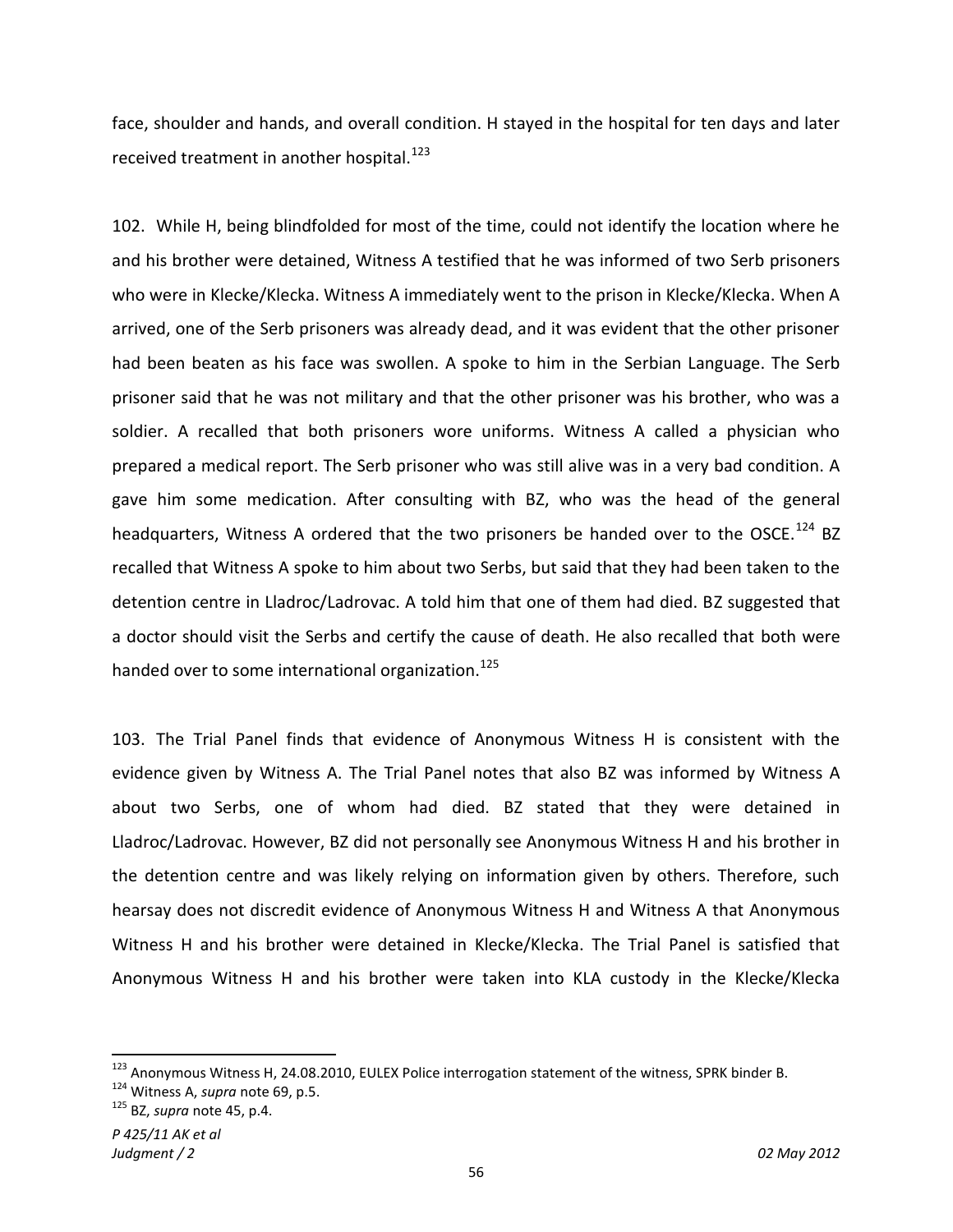detention centre. The Trial Panel also accepts that H and his brother were not taking an active part in hostilities during that time.

104. Leaving aside for the present the question of the criminal responsibility of the Accused, the Trial Panel is persuaded that Anonymous Witness H and his brother were beaten in a way as described by Anonymous Witness H and further corroborated by Witness A. Such beating combined with Anonymous Witness H witnessing his brother dying in his arms as a result of severe physical mistreatment, without H being able to seek medical assistance and with no medical assistance being provided, amounted to cruel treatment of Anonymous Witness H and his brother.

# 5.  $DT$ , DV<sup>126</sup>, BC, ZF, ZT, VM and ND

105. As for the allegations regarding conditions of detention, and severe beating of DT, DV, BC, ZF, ZT, VM and ND, the Indictment does not specify what evidence the Prosecution is relying upon in order to establish those allegations. $127$ 

106. The Trial Panel notes that for the other charges in the Indictment the Prosecution as for DT, DV, BC, ZF, ZT, VM and ND has relied upon the evidence of Cooperative Witness AZ.

107. Apart from AZ's evidence, the file contains exhumation reports and further DNA identifications from two sites in Klecke/Klecka, KER01 and KEQ01.

 $\overline{a}$ 

 $126$  It is noted by the Trial Panel that on the page 24 of the Indictment, which contains the Prosecution allegations as to inhumane treatment of the prisoners in Klecke/Klecka the Prosecution has named amongst others DEV. However, elsewhere in the Indictment the Prosecution refers to DV. Also, evidence on the site KER01 refers to DV. Therefore, the Trial Panel has taken it as a spelling mistake on the page 24 of the Indictment, and that the Prosecution intended to refer to DV.

 $127$  Indictment, pp. 23-26.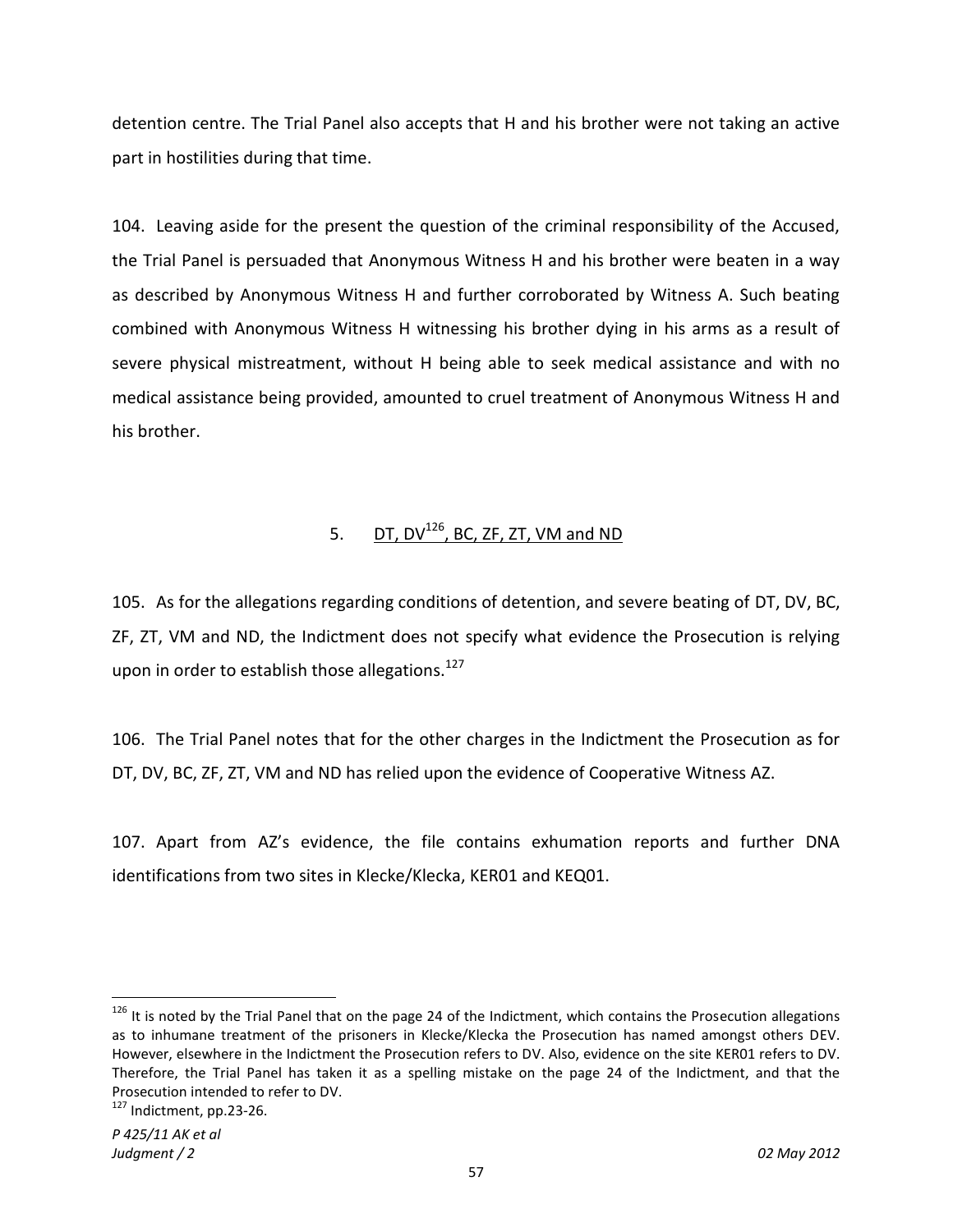108. In the site KER01 the remains of five bodies were recovered,<sup>128</sup> and in the site KEQ01 the remains of two bodies were recovered.<sup>129</sup> The bodies recovered from the site KER01 through DNA identification were found to belong to DT, DV, BC, ZF and ZT.<sup>130</sup> The two bodies recovered from the site KEQ01 through DNA identification were found to belong to VM and ND.<sup>131</sup>

109. Further, the Prosecution has submitted to the Court the written statement of TM. TM testified that in April 1999 he was a commander of the Prizren Military Section in the Army of Yugoslavia. As to knowledge of TM, on 09 April 1999 two members of the reserve forces of the Army of Yugoslavia, ZF and ZT, deliberately left their unit and went to abandoned houses where Muslims and Albanians lived and stole some goods, following which ZF and ZT were ordered to be taken to the court martial in Prishtine/Pristina. On 11 April 1999, TM issued an order for the travel. DV and BC provided escort. Of the persons who set out on the trip, DT was direct subordinate of TM. Later TM learned that the vehicle did not take the designated route, but took a turn to Novak/Novake Village, and then possibly took the road to Gjinoc/Djinovce Village. The same day, around 16:00 hrs, a KLA member who identified himself as 'BJ' sent a radio call stating that a vehicle with soldiers of the Army of Yugoslavia was abducted and that DV was having a coffee with him at that particular moment. 'BJ' did not mention other individuals who were kidnapped. TM did not know what happened to the soldiers. Later he read an article about the kidnapped soldiers published by 'Vecernje Novosti', which had a photograph with KLA soldiers holding decapitated human heads. TM did not recognize anyone in the picture.<sup>132</sup> It is noted that in a later interview on 11 April 2005 TM differed from his initial

<sup>&</sup>lt;sup>128</sup> EULEX police, exhumation police report, 30.09.2009, case no.0068-09-ECW4, SPRK binder H; EULEX police, assessment police report, 24-26.08.2009, case no.0068-09-ECW4, SPRK binder H.

<sup>&</sup>lt;sup>129</sup> SPRK binder I.

<sup>&</sup>lt;sup>130</sup> UNMIK Office on Missing Persons and Forensics, 05.02.2010, KER01-001B, MPU 2000-010251 (ZF), SPRK binder L; Ministry of Justice of Kosovo, KER01/004B, MPU 2000-000251 (ZT), SPRK binder L; Ministry of Justice of Kosovo, Office of Missing Persons and Forensics, KER01-005B, MPU 1999-000047 (BC); UNMIK Office on Missing Persons and Forensics, KER01-006B, MPU 1999-010047 (DV), SPRK binder L; UNMIK Office on Missing Persons and Forensics, KER01-007B, MPU 2000-020251 (DT); International Commission on Missing Persons, list of DNA matching reports for: UNMIK-OMPF, 001/10, 186/09, 178/09, 177/09, 168/09, SPRK binder H.

<sup>&</sup>lt;sup>131</sup> EULEX Office on Missing Persons and Forensics, confirmation of identity, KEQ01-002B, MPU 1999-000043 (VM), SPRK binder I; EULEX Office on Missing Persons and Forensics, confirmation of identity, KEQ01-001B, MPU 2001- 000001 (ND), SPRK binder I.

<sup>&</sup>lt;sup>132</sup> Exhibit P21b, TM, Department for Combating Organized Crime, Ministry of Interior of Republic of Serbia, record, 27.01.2005, Prosecution exhibits binder P1-P31.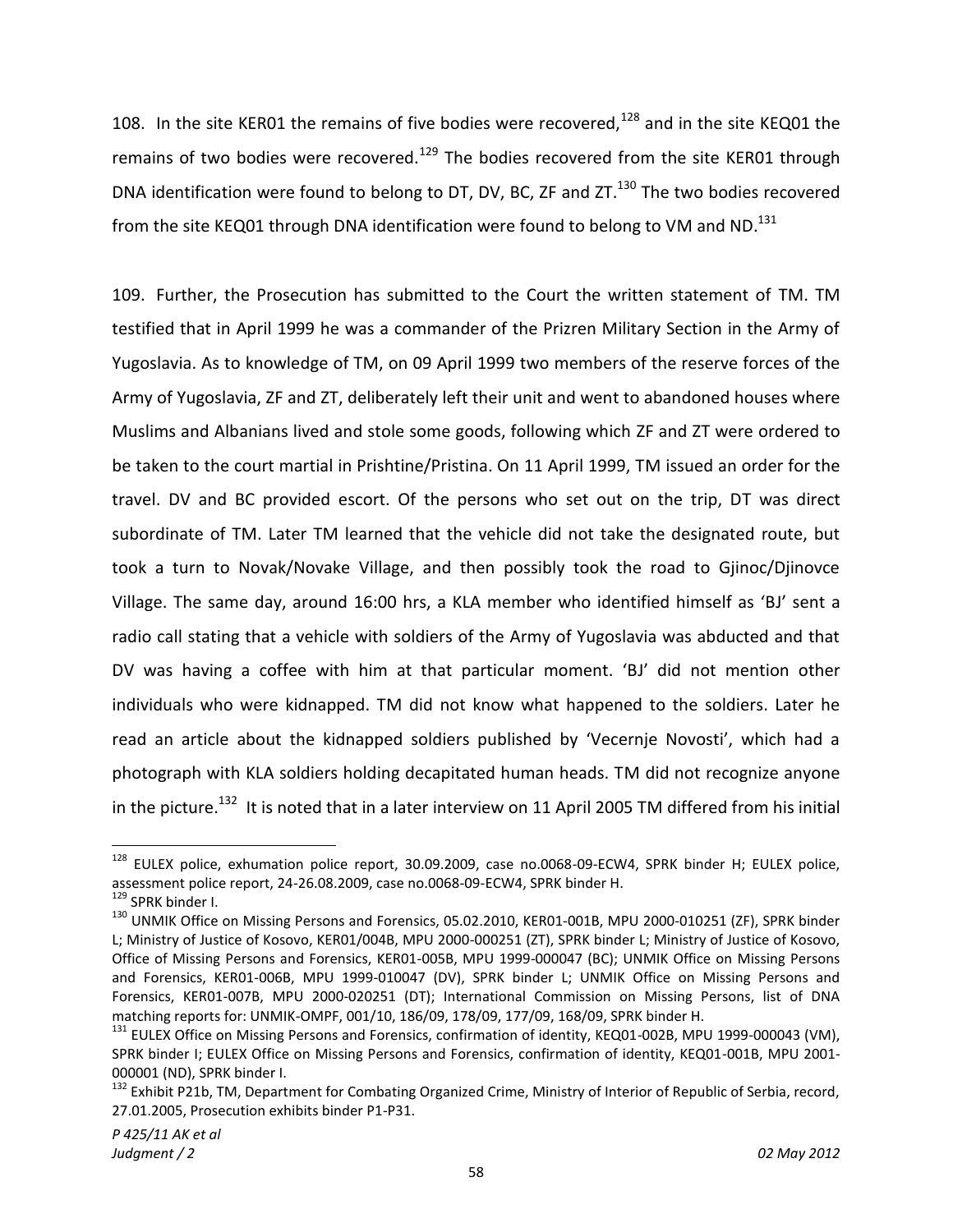declaration in that the radio call on 11 April 1999 said that DT was kidnapped, and also ZF, ZT, DV and BC.<sup>133</sup> In his further statement TM gave evidence that 'BJ' commanded the KLA 'Black Eagles' and was known also as 'TR'. His first name was IT, and his commander was RH. They both were stationed in Gllareve/Iglarevo.<sup>134</sup>

110. Anonymous Witness I in the interview to the EULEX Special Prosecutor stated that in April 1999 he was in Klecke/Klecka and saw that four KLA soldiers, MS, BKA, SK and MK, brought four Serbian officers, whom they had arrested earlier that day. Anonymous Witness I saw that the Serbian officers did not have their hands tied but their weapons were taken away. The military police members took charge of the Serbian officers and put them in the basement of the house. Anonymous Witness I was told that name one of the officers was DM or 'something like that'. Anonymous Witness I did not know what happened to them later.<sup>135</sup>

111. The Trial Panel finds that evidence does not suffice to support precisely the Prosecution allegations that the Serbian officers were subjected to inhumane treatment in the KLA custody in the Klecke/Klecka detention centre.

112. However, it emerges from the evidence that the Serbian officers DT, ZF, ZT, DV and BC disappeared on 11 April 1999. On the evidence of TM, the said Serbian officers were kidnapped by members of the KLA. On the same day of 11 April 1999 TM in relation to the kidnapping was contacted by a member of the KLA called 'BJ' who was based in Gllareve/Iglarevo. It was evidence of Anonymous Witness I that in April 1999 in the KLA base in Klecke/Klecka he saw that four arrested Serbian prisoners were brought in. Anonymous Witness I recalled that the name of one of the officer's was DM or 'something like that', which as for the first name, is similar to the name of DM. Further, the bodies of the five officers were recovered in the site KER01 in Klecke/Klecka. In view of this body of evidence, the Trial Panel deems that it is an

 $\overline{a}$ 

<sup>&</sup>lt;sup>133</sup> Exhibit P21c, TM, Department for Combating Organized Crime, Ministry of Interior of Republic of Serbia, record, 11.04.2005, Prosecution exhibits binder P1-P31.

<sup>134</sup> Exhibit P21b, TM, *supra* note 132; Exhibit P 21c, TM, *ibid*.

<sup>135</sup> Exhibit P6, Anonymous Witness I, *supra* note 100.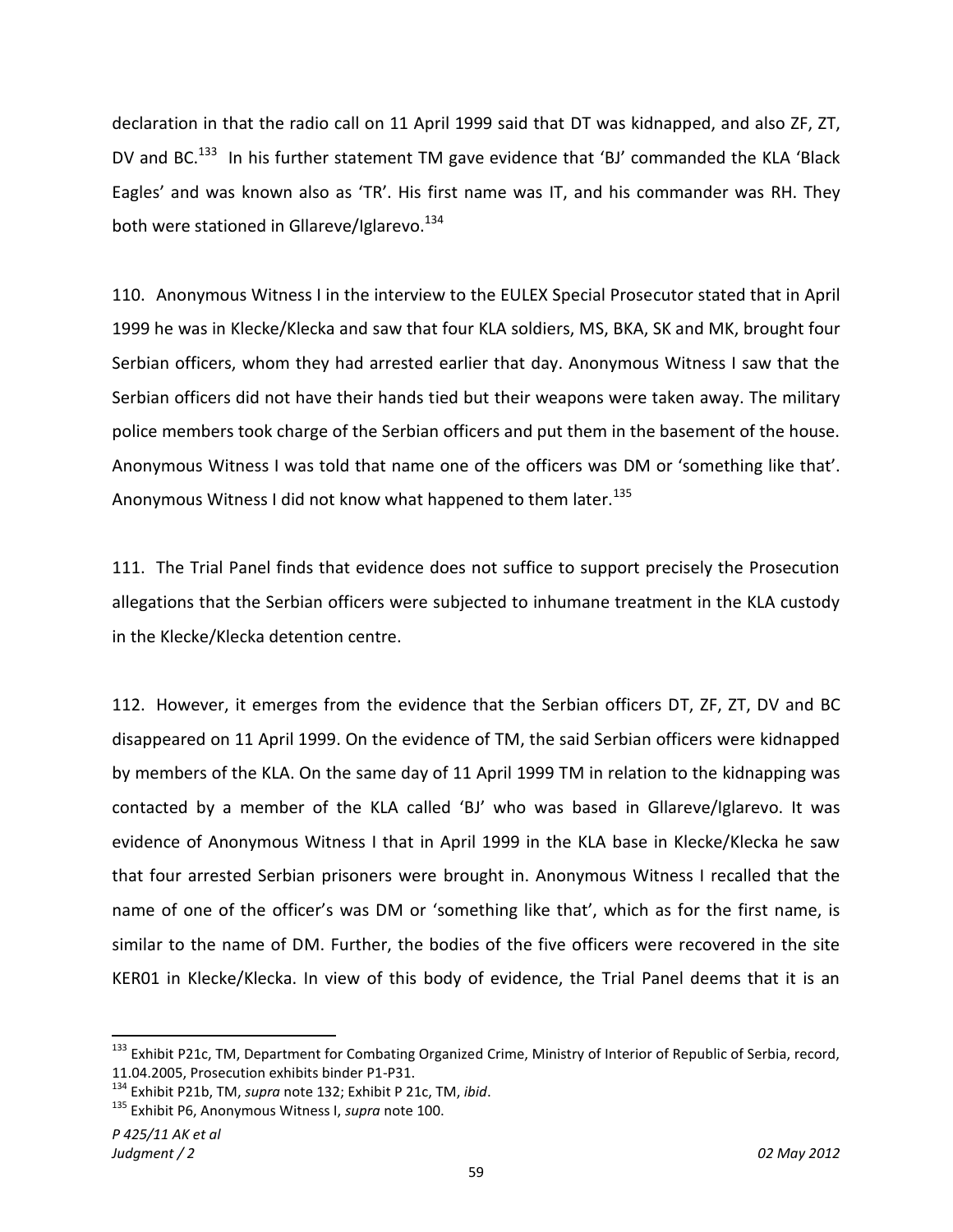overwhelming likelihood that DT, ZF, ZT, DV and BC were brought to the KLA detention centre in Klecke/Klecka in April 1999. It further results from the evidence that they were murdered.

113. With regard to VM and ND the evidence is not sufficient for the Trial Panel to draw inferences on their disappearance and their later killing, which results from the post mortem reports in relation to the site KEQ01.

#### **D. Torture of four Serbian military prisoners**

114. The Indictment alleges that in mid / late April 1999 four Serbian military reservists were taken to the KLA main house in Klecke/Klecka and put in the main house on the ground floor. There they were beaten up for one full day. NS and NXK were asking them questions while beating them. SS and BS also took part in the beatings. The same day, the prisoners were transferred to one of the burnt houses, and a few days later, the same prisoners were executed and buried. As it follows from the Indictment, the remains of the four prisoners were found in the mass grave containing five bodies (KER01) (para.108 above).

115. The Indictment exclusively relies on the evidence provided by the Cooperative Witness AZ. Apart from his evidence, the file contains exhumation reports and further DNA identifications from the site in Klecke/Klecka, KER01. In the site KER01 the remains of five bodies were recovered, which trough DNA identification were found to belong to DT, DV, BC, ZF and ZT (para.108 above). $^{136}$ 

116. As noted previously (para.109 above), TM testified that in April 1999 he was a commander of the Prizren Military Section in the Army of Yugoslavia. On 11 April 1999 two members of the reserve forces of the Army of Yugoslavia, ZF and ZT were escorted by DV, BC and DT to the martial court in Prishtine/Pristina. The same day, around 16:00 hrs, a KLA

<sup>136</sup> *Supra* note 130.

*P 425/11 AK et al*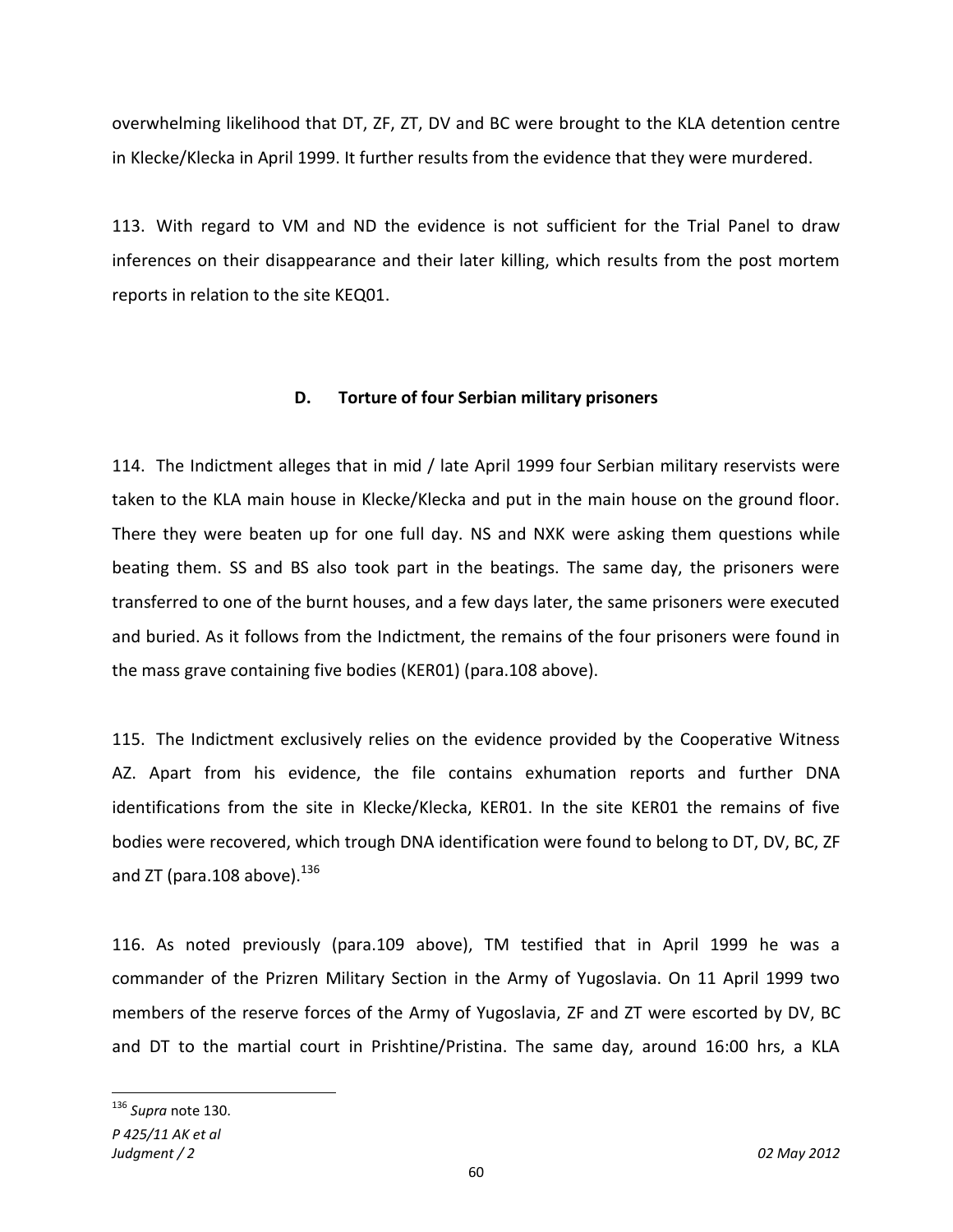member who identified himself as 'BJ' sent a radio call and told that a vehicle with soldiers of the Army of Yugoslavia was abducted and that DV was having a coffee with him at that particular moment. 'BJ' did not mention other individuals who were kidnapped. TM did not know what happened to the soldiers. Later he read an article about the kidnapped soldiers published by 'Vecernje Novosti', which had a photograph with KLA soldiers holding decapitated human heads. TM did not recognize anyone in the picture. It was noted that in a later interview on 11 April 2005 TM differed from his initial declaration in that the radio call on 11 April 1999 said that TD was kidnapped, and also ZF, ZT, DV and BC. In his further statement TM gave evidence that 'BJ' commanded the KLA 'Black Eagles' and was known also as 'TR'. His first name was IT, and his commander was RH. They both were stationed in Gllareve/Iglarevo.<sup>137</sup>

117. It was evidence of Anonymous Witness I that in April 1999 he was in Klecke/Klecka and saw that four KLA soldiers, MS, BKA, SK and MK, brought four Serbian officers, whom they had arrested earlier that day. Anonymous Witness I saw that the Serbian officers did not have their hands tied but their weapons were taken away. The military police members took charge of the Serbian officers and put them in the basement of the house. Anonymous Witness I was told that the name of one of the officers was DM or 'something like that'. Anonymous Witness I did not know what happened to them later.

118. The Trial Panel finds that evidence does not suffice to support precisely the Prosecution allegations that the Serbian officers were subjected to torture in the KLA custody in the Klecke/Klecka detention centre.

119. However, as concluded above it emerges from the evidence that the Serbian officers DT, ZF, ZT, DV and BC disappeared on 11 April 1999. On the evidence of TM, the said Serbian officers were kidnapped by members of the KLA. On the same day of 11 April 1999 TM in relation to the kidnapping was contacted by a member of the KLA called 'BJ' who was based in Gllareve/Iglarevo. It was evidence of Anonymous Witness I that in April 1999 in the KLA base in

<sup>137</sup> Exhibit P 21, TM, *supra* note 126 and *supra* note 127.

*P 425/11 AK et al*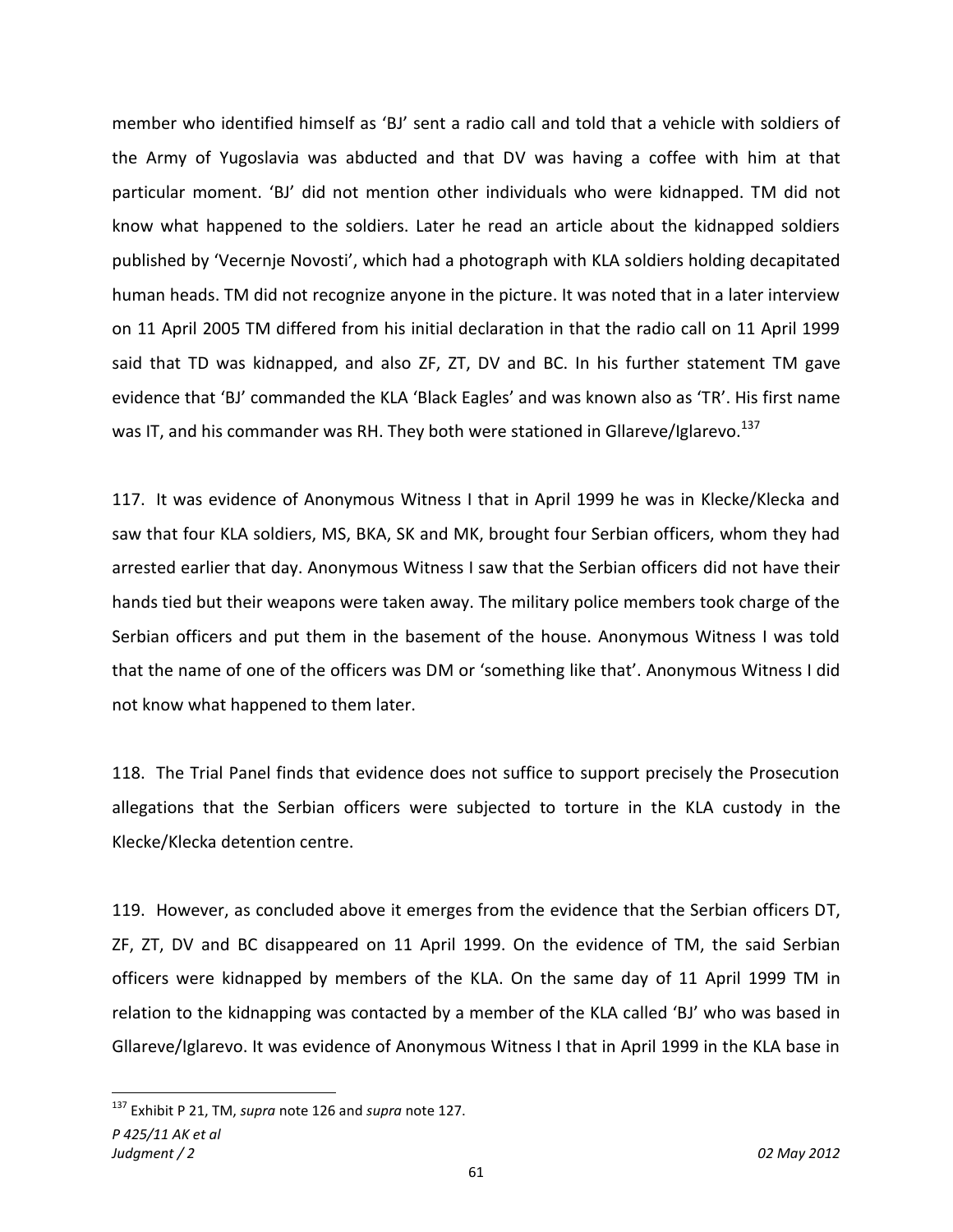Klecke/Klecka he saw that four arrested Serbian prisoners were brought in. Anonymous Witness I recalled that the name of one of the officer's was DM or 'something like that', which as for the first name, is similar to the name of DV. Further, the bodies of the five officers were recovered in the site KER01 in Klecke/Klecka. In view of this body of evidence, the Trial Panel deems that it is an overwhelming likelihood that DT, ZF, ZT, DV and BC were brought to the KLA detention centre in Klecke/Klecka in April 1999. It further results from the evidence that they were murdered.

#### **E. Killing of four Serbian military prisoners**

120. The Indictment states that the four Serbian military reservists, who in mid / late April 1999 were taken to the KLA main house in Klecke/Klecka and detained there (para.114 above) were later executed by a group of five KLA members in a nearby field. The Indictment relies on the evidence of Cooperative Witness AZ in that the four Serbian military reservists were taken by NS, NXK and NK and two other KLA members whose names AZ could not recall. AZ could not see the actual shooting, but only saw the four prisoners being marched to the execution spot and then heard the gunshots.

121. Leaving aside the evidence of AZ, the file contains exhumation reports and further DNA identifications from the site in Klecke/Klecka, KER01. In the site KER01 the remains of five bodies were recovered, which trough DNA identification were found to belong to DT, DV, BC, ZF and ZT (para.108 above).<sup>138</sup> According to post mortem reports, the cause of death of BC, ZF and ZT, were gunshots to the head, and DT: cut of the neck, blunt force trauma to the chest and to the right forearm, and DV: cut of the neck by a sharp instrument. Further, as observed

<sup>138</sup> *Supra* note 130.

*P 425/11 AK et al*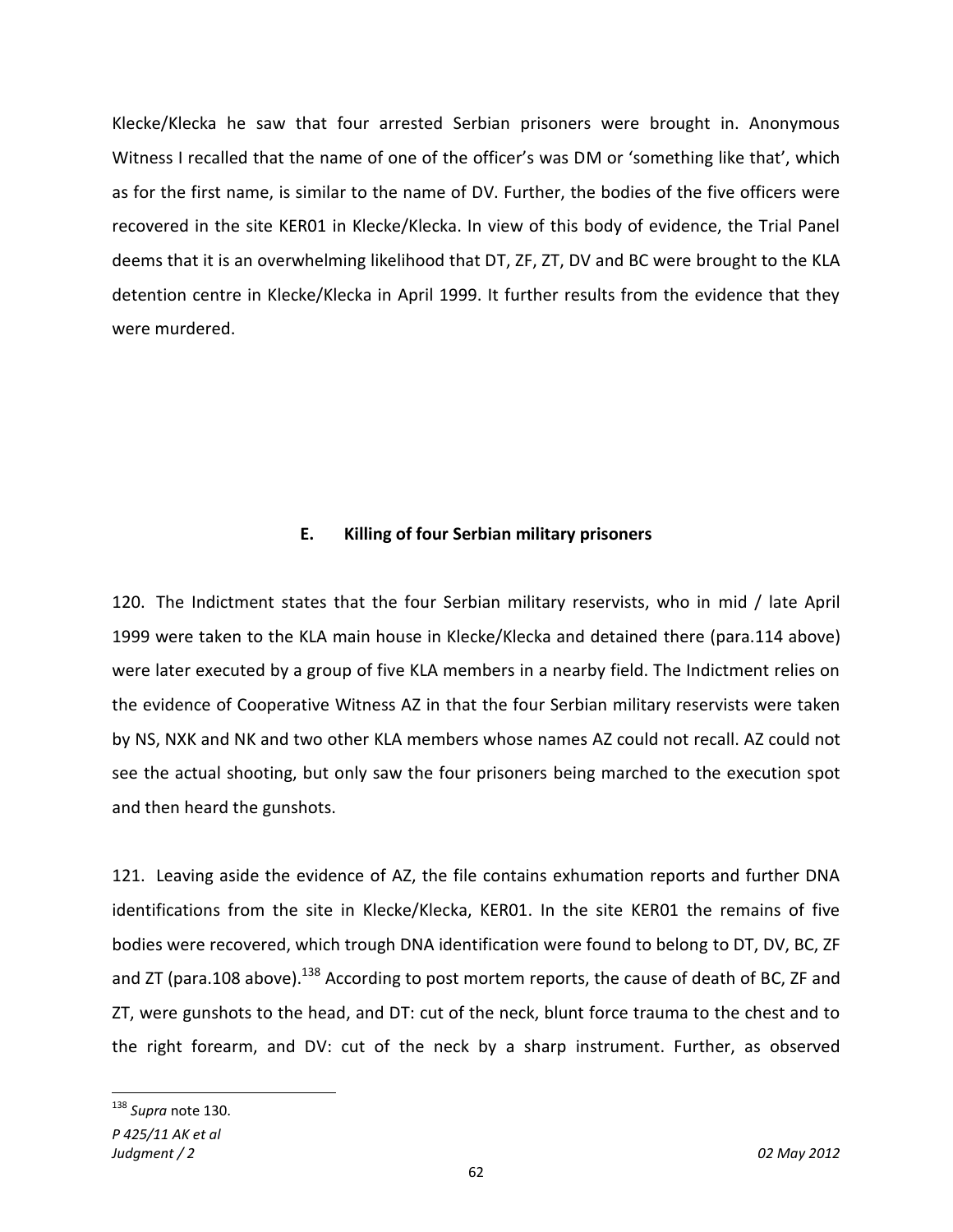previously (para.109 above), TM attested to disappearance of DT, DV, BC, ZF and ZT on 11 April 1999, and that with regard to their disappearance TM was contacted by the member of KLA, 'BJ'. Anonymous Witness I (para.110 above) testified that in April 1999 he saw four Serbian officers being brought to Klecke/Klecka.

122. In light of this evidence, the Trial Panel deems that it is an overwhelming likelihood that DT, ZF, ZT, DV and BC were brought to the KLA detention centre in Klecke/Klecka in April 1999. With regard to their disappearance, the Trial Panel is able to conclude no more than they were killed and the cause of their death was a provided in the post mortem reports.

# **F. Torture of a Serbian military prisoner**

123. The Indictment claims that a Serbian prisoner, dressed in civilian clothes, was brought to the Klecke/Klecka prison towards the end of April 1999 and executed a few hours later. The Prosecution relies on the evidence of Cooperative Witness AZ in that the Serbian prisoner, before being executed, was interrogated and punched and kicked by FL. AZ was present when FL interrogated the prisoner, along with other KLA members, including NS, NXK, NK, BL, SS and BS. The Indictment, by citing the evidence of AZ, alleges that before being executed, the prisoner was beaten again by NK and NXK.

124. Further, the Indictment states that, at the present stage, it is not possible to establish whether the Serbian prisoner who was tortured and later killed was DT or DV, whose remains were found in a mass grave near Klecke/Klecka, KER01.

125. The Trial Panel makes an observation that no further evidence attests to the alleged torture of the Serbian military prisoner precisely as claimed by the Prosecution in the Indictment. AZ's evidence being excluded, the Trial Panel refers to exhumation evidence in the site KER01 and post mortem reports for DT and DV. Based on this evidence, the Trial Panel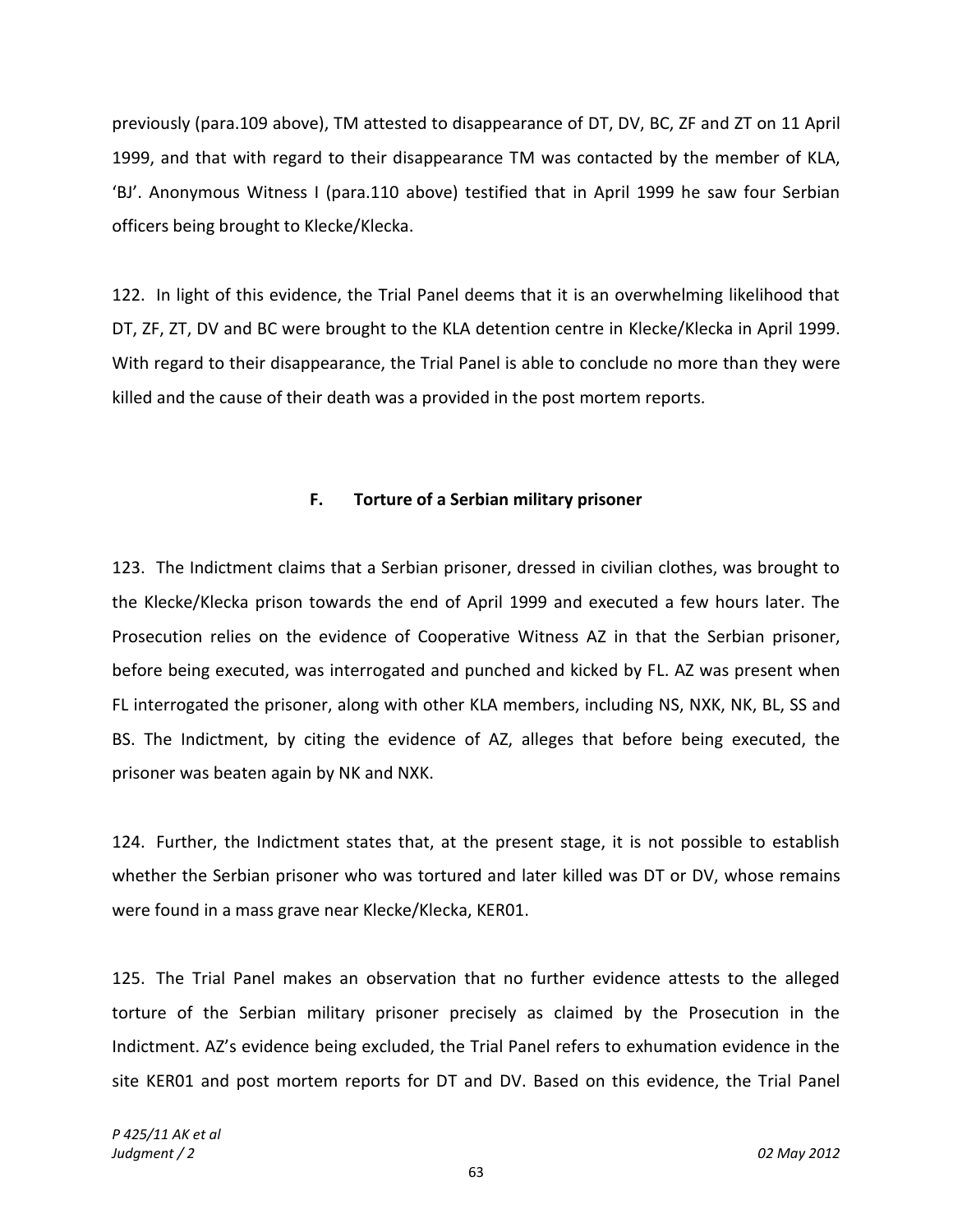concludes that DT and DV were killed and cause of their death was as described in the post mortem reports, DV: cut of the neck by a sharp instrument,  $139$  and DT: cut of the neck by a sharp instrument, blunt force trauma to the chest and to the right forearm.<sup>140</sup>

# **G. Killing of a Serbian military prisoner**

126. The Indictment alleges that in April 1999, not before 11 April 1999 a Serbian military prisoner was brought to Klecke/Klecka prison and executed a few hours later by NS with a scythe, upon instruction of FL. Cooperative Witness AZ found a scythe for NS to slash the prisoner. The Indictment states that Cooperative Witness AZ passed the scythe to the Accused AK, who further gave it to NS. In relation to the Accused NS, NK and NXK, the Indictment claims that they were part of the group which marched the prisoner to the execution spot and placed the victim at the disposal of the perpetrator and also prevented his escape.

127. The said description of events is based upon the statements of Cooperative Witness AZ given to the Police and the Prosecution. The evidence of AZ has been declared inadmissible and therefore may not been taken into consideration by the Trial Panel in passing this Judgment. Furthermore, the Trial Panel refers to the partial withdrawal of the Indictment, filed by the EULEX Special Prosecutor on 11 November 2011, which dismissed the aforementioned allegations against the Accused AK. In the partial withdrawal of the Indictment the EULEX Special Prosecutor stated that Accused 'AK provided to the Prosecution documents (including medical certificates and pictures), related to his alleged wounding during the war'. 'In particular, a medical certificate indicates that on 18 April 1999 Mr. KR received several gunshot wounds in multiple parts of his body, including his throat.' 'The documents presented by Mr.

 $\overline{a}$ 

<sup>&</sup>lt;sup>139</sup> UNMIK Office on Missing Persons and Forensics, Department of Justice, autopsy report, Klecka grave site, 29.10.2009, case no. KER01/006B, SPRK binder L; Department of Justice, Office of the Medical Examiner, death certificate, DV, 12.12.2009, case no. KER01-006B, MPU 1999-010047, SPRK binder L.

<sup>&</sup>lt;sup>140</sup> UNMIK Office on Missing Persons and Forensics, Department of Justice, autopsy report, Klecka grave site, 29.10.2009, case no. KER01/007B, SPRK binder L; Department of Justice, Office of the Medical Examiner, death certificate, DT, 04.03.2010, case no. KER01-007B, MPU 2000-020251, SPRK binder L.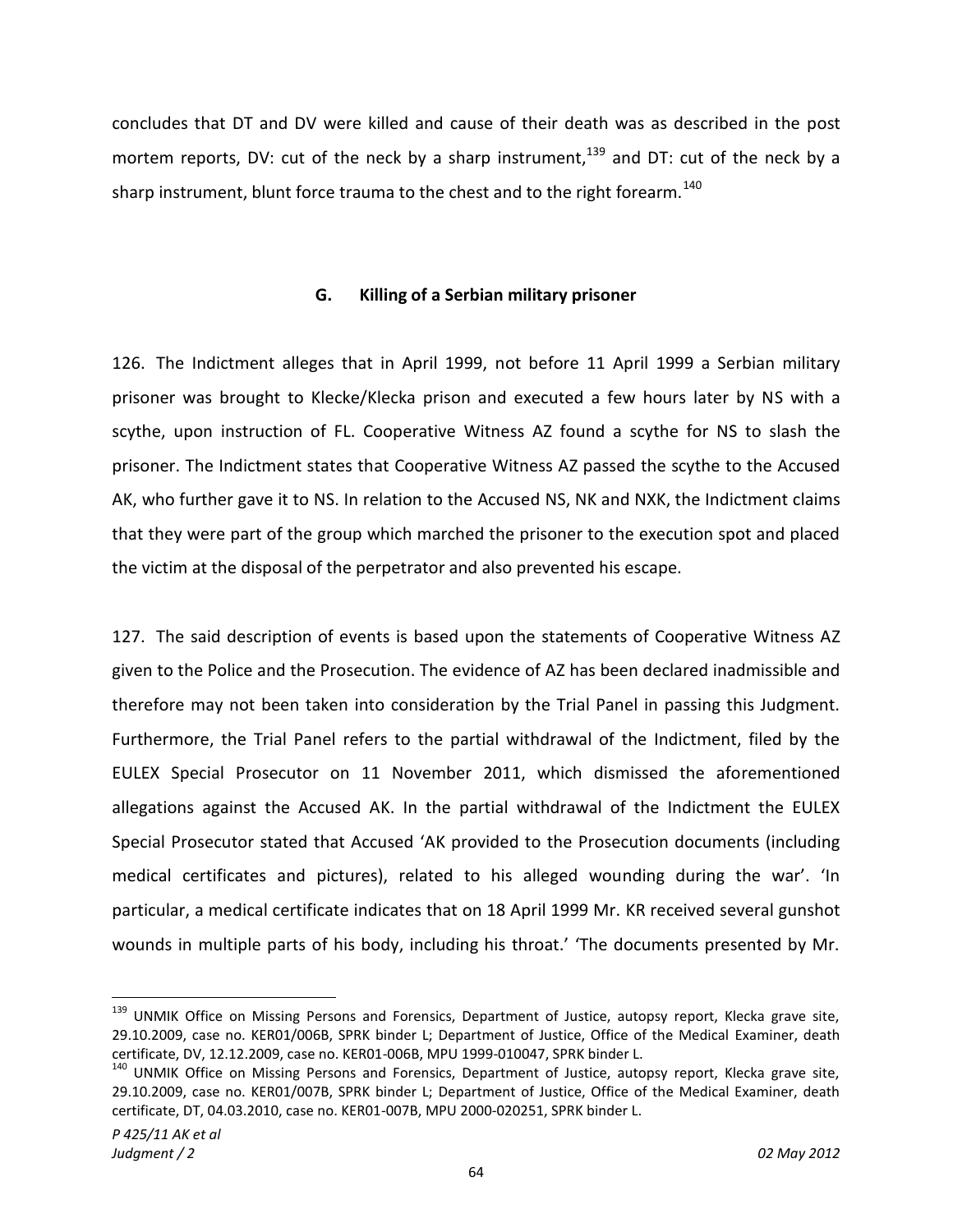KR, which were not known to the Prosecution at the time of the Indictment, create a conflict in terms of dates with AZ's recount.'<sup>141</sup>

128. AZ's evidence left aside, the evidence contains exhumation and post mortem reports and further DNA identifications from the site in Klecke/Klecka, KER01. In the site KER01 the remains of five bodies were recovered, which through DNA identification were found to belong to DT, DV, BC, ZF and ZT. The post mortem report for DV indicates the cause of death: cut of the neck by a sharp instrument.<sup>142</sup> The post mortem report for DT provides the cause of death: cut of the neck by a sharp instrument, blunt force trauma to the chest and to the right forearm.<sup>143</sup> Further, the exhumation reports from the site in Klecke/Klecka, KER01 attest that a scythe was found between the human remains.<sup>144</sup> On the evidence of the forensic doctor at DFM MG those injuries could be caused by using a sickle or a scythe.<sup>145</sup> Forensic anthropologist at DFM TF gave evidence that the found injuries were compatible with the use of an instrument like the scythe found in the site.<sup>146</sup> Forensic archaeologist at DFM CC gave her assessment that the blade was probably put in the grave at the same time as body  $001B$ .<sup>147</sup>

129. The evidence is not sufficient to establish that DT or DV were murdered in the precise circumstances as described in the Indictment, in particular, by whom and on whose orders. Apart from inferences drawn above in relation to DT, DV, BC, ZF and ZT (para.112), the Trial Panel based on the post mortem reports accepts that DV and DT were killed and cause of their death was as described in their post mortem reports.

<sup>141</sup> SPRK partial withdrawal of the Indictment, *supra* note 4.

<sup>&</sup>lt;sup>142</sup> UNMIK Office on Missing Persons and Forensics, Department of Justice, autopsy report, Klecka grave site, 29.10.2009, case no. KER01/006B, SPRK binder L; Department of Justice, Office of the Medical Examiner, death certificate, DV, 12.12.2009, case no. KER01-006B, MPU 1999-010047, SPRK binder L.

<sup>&</sup>lt;sup>143</sup> UNMIK Office on Missing Persons and Forensics, Department of Justice, autopsy report, Klecka grave site, 29.10.2009, case no. KER01/007B, SPRK binder L; Department of Justice, Office of the Medical Examiner, death certificate, DT, 04.03.2010, case no. KER01-007B, MPU 2000-020251, SPRK binder L.

<sup>144</sup> Exhumation Police report, *supra* note 122.

<sup>&</sup>lt;sup>145</sup> MG, 20.01.2010, SPRK record of the expert witness hearing in an investigation, p.3, SPRK binder L.

 $146$  TF, 20.01.2010, SPRK record of the expert witness hearing in an investigation, p.3, SPRK binder L.

 $147$  Exhibit P23, CC, 06.12.2011, SPRK record of the expert witness hearing in an investigation, p.3, Prosecution exhibits binder P1–P31.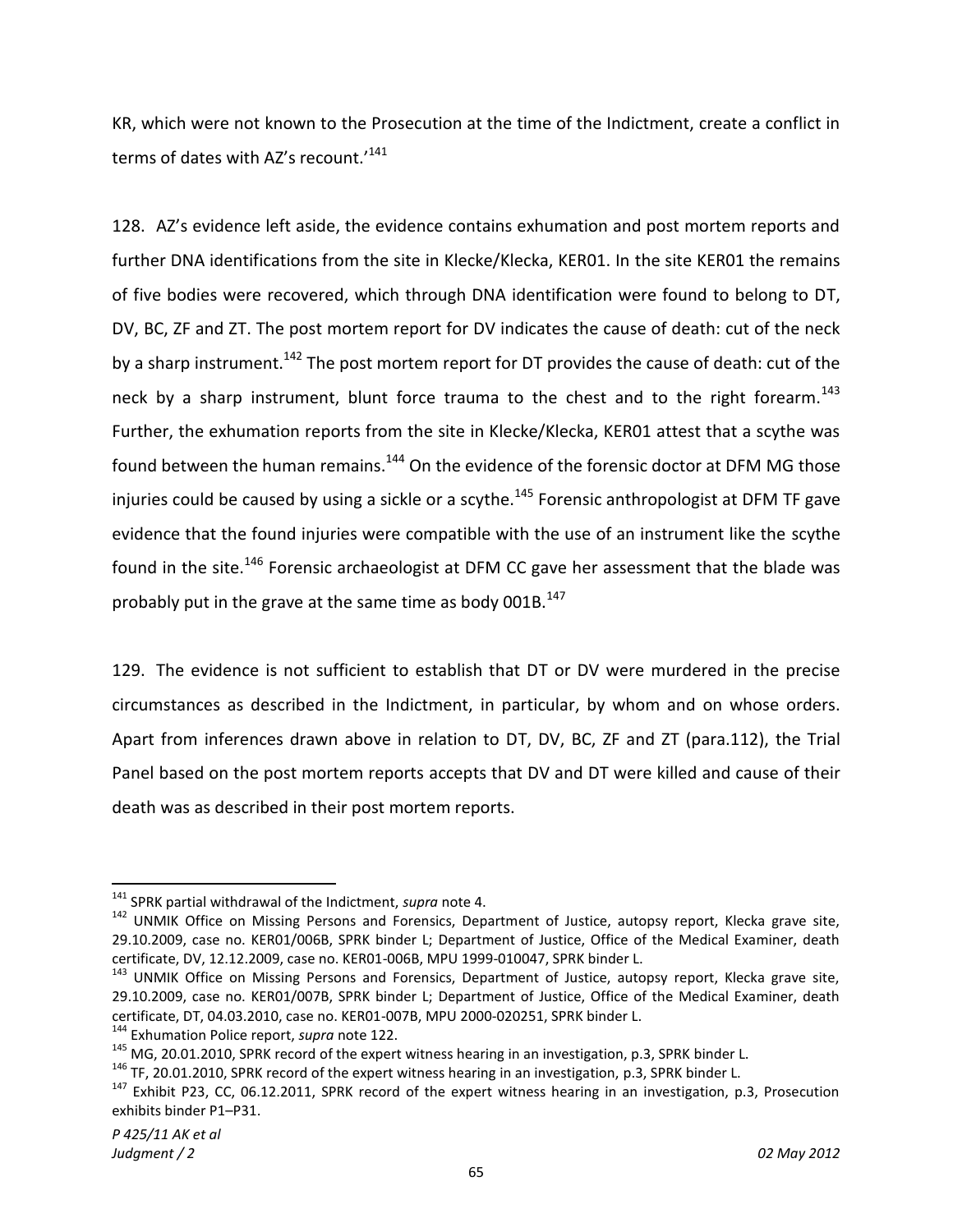### **H. Killing of ND and VM**

130. The Indictment alleges that on 03 April 1999 Cooperative Witness AZ was told that FL had ordered the killing of ND and VM, two Serbian police officers who had been detained in the burnt houses in Klecke/Klecka for about three months. After AZ sought a confirmation with FL personally, FL was surprised that the two were still alive. The next day FL went to the Klecke/Klecka prison with NXK, NK and NS. There, he ordered the prisoners to be taken out of the burnt house and to bring them to a location known as Livadhi i Canit. Cooperative Witness AZ, the Accused AK and BL escorted the prisoners to the spot. There, FL ordered the Cooperative Witness to personally shoot the two prisoners. As for the Accused NXK, NK and NS, the Indictment states that Accused contributed to the crime in maintaining the victims at the disposal of the perpetrator, by preventing any possibility of escape; and, through their presence, making FL's order even more compelling for the Cooperative Witness.

131. The said description of the events is based on the statements given by AZ. Leaving aside that description, the file contains exhumation and post mortem reports and further DNA identifications from the site in Klecke/Klecka, KEQ01. In the site KEQ01 the remains of two bodies were recovered. The two bodies recovered from the site KEQ01 through DNA identification were found to belong to VM and ND.<sup>148</sup> The post mortem report for VM provides the cause of death: gunshot to the head and trunk.<sup>149</sup> The post mortem report for ND states the cause of death: gunshots to the head.<sup>150</sup> The death certificates of VM and ND state the place of death: Klecka, Lipljan Municipality.<sup>151</sup>

<sup>&</sup>lt;sup>148</sup> EULEX Office on Missing Persons and Forensics, confirmation of identity, 10.12.2010, case no. KEQ01-002B, MPU 1999-000043 (VM), SPRK binder I; EULEX Office on Missing Persons and Forensics, confirmation of identity, 10.12.2010, case no. KEQ01-001B, MPU 2001-000001 (ND), SPRK binder I.

<sup>&</sup>lt;sup>149</sup> Ministry of Justice of Kosovo, Office on Missing Persons and Forensics, autopsy report, Malisheva grave site, 14.09.2010, case no. KEQ01/002B, SPRK binder I.

<sup>&</sup>lt;sup>150</sup> Ministry of Justice of Kosovo, Office on Missing Persons and Forensics, autopsy report, Malisheva grave site, 14.09.2010, case no. KEQ01/001B, SPRK binder I.

<sup>&</sup>lt;sup>151</sup> EULEX Office on Missing Persons and Forensics, death certificate, 14.12.2010, VM, MPU 1999-000043, KEQ01-002B, SPRK binder I; EULEX Office on Missing Persons and Forensics, death certificate, 14.12.2010, ND, MPU 2001- 000001, KEQ01-001B, SPRK binder I.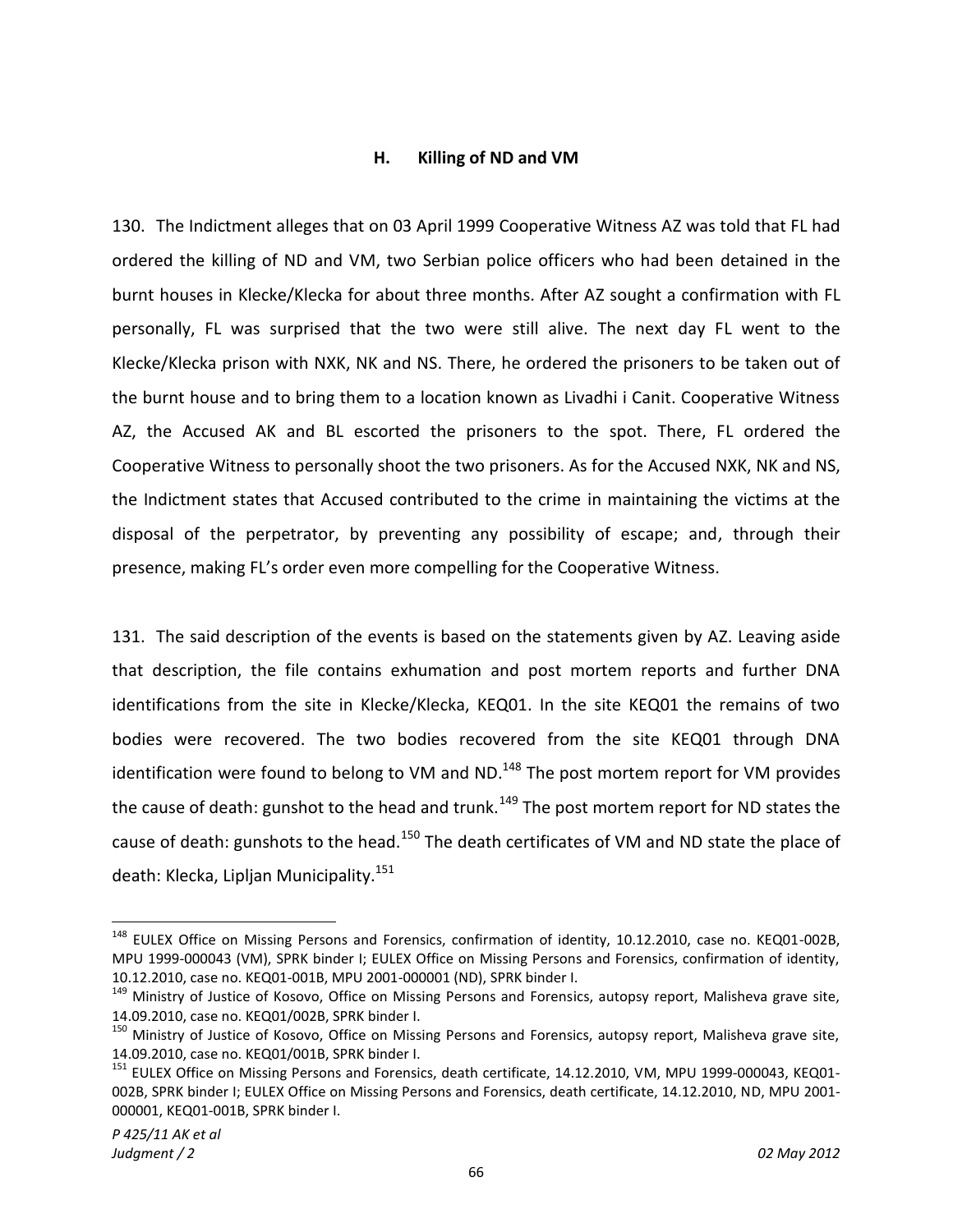132. There is no further evidence on circumstances of the death of VM and ND.

133. Therefore, the Trial Panel finds that allegations precisely as in the Indictment cannot be established and the Trial Panel is able to conclude no more than VM and ND were killed.

# **I. Killing of AA**

134. The Indictment alleges that on or about 03/04 April 1999, AA, a civilian prisoner was executed with firearm shots by a group composed of NK, NXK, NS and RM in the immediate vicinities of the Klecke/Klecka prison. As for the Accused NS, the Indictment states that the Accused was part of the group which escorted AA, kept AA at the disposal of the perpetrators, preventing his escape, and participated in the collective action of pushing AA in the hole, where AA was shot. The Indictment claims that Accused NK and NXK shot at AA with their AK-47's and thereby causing his death.

135. The foregoing description of the events in the Indictment is based upon the statements of Cooperative Witness AZ to the Police and the Prosecution.

136. Leaving aside the evidence of AZ, Anonymous Witness C gave evidence that on 26 March 1999 he was put in a cell in Klecke/Klecka. In the cell there were other four prisoners, including an Albanian named AA. He told C that the Serbian army used him to show the locations of Albanian villages and KLA positions, and therefore he was considered to be a collaborator. C stated that all of his cellmates were beaten (para.88 above). Further, C gave evidence that on 03 April 1999 he was released together with other prisoners, including AA. C escorted AA to Sankoc/Stankovce Village and handed him over to the chief of the village or coordinator, SI, and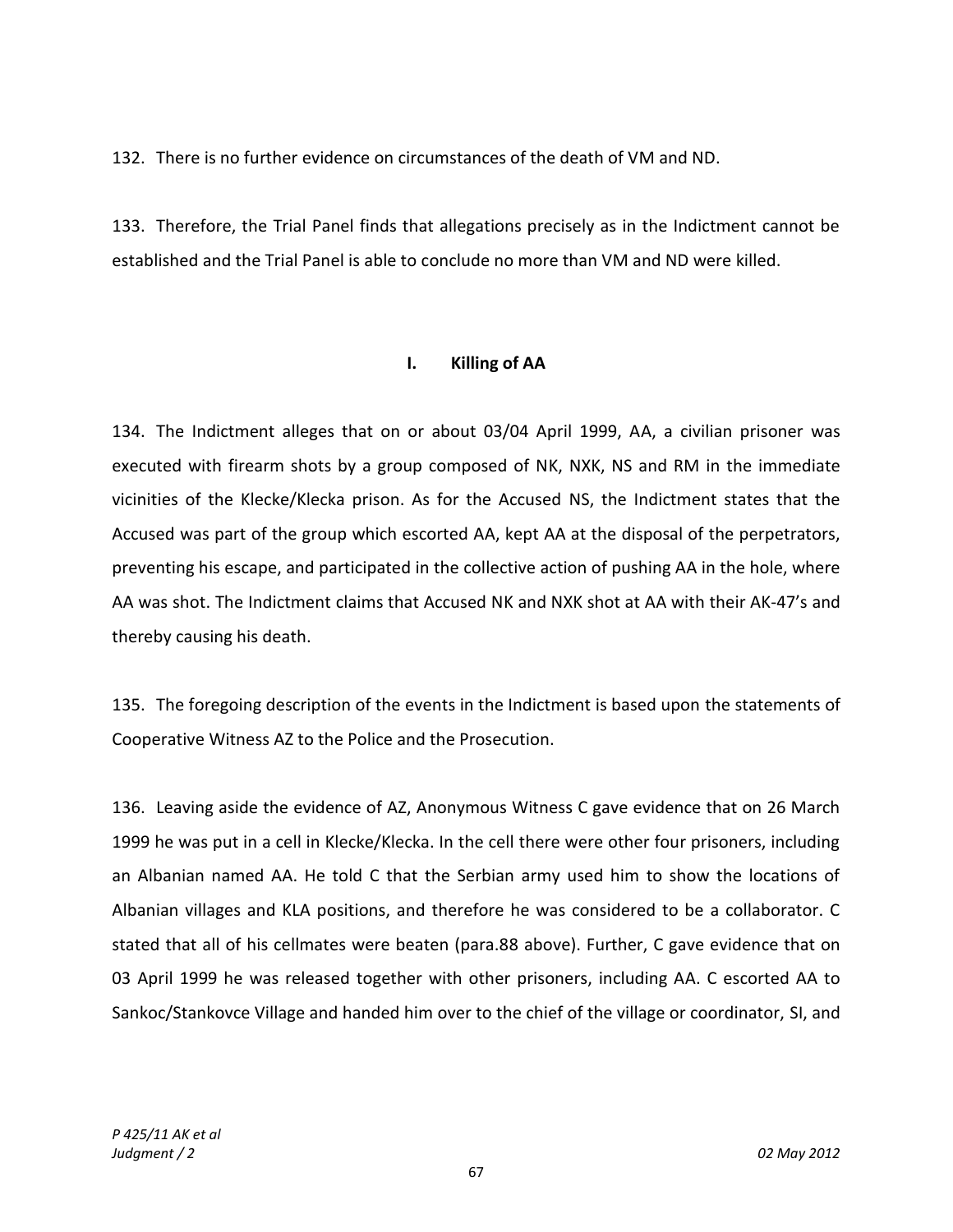asked him to escort AA to the village of 'Dobrashevc', where AA's family was. The next day the Serbian offensive started, and C thought that AA tried to reach 'Dobrashevc' on his own.<sup>152</sup>

137. The Indictment states that AA was released together also with Witness D. In this regard the Trial Panel makes an observation that D was able to recall 'SH' (para.91 above), and said that he was released together with other three prisoners, two of whom were father and a son, but he could not recall the name or place of origin of the third prisoner.<sup>153</sup>

138. The Trial Panel finds that evidence as to AA is limited. Only Anonymous Witness C declared that he was released together with AA from Klecke/Klecka detention centre. AA remains missing.<sup>154</sup> While even absent a body of the deceased, a crime of murder can be established,<sup>155</sup> the evidence in the particular case does not allow the Trial Panel to draw a conclusion that AA was killed in a way as described in the Indictment.

# **VI. FINDINGS ON THE RESPONSIBILITY OF THE ACCUSED**

# **A. Mode of responsibility**

139. At the outset the Trial Panel is compelled to address the deficiencies contained in the Indictment as to the alleged mode of responsibility against the Accused.

140. Count 1 against NK reads that NK is charged '… in his capacity as KLA … **commander**, and as a person holding a **position of responsibility** over the Klecke/Klecka detention centre ...'.

<sup>152</sup> Anonymous Witness C, *supra* note 84.

<sup>153</sup> Witness D, *supra* note 92.

<sup>&</sup>lt;sup>154</sup> Exhibit P3, memo of the EULEX Department of Forensic Medicine, 12.10.2011, 2011-DFM-129, Prosecution exhibits binder P1-P31.

<sup>155</sup> *Prosecutor* v. *Miroslav Kvočka, Mlađo Radić, Zoran Žigić, Dragoljub Prcać*, ICTY, Appeal Judgment, 28.02.2005, para.326; *Prosecutor* v. *Sefer Halilović*, ICTY, Trial Judgment, 16.11.2005, para.37; *Prosecutor* v. *Radoslav Brđanin*, ICTY, Trial Judgment, 01.09.2004, para.385.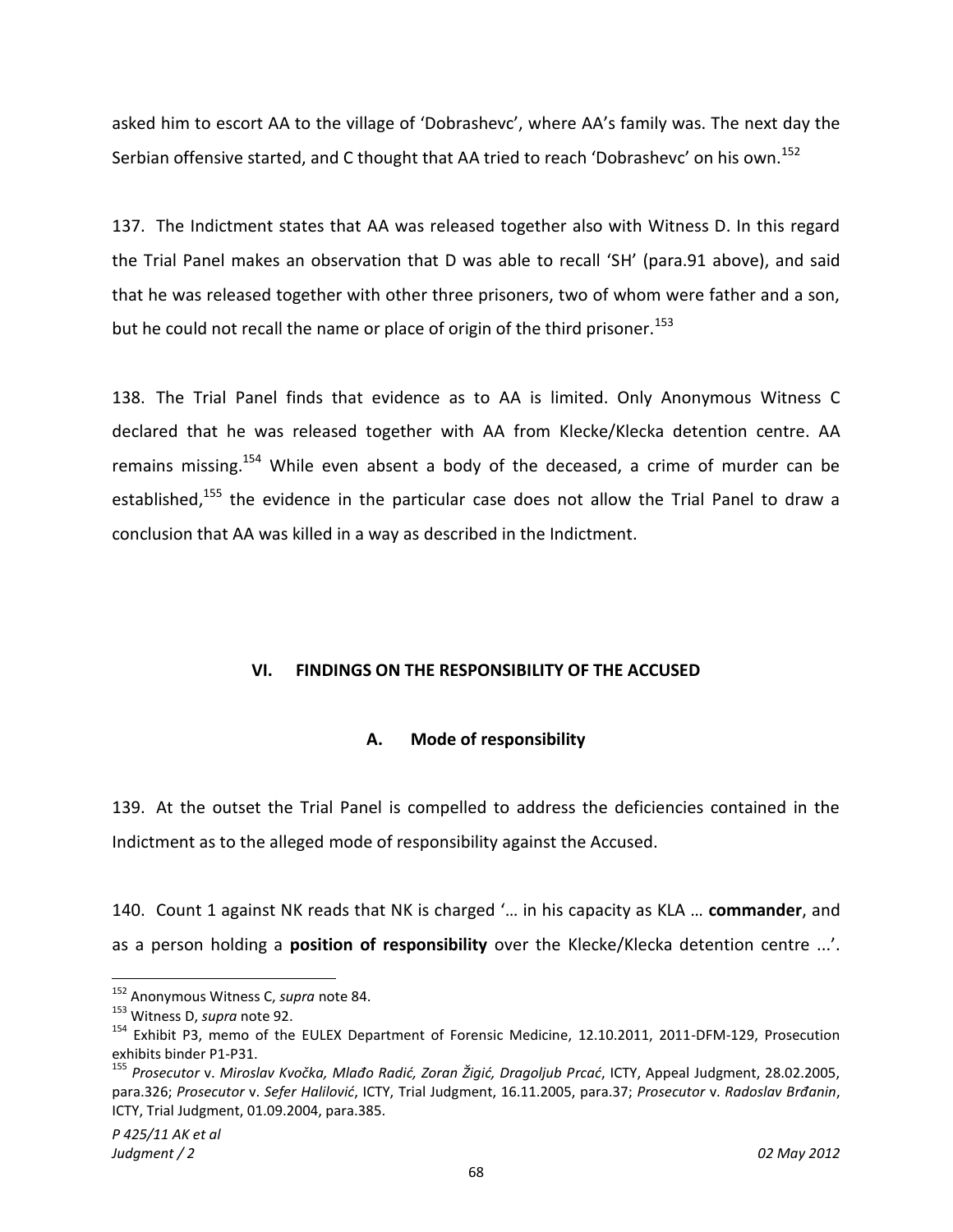Count 1 against FL reads that FL is charged '… as KLA … **commander** and as a person **exercising overall control** over the Klecke/Klecka detention centre …'. Count 2 and Count 3 charge FL also in his capacity 'as KLA **commander**'. Count 1 against NS reads that NS is charged '… in his capacity as KLA member holding a position of **responsibility** within the Klecke/Klecka detention centre'.<sup>156</sup>

141. None of the counts against NXK alleged command responsibility with regard to the Klecke/Klecka detention centre or in any other way. However, the evidence reviewed by the Court appeared to support an allegation that NXK did in fact hold a position of command responsibility *vis a vis* the detention centre. Accordingly, the Court invited the Prosecutor to consider amending the Indictment to include such an allegation against him. Following the session on 30 March 2012, when the proceedings were severed, the Prosecution, with its submission, dated 04 April 2012, declined to amend the Indictment, and maintained that the Trial Panel should proceed on the basis of the Indictment in its present form, and moved the Trial Panel '… to reach a decision based on the available evidence'.

142. The aforementioned wording of the Indictment entails that Indictment alleges superior (command) responsibility of Accused, NK, FL and NS. However, no legal basis is invoked in the Indictment for that mode of responsibility. The Indictment only refers to the provisions of the CCSFRY and CCK on complicity, as termed in Article 22 CCSFRY, or co-perpetration, as termed in Article 23 CCK. The same Counts allege also co-perpetration for the same crimes.

143. Article 22 CCSFRY and Article 22 CCK therefore substantiate only that part of the same Count which allege that Accused committed the same crime in co-perpetration.

144. Further, the Indictment fails to sufficiently specify the cause of the charges with regard to superior (command) responsibility. Article 6(3)(a) ECHR gives an accused person the right to be informed of the cause of the accusation, i.e. the acts with which he is charged and on which the

 $\overline{\phantom{a}}$  $156$  Indictment, pp.3, 9, 11.

*P 425/11 AK et al*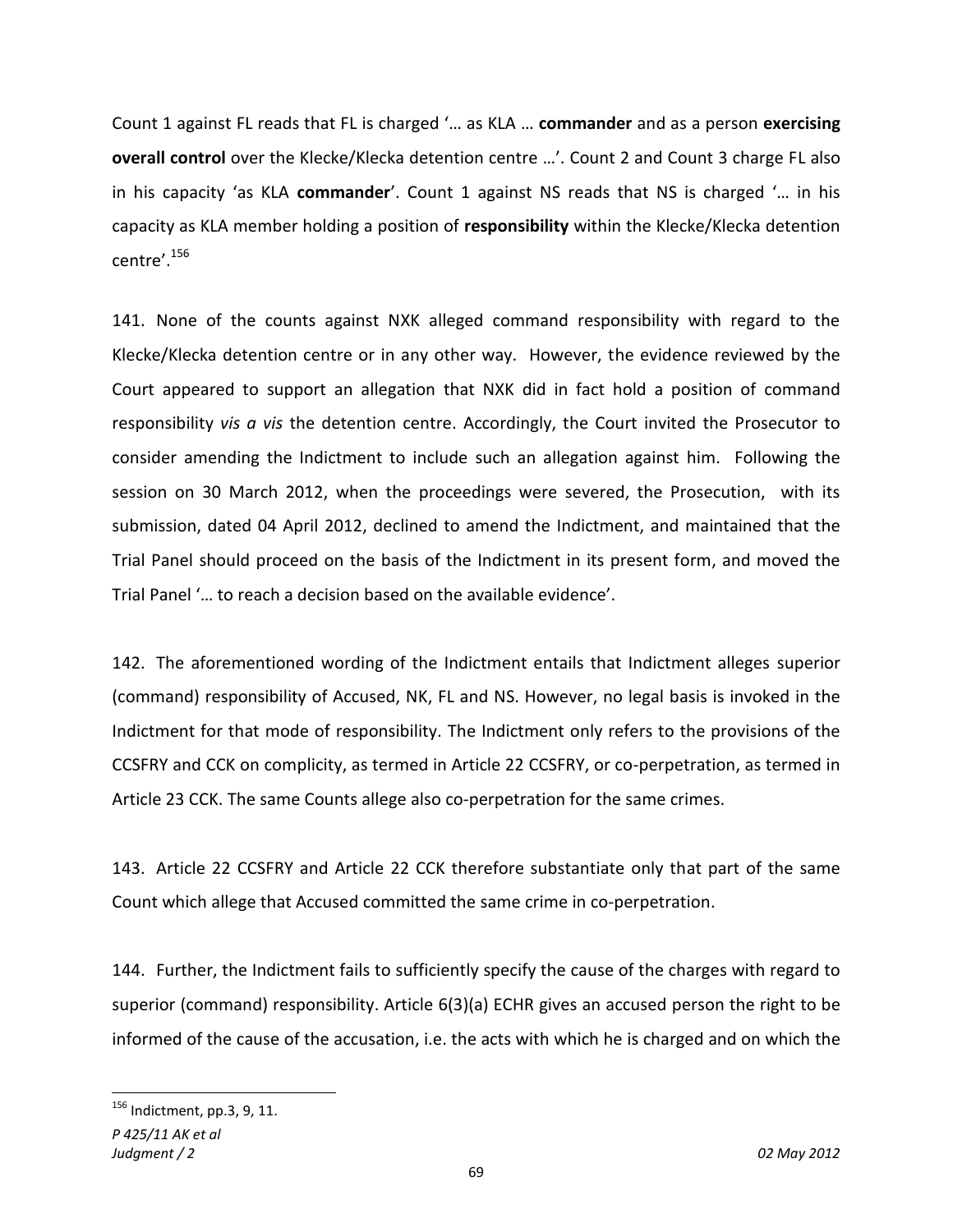indictment is based, and of the nature of the accusation, i.e. the legal classification of the acts in question. In addition, the information about the nature and cause of the accusation must be adequate to enable the accused to prepare his defence accordingly.<sup>157</sup>

145. Article 305(1)3)4)5) KCCP explicitly requires that indictment must contain the legal classification of the criminal offence with a citation of the provisions of the criminal code; the circumstances to determine the criminal offence **with precision**; and an explanation of the grounds for filing the indictment on the basis of the results of the investigation and the evidence which establishes the key facts.

146. By 1977 the doctrine of superior (command) responsibility was accepted as customary international law and was codified in the Additional Protocol I to the Geneva Conventions, relating to the international armed conflicts. Its status as customary international law was confirmed with the explicit inclusion of superior (command) responsibility in Article 7(3) of the Statute of the ICTY and Article 6(3) of the Statute of the International Criminal Tribunal for Rwanda (ICTR), as well as Article 28 of the Rome Statute for ICC.<sup>158</sup> It should be noted that international law recognizes the principle of command responsibility both, in *international* and in *internal* armed conflict.<sup>159</sup>

147. The elements of superior responsibility under customary international law have been elaborated by the ICTY in the *Celebici* case as follows:

- 1) the existence of a superior-subordinate relationship;
- 2) the superior knew or had reason to know that the criminal act was about to be or had been committed; and

 $\overline{\phantom{a}}$ <sup>157</sup> *See Ayçoban and others* v. *Turkey*, ECtHR, Judgment, 22.12.2005, para.21, http://hudoc.echr.coe.int/sites/eng/pages/search.aspx?i=001-71817.

<sup>&</sup>lt;sup>158</sup> The Rome Statute indeed includes the most recent treaty based statement of this legal principle. It should however be noted that Article 28 of the Rome Statute does not necessarily, though, entirely reflect customary international law.

<sup>159</sup> *See* Humanitarian Law center, Command Responsibility: Contemporary Law, available at [http://www.hlc](http://www.hlc-rdc.org/uploads/editor/Command%20Responsibility.pdf)[rdc.org/uploads/editor/Command%20Responsibility.pdf](http://www.hlc-rdc.org/uploads/editor/Command%20Responsibility.pdf) (last accessed 28.06.2012); *Prosecutor* v. *Fatmir Limaj, Haradin Bala, Isak Musliu*, ICTY, Trial Judgment, 30.11.2005, para.519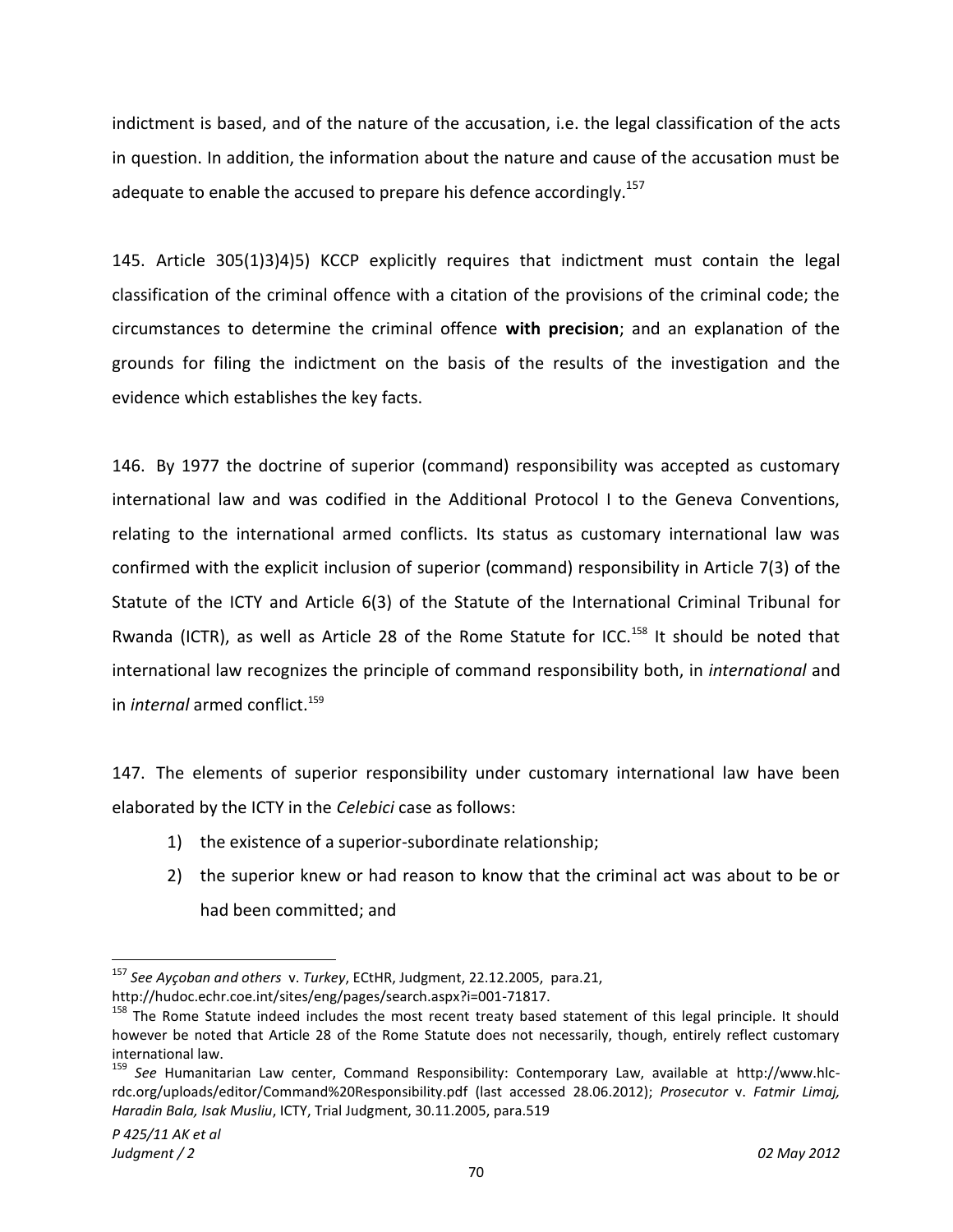3) the superior failed to take the necessary and reasonable measures to prevent the criminal act or punish the perpetrator thereof. $160$ 

148. In accordance with the jurisprudence of the ICTY, where superior criminal responsibility is alleged the material facts which must be pleaded in the indictment are:

- 1) (i) that the accused is the superior of (ii) subordinates sufficiently identified (iii) over whom he had effective control – in the sense of a material ability to prevent or punish criminal conduct and (iv) for whose acts he is alleged to be responsible;
- 2) the conduct of the accused by which he may be found to (i) have known or had reason to know that the crimes were about to be committed or had been committed by his subordinates, and (ii) the related conduct of those others for whom he is alleged to be responsible; and
- 3) the conduct of the accused by which he may be found to have failed to take the necessary and reasonable measures to prevent such acts or to punish the persons who committed them. $^{161}$
- 149. A superior may possess the *mens rea* for superior responsibility where:
	- 1) he had actual knowledge, established through direct or circumstantial evidence, that his subordinates were committing or about to commit the crimes; or
	- 2) where he had in his possession information of a nature, which at the least, would put him on notice of the risk of such offences by indicating the need for additional

 $\overline{\phantom{a}}$ <sup>160</sup> *Prosecutor* v. *Zejnil Delalić*, *Zdravko Mucić*, *known as 'Pavo', Hazim Delić, Esad LandŽo, known as 'Zenga'*, ICTY, Trial Judgment, 16.11.1998, para.346; *Prosecutor* v. *Fatmir Limaj, Haradin Bala, Isak Musliu*, ICTY, Trial Judgment, 30.11.2005, para.520.

<sup>161</sup> *Prosecutor* v. *Tihomir Blaškić*, ICTY, Appeal Judgment, 29.07.2004, para.218; *Prosecutor* v. *Miroslav Deronjić*  Decision, para.15 (ordering the Prosecution to clearly plead the position forming the basis of the superior responsibility charges); *Prosecutor* v. *Milorad Krnojelac*, ICTY, Trial Chamber Decision on Preliminary Motion on Form of Amended Indictment, 11.02.2000, para.18; *Prosecutor* v. *Radoslav Brdjanin and Momir Talic,* ICTY, Trial Chamber Decision, 20.02.2001, para.19.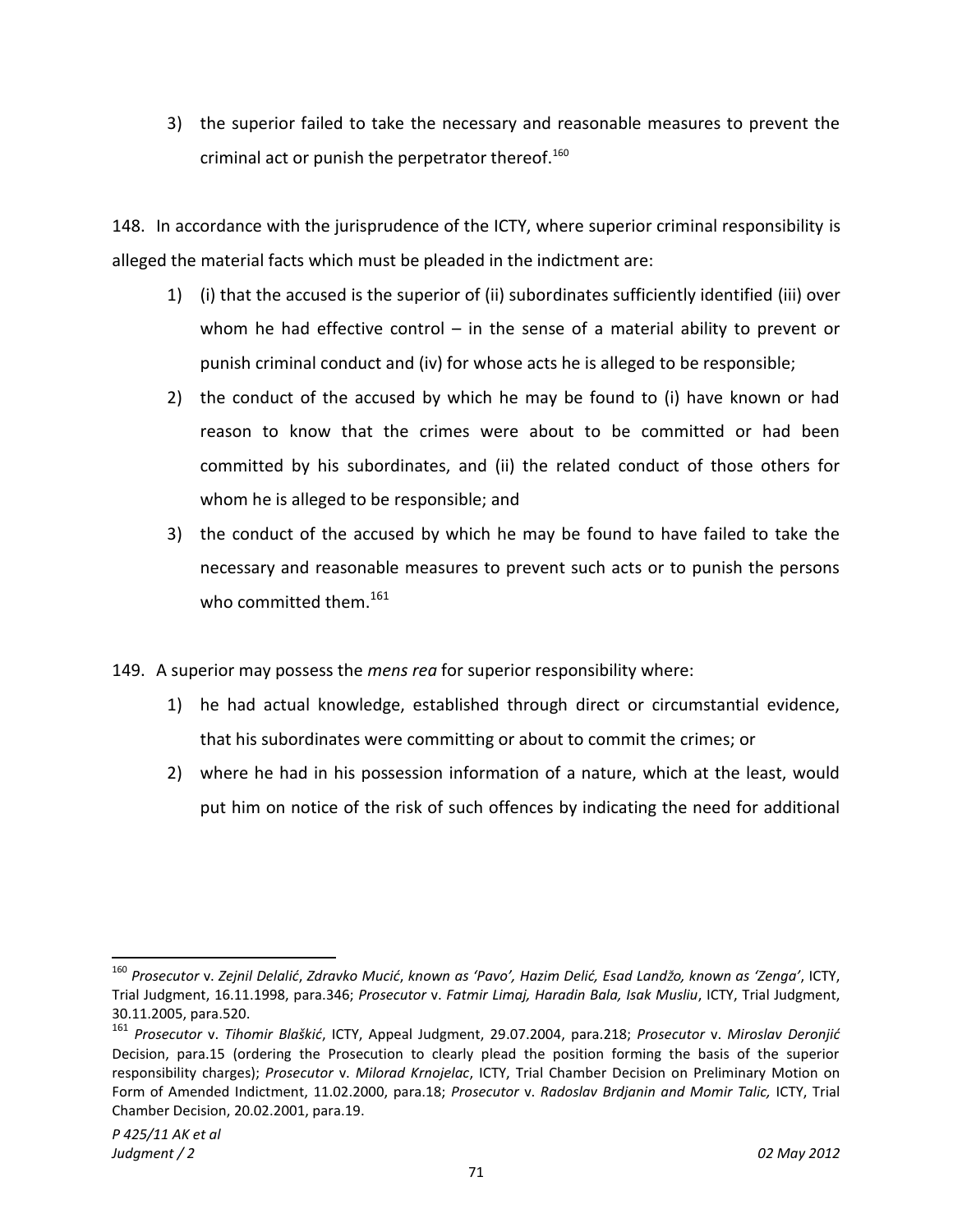investigation in order to ascertain whether such crimes were committed or were about to be committed by his subordinates. $162$ 

150. With respect to the *mens rea*, there are two ways in which the relevant state of mind may be pleaded:

- 1) either the specific state of mind itself should be pleaded as a material fact, in which case, the facts by which that material fact is to be established are ordinarily matters of evidence, and need not be pleaded; or
- 2) the evidentiary facts from which the state of mind is to be inferred, should be pleaded.

Each of the material facts must usually be pleaded expressly, although in some circumstances it may suffice if they are expressed by necessary implication. This fundamental rule of pleading is, however, not complied with if the pleading merely assumes the existence of the legal prerequisite.<sup>163</sup>

151. Against the foregoing background, the Indictment in the present case substantiate the charges where superior responsibility of the Accused is alleged with the following:

- 1) NK was among those responsible for the management of the Klecke/Klecka prison, including the admission and registration of prisoners. NK was a 'zone police officer', in charge of investigating anyone he wanted. NK interrogated prisoners and on one occasion beat up a prisoner.<sup>164</sup>
- 2) FL exercised overall command and control over the Klecke/Klecka prison. FL was head of the KLA military police in the area. FL ordered where prisoners be detained. FL participated in interrogation. FL had the power to order the release of prisoners. FL at least on one occasion personally tortured a Serbian prisoner in Klecke/Klecka.

 $\overline{a}$ 

<sup>162</sup> *Prosecutor* v. *Zejnil Delalić, Zdravko Mucić, known as 'Pavo', Hazim Delić, Esad LandŽo*, *known as 'Zenga'*, ICTY, Trial Judgment, 16.11.1998, para.383; and *Prosecutor* v. *Zejnil Delalić, Zdravko Mucić, known as 'Pavo', Hazim Delić, Esad LandŽo*, *known as 'Zenga'*, ICTY, Appeal Judgment, 20.02.2001, paras.223, 241.

<sup>163</sup> *Prosecutor* v. *Tihomir Blaškić*, ICTY, Appeal Judgment, 29.07.2004, para.219; *Prosecutor* v. *Radoslav Brdjanin and Momir Talic,* ICTY, Trial Chamber Decision, 20.02.2001, para.48.

 $164$  Indictment, p.25.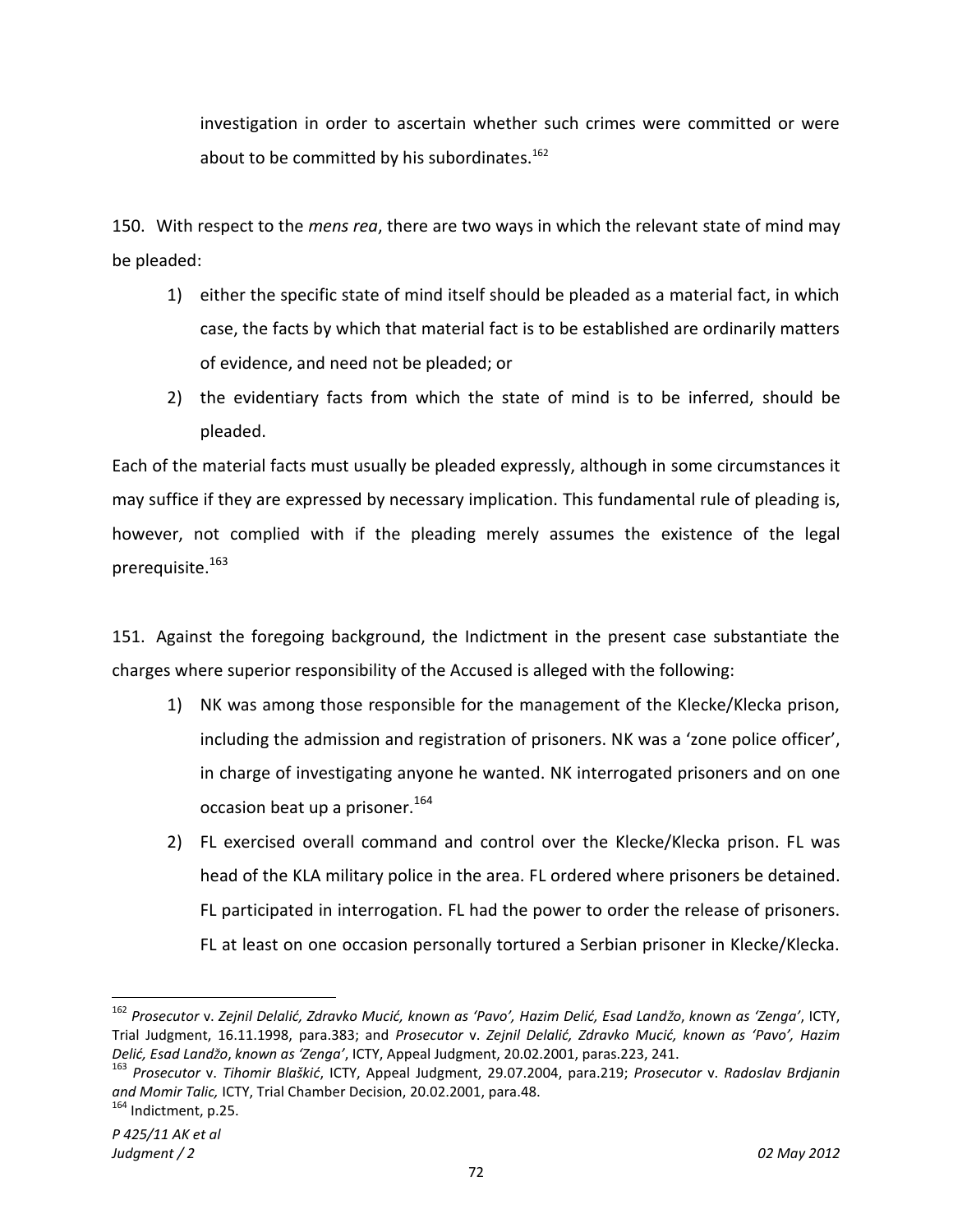FL had the power to order that certain prisoners be killed.<sup>165</sup> FL ordered Cooperative Witness AZ to execute VM and ND.<sup>166</sup>

3) NS was among those responsible for the management of the Klecke/Klecka prison, including the admission and registration of prisoners. Prisoners were handed over to NS's responsibility. NS was allowed to enter the KLA general headquarters in Divjake/Divljaka.<sup>167</sup>

152. No further material facts are pleaded in the Indictment for the charges where superior responsibility of the Accused is alleged.

153. On this point, the Trial Panel is compelled to discuss, particularly, Counts 1 against Accused, NK, FL and NS and Count 2 against FL.

154. Count 1 alleges the superior responsibility of the Accused as 'KLA commanders' and/or 'KLA members holding a position of responsibility' within the Klecke/Klecka detention centre, in the crime of violation of the bodily integrity and health of an undefined number of Serbian and Albanian civilians and Serbian military prisoners, detained in the Klecke/Klecka prison. The Indictment, as discussed above (para.87), also names concrete individuals subjected to inhumane treatment. In Count 1 against each of the Accused, the Prosecutor has not pleaded any further material facts than described in para.151 above of the Judgment.

155. Furthermore, under Count 2 FL's is charged as 'commander' in the crime of torture of a Serbian military prisoner, detained in the Klecke/Klecka detention centre.<sup>168</sup> However, the Indictment contains only material facts on FL's active participation in the crime. In particular, the Indictment states that FL interrogated, punched and kicked the Serbian military prisoner, along with other specified Accused.<sup>169</sup>

l

<sup>168</sup> Indictment, p.9.

<sup>&</sup>lt;sup>165</sup> Indictment, p.26.

 $166$  Indictment, p.27.

<sup>&</sup>lt;sup>167</sup> Indictment, p.25.

 $169$  Indictment, pp.29, 30.

*P 425/11 AK et al*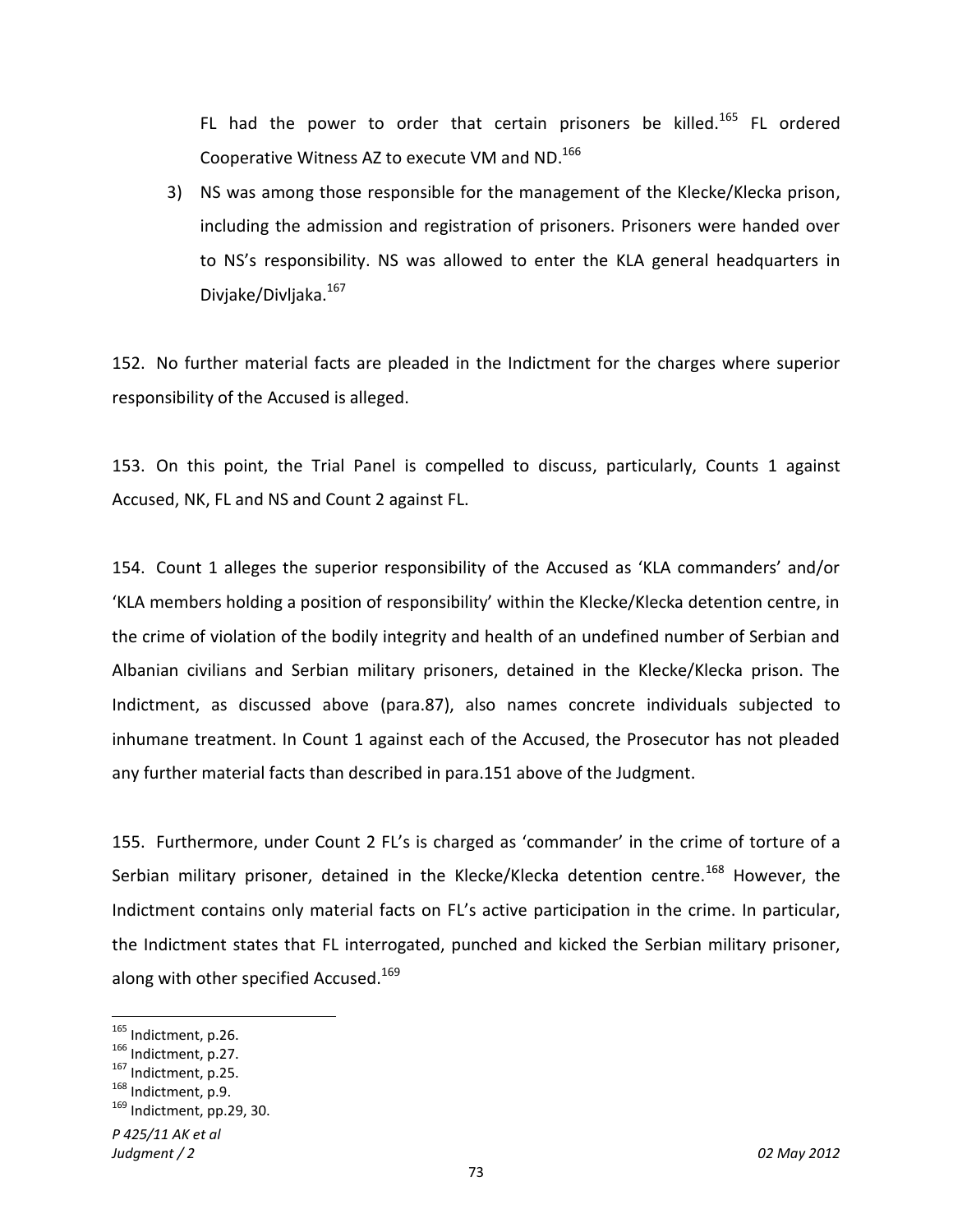156. As such, it is instructive upon the Trial Panel to address absence of presentation of the material facts underlying the allegations of superior responsibility of the Accused. The Indictment for Counts 1 against NK, FL and NS and Count 2 against FL, generally, fail to plead and demonstrate material facts on the existence of a superior-subordinate relationship; and that the Accused knew or had reason to know that the criminal act was about to be or had been committed; and that the Accused failed to take the necessary and reasonable measures to prevent the criminal act or punish the perpetrator thereof.

157. The Trial Panel must stress that in the cases where superior responsibility is alleged the relationship of each of the Accused to his subordinates is essential. The threshold to be reached in establishing a superior-subordinate relationship is that of effective control over a subordinate - the material ability to prevent or punish criminal conduct, however that control is exercised.<sup>170</sup>

158. Further, it is material to demonstrate the Accused's knowledge of the crimes and the necessary and reasonable measures that Accused failed to take to prevent the crimes or to punish his subordinates.

159. In addition, where the Prosecutor pleads superior responsibility, it is not proper to support that responsibility by allegations of the Accused's active participation, including ordering other perpetrators. Charges of superior responsibility seek to establish the responsibility for **omissions** - where superior responsibility is rightfully pleaded, an accused is held responsible for having failed to take necessary and reasonable measures to **prevent** certain acts, or for having **failed to punish** the perpetrators thereof. Where subordinates are

<sup>170</sup> *Prosecutor* v. *Zejnil Delalić, Zdravko Mucić, known as 'Pavo', Hazim Delić, Esad LandŽo*, *known as 'Zenga'*, ICTY, Appeal Judgment, 20.02.2001, para.256.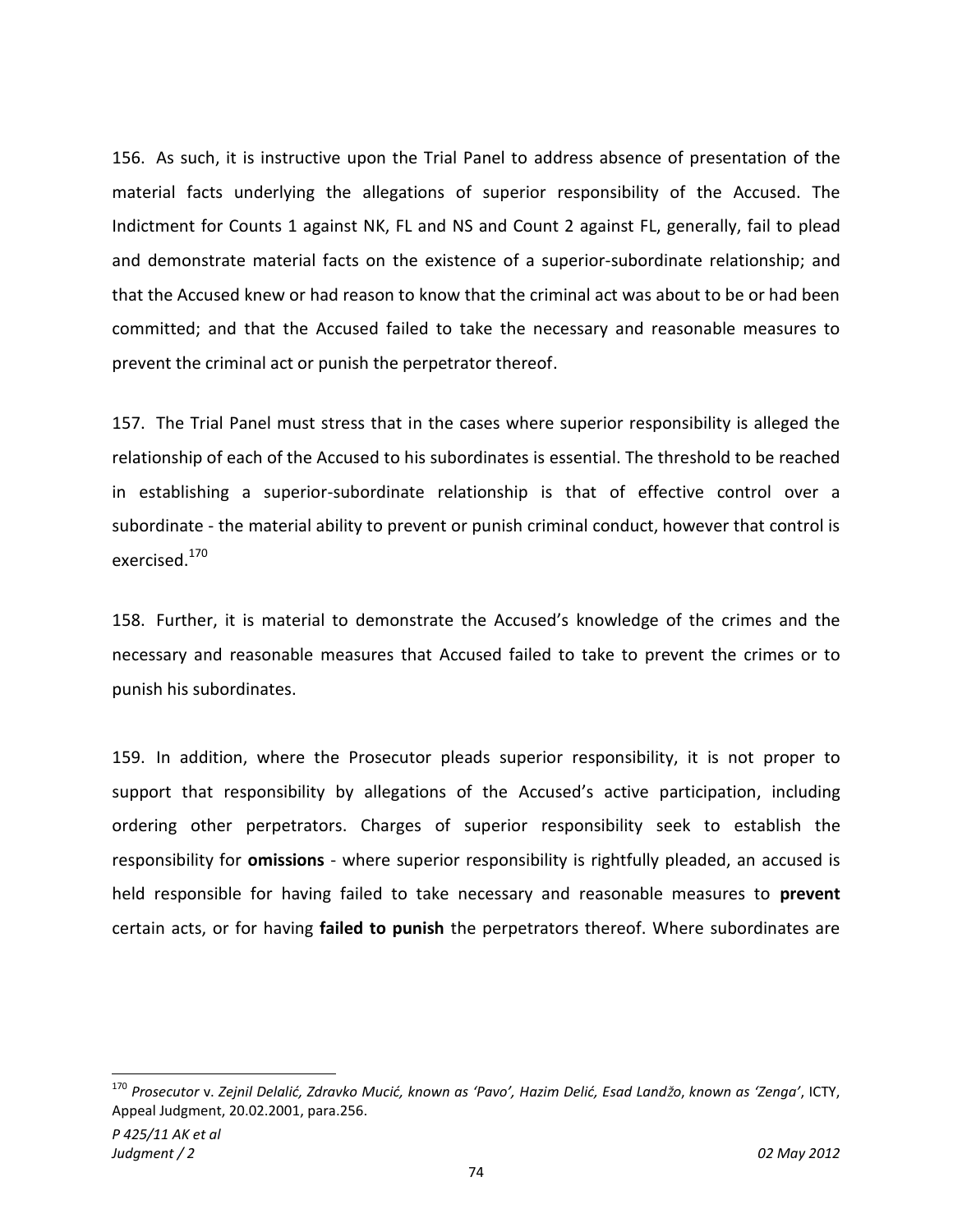alleged to have followed the orders of the Accused, the charge is not one of command responsibility. 171

160. Where the Accused are charged both, with superior criminal responsibility and active participation (personal responsibility), the Indictment must separate these acts clearly because the same facts cannot simultaneously give rise to the two types of responsibility.<sup>172</sup>

161. All such shortcomings in the Indictment ought have been eliminated at the confirmation stage of the Indictment. The Confirmation Judge at no point returned the Indictment to the Prosecutor pursuant to Article 306(2) KCCP. As such, the Trial Panel is left with the Counts against the Accused, alleging superior responsibility, but without sufficient material facts attesting in full to all the elements of the superior responsibility; and with the same Count alleging the superior responsibility, along with the active participation of the Accused in the crime. In particular, Counts 1 against NK, FL and NS and Count 2 and Count 3 against FL.

162. While faced with these difficulties, the Trial Panel, however, remains bound by Article 396(7) KCCP to '… state clearly and exhaustively which facts it considers proven or not proven, as well as grounds for this'. Therefore, the Court has fully examined the evidence with regard to allegations on the Accused superior responsibility as well as active participation, where claimed in the Indictment. In assessing the superior responsibility, the Trial Panel has considered the elements of the mode of responsibility as established in customary international law and discussed above. In this regard, the Trial Panel observes that it has been held by the European Court of Human Rights (ECtHR) in *Kononov* v. *Latvia*, that there is no violation of *nullum crimen, nulla poena sine lege* (Article 7(1) ECHR), when at the time of the charged acts, they constituted

<sup>171</sup> *Prosecutor* v. *Protais Zigiranyirazo*, ICTR, Trial Chamber Decision on the Prosecution Conditional Motion for Leave to Amend the Indictment and on the Defence Counter-Motion objecting to the Form of the Recast Indictment, 02.03.2005, para.19,

http://www.unictr.org/Portals/0/Case/English/Zigiranyirazo/decisions/020305.pdf.

<sup>172</sup> *See Prosecutor* v. *Joseph Kanyabashi*, ICTR, Trial Chamber Decision on Defence Preliminary Motion for Defects in the Form of the Indictment, 31.05.2000, paras.5.8-5.11,

[http://www.unictr.org/Portals/0/Case/English/Kanyabashi/decisions/defect.pdf.](http://www.unictr.org/Portals/0/Case/English/Kanyabashi/decisions/defect.pdf)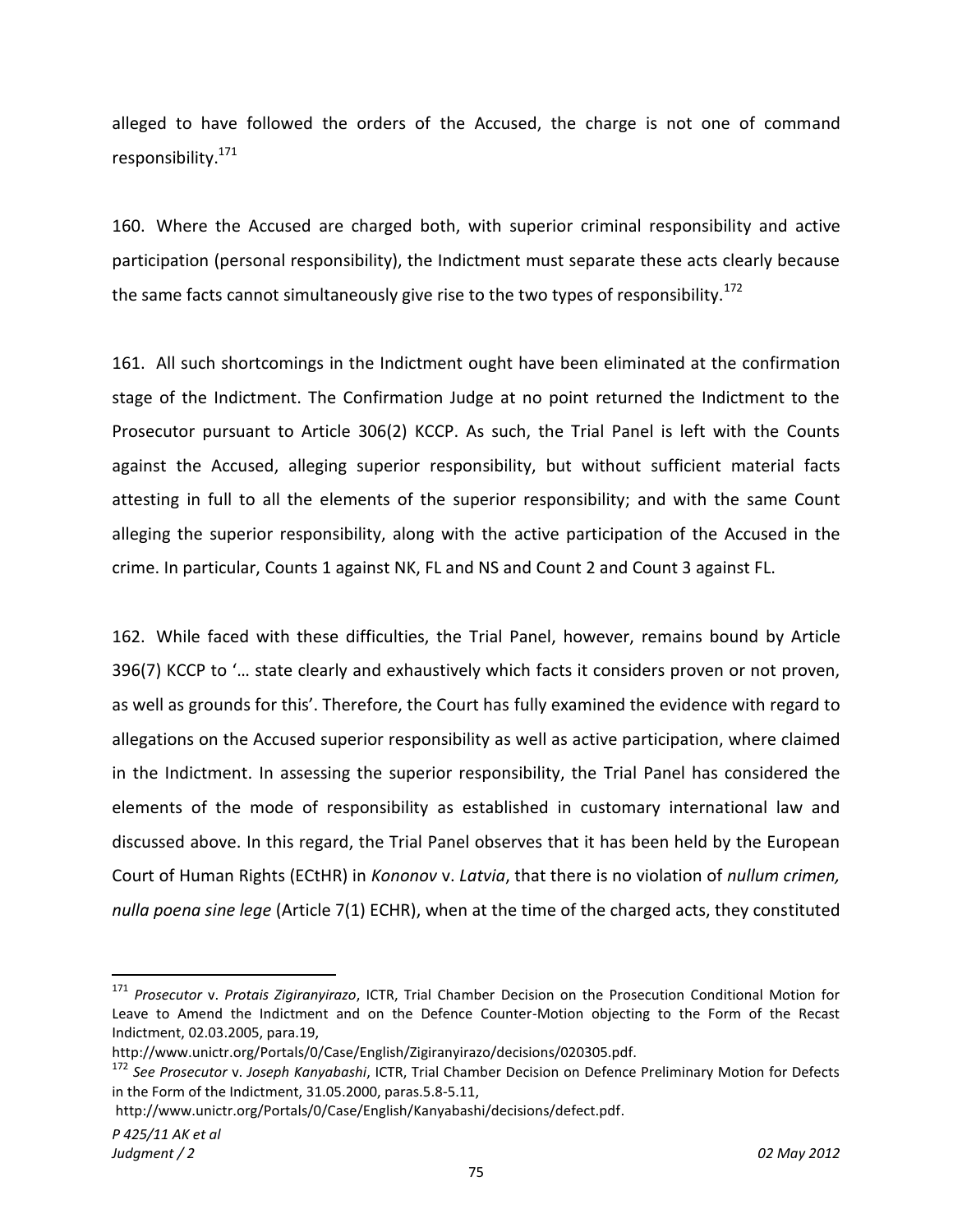offences defined with sufficient accessibility and foreseeability by the laws and customs of war.<sup>173</sup>

163. In assessing the superior responsibility, the Trial Panel with care analysed the evidence and if the evidence attested to superior responsibility of the Accused. In this examination it has been essential for the Trial Panel to consider what role the Accused, NK, FL and NS held with regard to the Klecke/Klecka detention centre. The Trial Panel bears in mind that 'in order for the principle of superior responsibility to be applicable, it is necessary that the superior has effective control over the persons committing the underlying violations of international humanitarian law, in the sense of having the material ability to prevent and punish the commission of these offences'. 174

164. Further, the Trial Panel examined the evidence with regard to allegations on active participation of the Accused, NK, NXK, FL and NS in commission of the crimes.

#### **B. NK**

165. The Indictment alleges that NK, as a KLA member and commander, and as a person holding a position of responsibility over the Klecke/Klecka detention centre, and in coperpetration with other specified Accused, violated the bodily integrity and the health of an undefined number of Serbian and Albanian civilians and Serbian military prisoners, detained in the Klecke/Klecka detention centre. The Trial Panel was unable to conclude that conditions in the detention centre *per se* were such as to amount to cruel treatment. However, it was a

<sup>173</sup> *Kononov* v. *Latvia*, ECtHR, Grand Chamber, Judgment, 17.05.2010, paras.211, 213, 238, 244. http://hudoc.echr.coe.int/sites/eng/pages/search.aspx?i=001-98669.

<sup>174</sup> *Prosecutor* v. *Zejnil Delalić, Zdravko Mucić, known as 'Pavo', Hazim Delić, Esad LandŽo*, *known as 'Zenga'*, ICTY, Trial Judgment, 16.11.1998, paras.377-378; and affirmed in *Prosecutor* v. *Zejnil Delalić, Zdravko Mucić, known as 'Pavo', Hazim Delić, Esad LandŽo*, *known as 'Zenga'*, ICTY, Appeal Judgment, 20.02.2001, para.197.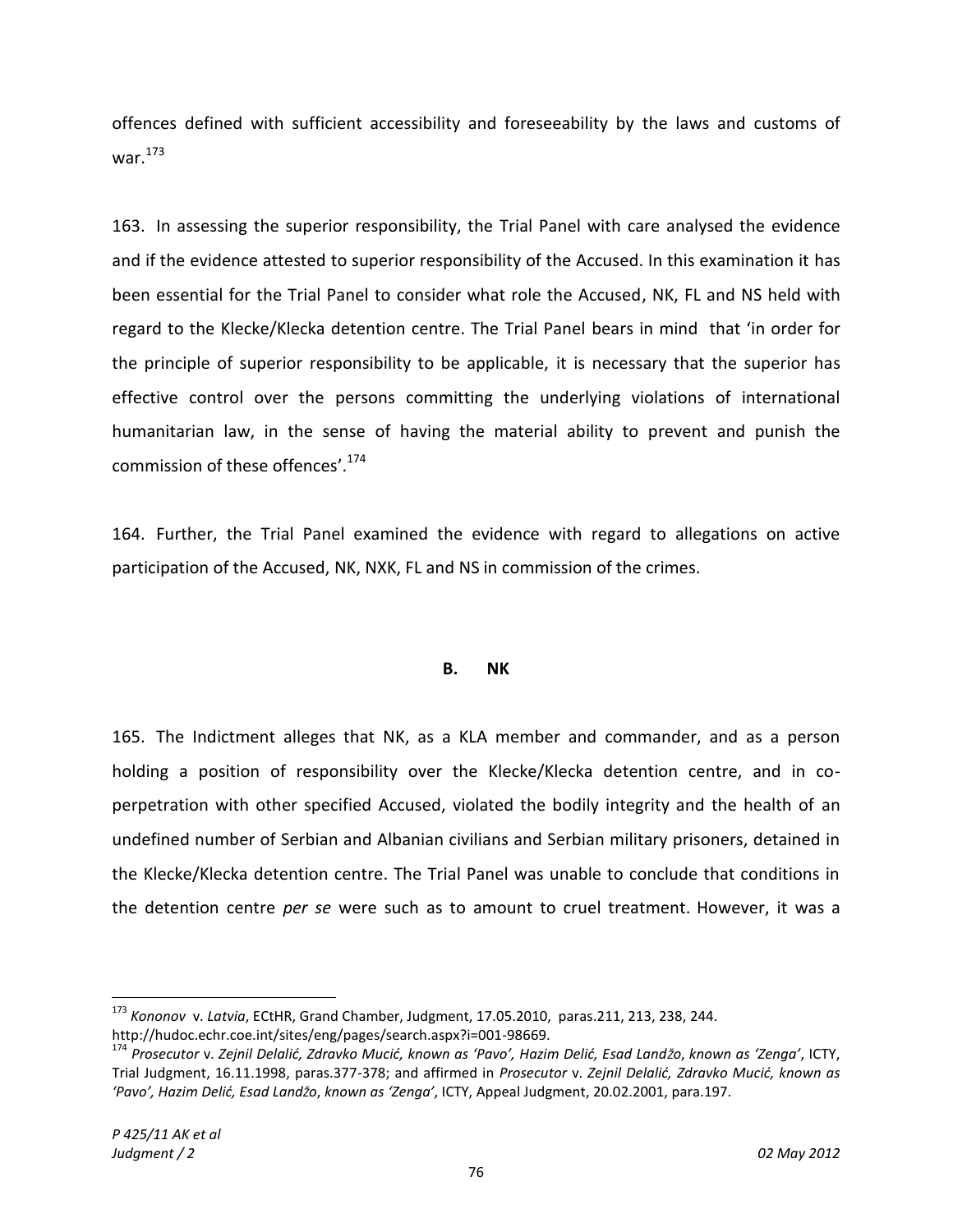finding of the Trial Panel that of the specific individuals named in the Indictment Anonymous Witness H, his brother and SA were subjected to cruel treatment.

166. Further, the Indictment alleges that NK, acting in co-perpetration, killed AA; participated in the killing of four Serbian military prisoners detained in the Klecke/Klecka prison; violated the bodily integrity and health of a Serbian military prisoner detained in the Klecke/Klecka prison; and thereafter participated in the killing of the Serbian military prisoner; and participated in the killing of VM and ND.

## 1. NK's role in the Klecke/Klecka prison

167. Several witnesses, including QK,<sup>175</sup> and BZ,<sup>176</sup> knew NK as a member of the 121<sup>st</sup> Brigade ('Kumanova' Brigade). During course of the Main Trial NK confirmed that his nickname was 'BF'.<sup>177</sup>

168. BZ, who was chief of staff of the KLA general headquarters from January 1999 until April 1999, stated that after November/December 1998 commander of the 121<sup>st</sup> Brigade became HS. It was the recollection of BZ, that 'BF was a member of the 121<sup>st</sup> Brigade under command of FL and later under command of HS (see discussion below). $178$ 

169. On the point of command, the Trial Panel observes that on the evidence of Anonymous Witness C, in the KLA headquarters in Llapushnik/Lapusnik, it was a Muslim judge who ordered the soldiers to handcuff and arrest C. Thereafter C was driven to Terpeze/Trpeza. Anonymous Witness C recalled that one of the KLA soldiers was addressed as 'BF' or 'N'. 'BF was one of the

<sup>175</sup> QK, *supra* note 47, p.4.

<sup>176</sup> BZ, *supra* note 45, p.5.

<sup>&</sup>lt;sup>177</sup> Minutes 11.11.2011, para.25, Court trial binder 3. At the detention hearing on 16 March 2011, NK indicated that nickname 'BF he had during the war. *See* Record of the hearing on the detention on remand 16.03.2011, p.1, GJPP binder 2.

<sup>178</sup> BZ, *supra* note 45, pp.2, 4, 5.

*P 425/11 AK et al Judgment / 2 02 May 2012*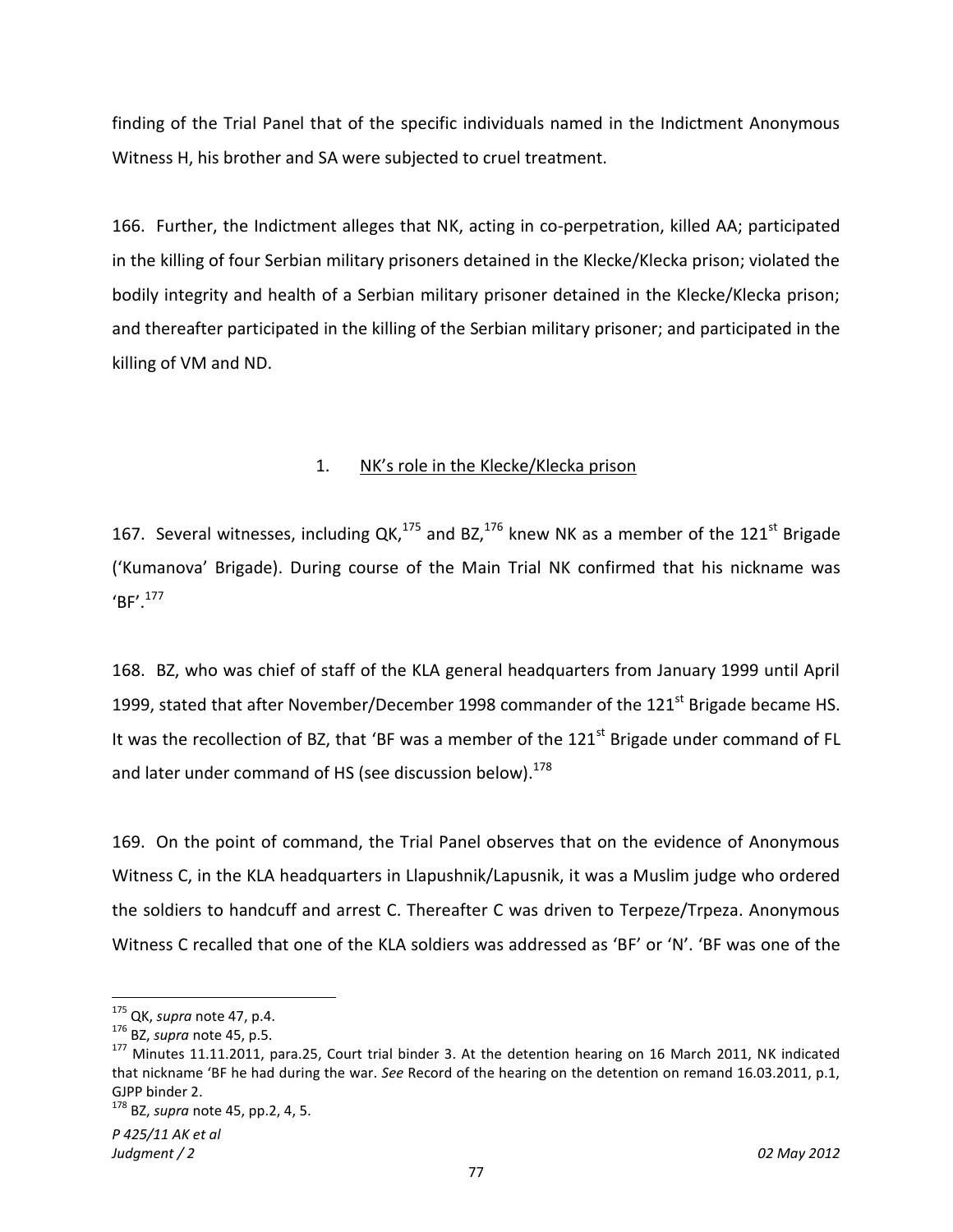three KLA soldiers who drove C to Terpeze/Trpeza, and imprisoned C in Terpeze/Trpeza, interrogated him and was present when C was beaten and took part in beating, and later released and took C to Klecke/Klecka.<sup>179</sup>

170. As such, C's evidence suggested that 'BF acted upon the order of a Muslim judge in Llapushnik/Lapusnik. However, the Trial Panel is unable to draw an inference that it was precisely Accused NK who acted upon orders of the Muslim judge, as C's statement is unclear on the identity of 'BF. C declared that after the war he tried to find out who 'BF was and came to learn that his name was NS. $^{180}$  As such, the Trial Panel is also unable to infer from C's evidence that it was Accused NK who drove C to Klecke/Klecka, which could serve to indicate of NK's functions with regard to Klecke/Klecka.

171. In relation to Klecke/Klecka, it was recollection of BZ that he saw 'BF at the headquarters of the 121<sup>st</sup> Brigade in Klecke/Klecka or Berishe/Berisa, as the headquarters were moving at times.<sup>181</sup> The evidence of BZ, however, did not provide further details on NK's role in the Klecke/Klecka detention centre, so as to enable the Trial Panel to draw any inferences.

172. NK stated that he had been in the prison in Klecke/Klecka occasionally, either to take persons there or to conduct interrogation but not to inspect the prison. He also visited Klecke/Klecka because command of the  $121<sup>st</sup>$  Brigade was located there. According to NK his work consisted of cases against KLA soldiers, however, he did not recall that civilians were taken to the Klecke/Klecka prison, although it was possible. NK never saw any Serbian civilians or soldiers in Klecke/Klecka. As it follows from the statement of NK, he worked closely with Witness A and in his work followed A's instructions.<sup>182</sup>

<sup>179</sup> Anonymous Witness C, *supra* note 84, pp.2, 3, 4.

<sup>180</sup> Anonymous Witness C, *supra* note 84, p.3.

<sup>181</sup> BZ, *supra* note 45, pp.2, 4, 5.

<sup>182</sup> NK, *supra* note 46.

*P 425/11 AK et al Judgment / 2 02 May 2012*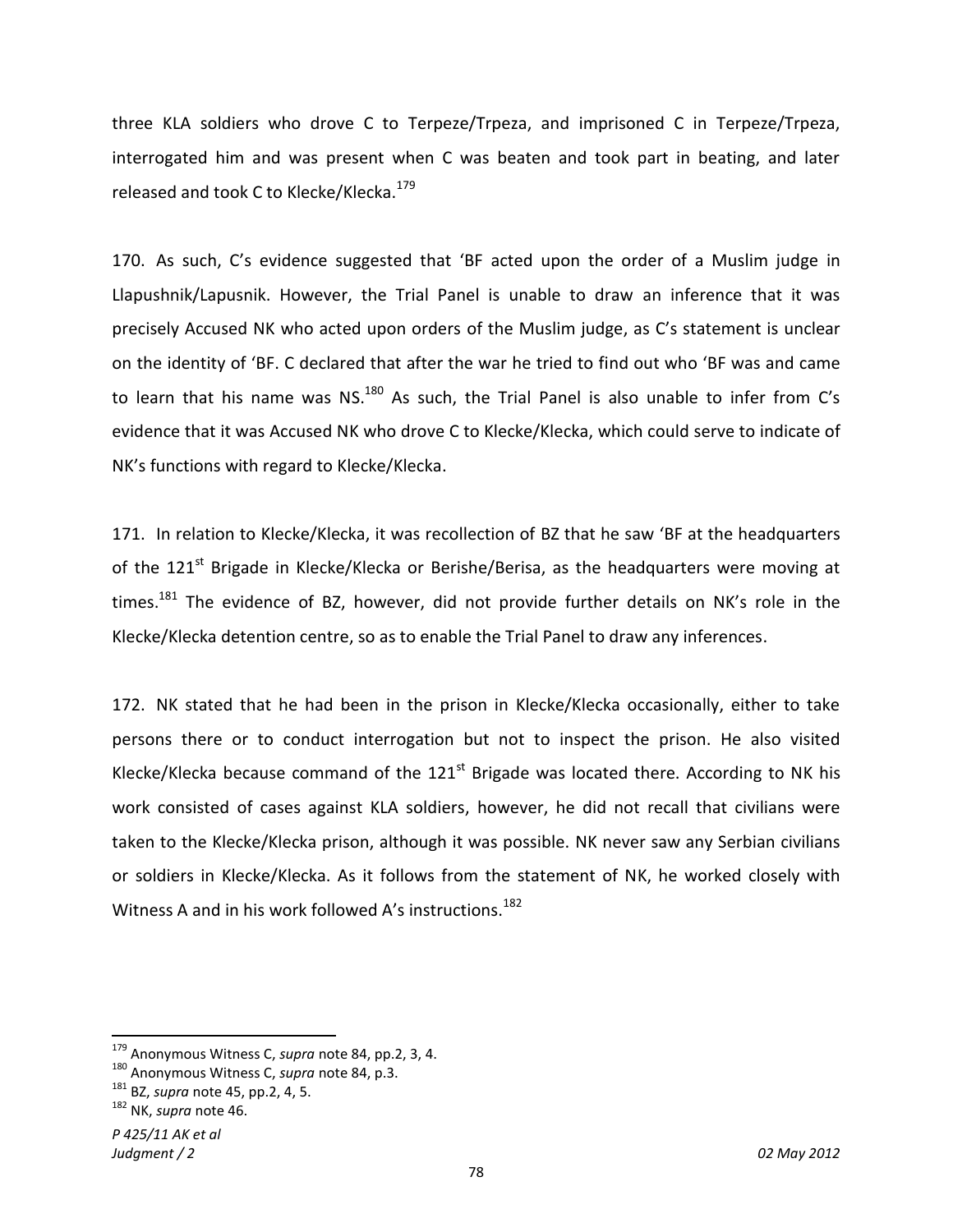173. Witness A gave evidence that on certain occasions he would order individuals into detention in the Klecke/Klecka prison. In particular, A referred to the case of BKU, who was accused of desertion and A ordered that BKU be detained in the Klecke/Klecka prison pending enforcement of his sentence. However, on A's evidence the prison was under the physical control of the KLA military police, and a certain person was in charge of the prison- a prison 'director'- whose name A could not recall. At the same time, Witness A knew 'BF, but only as a military police officer. A saw him in Klecke/Klecka and also in general headquarters, and A issued to 'BF guidelines on behaviour of the military police.

174. It did not emerge from A's evidence that NK ('BF) exercised command over the Klecke/Klecka prison. The Trial Panel observes, that, even though A stated that he visited the Klecke/Klecka prison regularly, A described 'BF' as a military police officer.<sup>183</sup>

175. On this point, also BZ recalled 'BF', but only as a member of the  $121<sup>st</sup>$  Brigade, and BZ did not know further about the duties of 'BF'.<sup>184</sup>

176. The Trial Panel observes that Anonymous Witness H gave evidence that, when H and his brother were taken by KLA members on 27 February 1999, at a certain point, H and his brother were kneeling down. A person, dressed in civilian clothes and armed with a machine gun, fired a shot right near H's head. Anonymous Witness H did not know if that was by accident or on purpose, but another person in civilian clothes said: 'B what are you doing?' After the group spoke among themselves they ordered H and his brother to move another 10 meters up the hill and lay down. H thought they would be killed, but a person with a huge rifle told them not to be afraid as they were not going to kill them. Anonymous Witness H was informed that a commander would decide their fate. After around 10 minutes the commander arrived with a group of around four to six men, who all were wearing KLA uniforms with insignia. Further, Anonymous Witness H and his brother were put on the vehicle.<sup>185</sup>

<sup>183</sup> Witness A, *supra* note 69.

<sup>184</sup> BZ, *supra* note 45, p.5.

<sup>185</sup> Anonymous Witness H, *supra* note 123.

*P 425/11 AK et al*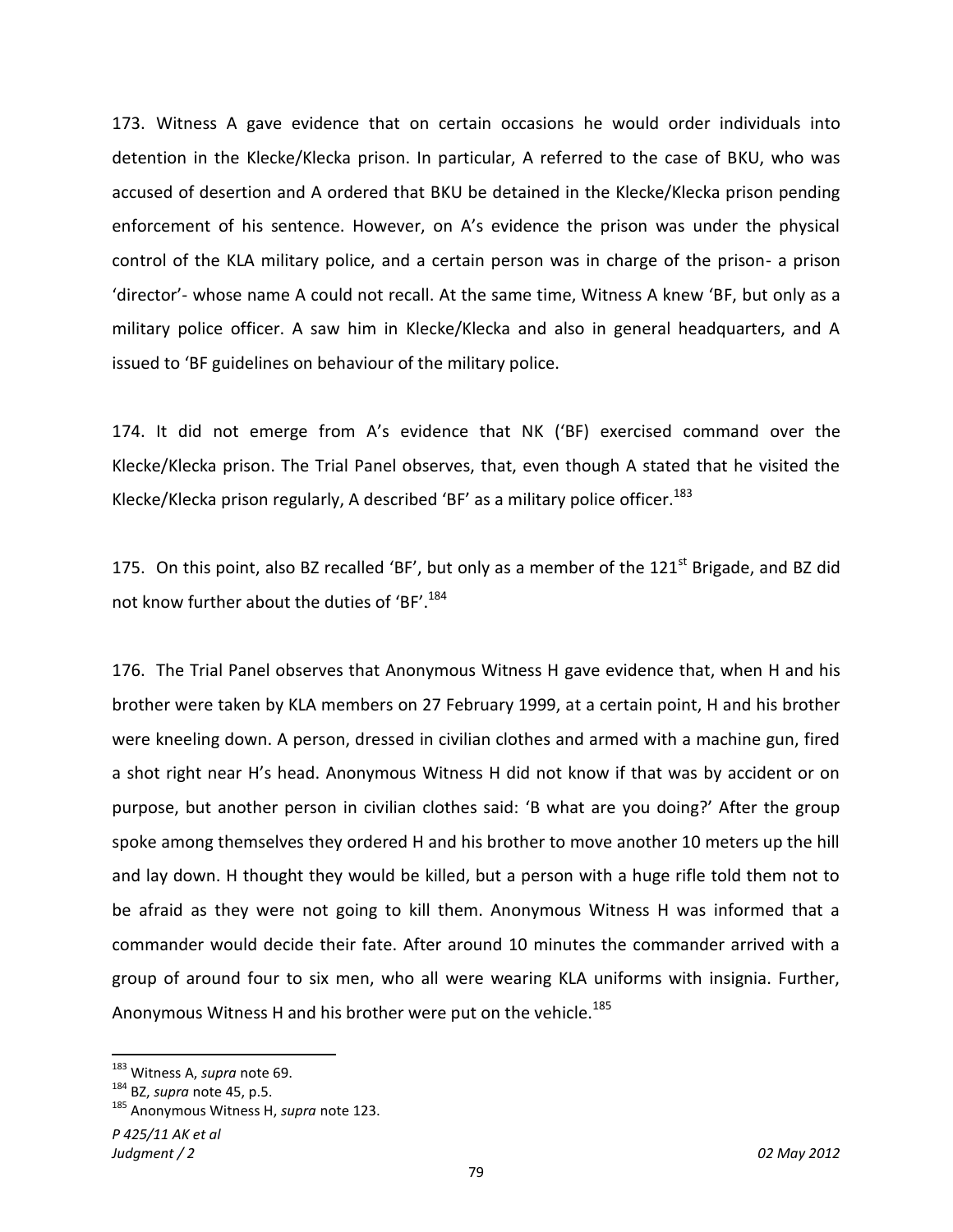177. It must be recalled that it was finding of the Trial Panel that Anonymous Witness H and his brother were taken to the Klecke/Klecka prison and subjected to cruel treatment (paras.101-104 above).

178. In this regard, the evidence of Anonymous Witness H suggests that 'B' participated in taking H and his brother into custody, but that he in turn awaited the direction of a superior commander. The evidence indicates that 'BF' was nickname of NK.

179. Besides Anonymous Witness H, also Anonymous Witness I pointed towards NK's conduct in the Klecke/Klecka prison. In particular Anonymous Witness I recalled that in April 1999, when four Serbian officers were brought to Klecke/Klecka, it was also NK ('BF') who took charge of the Serbian officers.<sup>186</sup> Anonymous Witness I also indicated that NK ('BF') was a 'zone police officer' and his duty was to conduct investigations and he could investigate anyone he wanted.<sup>187</sup>

180. With regard to evidence of Anonymous Witnesss H and Anonymous Witness I, the Trial Panel must distinguish when that evidence attests to NK's role in the Klecke/Klecka detention centre, and the separate factual allegations on NK's active participation in the alleged crimes. With regard to the latter, the evidence of each of the Anonymous Witnesses relates to separate allegations and as such trigger Article 157(3) KCCP.

181. With regard to NK's role in the Klecke/Klecka detention centre, the Trial Panel remarks that neither evidence of Anonymous Witness H nor evidence of Anonymous Witness I indicate that NK gave orders or instructions or exercised disciplinary powers in the Klecke/Klecka detention centre. While the evidence attests that NK was seen in the Klecke/Klecka detention centre, the evidence falls short of establishing that NK exercised command over the detention centre.

<sup>186</sup> Exhibit P6, Anonymous Witness I, *supra* note 100, p.2.

<sup>187</sup> Anonymous Witness I, *supra* note 99, p.7.

*P 425/11 AK et al Judgment / 2 02 May 2012*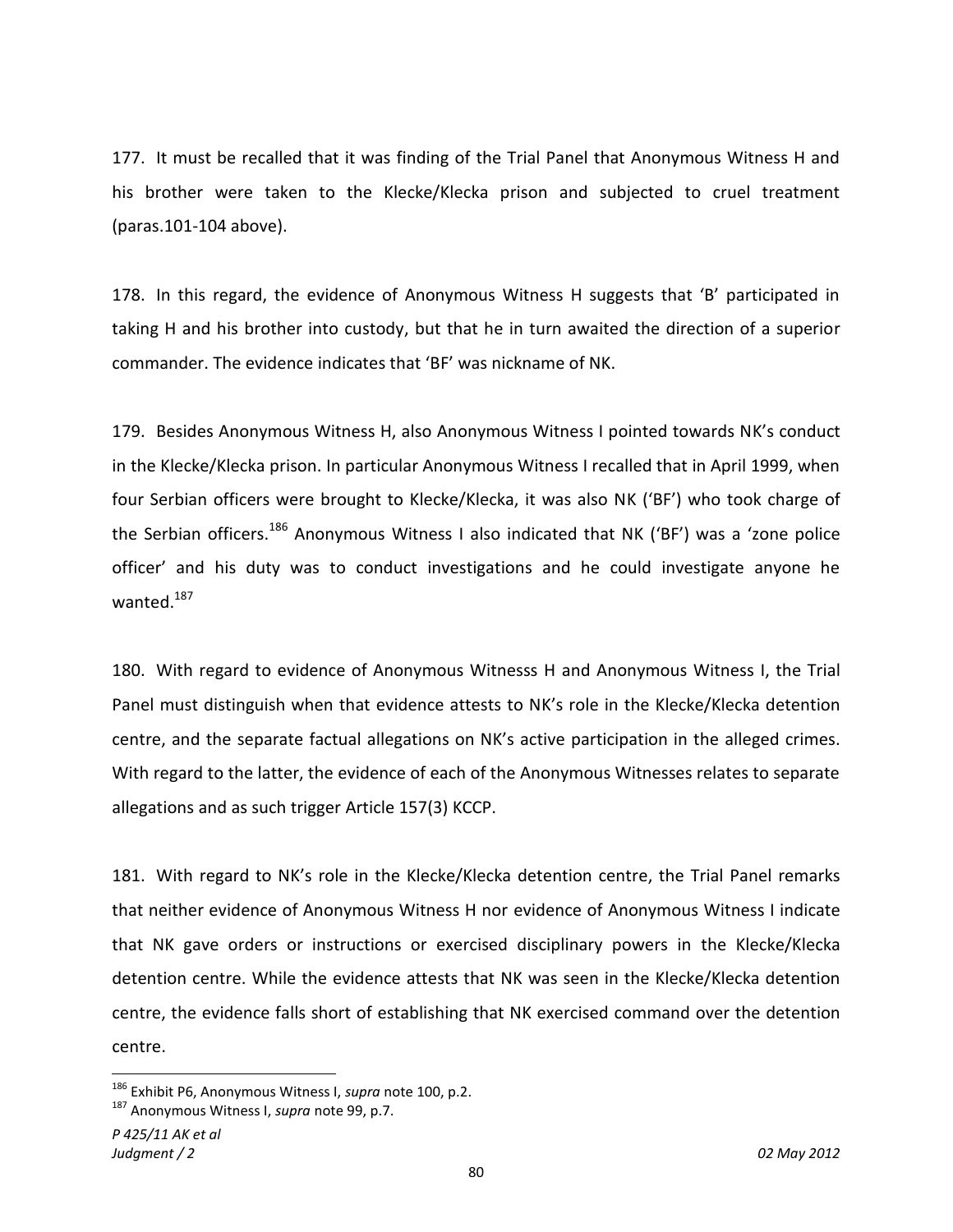182. In examining the superior responsibility of NK in the Klecke/Klecka detention centre, the Trial Panel notes that evidence suggests that NK was linked also to two KLA teams in two locations, in Bellanice/Belanica and in Shale/Sedlare (Lipjan/Lipljan). Therefore, NK does not appear exclusively linked to Klecke/Klecka and was rather split between, at least, three locations.

183. With regard to Bellanice/Belanica, the Trial Panel observes that AH, an administrator in the KLA military police, gave evidence that as of the end of 1998, he was based in Bellanice/Belanica, and his immediate supervisor was UG and higher in the chain of command was NK.<sup>188</sup> However, AH did not know the duties of NK.

184. On the evidence of IZ, a former  $121<sup>st</sup>$  Brigade member, a team of seven to eight military police officers was based in Bellanice/Belanica and their leader was UG. IZ, however, did not know who was a military police commander for the whole area.<sup>189</sup>

185. BAZ gave evidence that in July/August 1998 he joined the military police and was stationed in Bellanice/Belanica, and his team leader was UG. On BAZ's account nobody knew who reported to whom. Later BAZ learned that UG reported to NXK. It was within duties of BAZ to follow soldiers' movements. As a squad they never arrested anyone. BAZ was never in Klecke/Klecka during the war.<sup>190</sup>

186. Whereas, in relation to Shale/Sedlare, it emerges from the evidence of SB, that as of mid-January 1999 he belonged to the military police and was stationed in Shale/Sedlare. His commander was AS and higher in command was NK. On the evidence of SB, their duties in Shale/Sedlare were to keep order in the market place, where there was a movement by population, which had been displaced by Serbs. They also helped the displaced population in

<sup>188</sup> AH, 14.12.2010, EULEX Police interrogation statement of the witness, SPRK binder D; AH, *supra* note 67.

<sup>189</sup> IZ, *supra* note 60, p.4.

<sup>190</sup> BAZ, *supra* note 54.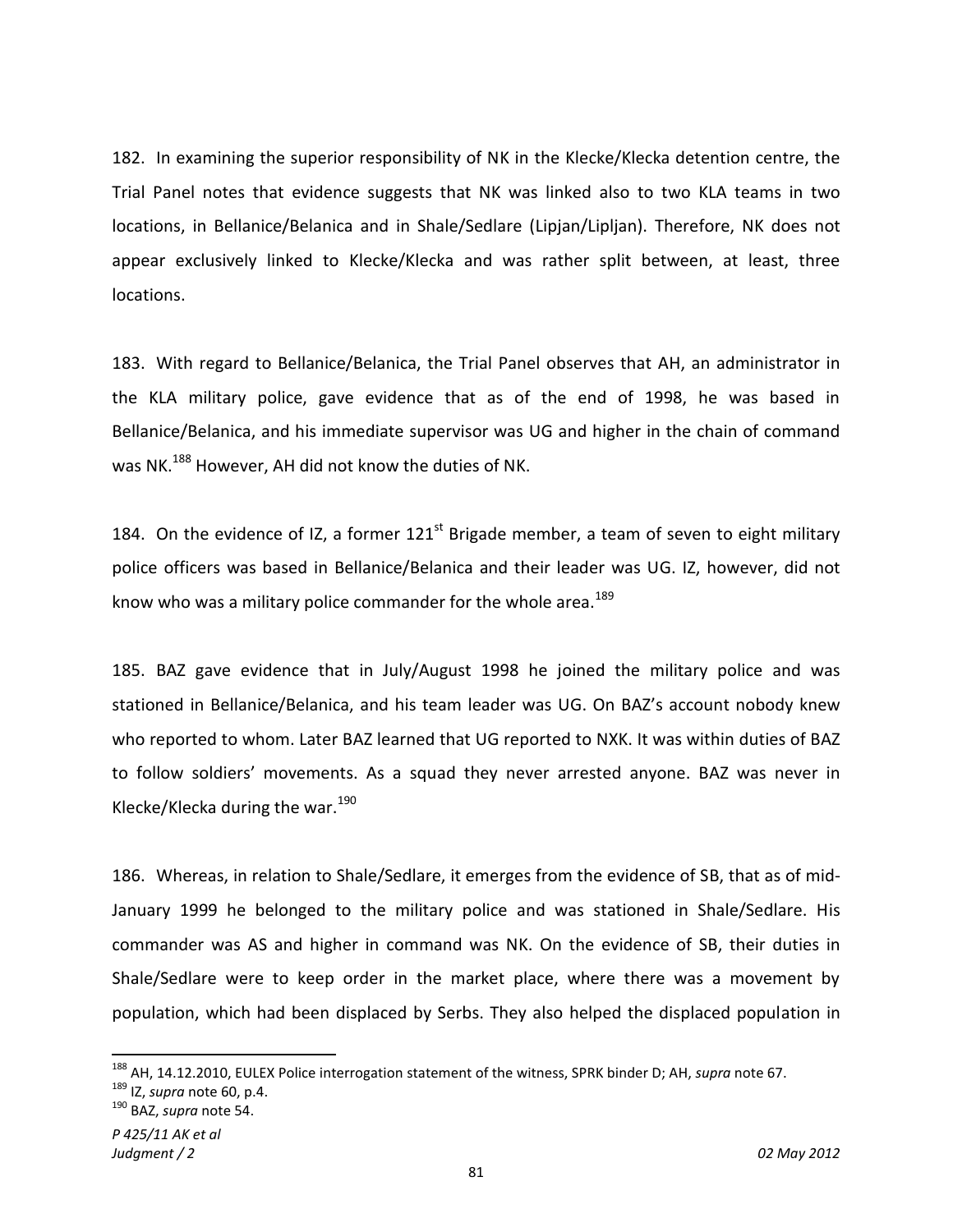re-settling themselves. Part of SB's duties was to investigate KLA soldiers for disciplinary violations, but SB did not remember such cases.<sup>191</sup>

#### 2. NK's responsibility

187. In view of the foregoing, the evidence does not enable the Trial Panel to find beyond reasonable doubt that superior-subordinate relationship existed between NK and the individuals handling the prisoners in the Klecke/Klecka detention centre. The evidence does not enable the Trial Panel to conclude beyond reasonable doubt that NK knew or had reason to know that specific individuals, such as Anonymous Witness H, his brother or SA would be subjected to cruel treatment or had been subjected to cruel treatment; and that NK failed to take the necessary and reasonable measures to prevent the crimes or punish the perpetrator thereof.

188. Therefore, the Trial Panel rejects the Prosecution allegations in the Indictment on NK's superior responsibility.

189. Along with superior responsibility, the Indictment alleged NK's active participation in violation of bodily integrity and health of Serbian and Albanian civilians and Serbian military prisoners, detained in the Klecke/Klecka prison. It was finding of the Trial Panel that conditions of detention in the Klecke/Klecka prison *per se* did not amount to cruel treatment, but that out of the individuals listed in the Indictment Anonymous Witness H, his brother and A were subject to cruel treatment.

190. As considered in the Judgment above (paras.176-178, 180) evidence of Anonymous Witness H suggests that 'B' participated in taking H and his brother into custody. However, the Trial Panel is unable to make any findings based on that evidence by operation of Article 157(3)

 $\overline{\phantom{a}}$ <sup>191</sup> SB, *supra* note 68.

*P 425/11 AK et al*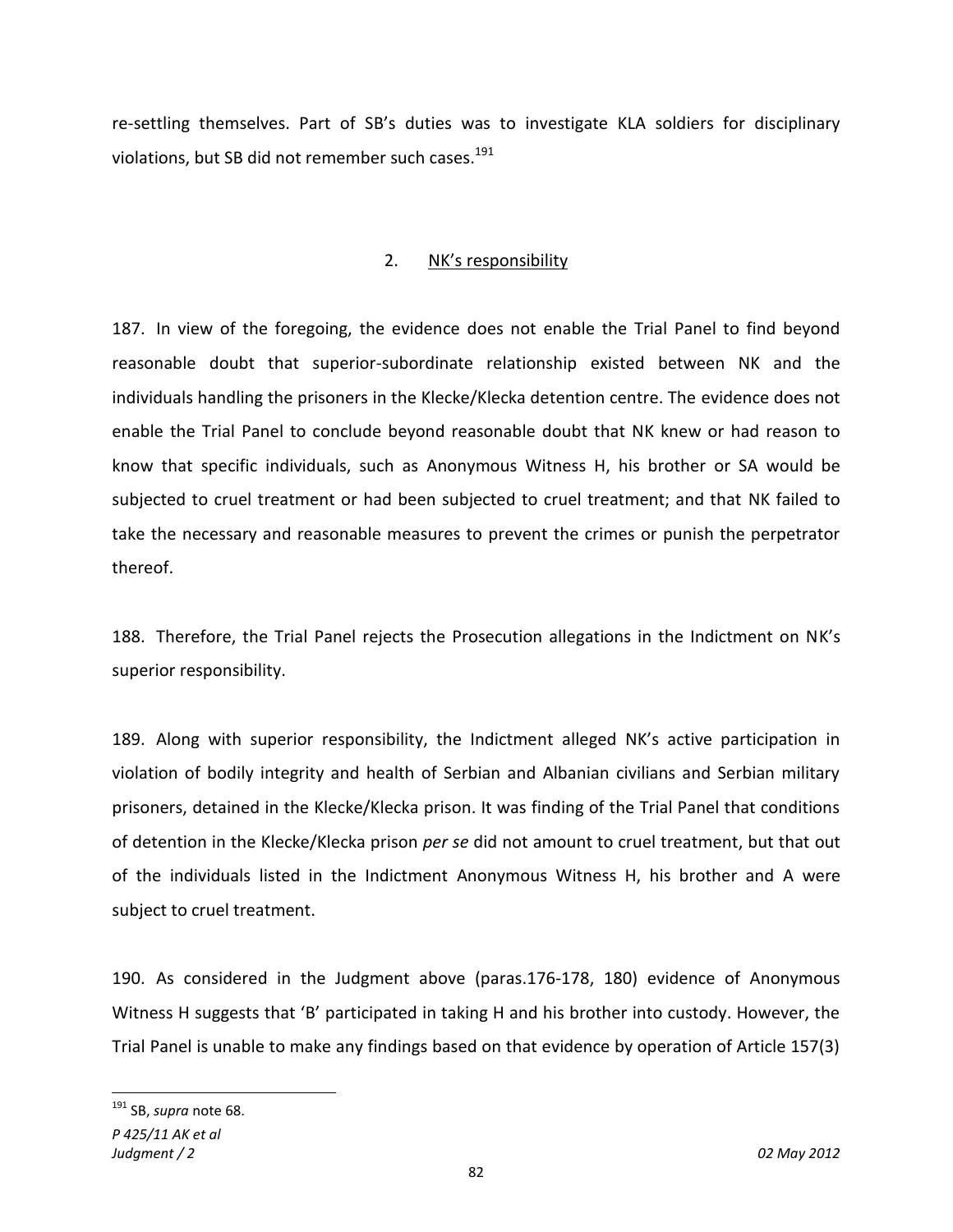KCCP. Furthermore, the Trial Panel notes that it emerges from the evidence of Witness A that A went to the Klecke/Klecka prison immediately after he came to know that Anonymous Witness H and his brother had been detained in Klecke/Klecka. It follows from A's statement that when he went to the prison he saw a prison 'director' and a certain woman there at the time. Witness A consulted BZ, head of the general headquarters, and they agreed that the prisoners be handed over to the OSCE, and thereafter A ordered their transfer.<sup>192</sup> The Trial Panel observes that Witness A saw Anonymous Witness H and his brother after they had been subjected to cruel treatment in the Klecke/Klecka prison, however, there is no suggestion in A's evidence associating NK to the crimes.

191. Therefore, the Trial Panel finds that it has not been proven beyond reasonable doubt that NK subjected Anonymous Witness H, or his brother or SA to cruel treatment.

192. Further, the Indictment alleges that NK, acting in co-perpetration, killed AA; participated in the killing of four Serbian military prisoners detained in the Klecke/Klecka prison; violated the bodily integrity and health of a Serbian military prisoner detained in the Klecke/Klecka prison; and thereafter participated in the killing of the Serbian military prisoner; and participated in the killing of VM and ND.

193. The Trial Panel observes that for NK's guilt in perpetration of these crimes, the Prosecution in the Indictment exclusively refers to the evidence of Cooperative Witness AZ. Such reliance on the evidence of AZ is placed by the Prosecution with regard to the alleged NK's participation in the killing of AA;<sup>193</sup> participation in the killing of four Serbian military prisoners detained in the Klecke/Klecka prison;<sup>194</sup> violation of the bodily integrity and health and killing of the Serbian military prisoner detained in the Klecke/Klecka prison; $195$  and killing of VM and ND. 196

<sup>192</sup> *Ibid.*

<sup>193</sup> Indictment, pp.28, 29.

<sup>194</sup> Indictment, pp.32, 33.

<sup>&</sup>lt;sup>195</sup> Indictment, pp.29, 30, 30, 31. It is noted that on pages 29, 30 of the Indictment the Prosecutor has qualified the crime against the Serbian military prisoner as torture. However, the charge with regard to NK does not include the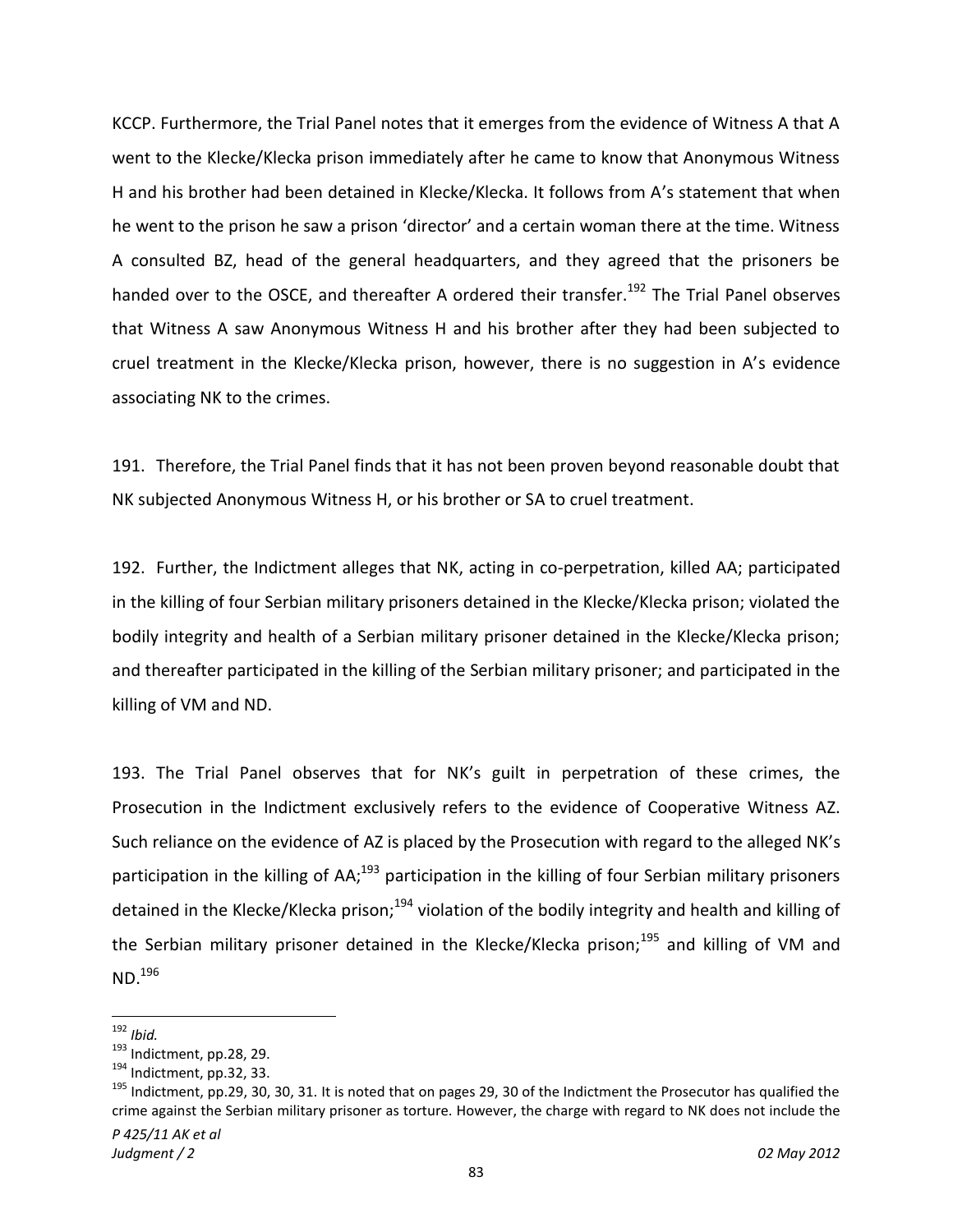194. With regard to these crimes there is no other evidence in the file attesting to NK's guilt. As considered in the Judgment previously, there is exhumation and post mortem evidence which attests to death of the specified individuals (para.108 above). However, that does not assist in drawing conclusions on the identity of the perpetrators. With regard to killing of AA, the Prosecution refers to Anonymous Witness C and Witness D, but also those witnesses do not give evidence on the identity of the perpetrators.

195. Even if evidence of AZ were not excluded, the Trial Panel would be precluded to make determination on NK's guilt based on that evidence, by operation of Article 157(4) KCCP, which prescribes that 'the court shall not find any person guilty based solely on the evidence of testimony given by the cooperative witness'.

196. The Trial Panel finds that it has not been proved beyond reasonable doubt that NK committed the charged acts, pursuant to Article 390 3) KCCP.

# **C. NXK**

197. The Indictment alleges that NXK, as a KLA member, and in co-perpetration with other specified Accused, violated the bodily integrity and the health of Serbian and Albanian civilians and Serbian military prisoners, detained in the Klecke/Klecka detention centre. It was a finding of the Trial Panel that Anonymous Witness H and his brother were subjected to cruel treatment in the KLA detention centre in Klecke/Klecka, likely in February 1999, and SA, sometimes in March 1999 until 03 April 1999.

 $196$  Indictment, pp.27, 28.

crime of torture, but instead 'violation of the bodily integrity and health of a Serbian military prisoner' (*see* count 4 against NK in the Indictment, p.4).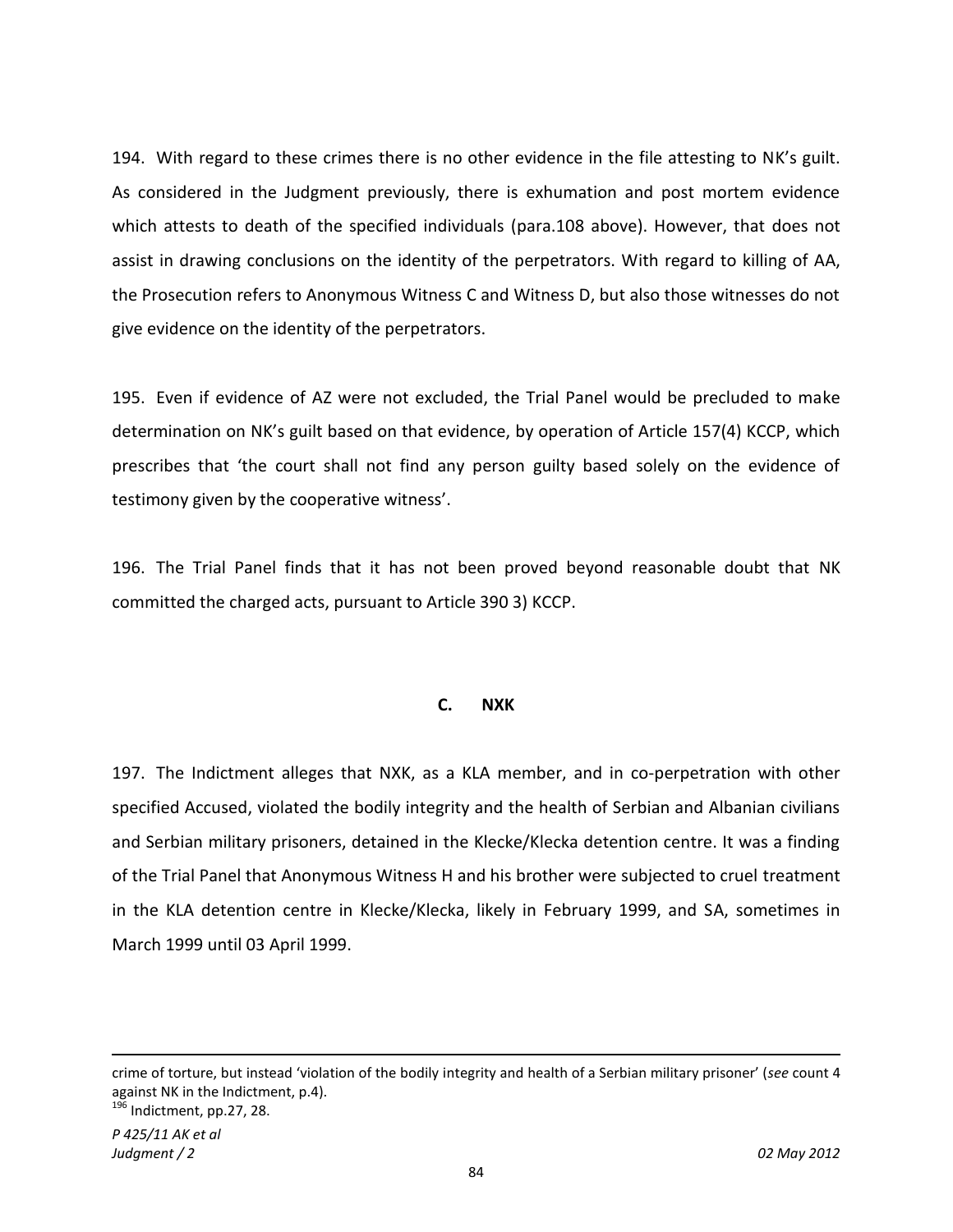198. In allegations on violation of the bodily integrity and the health of Serbian and Albanian civilians and Serbian military prisoners, the Prosecution in the Indictment has referred to Anonymous Witnesses B, I, L and M, who saw NXK in the Klecke/Klecka detention centre.<sup>197</sup> In this regard, the Trial Panel found that conditions of detention *per se* did not amount to cruel treatment.

199. The Trial Panel observes that charges against NXK are brought by the Prosecution based on NXK's active participation in the alleged crimes and not based on superior responsibility. Therefore, the Trial Panel is to examine only NXK responsibility based on his alleged active participation.

200. It emerges from the evidence that around and during the relevant period of time NXK operated in various locations in Kosovo.

201. In particular, BAZ, who joined the military police in July/August 1998 and was based in Bellanice/Belanica, gave evidence that his squad leader was UG, who reported to NXK. BAZ saw UG and NXK coming and going. Later BAZ learned that NXK was based in 'Kosterc / Nishor', as head of the military police.<sup>198</sup>

202. It follows from the statement of NXK that from December 1998 he was transferred to the Pashtrik operational zone, in Kasterc/Kostrce (Suhareke/Suva Reka), as a commander of the military police, and the 123<sup>rd</sup> Brigade was responsible for that area.<sup>199</sup>

203. Witness A gave evidence that NXK was a military police officer operating in Pashtrik operational zone. Further, Witness A recalled contacting NXK when A went to Kervasari/Kravasarija prison.<sup>200</sup>

<sup>&</sup>lt;sup>197</sup> Indictment, p.26.

<sup>198</sup> BAZ, *supra* note 54.

<sup>199</sup> NXK, *supra* note 63, p.3.

<sup>200</sup> Witness A, *supra* note 69, p.7.

*P 425/11 AK et al*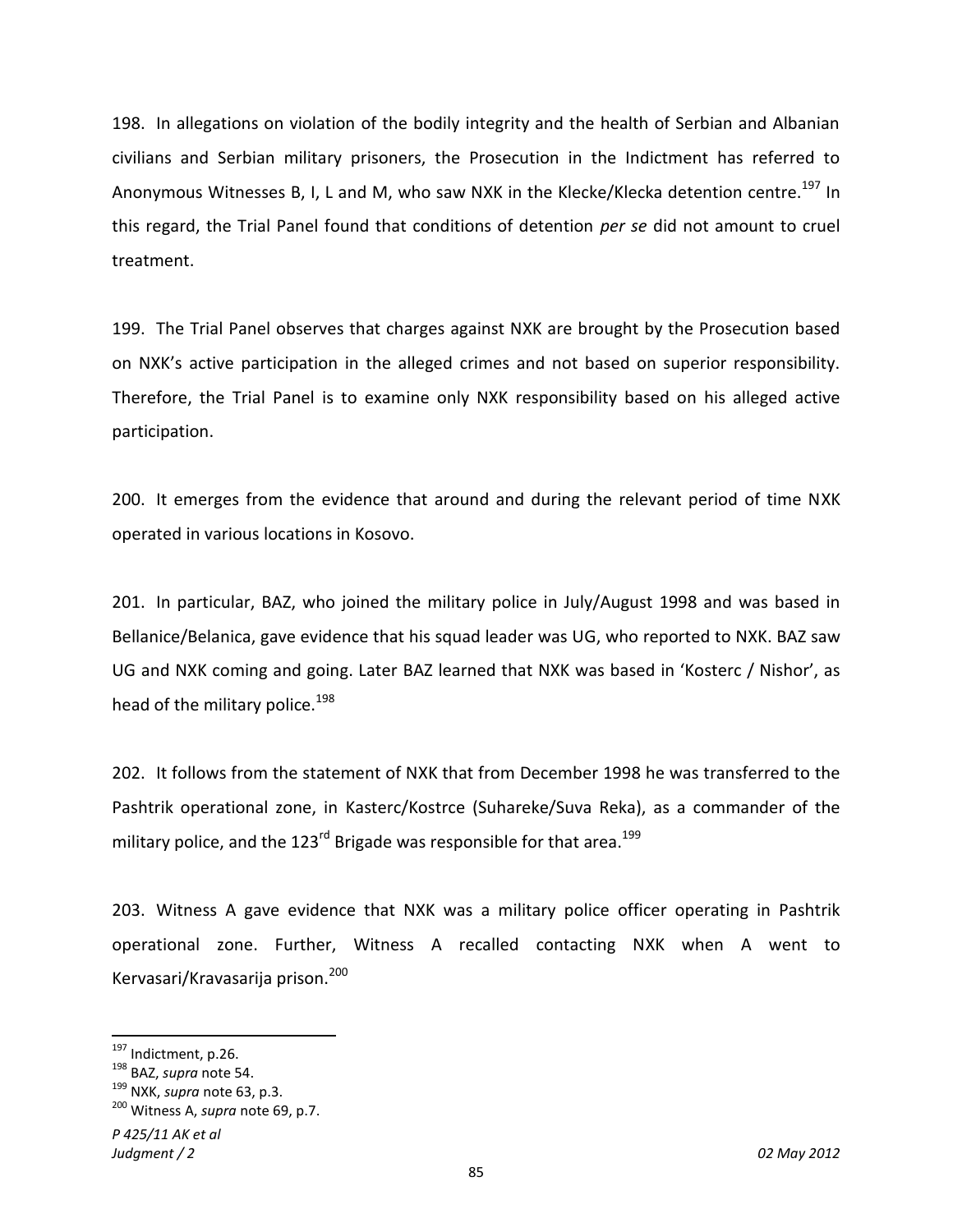204. On the evidence of BZ, NXK was a member of the  $121<sup>st</sup>$  Brigade, and as of December 1998 or January 1999 he was a commander of the military police battalion, under direct command of the military police directorate headed by FL. Military police battalion was spread in various locations, Divjake/Divljaka, Berishe/Berisa and Lladroc/Ladrovac. As far as BZ knew, NXK was moving between these locations according to needs.<sup>201</sup>

205. Further, the evidence suggests that around and during the relevant period of time NXK was seen also in the Klecke/Klecka detention centre.

206. On the account of Anonymous Witnesses L, M, I and B NXK carried out certain functions in the Klecke/Klecka detention centre, including, in the context of proceedings against KLA members. However, none of the witnesses linked NXK precisely to cruel treatment of specific individuals, such as Anonymous Witness H or his brother, or SA.

207. In particular, Anonymous Witness L stated that he was a member of the KLA, and in 1999 decided to join another brigade, and was summoned to Javor. When L arrived in Javor, he was arrested by a young KLA soldier, a member of the KLA military police, and taken to Klecke/Klecka and detained there. The next day he was interviewed by a KLA soldier ON from Bellanice/Belanica. L was also told that he should not have joined the other brigade without a prior approval. L's interview was interrupted by 'NX', with a surname [redacted] or KR, who after the war was a police officer in Prizren. And, it was NX who released L from the Klecke/Klecka detention centre. Anonymous Witness L during his detention saw another imprisoned KLA soldier, who told L that he was beaten in front of his family when taken into custody. However, L did not see anyone beaten in the Klecke/Klecka detention centre. L also did not see any other prisoners in Klecke/Klecka.<sup>202</sup>

<sup>201</sup> BZ, *supra* note 45, p.5.

<sup>202</sup> Anonymous Witness L, *supra* note 111.

*P 425/11 AK et al*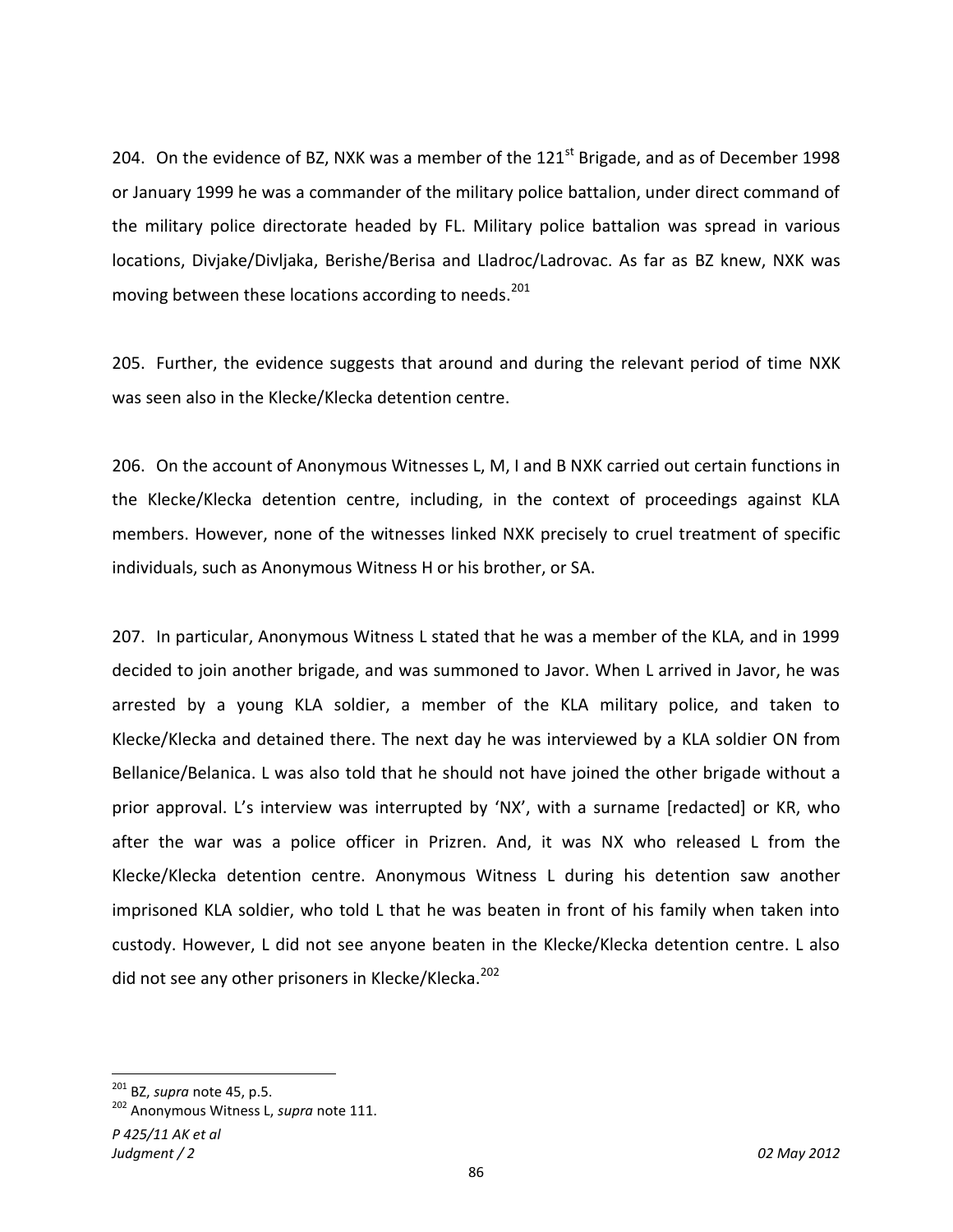208. Anonymous Witness I, a former KLA soldier, declared that between May 1999 and June 1999 he was stationed in Klecke/Klecka. He personally knew a prison guard AZ ('MZ'). Anonymous Witness I saw AZ in Klecke/Klecka on a regular basis. He often saw also NXK in the Klecke/Klecka detention centre, who was commanding nine brigades of the military police, from the 121<sup>st</sup> Brigade to the 129<sup>th</sup> Brigade. Witness I saw many other KLA soldiers and military police in Klecke/Klecka. He heard that many persons were taken to Klecke/Klecka but did not witness any crimes.<sup>203</sup> In another statement, Anonymous Witness I recalled that in April 1999, when four Serbian officers were brought to Klecke/Klecka, it was also NXK who took charge of the Serbian officers.<sup>204</sup>

209. Anonymous Witness M gave evidence that he was a civilian and was arrested in March or April 1999 and taken to Klecke/Klecka. The same day M was questioned, including by a person that M described as a judge. M was threatened with wooden sticks, but was not hit. One person was standing at the door in a mask and threatened M to beat him. In a later statement Anonymous Witness M declared that, after the judge finished his questioning, a person in a mask hit M on a back twice.<sup>205</sup> It follows from M's statement that at a certain point NXK came together with the judge, and asked why M and certain other persons were there, opened the door and released them. M stated that he heard individuals screaming on the upper floor during their questioning. After they came back, they looked beaten. However, M did not personally witness the beating. According to M, he did not know the organization and the hierarchical structure of the Klecke/Klecka prison. Everyone, except for the judge, was wearing masks. M later heard rumours that name of the judge was ON and he was from Bellanice/Belanica. M considered that Klecke/Klecka detention centre was under responsibility of FL, who was in charge of the  $121<sup>st</sup>$  Brigade. It operated in that area and headquarters of the Brigade were in Klecke/Klecka. M did not know who was in charge of the prison.<sup>206</sup>

<sup>203</sup> Anonymous Witness I, *supra* note 99.

<sup>204</sup> Exhibit P6, Anonymous Witness I, *supra* note 100.

<sup>205</sup> Anonymous Witness M, *supra* note 53.

<sup>206</sup> Anonymous Witness M, *supra* note 85.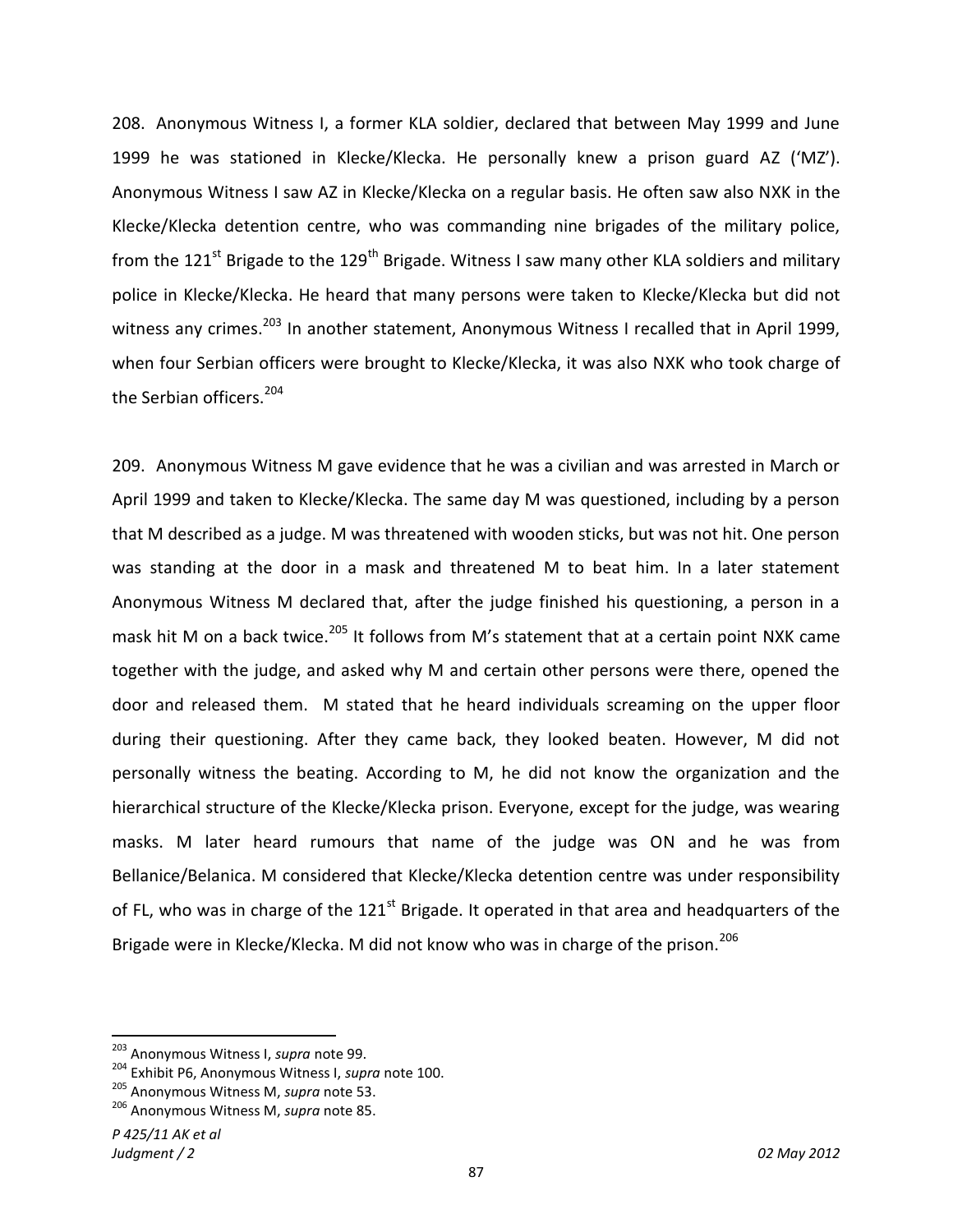210. The Trial Panel observes that evidence of Anonymous Witness M points towards NXK's presence in the Klecke/Klecka prison around the time when M heard certain individuals screaming on the upper floor and observed that individuals looked beaten. The statement of Anonymous Witness M contains considerable redactions in line with the measures to protect identity of the Witness. It is not clear from M's statement who were these individuals, and if they could be Anonymous Witness H, his brother, or SA. Evidence of M is not sufficient to draw particular inferences as to responsibility of NXK. Also, other evidence does not attest to conduct of NXK in subjecting specific individuals, such as Anonymous Witness H, his brother, or SA to cruel treatment. In any event, the Trial Panel must recall Article 157(3) KCCP which would restrict the Trial Panel to make determination on Accused's guilt based '… solely, or to a decisive extent, on the testimony given by a single witness whose identity is anonymous to the defence counsel and the accused'.

211. According to Anonymous Witness B, a former KLA member it is likely that in May 1999, he was detained in Klecke/Klecka. When B entered the yard of the house in Klecke/Klecka, he saw NXK, who B knew as head of the military police. NXK asked B why he was there and who gave him permission to go on the mountain top (para.66 above). Further B was told that he needed to stay in prison for as long as his case was investigated. Anonymous Witness B recalled that the supervisor of the prison was AM. After five or six days B was brought upstairs, where B saw NXK again and another person. B once again explained that, upon being taken by Serbs, B had to tell Serbs KLA locations and names of the KLA soldiers that B knew. Anonymous Witness B was released from Klecke/Klecka after 21 days, due to a risk of Serb offensive. During his imprisonment in Klecke/Klecka, B did not witness any crimes.<sup>207</sup> With regard to Anonymous Witness B, the Trial Panel observes that Witness A was presented a ruling, dated 17 May 1999, from the KLA military court, ordering Anonymous Witness B into detention from 14 May 1999 until 14 June 1999.<sup>208</sup> Witness A recognized that it was his signature, however he did not recall the particular case involving Anonymous Witness B. Witness A declared that such a type of document he would give to a responsible person of the prison, without any doubt. However, A

<sup>207</sup> Anonymous Witness B, *supra* note 81.

<sup>208</sup> Witness A, *supra* note 69, attachment to the statement 0096-09-EWC2/025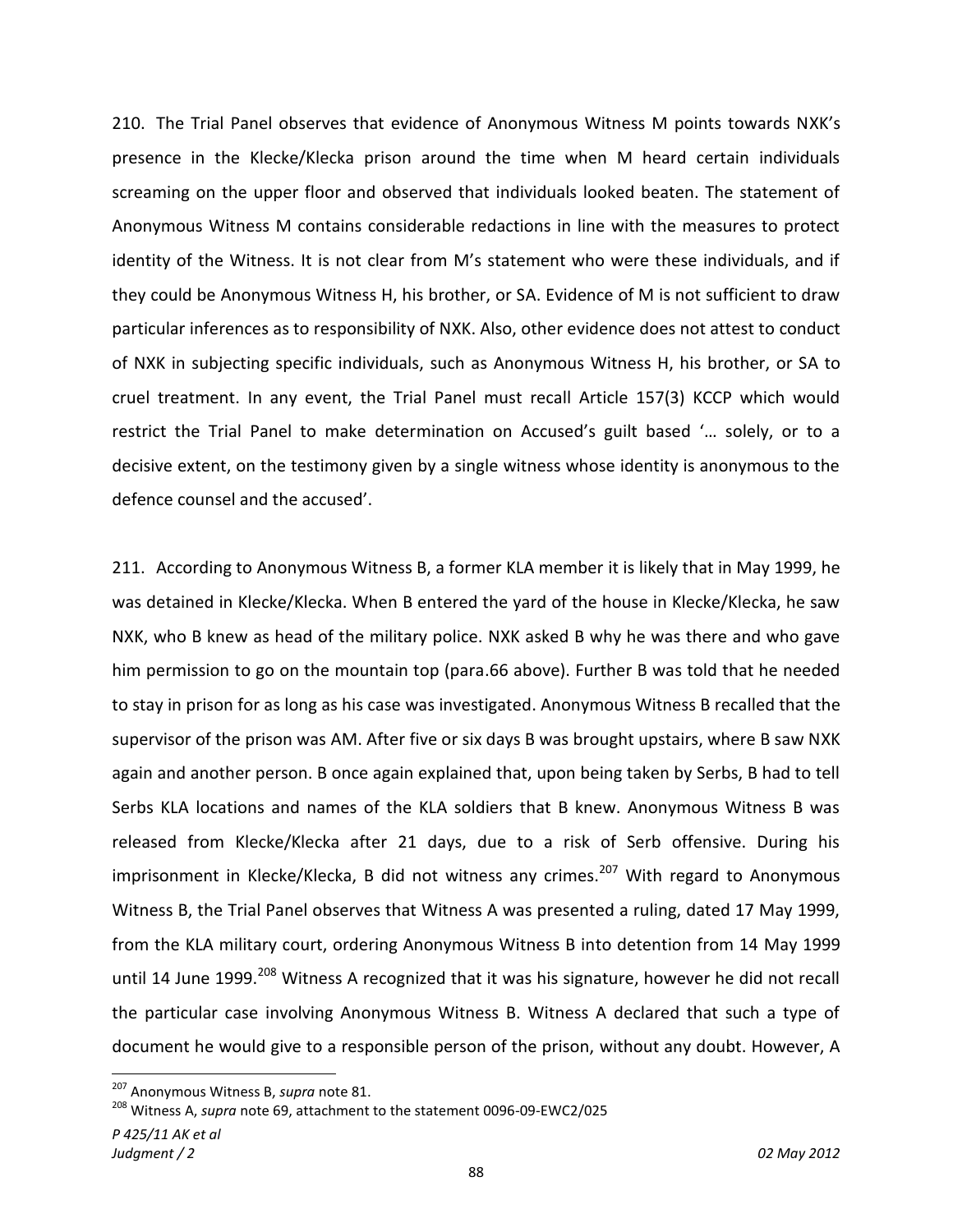did not remember name of the person in charge of the Klecke/Klecka prison.<sup>209</sup> In this regard, the Trial Panel notes that A appeared to know FL, NXK, NK, 'BF' and 'FT'.<sup>210</sup>

212. The Trial Panel observes that, while Witness A indicated that he regularly went to the Klecke/Klecka prison, he recalled NXK merely as a military police officer in Pashtrik operational zone. Whereas, the evidence of Anonymous Witnesses L, I, M and B above suggests that NXK exercised certain authority in the Klecke/Klecka prison. Also, NB, a former KLA member, was told that AJK, AO, AGO and DR were detained in the Klecke/Klecka prison. All four, except AO, belonged to the KLA military police. It was mentioned that NXK and 'BF' informed them that they were under arrest and asked to surrender their weapons. Furthermore, NXK was issuing orders to prisoners and soldiers in the Klecke/Klecka prison and was in charge of the prison.<sup>211</sup>

213. Irrespective of the indication in the evidence that NXK exercised certain authority in the Klecke/Klecka prison, the Trial Panel is not permitted to engage into further examination and, moreover, may not draw any inferences in this regard. The Indictment alleges solely active participation of NXK in the crimes, and the Trial Panel may not exceed that scope. The Indictment, despite evidence that may support an allegation of superior responsibility, does not make such an accusation against NXK. As to NXK's responsibility, the Trial Panel assesses that, while NXK had links to the Klecke/Klecka prison and was seen there, that does not link NXK to the specific alleged crimes, such as cruel treatment of Anonymous Witness H, his brother or SA.

214. The Indictment further alleges that NXK, acting in co-perpetration, killed AA; tortured; and participated in the killing of four Serbian military prisoners detained in the Klecke/Klecka prison; violated the bodily integrity and health of a Serbian military prisoner detained in the Klecke/Klecka prison; and thereafter participated in the killing of the Serbian military prisoner; and participated in the killing of VM and ND.

<sup>209</sup> Witness A, *supra* note 69, pp.8, 3.

<sup>210</sup> Witness A, *supra* note 69, pp.4, 6, 7.

<sup>&</sup>lt;sup>211</sup> Exhibit P 17, NB, SPRK record of the witness hearing in an investigation, 12.09.2011, Prosecution exhibit binder P 1 - P 31.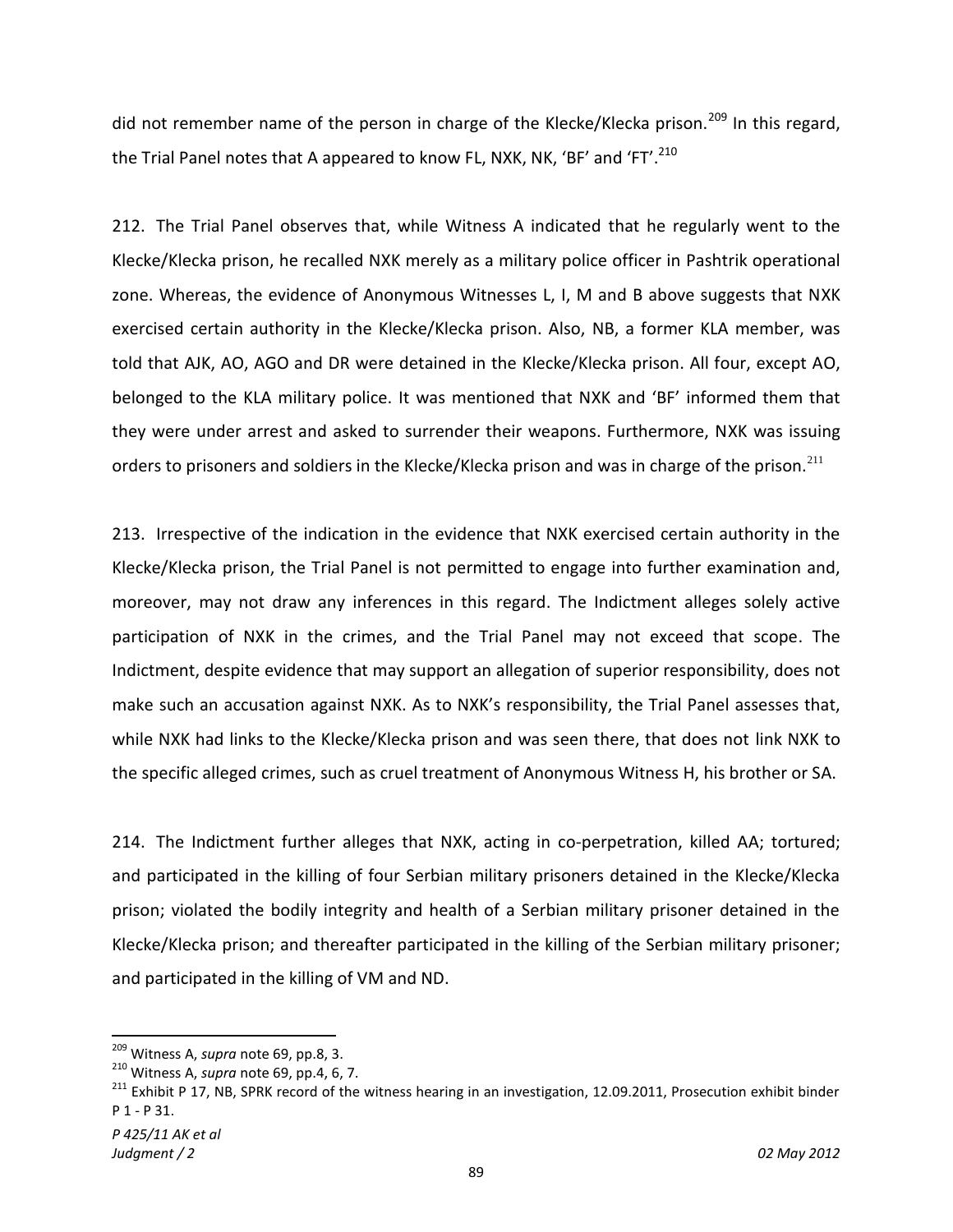215. The Trial Panel observes that Prosecution has based guilt of NXK in all these crimes upon the account of Cooperative Witness AZ. There is no further evidence in the file which attests to conduct of NXK in commission of these alleged crimes. As considered in the Judgment above, there is exhumation and post mortem evidence on the factual allegations, however, that evidence does not make any suggestion as to identity of the perpetrators. As a result, even if evidence of AZ were not excluded, the Trial Panel would be limited to make determination on guilt based upon evidence of a single witness, furthermore, restricted by Article 157 (4) KCCP.

216. The Trial Panel finds that it has not been proved beyond reasonable doubt that NZK committed the charged acts, pursuant to Article 390 3) KCCP.

#### **D. FL**

217. The Indictment alleges that FL, in his capacity as a KLA member and commander, and as a person exercising overall control over the Klecke/Klecka detention centre, in co-perpetration with other specified Accused, violated the bodily integrity and the health of an undefined number of Serbian and Albanian civilians and Serbian military prisoners, detained in the Klecke/Klecka detention centre. It must be recalled that it was finding of the Trial Panel that conditions of detention *per se* did not amount to cruel treatment, but that Anonymous Witness H, his brother and SA were subjected to cruel treatment.

218. Further, the Indictment puts forward that FL, in his capacity as a KLA member and commander, tortured a Serbian military prisoner, detained in the Klecke/Klecka detention centre; and participated in the killing of VM and ND, two Serbian police officers detained in the Klecke/Klecka detention centre.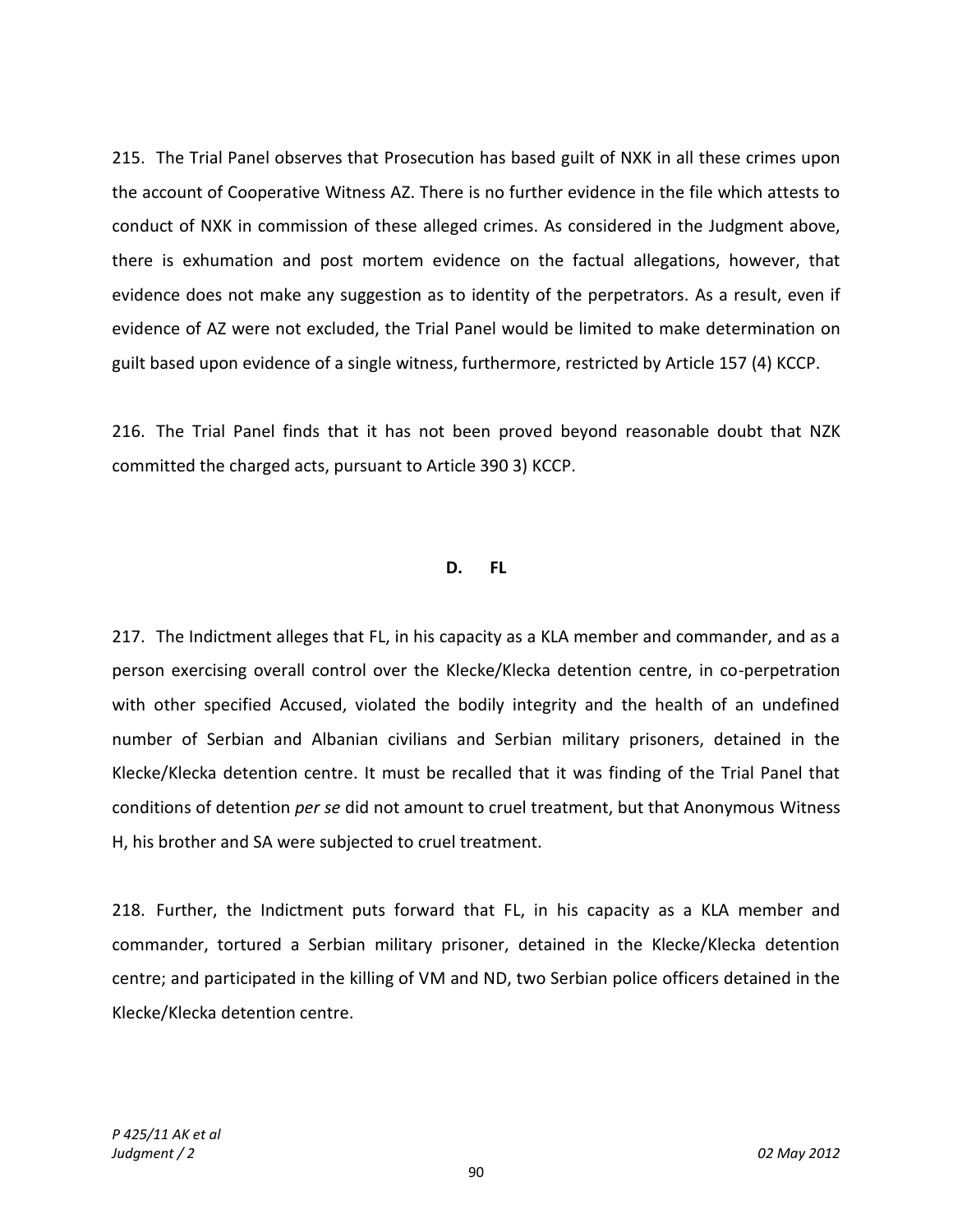## 1. FL's role in the Klecke/Klecka prison

219. With regard to FL's role in the Klecke/Klecka detention centre, the Indictment alleges that FL exercised overall command and control over the detention centre. FL was head of the KLA military police in the area, and ordered where prisoners be detained. The Indictment states that FL exercised the powers to order release and execution of certain prisoners.<sup>212</sup>

220. It is assessment of the Trial Panel that the evidence indicates that during the relevant period of time FL served as head of the KLA military police, within the KLA general headquarters in Divjake/Divljaka. Prior to his appointment to this office, he was a commander of the  $121<sup>st</sup>$ Brigade. FL's deputy was HS ('TI'), who after FL's appointment to the KLA general headquarters became commander of the 121<sup>st</sup> Brigade.

221. These findings the Trial Panel draws from the statements of various witnesses. NM in the end of 1998 was appointed to the KLA headquarters in Divjake/Divljaka (para.63 above). NM gave evidence that initially FL was commander of the 121<sup>st</sup> Brigade. When restructuring of the general headquarters took place, FL was appointed as head of the KLA military police, and FL's deputy HS replaced him as a commander of the  $121<sup>st</sup>$  Brigade.<sup>213</sup>

222. This is corroborated by the evidence of BZ (paras.61, 63 above), who served as chief of staff of the KLA general headquarters in Divjake/Divljaka from January 1999 until mid-April 1999. On BZ's account, FL was commander of the  $121<sup>st</sup>$  Brigade and his deputy was HS. From January 1999 until April 1999 FL was appointed as head of the KLA military police, after restructuring of the KLA in November/December 1998. HS became commander of the 121<sup>st</sup> Brigade. $^{214}$ 

<sup>&</sup>lt;sup>212</sup> Indictment, p.26.

<sup>213</sup> NM, *supra* note 66.

<sup>214</sup> BZ, *supra* note 45, pp.2, 3, 4; also BAZ, *supra* note 54, p.3.

*P 425/11 AK et al*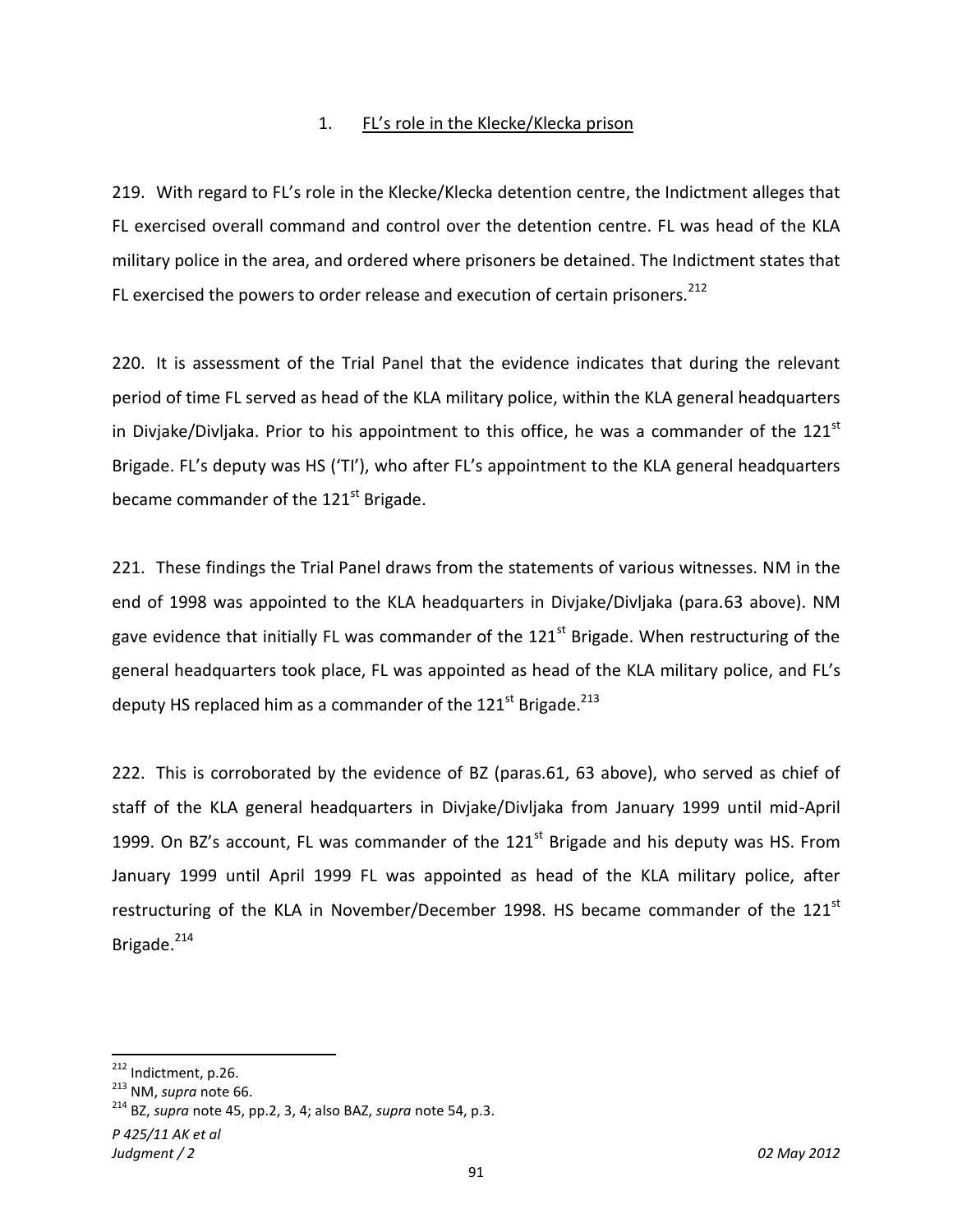223. Also other witnesses, AQ,<sup>215</sup> AO,<sup>216</sup> NB,<sup>217</sup> Witness G,<sup>218</sup> IZ,<sup>219</sup> RI (former member of the 121<sup>st</sup> Brigade),<sup>220</sup> FK (former member of the KLA military police),<sup>221</sup> indicated that during or around the relevant period of time HS was commander of the  $121<sup>st</sup>$  Brigade. It was BZ's evidence that 'BF' as a member of the  $121<sup>st</sup>$  Brigade was initially under command of FL and then  $HS.<sup>222</sup>$ 

224. In addition to the evidence considered previously, further evidence corroborates that also KLA military police operated in the KLA base in Klecke/Klecka. According to Anonymous Witness I, the KLA military police stayed on the upper floor of the KLA base in Klecke/Klecka.<sup>223</sup> On the evidence of Witness A, the KLA military police exercised physical control over the Klecke/Klecka prison.<sup>224</sup> As considered in the Judgment above (para.76) Witness D, a former soldier in the Serbian army, in March 1999 was detained also in the Klecke/Klecka prison for 10 days. In Klecke/Klecka D saw many KLA soldiers. D personally saw a KLA female soldier beating 'SH' (para.76 above). The said female soldier was wearing a camouflage uniform but had a badge on her arm, on which it was written 'military police' in the Albanian Language. According to D, she was a sort of military police officer.<sup>225</sup> It was recollection of Anonymous Witness B that, when he was detained in the Klecke/Klecka prison, a military police officer 'FE' guarded the detained individuals. $226$ 

 $\overline{\phantom{a}}$ 

*P 425/11 AK et al Judgment / 2 02 May 2012*

<sup>215</sup> AQ, *supra* note 45, pp.3, 4, 5.

<sup>216</sup> AO, *supra* note 45, p.3.

<sup>217</sup> Exhibit P 17, NB, *supra* note 189, p.2.

<sup>218</sup> Witness G, *supra* note 45, p.3.

<sup>219</sup> IZ, *supra* note 60, p.3.

 $^{220}$  RI, 24.05.2011, EULEX Police interrogation statement of the witness, p.3, SPRK binder D.

<sup>221</sup> FK, *supra* note 56, pp.4, 5.

<sup>222</sup> BZ, *supra* note 45, p.5.

<sup>223</sup> Anonymous Witness I, *supra* note 99, p.5.

<sup>224</sup> Witness A, *supra* note 69.

 $^{225}$  Witness D, 24.12.2010, EULEX Police interrogation statement of the witness, pp.5, 6, SPRK binder C.

<sup>226</sup> Anonymous Witness B, *supra* note 81, p.5.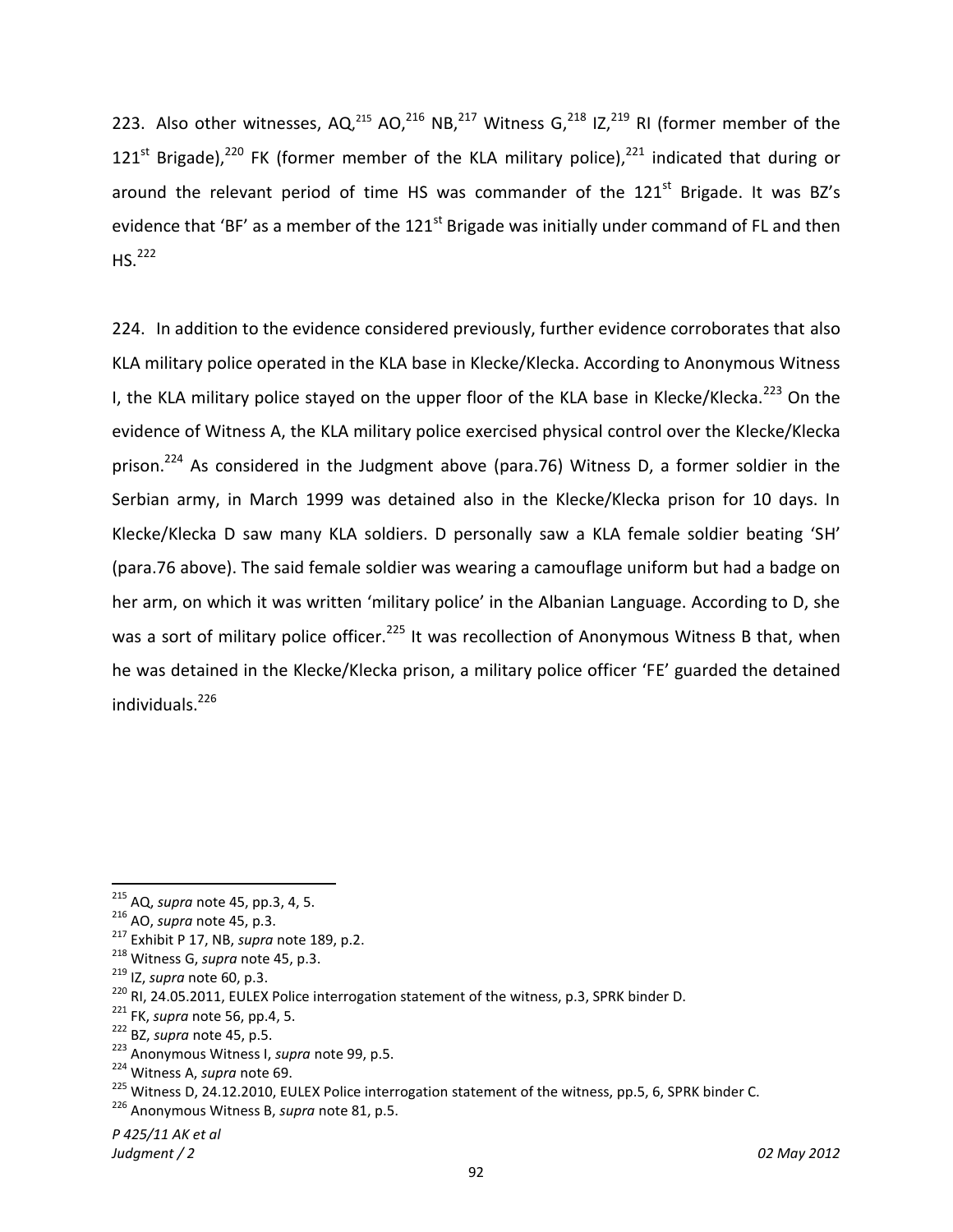225. On the evidence of FK, who was assigned to the military police in the beginning of 1999, he never guarded any prisoners, but it was possible that any of the members of the military police guarded the prisoners in the KLA base in Klecke/Klecka.<sup>227</sup>

226. The evidence also indicates that KLA military police may have been in charge of conducting investigations. Witness A recalled the case of SA. It was said for SA that he was a prison director in Vushtrri/Vucitrn or Mitrovice/Mitrovica and had tortured many political prisoners. According to Witness A, the case of SA never reached A, and only investigators, meaning, KLA military police, worked on the case. $228$ 

227. As considered previously, it also emerged from the evidence that NXK, as a member of the KLA military police, was in the KLA base in Klecke/Klecka.

228. Further, the evidence suggests that members of the KLA military police transported detainees to and from Klecke/Klecka. Witness A gave evidence that KLA military police had taken to the Klecke/Klecka prison KR brothers, who were accused of collaborating with Serbs. Also, Witness A recalled that it was likely that he asked the KLA military police to bring BKU for additional questioning on the allegations of deserting.<sup>229</sup> AH, who belonged to the KLA military police, recalled that on one occasion he escorted an arrested soldier to Witness A.<sup>230</sup> Witness V, a former KLA member, who also served in the  $121<sup>st</sup>$  Brigade, gave evidence that it was KLA military police that was in charge of transfer of the prisoners from the temporary prison in Shale/Sedlare to the prison in Klecke/Klecka.<sup>231</sup> A similar method of operation can be seen also for other locations. In particular, on the evidence of BZ the disciplinary centre in Lladroc/Ladrovac was under the responsibility of the KLA military court, but KLA military police guarded the prison and the prisoners.<sup>232</sup>

<sup>227</sup> FK, *supra* note 56, pp.4, 5.

<sup>228</sup> Witness A, *supra* note 69.

<sup>229</sup> Witness A, *supra* note 69.

<sup>230</sup> AH, *supra* note 67, p.3.

<sup>231</sup> Witness V, *supra* note 79.

<sup>232</sup> BZ, *supra* note 45.

*P 425/11 AK et al Judgment / 2 02 May 2012*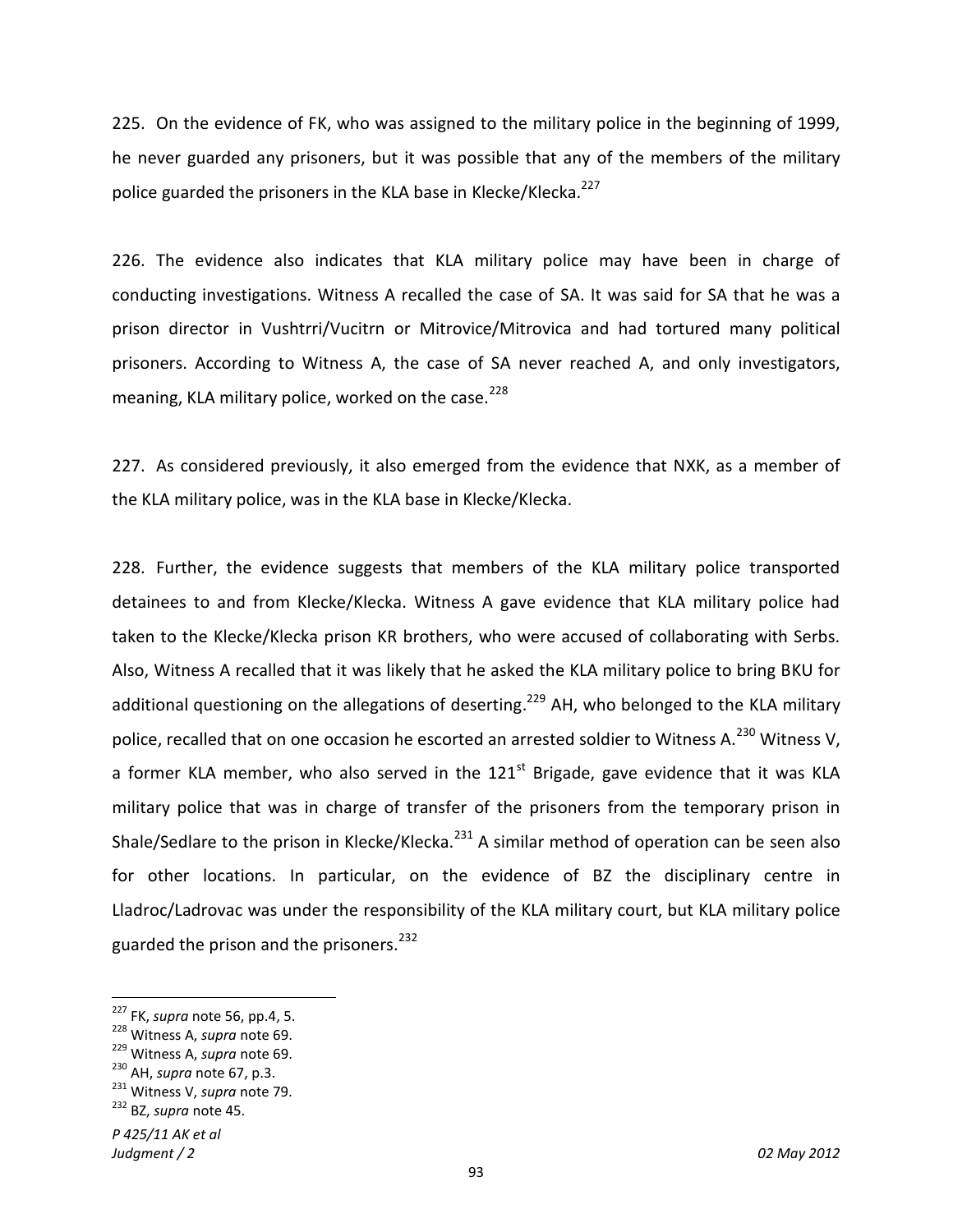229. As to the degree of command exercised by FL with regard to the Klecke/Klecka detention centre, the Trial Panel notes that Anonymous Witness I declared that he saw FL several times in Klecke/Klecka in 1999, and FL was based in the building where the kitchen was.<sup>233</sup> At the same time evidence points towards various members of the KLA who on different occasions were identified as being in charge of the prison in Klecke/Klecka or giving orders to detain, release or execute certain individuals. On many occasions witnesses gave evidence that they were either asked to report to Klecke/Klecka or were taken into custody into Klecke/Klecka, however, witnesses did not give evidence that would enable the Trial Panel to determine that it was under superior responsibility of FL.

230. In particular, Witness A was head of the legal department in the KLA general headquarters in Divjake/Divljaka and also held military trials as a judge. On the evidence of Witness A, BKU, a former commander of the KLA brigade, was arrested and brought to Witness A. BKU told A that his entire brigade deserted, and he left to Albania. In view of seriousness of the case, A sentenced BKU to death by firing squad. However, the NATO intervention begun and A took responsibility not to execute his sentence and decided that BKU deserved another chance. BKU was released and he fought bravely afterwards.<sup>234</sup> No reference is made to any role played by FL in this process.

231. It was the recollection of Witness E, who worked together with Witness A, that A told him the story of BKU and that BKU was imprisoned. Witness A was very worried about BKU's situation, and also asked E what they should do about BKU. $^{235}$ 

232. Also BZ recalled the case of BKU. According to BZ a decision was made to arrest BKU and bring him before the military court in knowing how seriously BKU allegedly violated the military

<sup>233</sup> Anonymous Witness I, *supra* note 99, p.6.

<sup>234</sup> Witness A, *supra* note 69, p.5.

<sup>235</sup> Witness E, *supra* note 45, p.4.

*P 425/11 AK et al Judgment / 2 02 May 2012*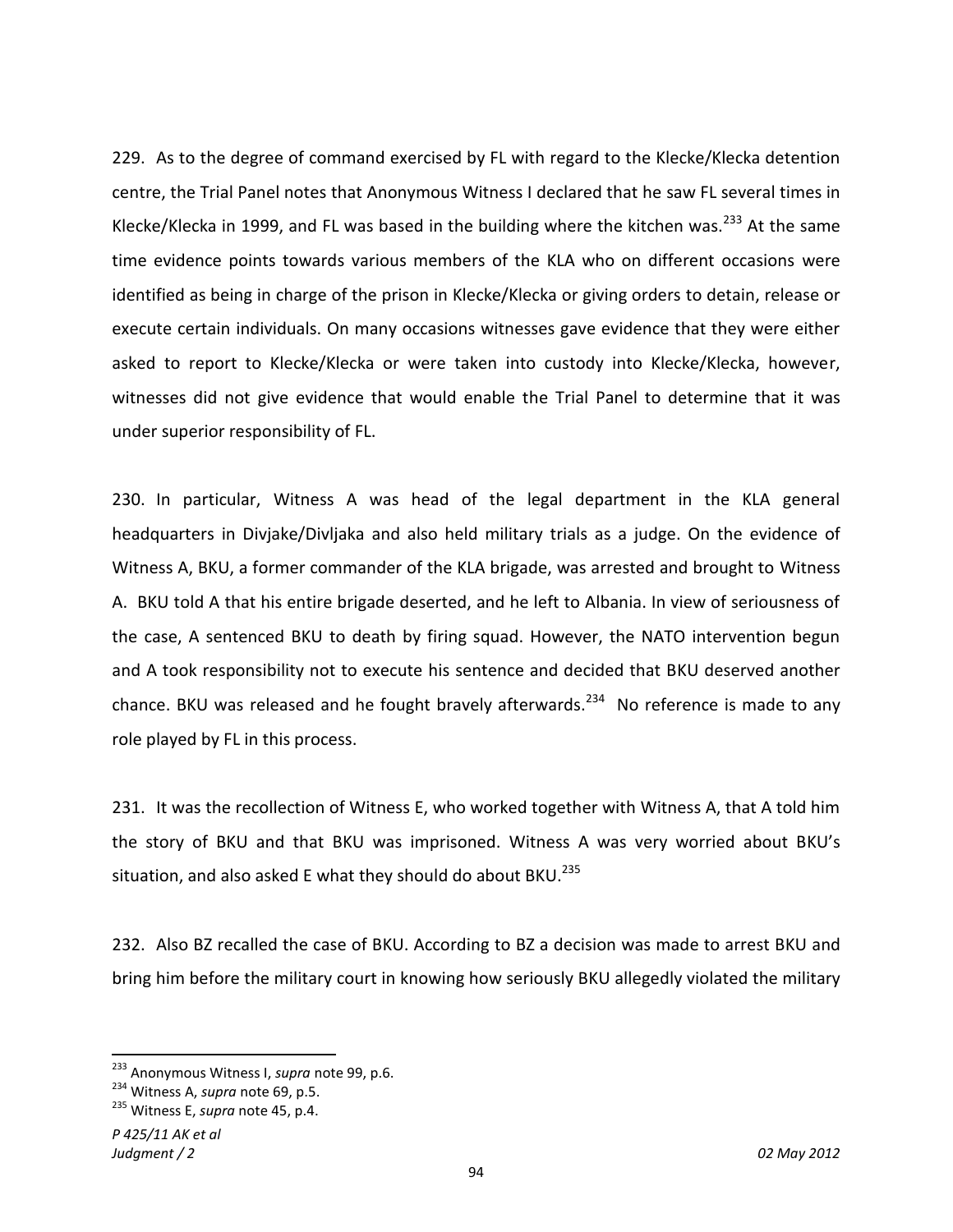rules.<sup>236</sup> BZ was not sure where BKU was detained. Following the NATO intervention, the Serbian offensive started. As Serbian forces were breaking the front line, Witness A asked BZ with regard to the soldiers who were at the time in detention, including BKU. BZ advised that they should be released and their cases reviewed after the war. Witness A shared that opinion. 237

233. Further, after A learned of the imprisonment of two Serbian soldiers in the Klecke/Klecka prison, A went to the Klecke/Klecka detention centre to visit them. It was finding of the Trial Panel that the two prisoners were Anonymous Witness H and his brother. In releasing H and his brother, A stated that he consulted BZ, and ordered that both prisoners be handed over to the OSCE.<sup>238</sup> The Trial Panel notes that according to Anonymous Witness H, the person who visited H and his brother after beating, told H that he did not know that they had been taken by KLA. Anonymous Witness H thought that in this way the person implied that he could have done something if he knew that H and his brother had been taken by KLA.<sup>239</sup>

234. As for the KLA detention centre in Klecke/Klecka, it was evidence of AQ, a former KLA member, that it appeared that HS was in charge of the house in Klecke/Klecka.<sup>240</sup> Even though Witness A in his statement referred to the director of the Klecke/Klecka prison, A did not give evidence on identity of the director. With regard to HS, A said that A did not know anyone by name HS, but A recalled 'TI', who was commander at the time. Witness A saw 'TI' in Klecke/Klecka.<sup>241</sup>

235. Witness V gave evidence that he was detained in the Klecke/Klecka prison for 56 days and stayed together with BKU. According to Witness V, the commander and head of the prison was

<sup>236</sup> BZ, *supra* note 45, p.4.

<sup>237</sup> BZ, *supra* note 45, p.5.

<sup>238</sup> Witness A, *supra* note 69, p.5.

<sup>239</sup> Anonymous Witness H, *supra* note 123, p.9.

<sup>240</sup> AQ, *supra* note 45, p.5.

<sup>241</sup> Witness A, *supra* note 69.

*P 425/11 AK et al Judgment / 2 02 May 2012*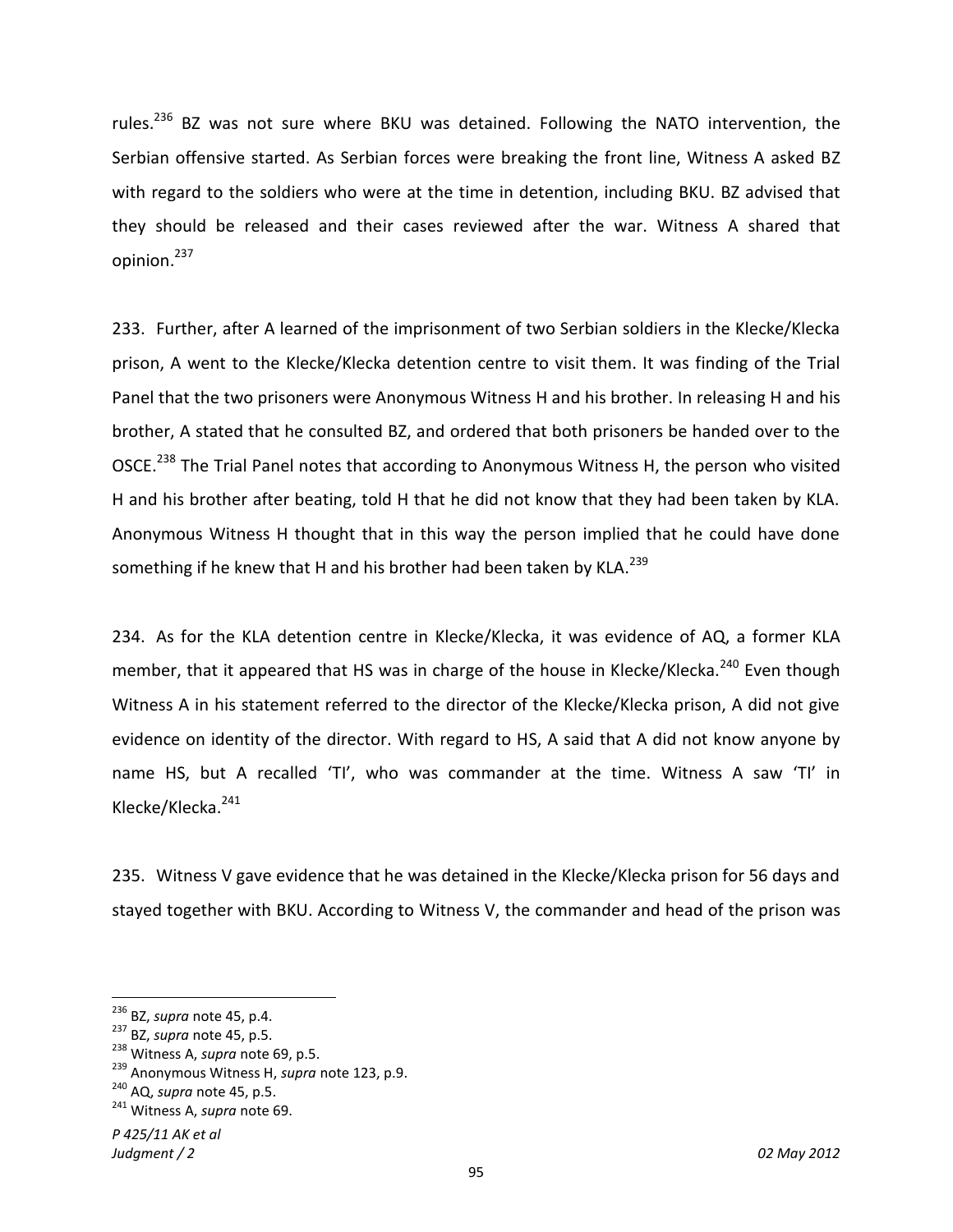'MZ', with name  $AM$ , $^{242}$  and HS and 'MZ' checked who came in and out of the prison. In this regard, the Trial Panel notes that Witness A recalled 'MZ' as a simple soldier and A knew the name of AZ but could not match the name to a face.<sup>243</sup> Whereas, according to Anonymous Witness I, who was stationed in Klecke/Klecka around May 1999, June 1999, AZ ('MZ') was a guard of the Klecke/Klecka prison. AZ was dressed in a black uniform with military police patches on the left arm. Another guard of the prison was AK.<sup>244</sup> Further, on the evidence of Anonymous Witness C, he was released from the Klecke/Klecka prison by 'MZ' [name redacted]. C thought that 'MZ' was a director of the prison. Also, on the account of C, the prisoners were taken from the basement upstairs for interrogation by a person that C heard someone calling 'commander  $H'.^{245}$  Anonymous Witness B declared that supervisor of the prison was AM. 246

236. During his detention, V was interrogated twice by FL, HS, Witness A and 'MZ'. Witness A acted as a judge, FL and HS were accusers. V was defended by a lawyer from Peje/Pec. The proceedings were conducted in Novoselle/Novo Selo, in a private building. After proceedings, V went straight home.<sup>247</sup>

237. On the evidence of V, BKU was interrogated by Witness A, FL, but most of the time by HS ('TI'). One day BKU received a letter, which V thought was a letter on death sentence. According to V, the only person with the authority to write the letter was Witness A. V also recalled beating of a young man, around 17 years of age, who had stolen some things. Witness could hear the young man being beaten. The young man indicated that he was beaten by BH, who also guarded the prisoners.<sup>248</sup>

<sup>242</sup> Witness V, *supra* note 79, pp.6, 10.

<sup>243</sup> Witness A, *supra* note 69, p.8.

<sup>244</sup> Anonymous Witness I, *supra* note 99, pp.5, 6.

<sup>245</sup> Anonymous Witness C, *supra* note 84, p.5.

<sup>246</sup> Anonymous Witness B, *supra* note 81, p.5.

<sup>247</sup> Witness V, *supra* note 79.

<sup>248</sup> Witness V, *supra* note 79.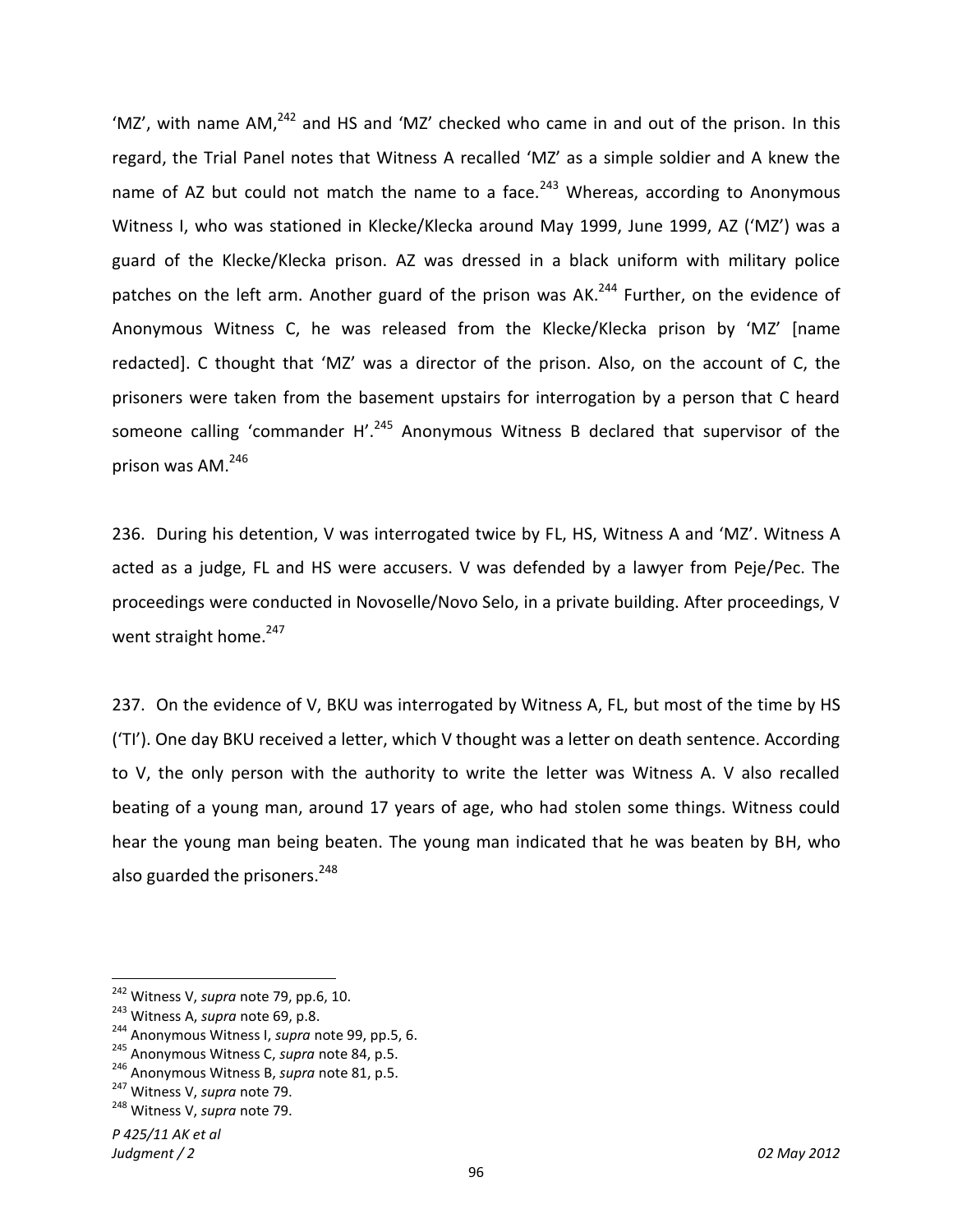238. It was recollection of Witness G, a former member of the  $121<sup>st</sup>$  Brigade, that he was called for interview to Klecke/Klecka because of an argument or fight he had with other certain persons. In Klecke/Klecka commander HS ('TI') had them shake their hands, and told that they were not supposed to fight with each other.<sup>249</sup>

239. In light of the foregoing evidence, it is assessment of the Trial Panel that various individuals were active in the Klecke/Klecka prison.

240. With regard to FL, Witness A gave evidence that he heard that KR brothers were released from the Klecke/Klecka prison by FL and only FL had such powers as he was head of the military police.<sup>250</sup> Also, Witness T declared that he was told by one of the detained brothers NXK (para.99 above) that he was released by FL. $^{251}$  The Trial Panel notes that said evidence is based on hearsay. A similar assertion was provided by Anonymous Witness M, whose opinion was that FL was in charge of different functions in the Klecke/Klecka detention facility. At the same time, Anonymous Witness M declared that he did not know who was in charge of the prison and if that could be called a prison, as it was merely a house.<sup>252</sup>

241. With regard to statements of Witness A, Witness T and Anonymous Witness M, the Trial Panel observes that witnesses did not provide evidence that they witnessed FL in fact giving any instructions or orders or exercising disciplinary powers in Klecke/Klecka.

242. Furthermore, the Trial Panel observes that on the evidence of Anonymous Witness I, when in April 1999 four KLA soldiers brought to Klecke/Klecka four Serbian officers, and military police took charge of them, also FL was present that day in Klecke/Klecka. According to Anonymous Witness I, he saw FL in the kitchen, however, he did not know if FL dealt with these prisoners at all.<sup>253</sup>

<sup>249</sup> Witness G, *supra* note 45, p.3.

<sup>250</sup> Witness A, *supra* note 69, p.4.

<sup>251</sup> Witness T, *supra* note 122, p.5.

<sup>252</sup> Anonymous Witness M, *supra* note 85, p.5.

<sup>253</sup> Exhibit P6, Anonymous Witness I, *supra* note 100.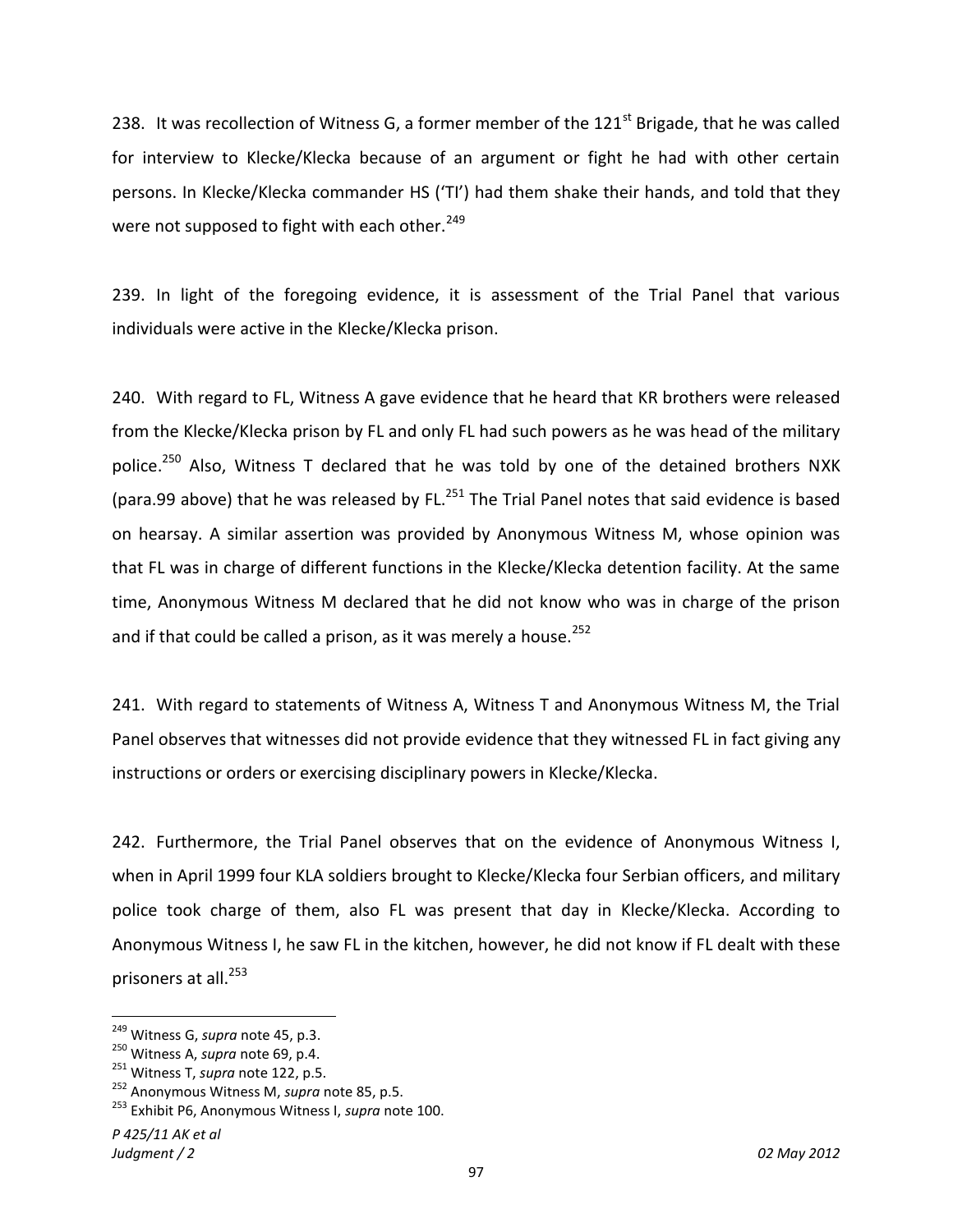243. In view of the foregoing, the evidence does not establish beyond reasonable doubt that FL knew or had reason to know that speficic individuals, such as Anonymous Witness H, his brother or SA, would be subjected to cruel treatment or had been subjected to cruel treatment; and that FL failed to take the necessary and reasonable measures to prevent the crimes or punish the perpetrator thereof.

244. The Indictment also refers to FL's position as head of the KLA military police in the area.<sup>254</sup> However, that is not in itself sufficient. Superior responsibility is based upon the **actual power** of the superior to control the acts of his subordinates, and having the **material ability** to prevent and punish criminal conduct.<sup>255</sup> In the particular case, the evidence adduced by the Prosecution does not establish that FL exercised command over operation of the Klecke/Klecka detention centre so as to make him responsible with regard to cruel treatment of specific individuals.

245. It is noted by the Trial Panel that very often it remained unclear upon whose directions individuals were arrested and detained in the Klecke/Klecka prison.

246. Witness A did not know who arrested BKU and where BKU was detained until he was brought to Witness A. $^{256}$  The same was declared by Witness E. $^{257}$ 

247. BEK recalled that in spring 1999 KLA forces were made to withdraw by the Serbian forces, and KLA arrived to BEK's village. KLA soldiers settled in a house in the neighbourhood. After BEK realized that the house was overcrowded, he proposed that a group of KLA soldiers go to his house. KLA soldiers entered his house by breaking the door, and BEK had a fight with a KLA soldier who broke the door. After a few days the KLA military police came to BEK and asked him

l

<sup>256</sup> Witness A, *supra* note 69, p.5.

 $254$  Indictment, p.26.

<sup>255</sup> *Prosecutor* v. *Zejnil Delalić, Zdravko Mucić, known as 'Pavo', Hazim Delić, Esad LandŽo*, *known as 'Zenga'*, ICTY, Trial Judgment, 16.11.1998, para.377.

<sup>257</sup> Witness E, *supra* note 45, p.4.

*P 425/11 AK et al*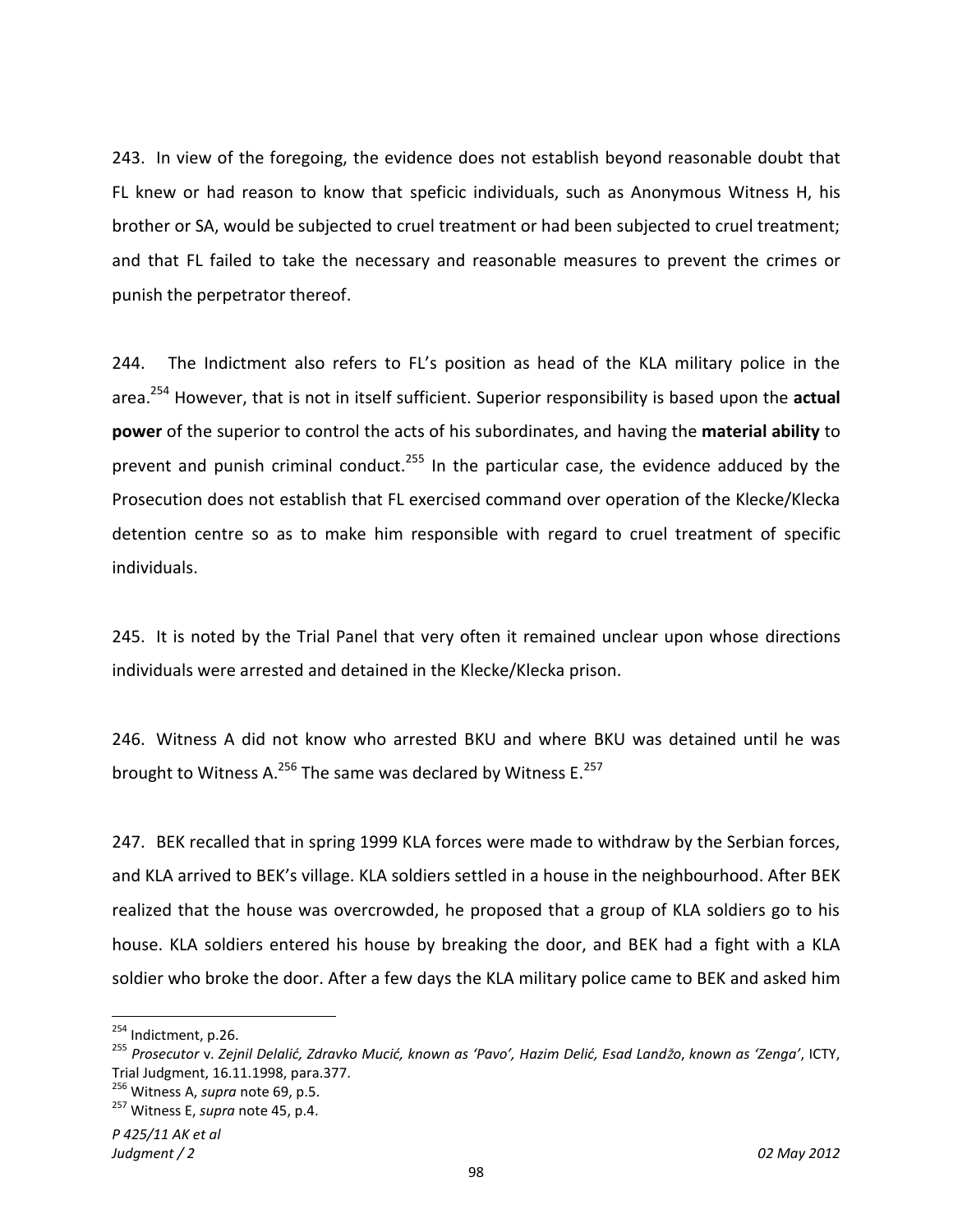to go to Klecke/Klecka and give a statement. BEK arrived in the KLA base in Klecke/Klecka and contacted one of the soldiers there, who tried to slap him, but other soldiers told not to. Thereafter, BEK was told by another KLA soldier that he should report to the base every three hours.<sup>258</sup>

248. Witness N gave evidence that after NATO intervention, possibly, in May 1999, he was taken into custody by KLA and taken to a house in Klecke/Klecka or Berishe/Berisa. There Witness N was put in the basement. After three days N was taken upstairs for interview. N did not know who was commander of the KLA base.

249. AO, a former KLA member, declared that around 45 days after the NATO intervention started he was asked by KLA soldiers to go to Klecke/Klecka and to report to 'TI' on accusations of injuring a civilian. While in the KLA base in Klecke/Klecka, AO did not see 'TI'. AO was questioned by three to four KLA soldiers. AO insisted to be provided with a decision in writing as to accusations against him. AO, however, was not provided any such formal decision, and he was released the next day.<sup>259</sup>

250. Witness F gave evidence that in March 1999 he was arrested by KLA members, in black uniforms, and driven to the KLA base in Klecke/Klecka. The people who arrested F did not introduce themselves. In Klecke/Klecka was detained on the rumours that he was against KLA. In Klecke/Klecka F was questioned by four to five persons and it was concluded that F's detention had occurred by misunderstanding. Witness F did not know any of the persons who arrested him, nor the guards, nor the persons who questioned him.<sup>260</sup>

251. Also, Anonymous Witness B gave evidence that he did not know who were the KLA military police officers who came to B and asked B to report to Klecke/Klecka.<sup>261</sup>

<sup>258</sup> BEK, *supra* note 45.

<sup>259</sup> AO, *supra* note 45, pp.3, 4, 5.

<sup>260</sup> Witness F, *supra* note 80, p.3.

<sup>261</sup> Anonymous Witness B, *supra* note 81, p.4.

*P 425/11 AK et al*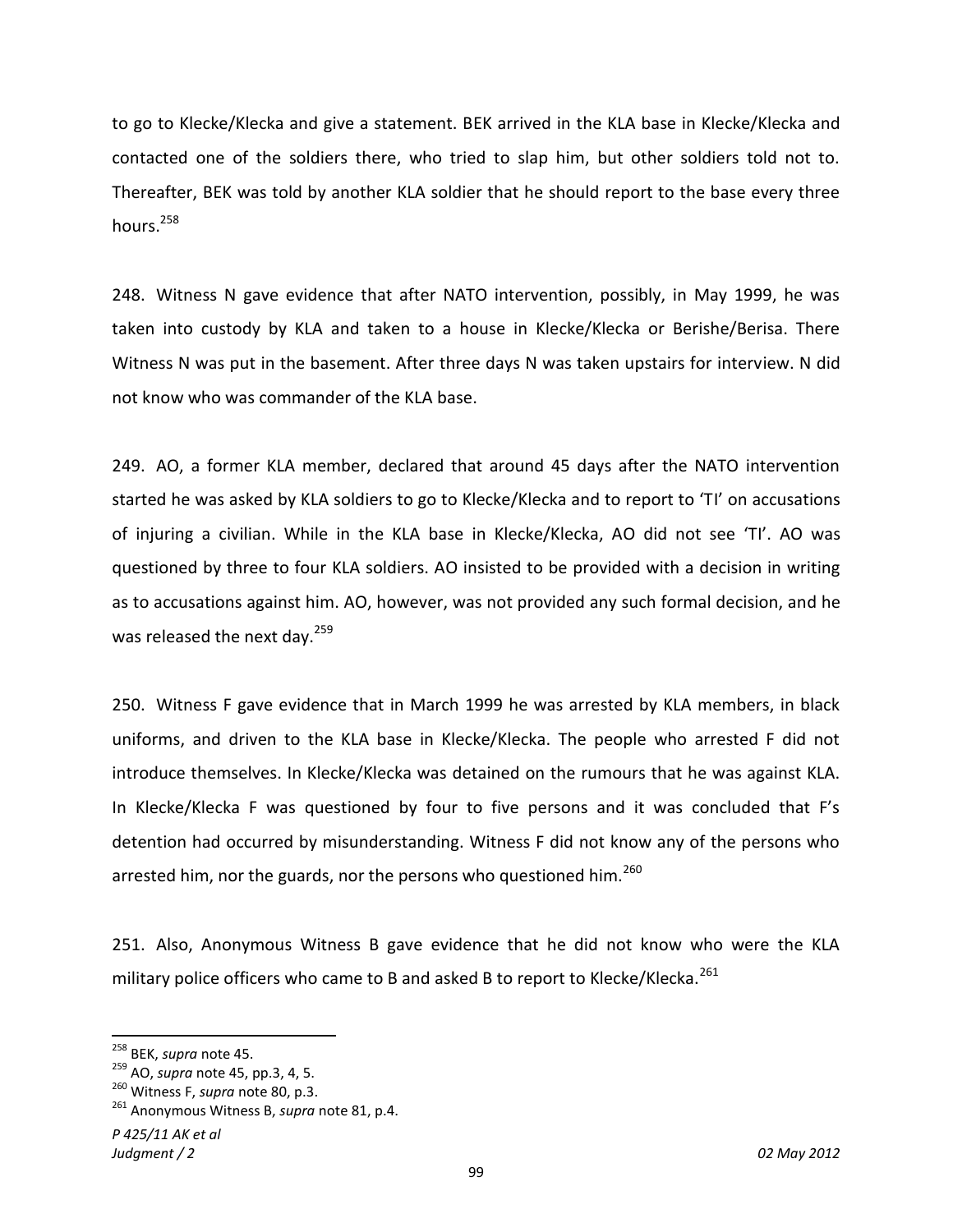## 2. FL's responsibility

252. In light of the foregoing, the Trial Panel finds that evidence adduced by the Prosecution does not prove beyond reasonable doubt that FL held superior responsibility over the Klecke/Klecka detention centre so as to make him liable in cruel treatment of specific individuals, such as Anonymous Witness H, his brother, or SA. The evidence also does not attest to FL's active participation in cruel treatment of specific individuals, including Anonymous Witness H, his brother, or SA.

253. Further, there is no evidence, apart from the evidence of Cooperative Witness AZ, to link FL to the alleged torture of a Serbian military prisoner; and killing of VM and ND.

254. The Trial Panel remarks that on FL's active participation in torture of a Serbian military prisoner; and killing of VM and ND, the Indictment exclusively relies on the evidence of Cooperative Witness AZ.<sup>262</sup>

255. As considered previously there is *post mortem* evidence which attests to death of specified individuals (para.108 above). However, there is no further evidence on the identity of perpetrators. As such, even with evidence of Cooperative Witness AZ in the file, the Trial Panel would not be able to make a determination on guilt, particularly, in view of Article 157 (4) KCCP.

256. The Trial Panel finds that it has not been proved beyond reasonable doubt that FL committed the charged acts, pursuant to Article 390 3) KCCP.

**E. NS**

<sup>262</sup> Indictment, pp.27, 29, 30.

*P 425/11 AK et al Judgment / 2 02 May 2012*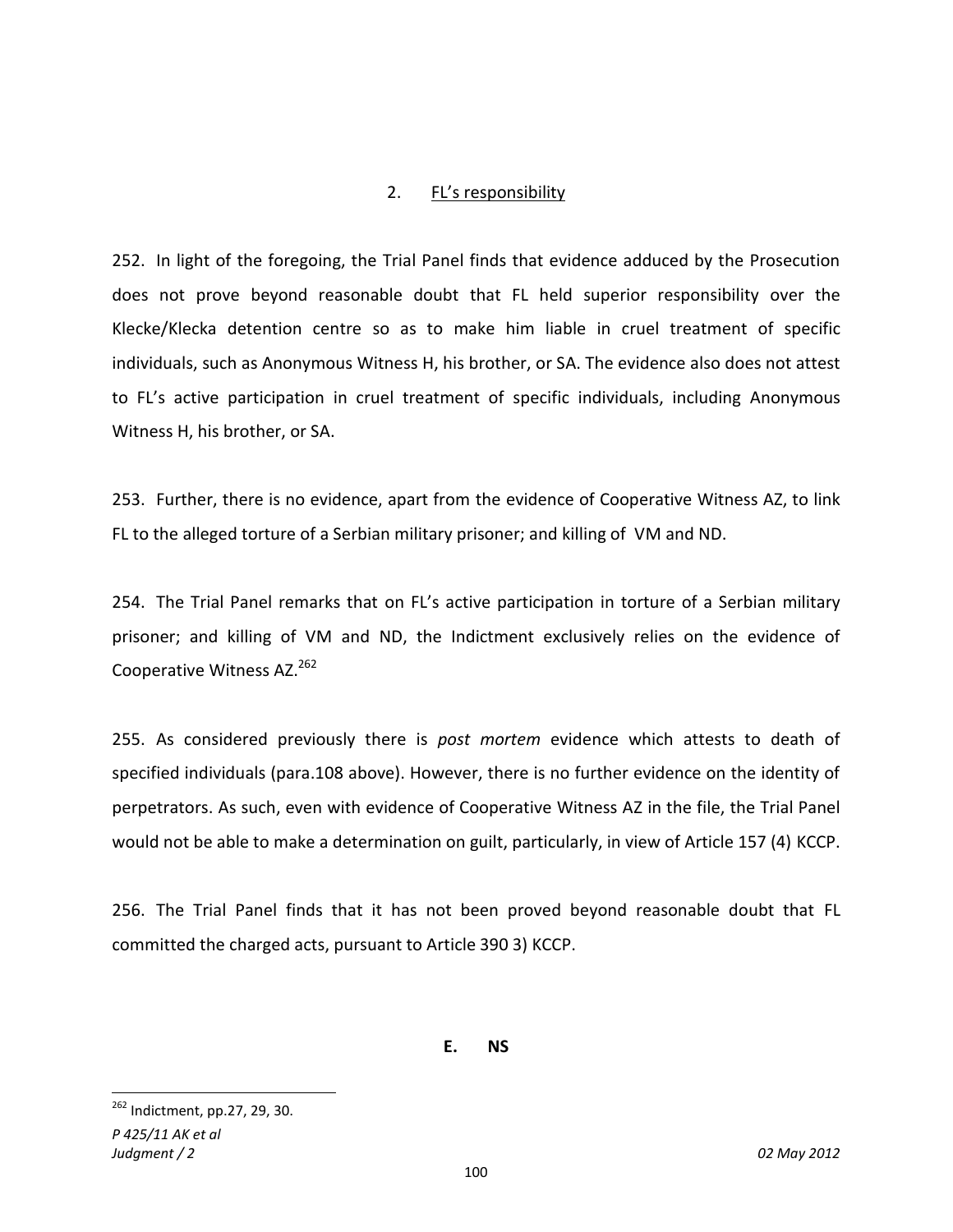257. The Indictment alleges that NS, in his capacity as KLA member holding a position of responsibility within the Klecke/Klecka detention centre, in co-perpetration with the specified Accused violated the bodily integrity and the health of Serbian and Albanian civilians and Serbian military prisoners, detained in the Klecke/Klecka detention centre. It was finding of the Trial Panel that conditions of detention *per se* did not amount to cruel treatment, and that from the individuals named in the Indictment Anonymous Witness H, his brother and SA were subjected to cruel treatment in the prison in Klece/Klecka.

258. Further, the Indictment claims that NS in co-perpetration with other specified Accused, tortured four Serbian military prisoners; participated in the killing of four Serbian military prisoners, detained in the Klecke/Klecka detention centre; killed a Serbian military prisoner, detained in the Klecke/Klecka detention centre; participated in the killing of AA; and participated in the killing of VM and ND.

#### 1. NS's role in the Klecke/Klecka prison

259. With regard to NS's role in the Klecke/Klecka detention centre, the Indictment alleges that NS was among those responsible for the management of the prison, including the admission and registration of prisoners. Certain prisoners were handed over to NS's responsibility upon their arrival to the prison.<sup>263</sup>

260. Several witnesses recalled NS ('FT'). QK knew NS as member of the KLA.<sup>264</sup> Witness A knew the nickname 'FT', but did not know his real name. Witness A saw 'FT' in Klecke/Klecka very often.<sup>265</sup> BZ recalled 'FT', who was an officer within command of the 121<sup>st</sup> Brigade.<sup>266</sup>

<sup>&</sup>lt;sup>263</sup> Indictment, p.25.

<sup>264</sup> QK, *supra* note 47, p.4.

<sup>265</sup> Witness A, *supra* note 69, p.7.

<sup>266</sup> BZ, *supra* note 45, p.5.

*P 425/11 AK et al*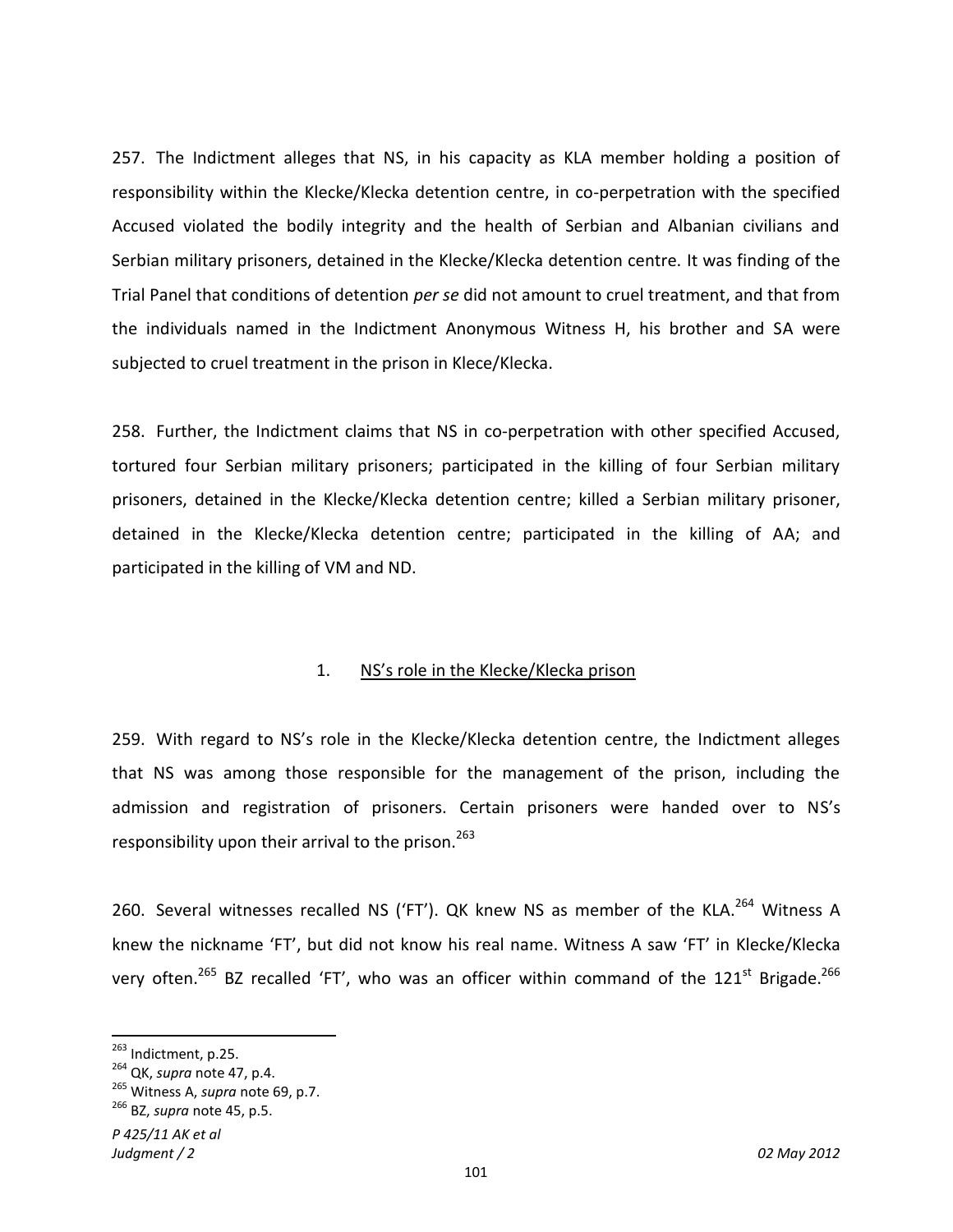Anonymous Witness I saw 'FT', with first name NN, on a couple of occasions in Divjake/Divljaka. According to Anonymous Witness I, 'FT' stayed in the barracks but was also allowed to enter the general headquarters.<sup>267</sup>

261. In another statement, Anonymous Witness I recalled that in April 1999, when four Serbian officers were brought to Klecke/Klecka, it was also military police officer NS ('FT') who took charge of the Serbian officers.<sup>268</sup>

262. There is no further evidence, besides evidence of Cooperative Witness AZ, on NS's association with Klecke/Klecka detention centre.

# 2. NS's responsibility

263. In view of the foregoing the Trial Panel finds that evidence falls short of establishing beyond reasonable doubt that NS held a position of responsibility with the Klecke/Klecka detention centre as alleged in the Indictment. The evidence adduced by the Prosecution does not prove beyond reasonable doubt that NS held superior responsibility over the Klecke/Klecka detention centre so as to make him liable in cruel treatment of specific individuals, such as Anonymous Witness H, his brother, or SA. The evidence also does not establish NS's active participation in cruel treatment of specific individuals, including Anonymous Witness H, his brother, or SA.

264. In the allegations that NS participated in torture of four Serbian military prisoners; participated in the killing of four Serbian military prisoners, detained in the Klecke/Klecka detention centre; killed a Serbian military prisoner, detained in the Klecke/Klecka detention centre; participated in the killing of AA; and participated in the killing of VM and ND the

<sup>267</sup> Anonymous Witness I, *supra* note 99, p.6.

<sup>268</sup> Exhibit P6, Anonymous Witness I, *supra* note 100, p.2.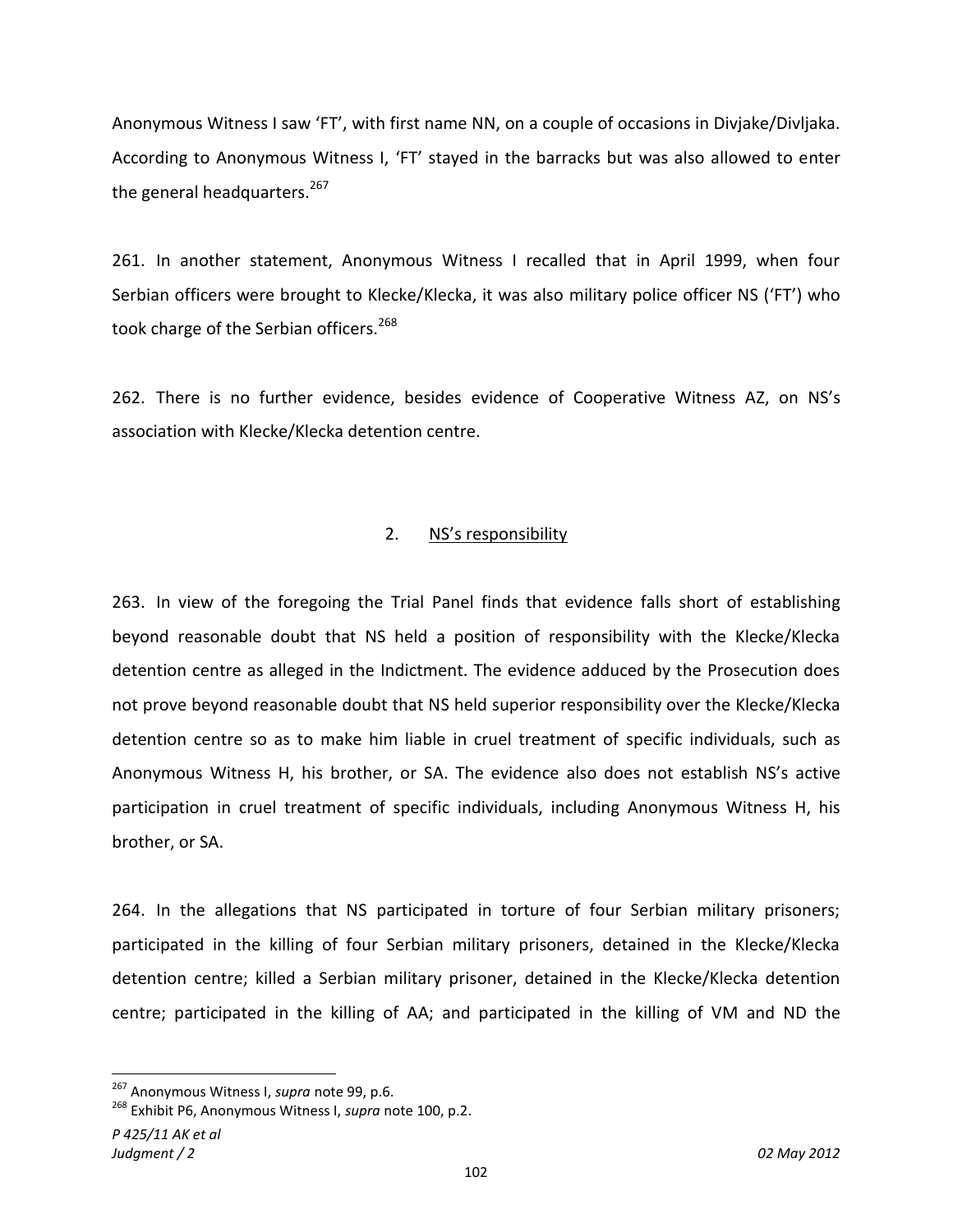Indictment makes reliance on the evidence of Cooperative Witness AZ.<sup>269</sup> There is no further evidence to attest to conduct of NS in commission of those crimes.

265. As considered previously there is *post mortem* evidence which attests to death of specified individuals (para.108 above). However, there is no further evidence on the identity of perpetrators. As such, even with evidence of Cooperative Witness AZ in the file, the Trial Panel would not be able to make a determination on guilt, particularly, in view of Article 157 (4) KCCP.

266. The Trial Panel finds that it has not been proved beyond reasonable doubt that NS committed the charged acts, pursuant to Article 390 3) KCCP.

267. In light of the foregoing, the evidence adduced by the Prosecution falls short to establish the guilt of the Accused beyond reasonable doubt. Therefore, the Accused are found not guilty of all the charges against them.

# **VII. COSTS OF CRIMINAL PROCEEDINGS AND PROPERTY CLAIM**

268. As the Accused are found not guilty, the costs of criminal proceedings under Article 99 (2) 1) to 5) KCCP, the necessary expenses of the defendants and the remuneration and necessary expenditures of defence counsel, as well as the costs of interpretation and translation shall be paid from budgetary resources as per applicable rates, pursuant to Article 103 (1) KCCP.

269. No property claim has been filed. Therefore, no decision is rendered pursuant to Article 396 (4) KCCP.

<sup>&</sup>lt;sup>269</sup> Indictment, pp.28, 29, 30, 31, 32, 33.

*P 425/11 AK et al*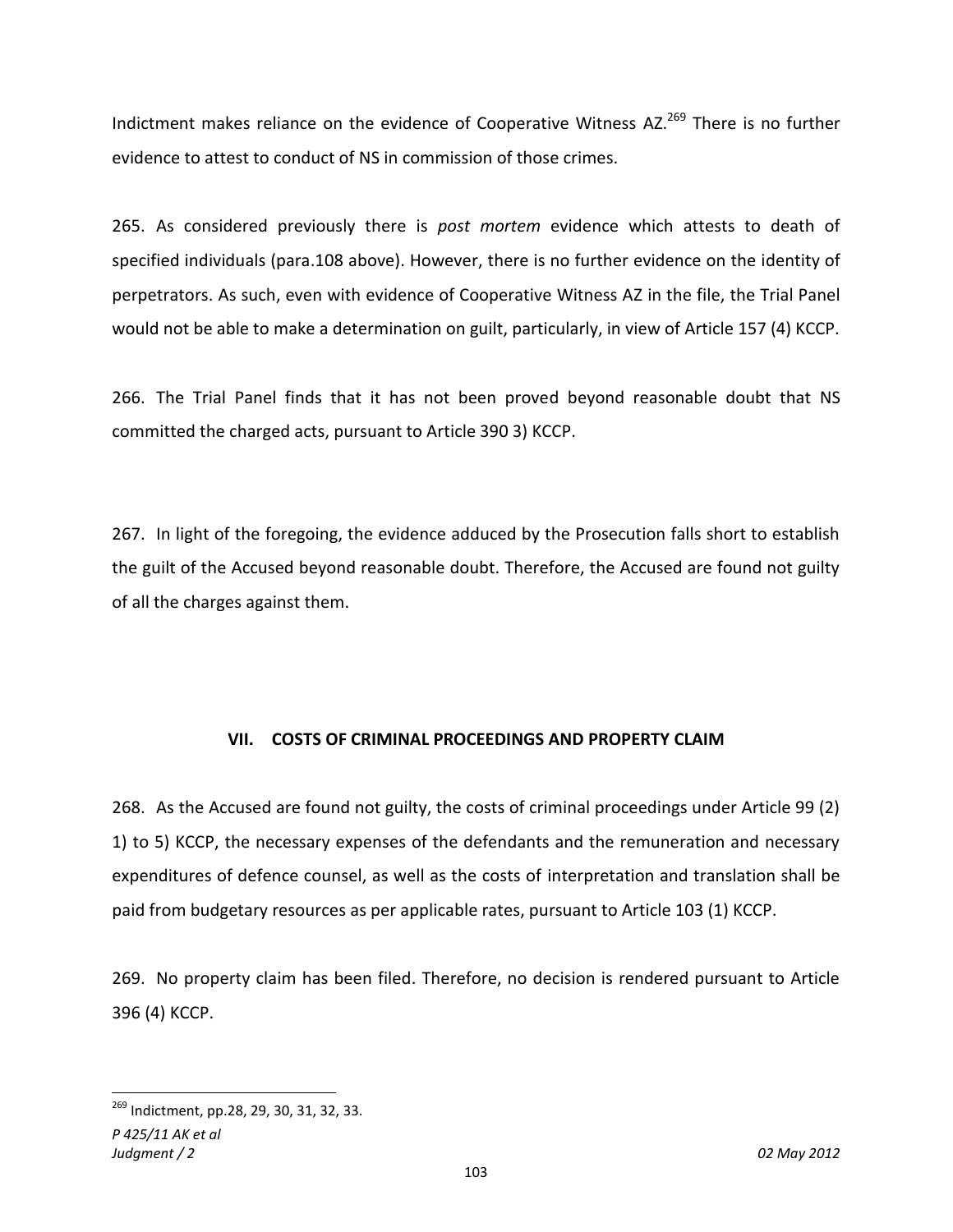**Presiding Judge**:

Recording Officer:

EULEX Judge Jonathan Welford-Carroll

\_\_\_\_\_\_\_\_\_\_\_\_\_\_\_\_\_\_\_\_\_\_\_

EULEX Legal Officer Zane Ratniece

\_\_\_\_\_\_\_\_\_\_\_\_\_\_\_\_\_\_\_\_\_\_\_

**Panel Members**:

\_\_\_\_\_\_\_\_\_\_\_\_\_\_\_\_\_\_\_\_\_\_\_

Judge Shqipe Qerimi EULEX Judge Dean Pineles

**LEGAL REMEDY:** Authorized persons may file an appeal in writing against this Judgment to the Supreme Court of Kosovo through the District Court of Prishtine/Pristina within fifteen (15) days from the date the copy of the Judgment has been received, pursuant to Article 398 (1) KCCP.

\_\_\_\_\_\_\_\_\_\_\_\_\_\_\_\_\_\_\_\_\_\_\_

# **ANNEX I**

# **EVIDENCE SUBMITTED BY THE PROSECUTION**

# **(SPRK binder B)**

- 1) **Witness Y**, 20.4.2012, SPRK record of the witness hearing, SPRK binder B.
- 2) **Anonymous Witness C**, 21.09.2010, SPRK record of the witness hearing in an investigation with attachment, SPRK binder B.

*P 425/11 AK et al Judgment / 2 02 May 2012*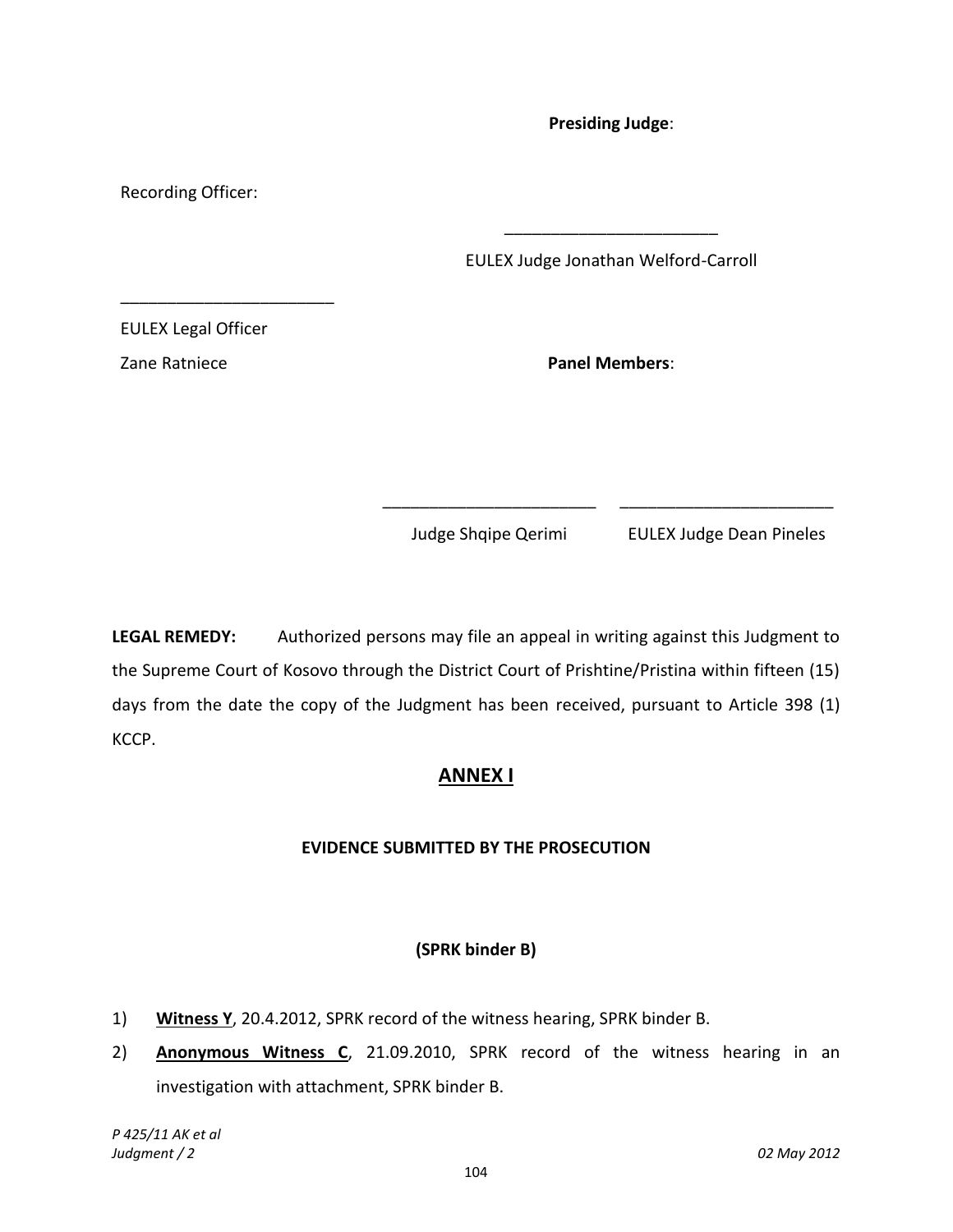- 3) **Anonymous Witness I**, 22.11.2010, report interrogation statement of the witness, SPRK binder B.
- 4) **Witness A**, 23.09.2010, SPRK record of the witness hearing in an investigation with attachments, SPRK binder B.
- 5) **Witness F**, 02.01.2011, report interrogation statement of the witness with attachments, SPRK binder B.
- 6) **BKU**, 04.10.2010 and 15.10.2010, SPRK record of the witness hearing in an investigation with attachment, SPRK binder B.
- 7) **Witness E**, 28.10.2010, SPRK record of the witness hearing in an investigation, SPRK binder B.
- 8) **Anonymous Witness B**, 04.12.2010, report interrogation statement of the witness with attachments, SPRK binder B.
- 9) **Witness G**, 11.01.2011, report interrogation statement of the witness with attachments, SPRK binder B.
- 10) **Anonymous Witness H**, 24.08.2010, report interrogation statement of the witness with attachments, SPRK binder B.

# **(SPRK binder C)**

- 11) **QK**, 14.06.2011, report interrogation statement of the witness, SPRK binder C.
- 12) **AQ**, 07.06.2011, report interrogation statement of the witness with attachment, SPRK binder C.
- 13) **Witness T**, 03.05.2011, report interrogation statement of the witness, SPRK binder C.
- 14) **Witness D**, 24.12.2010, report interrogation statement of the witness; 18.01.2011, SPRK record of the witness hearing in an investigation, SPRK binder C.
- 15) **Witness V**, 18.04.2011, interview in the capacity of a witness with attachment, SPRK binder C.

*P 425/11 AK et al Judgment / 2 02 May 2012*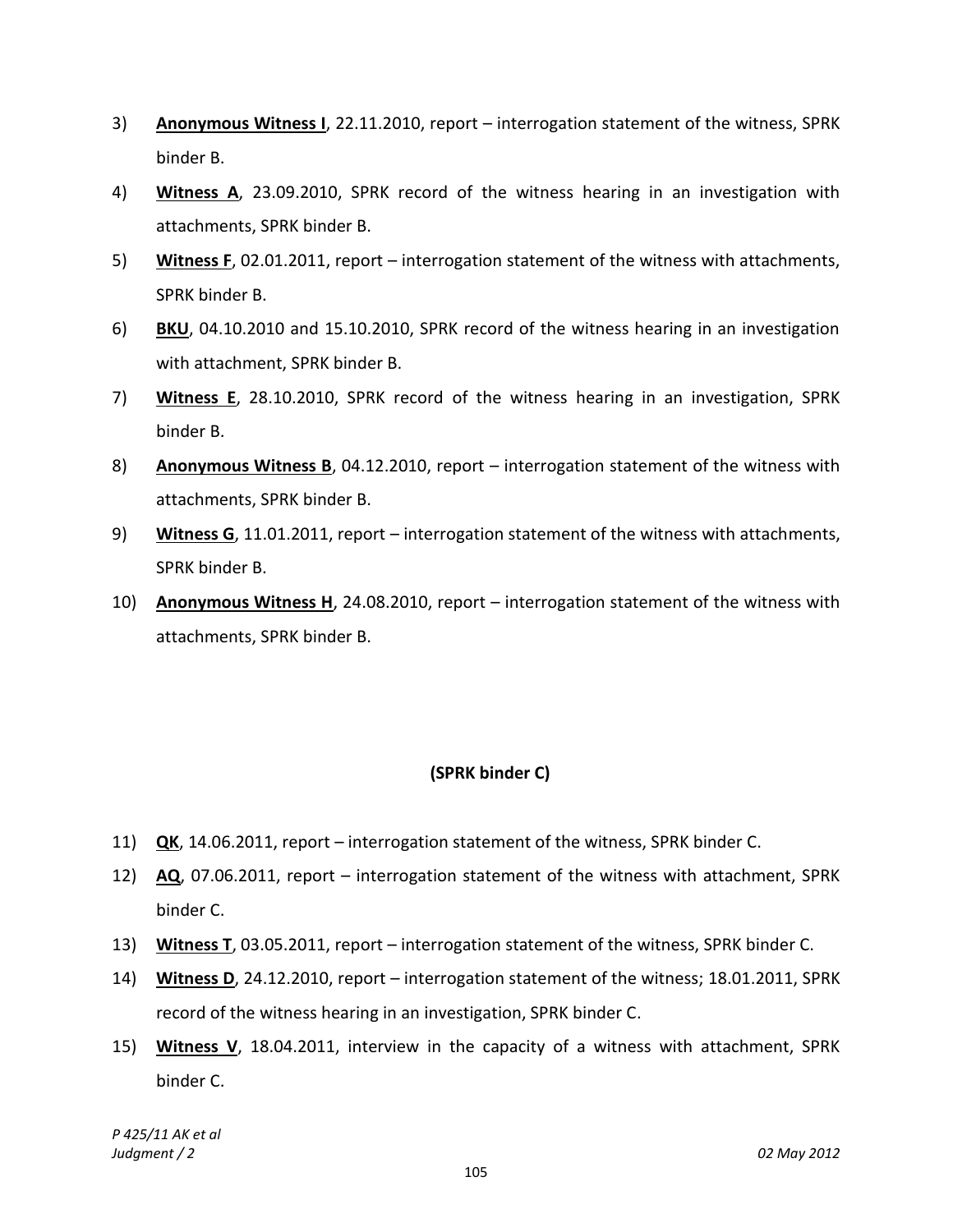- 16) **HAB**, 08.04.2011, SPRK record of the witness hearing in an investigation, SPRK binder C.
- 17) **IA**, 07.04.2011, report interrogation statement of the witness, SPRK binder C.
- 18) **NAM**, 06.04.2011, report interrogation statement of the witness with attachment, SPRK binder C.
- 19) **NM**, 05.04.2011, SPRK record of the witness hearing in an investigation with attachments, SPRK binder C.
- 20) **BZ**, 05.04.2011, SPRK record of the witness hearing in an investigation with attachments, SPRK binder C.
- 21) **DD**, 04.04.2011, report interrogation statement of the witness, SPRK binder C.
- 22) **ZK**, 01.04.2011, SPRK record of the witness hearing in an investigation, SPRK binder C.
- 23) **BEK**, 08.01.2011, report interrogation statement of the witness with attachments, SPRK binder C.
- 24) **Witness N**, 04.01.2011, report interrogation statement of the witness with attachments, SPRK binder C.
- 25) **Witness O**, 24.12.2010, report interrogation statement of the witness; 15.01.2011, SPRK record of the witness hearing in an investigation, both SPRK binder C.
- 26) **Witness R**, 22.12.2010, report interrogation statement of the witness with attachments, SPRK binder C.
- 27) **NH**, 02.12.2010, report interrogation statement of the witness, SPRK binder C.
- 28) **AO**, 30.11.2010, report interrogation statement of the witness with attachments, SPRK binder C.
- 29) **HK**, 20.10.2010, SPRK record of the witness hearing in an investigation with attachments, SPRK binder C.
- 30) **BT**, 08.10.2010, report interrogation statement of the witness with attachments, SPRK binder C.
- 31) **JU**, 24.08.2010, report interrogation statement of the witness with attachment, SPRK binder C.
- 32) **GB**, 24.08.2010, report interrogation statement of the witness, SPRK binder C.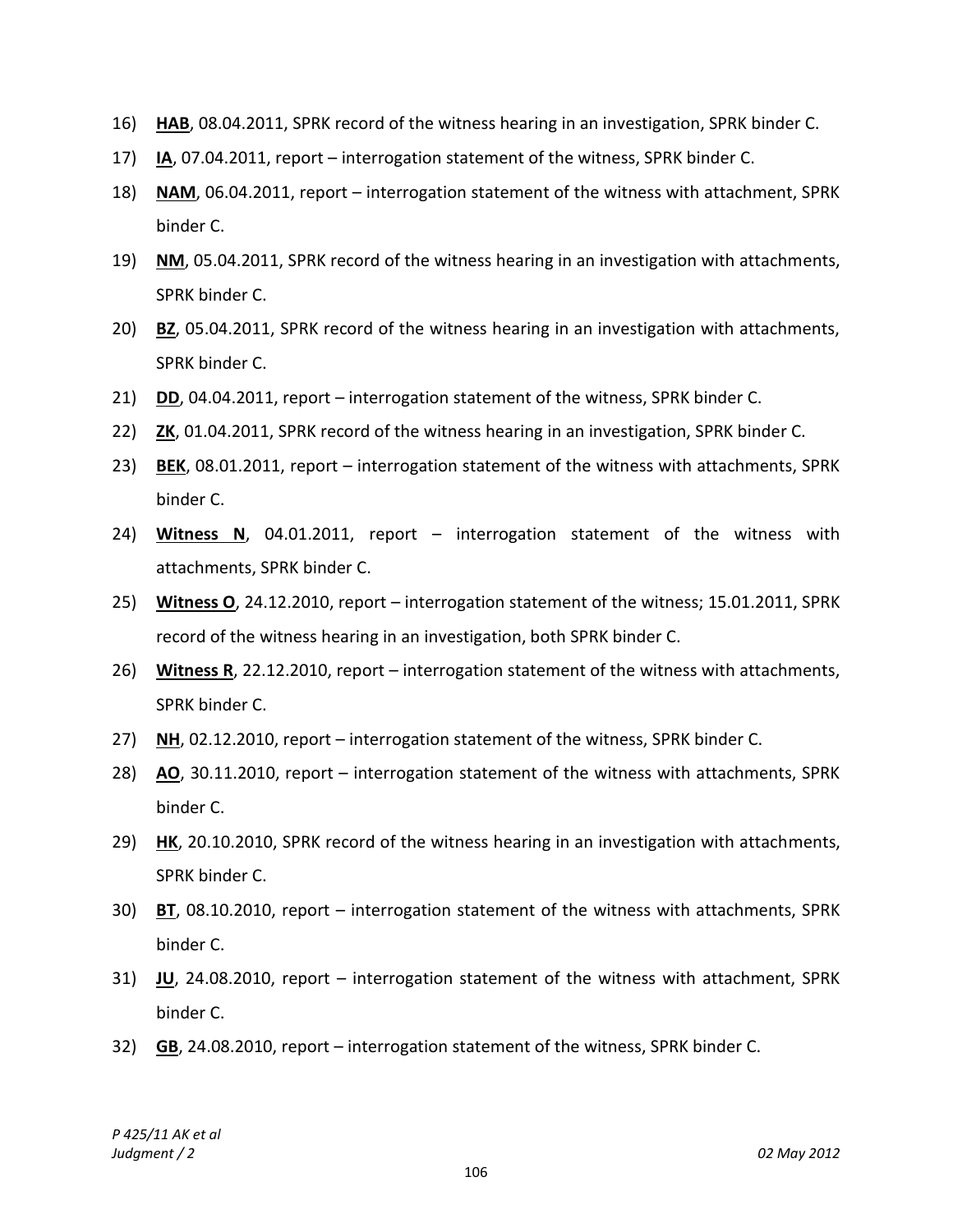#### **(SPRK binder D)**

- 33) **Anonymous Witness L**, 12.04.2011, SPRK record of the witness hearing in an investigation, SPRK binder D.
- 34) **Anonymous Witness M**, 30.03.2011, report-interrogation statement of the witness; 20.05.2011, SPRK record of the witness hearing in an investigation, both SPRK binder D.
	- 35) **AH**, 14.12.2010, report-interrogation statement of the witness; 27.05.2011, SPRK record of the witness hearing in an investigation, both SPRK binder D.
- 36) **SB**, 27.05.2011, SPRK record of the witness hearing in an investigation, SPRK binder D.
- 37) **Witness U**, 25.06.2011, report-interrogation statement of the witness, SPRK binder D.
- 38) **Witness W**, 16.06.2011, report-interrogation statement of the witness, SPRK binder D.
- 39) **IZ**, 19.05.2011, report-interrogation statement of the witness, SPRK binder D.
- 40) **BAZ**, 23.05.2011, report-interrogation statement of the witness, SPRK binder D.
- 41) **ST**, 25.05.2011, report-interrogation statement of the witness, SPRK binder D.
- 42) **RI**, 24.05.2011, report-interrogation statement of the witness, SPRK binder D.
- 43) **FK**, 31.05.2011, report-interrogation statement of the witness, SPRK binder D.
- 44) **ZS**, 18.05.2011, report-interrogation statement of the witness; 23.07.2011, SPRK record of the witness hearing, both SPRK binder D.
- 45) **VS**, 17.05.2011, report-interrogation statement of the witness; 23.07.2011, SPRK record of the witness hearing, both SPRK binder D.
- 46) **LS**, 18.05.2011, report-interrogation statement of the witness; 23.07.2011 SPRK record of the witness hearing, both SPRK binder D.
- 47) **Witness O**, 24.05.2011, report-interrogation statement of the witness, SPRK binder D.
- 48) **Witness Q**, 26.05.2011, report-interrogation statement of the witness, SPRK binder D.
- 49) **Witness P**, 25.05.2011, report-interrogation statement of the witness, SPRK binder D.
- 50) **BET**, 05.04.2011, report-interrogation statement of the witness, SPRK binder D.

# **(SPRK binder F)**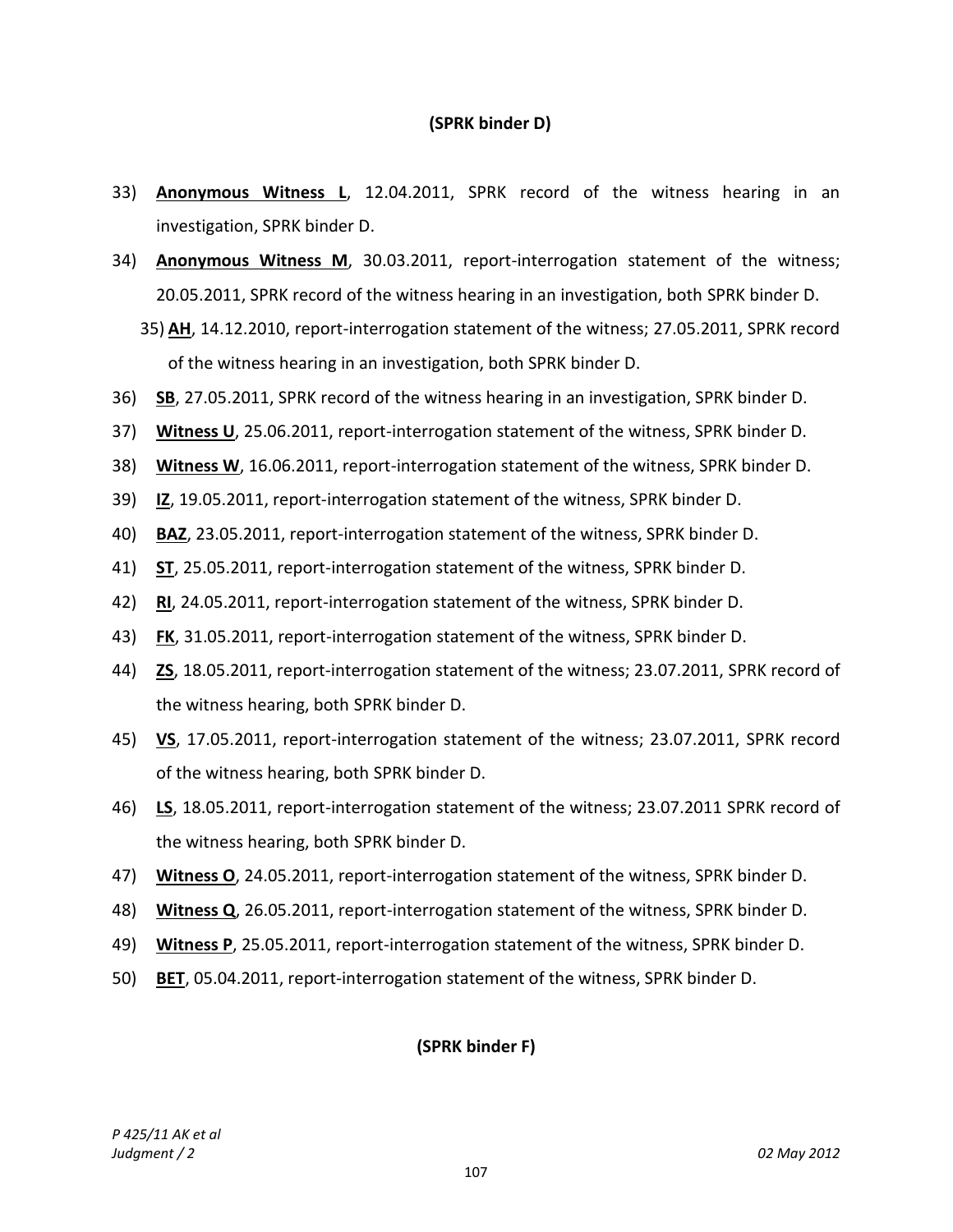- 51) Discharge list, document marked as **0096-09-EWC2/019**, SPRK binder F.
- 52) Certification, document marked as **0096-09-EWC2/020**, SPRK binder F.
- 53) Certificate for service in KLA, document marked as **0096-09-EWC2/021**, SPRK binder F.
- 54) Manual on procedure implementation towards the detainees, document marked as **0096- 09-EWC2/022**, SPRK binder F.
- 55) Note to military prison, document marked as **0096-09-EWC2/023**, SPRK binder F.
- 56) Duty report, document marked as **0096-09-EWC2/024**, SPRK binder F.
- 57) Judgment, document marked as **0096-09-EWC2/025**, SPRK binder F.
- 58) Judgment, document marked as **0096-09-EWC2/026**, SPRK binder F.
- 59) Duty report, document marked as **0096-09-EWC2/027**, SPRK binder F.
- 60) Duty report, document marked as **0096-09-EWC2/028**, SPRK binder F.
- 61) Duty report, document marked as **0096-09-EWC2/029**, SPRK binder F.
- 62) Decision, document marked as **0096-09-EWC2/030**, SPRK binder F.
- 63) Request, document marked as **0096-09-EWC2/031**, SPRK binder F.
- 64) Request, document marked as **0096-09-EWC2/032**, SPRK binder F.
- 65) Decision, document marked as **0096-09-EWC2/033**, SPRK binder F.
- 66) Ordinance, document marked as **0096-09-EWC2/034**, SPRK binder F.
- 67) Appeal, document marked as **0096-09-EWC2/035**, SPRK binder F.
- 68) Notification, document marked as **0096-09-EWC2/036**, SPRK binder F.

#### **(SPRK binder H)**

- 69) EULEX Police WCIU report with investigation diary, EWC number **0068-09-EWC4**, SPRK binder H (pp. H2-H5).
- 70) Exhumation Police report, dt.30.09.2009, SPRK binder H (pp.**H6-H20**).
- 71) Summary of information, SPRK binder H (pp.**H21-H25**).
- 72) Assessment Police report with attachments, dt.24-26.08.2009, SPRK binder H (pp.**H30- H40**).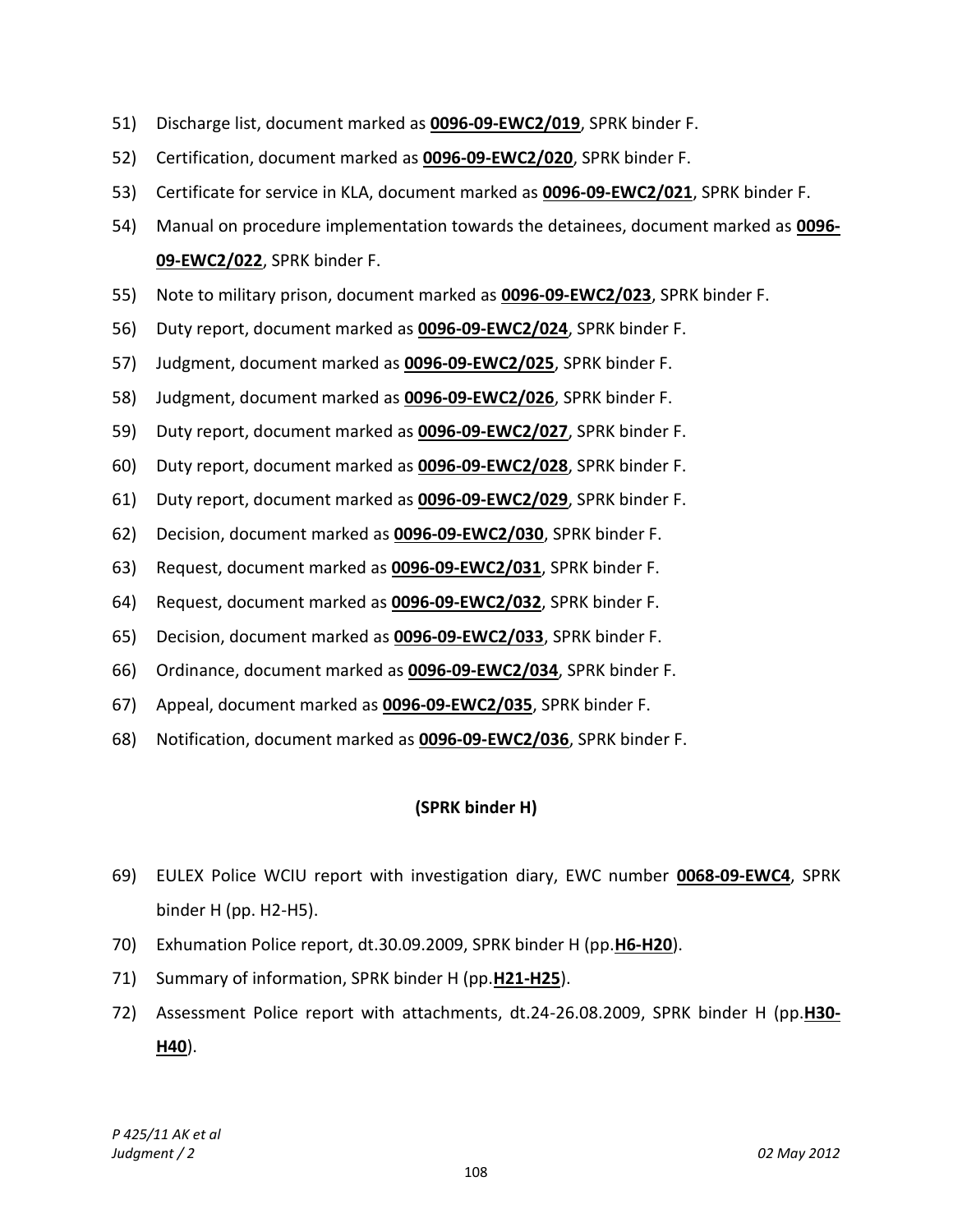- 73) Order for exhumation, post mortem inspection, autopsy and identification, PPP no.685/09, dt.08.09.2009, SPRK binder H (p.**H41**).
- 74) Communication from WCIU to EULEX PP, dt.27.09.2009, SPRK binder H (pp.**H45-H46**).
- 75) Chain of custody statements, SPRK binder H (pp.**H47-H48**).
- 76) ICMP printed statements on missing persons, SPRK binder H (pp.**H49-H5**3).
- 77) UNMIK autopsy reports dt.29.10.2009, SPRK binder H (pp.**H54-H59**).
- 78) Chain of custody statement, SPRK binder H (p.**H60**).
- 79) Handover forms of exhumated bodies, dt.23.,25.09.2009, SPRK binder H (pp.**H61-H66**).
- 80) Death certificate of BC, dt.12.12.2009 (pp.**H67-H68**).
- 81) Victim identification information, SPRK binder H (pp.**H69-H91**).
- 82) Death certificate of DV, dt.12.12.2009 (pp.**H92-H93**).
- 83) Victim identification form no.1999-010047, SPRK binder H (pp.**H94-H111**).
- 84) Photo sheet KER overview, SPRK binder H (pp.**H112-H134**).
- 85) CD on exhumation grave site KER, SPRK binder H.

#### **(SPRK binder I)**

- 86) CD containing electronic versions of evidence, SPRK binder I.
- 87) Autopsy reports with annexes on two bodies found in grave site KEQ, SPRK binder I (pp.1-198).

### **(SPRK binder L)**

- 88) CD containing electronic version of autopsy and ante mortem reports, SPRK binder L.
- 89) **MG**, 20.01.2010, record of expert witness hearing in investigation, SPRK binder L.
- 90) **TF**, 20.01.2010, record of expert witness hearing in investigation, SPRK binder L.
- 91) Picture case grave site KER, SPRK binder L (pp.**L7-L9**).
- 92) Autopsy report and ante mortem report for body KER01/001B, SPRK binder L (pp.**L10- L96**).

*P 425/11 AK et al Judgment / 2 02 May 2012*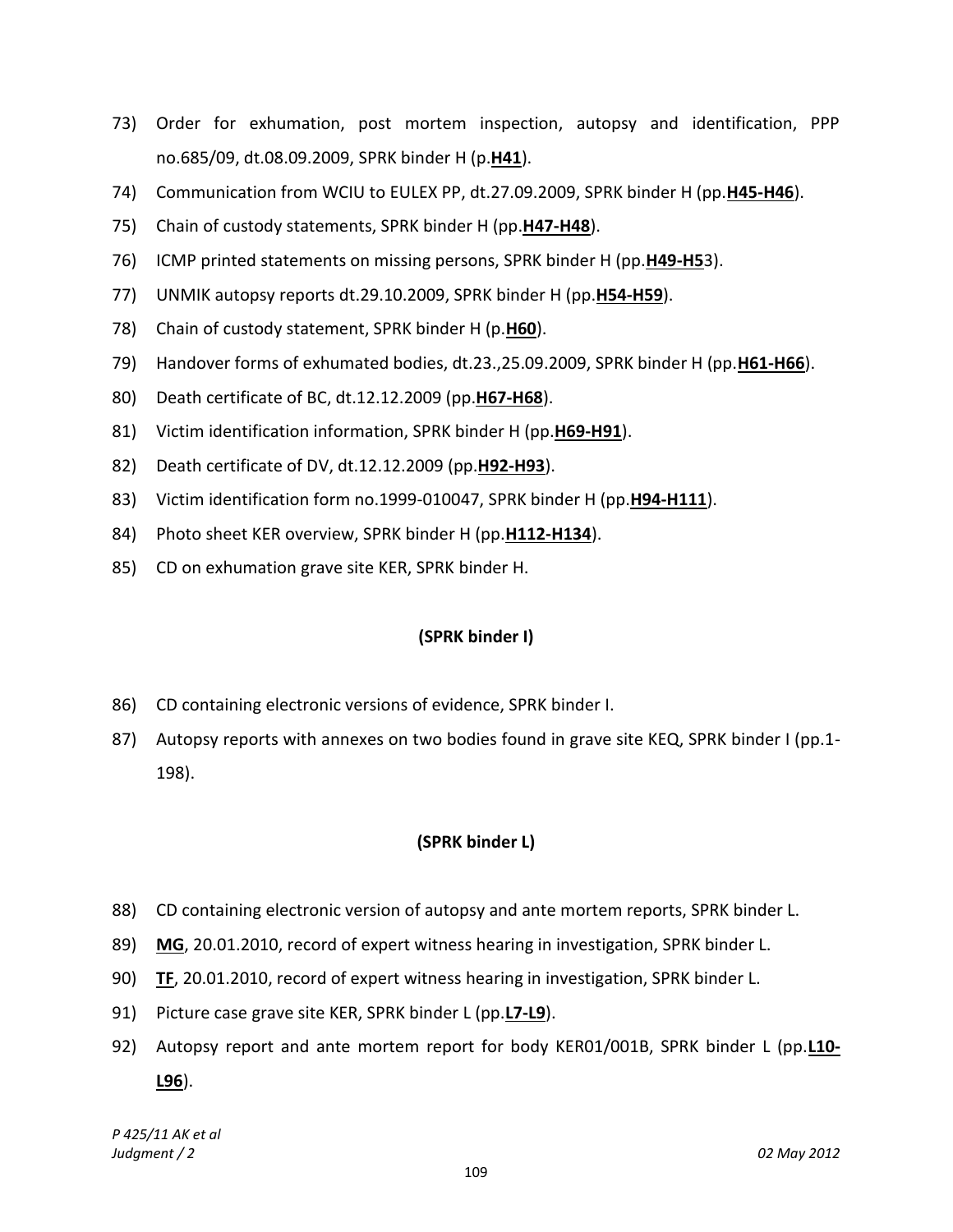- 93) Autopsy report and ante mortem report for body KER01/004B, SPRK binder L (pp.**L97- L237**).
- 94) Autopsy report and ante mortem report for body KER01/005B, SPRK binder L (pp.**L238- L335**).
- 95) Autopsy report and ante mortem report for body KER01/006B, SPRK binder L (pp.**L336- L412**).
- 96) Autopsy report and ante mortem report for body KER01/004B, SPRK binder L (pp.**L413- L516**).

### **(SPRK binder M)**

- 97) Police report on search of premises of NS (file no.1-3), 18.03.2011, SPRK binder M.
- 98) Search order GJPP 25/10 (PPS 07/10), dt.17.03.2011, SPRK binder M.
- 99) Application for police employment of NXK, dt.23.04.2002, SPRK binder M.
- 100) Police report on search conducted at UU, dt.02.02.2011, with attachments, SPRK binder M.
- 101) Search order GJPP 25/10 (PPS 07/10), dt.19.11.2010, SPRK binder M.
- 102) Photographs seized at NS's residence, SPRK binder M.

### **(Court trial binder 1)**

- 103) **AC**, 03.08.2011, SPRK record of the witness hearing in an investigation, Court trial binder 1.
- 104) **BZ**, 29.07.2011, SPRK record of the witness hearing in an investigation, Court trial binder 1.
- 105) Autopsy reports, dt.29.10.2009, Court trial binder 1.

### **(Prosecution exhibits binder I)**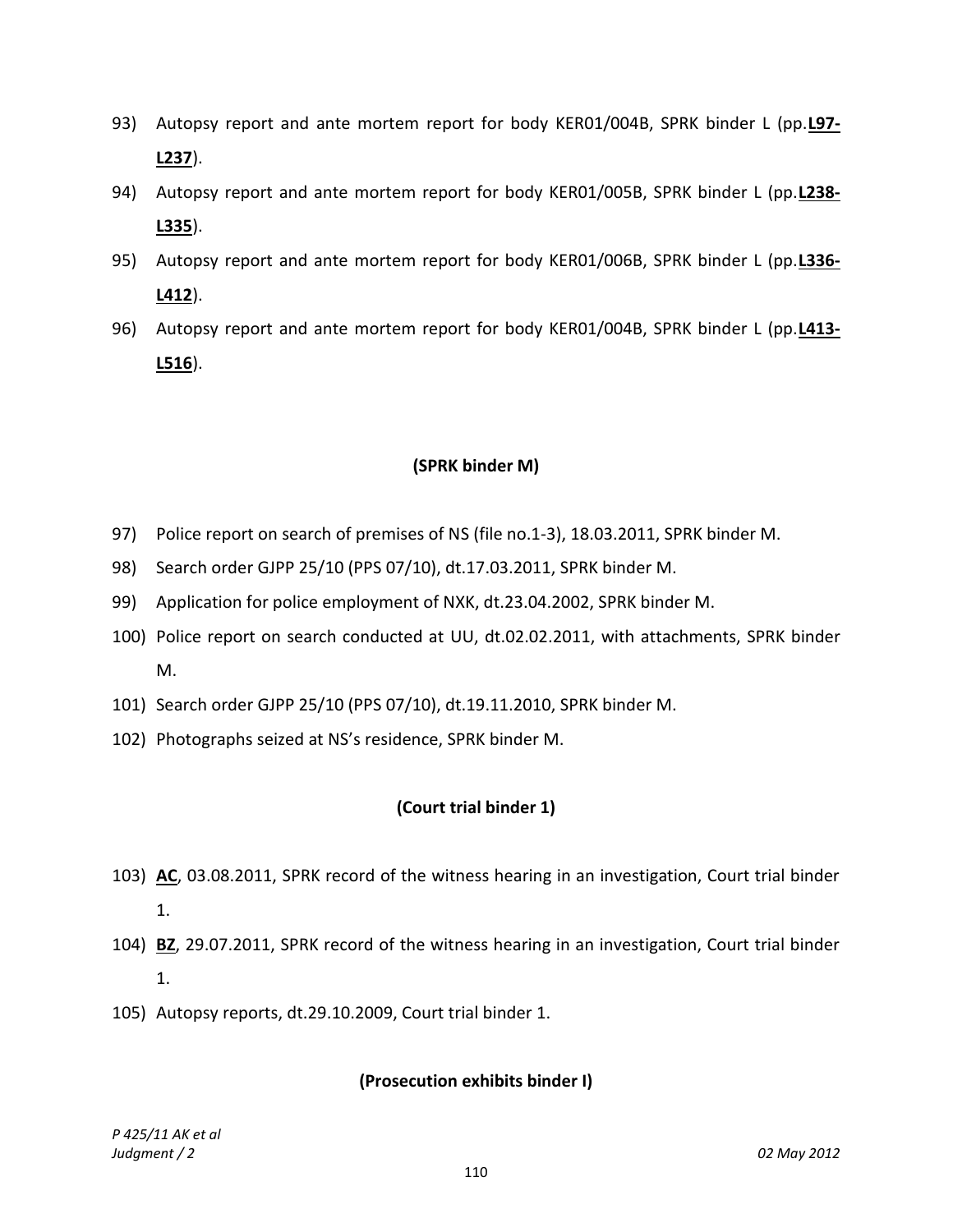- 106) Exhibit **P2**, EULEX WCIU officer's report 10.11.2011 regarding significant locations regarding Klecka case with attached photographs, Prosecution exhibits binder I.
- 107) Exhibit **P3**, response of Department of Forensic Medicine EULEX Kosovo regarding missing person AA, Prosecution exhibits binder I.
- 108) Exhibit **P4**, AZ's death certificate, Prosecution exhibits binder I.
- 109) Exhibit **P6**, **Anonymous Witness I**, 02.11.2011, record of the witness hearing in an investigation, Prosecution exhibits binder I.
- 110) Exhibit **P7**, **MB**, 08.11.2011, record of the witness hearing in an investigation, Prosecution exhibits binder I.
- 111) Exhibit **P8**, **BEC**, record of the witness hearing in an investigation, Prosecution exhibits binder I.
- 112) Exhibit **P9**, **JS**, 02.11.2011, report-interrogation statement of the witness, Prosecution exhibits binder I.
- 113) Exhibit **P10**, **FZ**, 27.10.2011, report-interrogation statement of the witness, Prosecution exhibits binder I.
- 114) Exhibit **P11**, **SZ**, 26.10.2011, report-interrogation statement of the witness, Prosecution exhibits binder I.
- 115) Exhibit **P12**, **FLZ**, 26.10.2011, report-interrogation statement of the witness, Prosecution exhibits binder I.
- 116) Exhibit **P13**, **NZ**, 24.10.2011, report-interrogation statement of the witness, Prosecution exhibits binder I.
- 117) Exhibit **P14**, **IDZ**, 24.10.2011, SPRK record of the witness hearing in an investigation, Prosecution exhibits binder I.
- 118) Exhibit **P15**, **BEH**, 23.11.2011, SPRK record of the witness hearing, Prosecution exhibits binder I.
- 119) Exhibit **P16**, **BT**, 24.11.2011, report-interrogation statement of the witness, Prosecution exhibits binder I.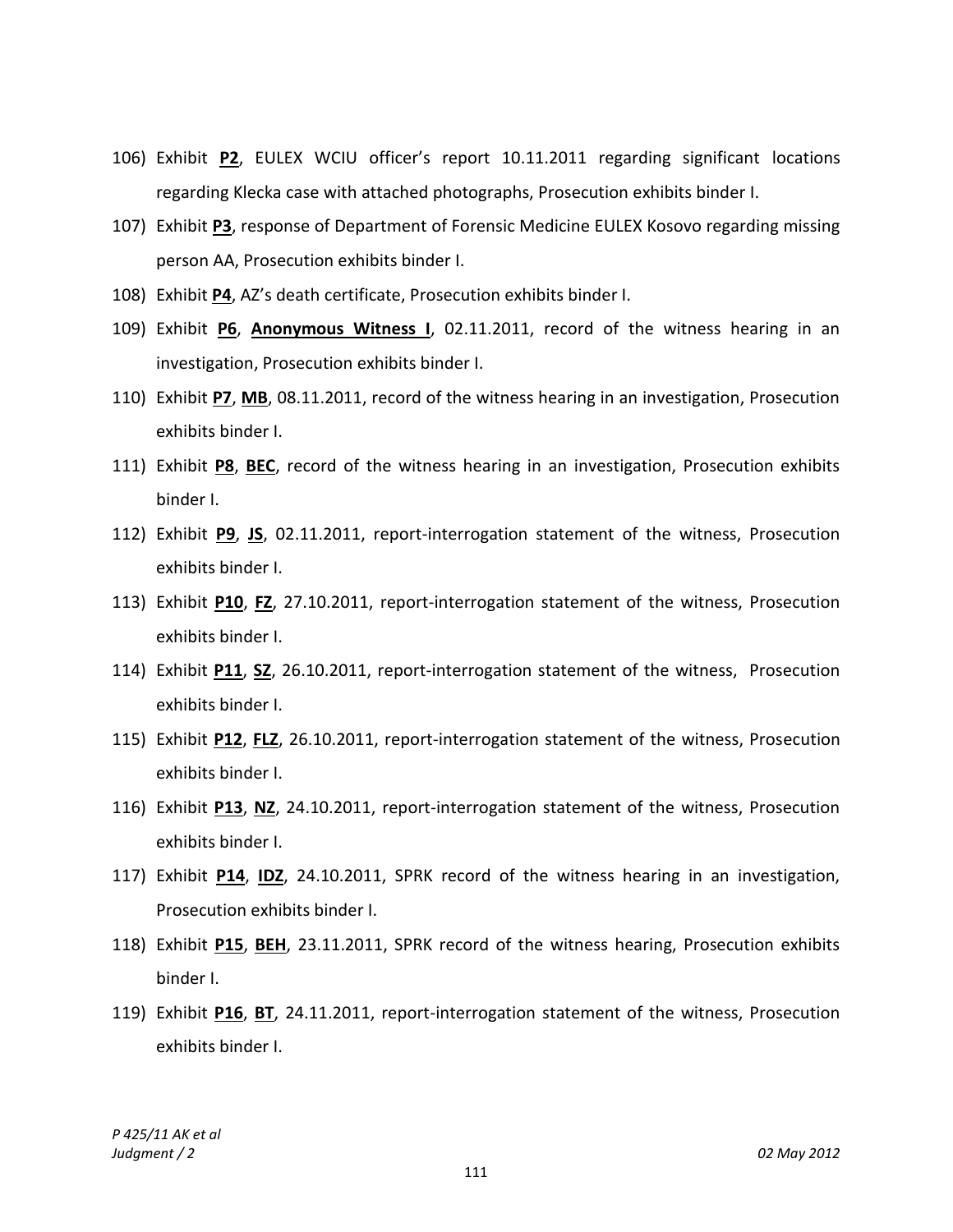- 120) Exhibit **P17**, **NB**, 12.09.2011, report-interrogation statement of the witness, Prosecution exhibits binder I.
- 121) Exhibits **P21a**, **P21b**, **P21c**, **P21d**, **P21f**, decision of the EULEX Special Prosecutor Maurizio Salustro to acquire part of the case file no.2003/224/PEJ, statement of **TM** to the investigative authorities of the Republic of Serbia, dt.27.1.2005 and 11.04.2004 and annex (2), Prosecution exhibits binder I.
- 122) Exhibit **P22**, **AFZ**, 23.11.2011, record of the witness hearing in an investigation, Prosecution exhibits binder I.
- 123) Exhibit **P23**, **IDZ**, 23.11.2011, record of the witness hearing in an investigation, Prosecution exhibits binder I.
- 124) Exhibit **P24**, **CC**, 06.12.2011, record of the witness hearing in an investigation, Prosecution exhibits binder I**.**
- 125) Exhibit **P25**, **GK**, 07.12.2011, record of the witness hearing in an investigation, Prosecution exhibits binder I.
- 126) Exhibit **P26**, **SD**, 08.12.2011, record of the witness hearing, Prosecution exhibits binder I.
- 127) Exhibit **P27**, **MZS**, 12.12.2011, record of witness hearing, Prosecution exhibits binder I.
- 128) Exhibits **P28a**, **P28b-P28f**, letter from forensic archaeologist to the EULEX Special Prosecutor Maurizio Salustro, dt.8.12.2011, and comparison tables (5), Prosecution exhibits binder I.
- 129) Exhibits **P29a** and **P29b**, Department of Forensic Medicine report DFM KEQ 01, dt.10.,11.8.2010, and Department of Forensic Medicine report DFM KEQ 02, dt.10.,11.8.2010, Prosecution exhibits binder I.
- 130) Exhibits **P30a-P30e**, letter from WCIU Investigator to the EULEX Special Prosecutor Maurizo Salustro, dt.15.09.2011, regarding exhumation reports, exhumation Police report, dt.24.9.2009, additional exhumation Police report, dt.17.8.2010, photo sheet KEQ overview Klecka, Prosecution exhibits binder I.
- 131) Exhibit **P31**, **HYS**, 24.01.2012, record of the witness hearing, Prosecution exhibits binder I.
- 132) Exhibit **P33**, **BKO**, 07.02.2012, record of the witness hearing, Prosecution exhibits binder II.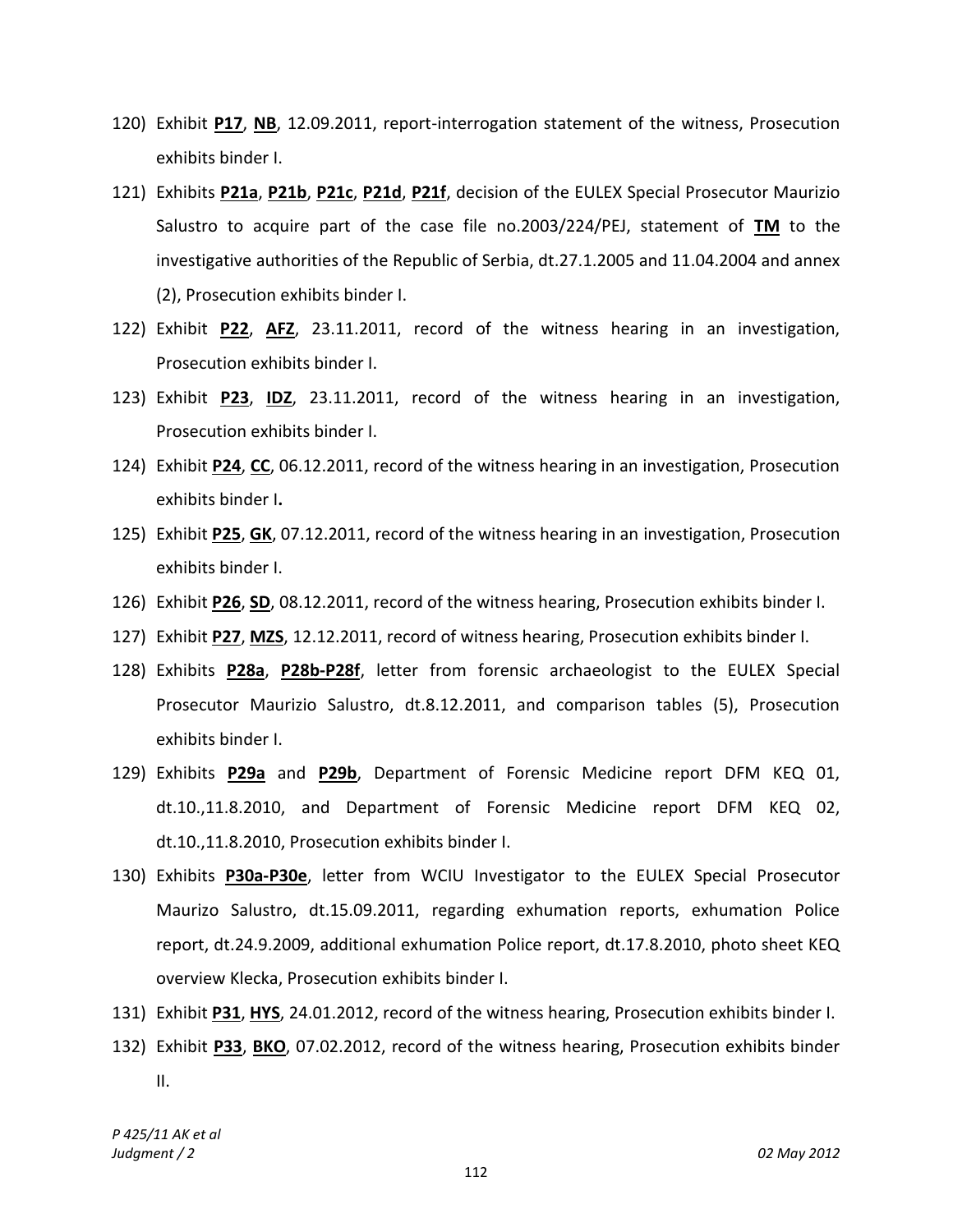- 133) Exhibit **P34**, PPS 07/10 photo board attachment to **Witness V** 18.04.2011 hearing, Prosecution exhibits binder II.
- 134) Exhibit **P35**, **GA**, 08.02.2012, SPRK record of the witness hearing, Prosecution exhibits binder II.
- 135) Exhibit **P36**, Police file from the Police Headquarters Duisberg concerning the death of AZ, dt.28.09.2011, Prosecution exhibits binder II (excluding the so-called 'German Diary', declared inadmissible evidence by Ruling 21.03.2012).
- 136) Exhibit **P37**, single document containing official note from Chief Inspector of the Criminal Police, dt.29.09.201, reply of the General Practitioner, dt.29.09.2011, autopsy note, Prosecution exhibits binder II.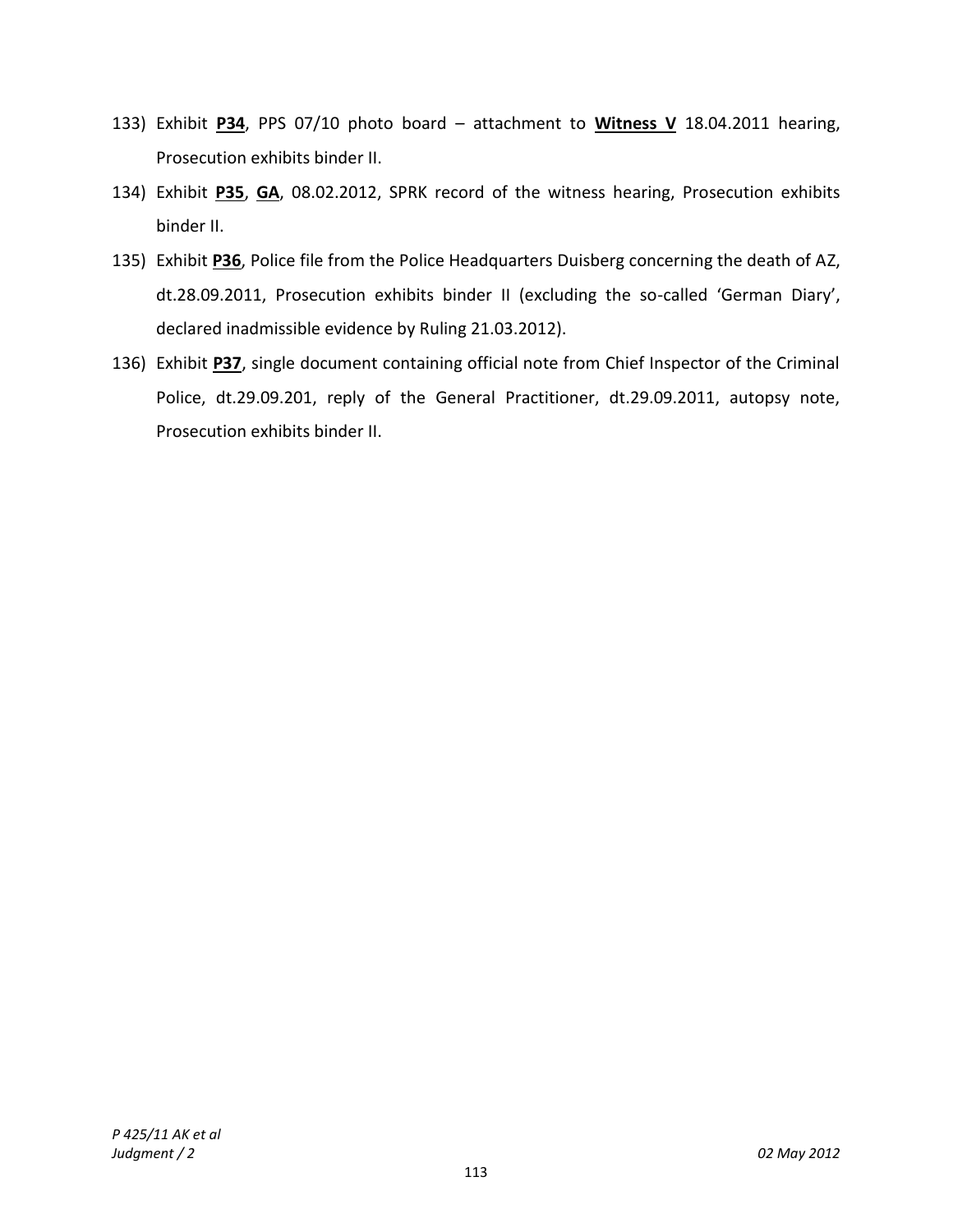## **ANNEX II**

### **EVIDENCE SUBMITTED BY THE DEFENCE<sup>270</sup>**

- 1) Defence Exhibit **D (NeK) 1**, Bundle of 32 pgs. Document submitted by Defence Counsel Mahmut Halimi on 06 March 2012, contained in the Defence exhibits binder I. The bundle contains:
	- 'Informacije o saobracajnim prekrsajima na Kosovu', PZ A No. 033264 (in the Serbian Language);
	- Two separate UNMIK 'Formular Deklarate', AZ and BHO (in the Albanian Language);
	- Kosovo Police Service, 'Initial / Incident Report', case No. 2005-GR-5628, dt.07.11.2005 (in the English Language);
	- Order of the District Court of Prizren, Pndr. Nr. 1/2008, dt.03.01.2008 (in the Albanian Language);
	- Kosovo Police Service, Prizren Police Station, 'Raporti i policit', dt.09.01.2008 (in the Albanian Language);
	- Kosovo Police Service, 'Initial / Incident Report', case No. 2008-GI-4, dt.04.01.2008 (in the English Language);
	- Kosovo Police Service, 'Formulari per ekzaminim i laboratorit te kriminalistikes se SHPK-se', case No. 2007-GA-3880 (in the Albanian Language);
	- Passport copy of FAK and 2 pgs. of the text in the Albanian Language;
	- Judgment of the District Court of Prizren, P nr. 63/2008, dt.30.04.2008 (in the Albanian Language);
	- Kosovo Police Service, 'Initial / Incident Report', case No. 2005-XP5-12, dt.09.06.2005 (in the English Language);

 $\overline{\phantom{a}}$ 

 $^{270}$  The list of the evidence submitted by the Defence does not contain the purported parts of AZ's diary. In particular, Defence Exhibit **D (FL) 1, 2, 2a**, purported to be parts of AZ's Diary, contained in the Defence exhibits binder I, and Defence Exhibit **D (FL) 5c** purported to be AZ's diary, contained in the Defence exhibits binder I. The said evidence has been excluded from the list, in view of the Trial Panel's Ruling, dated 21.03.2012, declaring AZ's evidence inadmissible.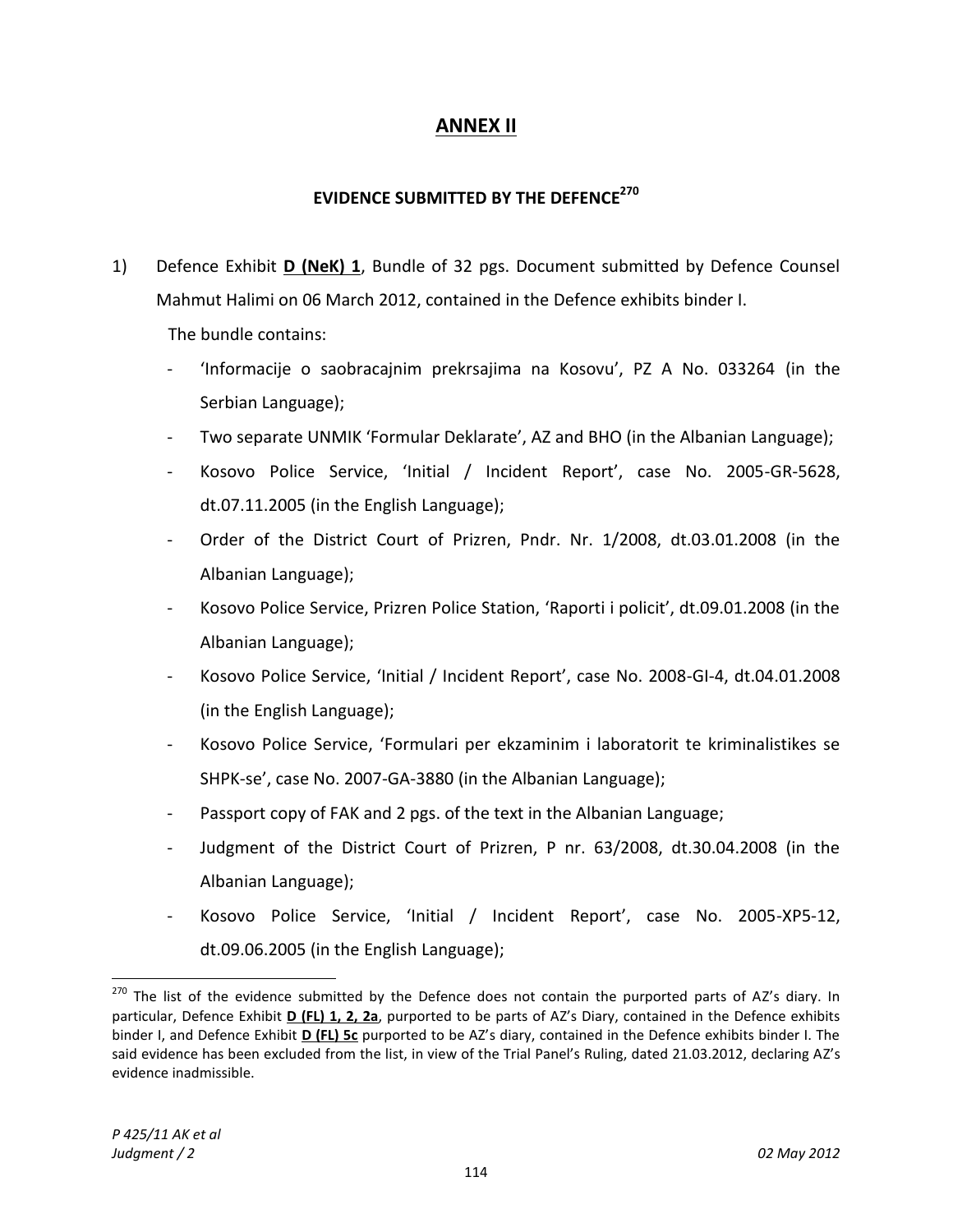- UNMIK 'Initial / Incident Report', report No. 2001-JA-4083, dt.16.11.2001 (in the English Language);
- Kosovo Police Service, 'Initial / Incident Report', case No. 2005-XP5-22, dt.11.09.2005 (in the English Language).
- 2) Defence Exhibit **D (RM) 1**, Letter to EULEX, dt.14.11.2011, submitted by Defence Counsel Naim Qelaj, contained in the Defence exhibits binder I.
- 3) Defence Exhibit **D (RM) 2**, Letter of Complaint to the SPRK, dt.29.11.2011, submitted by Defence Counsel Naim Qelaj, contained in the Defence exhibits binder I.
- 4) Defence Exhibit **D (FL) 3**, Graphic expertise of manuscripts, dt.02.02.2012, HYK and CV of HYK, contained in the Defence exhibits binder I.
- 5) Defence Exhibit **D (FL) 4a**, EULEX OCIU Seized property schedule, dt.28.04.2010 (in XX), contained in the Defence Exhibits Binder I.
- 6) Defence Exhibit **D (FL) 4b**, EULEX OCIU Seized property schedule, dt.28.04.2010, 29.04.2010 (in ZZ apartment; in LL; in XX), contained in the Defence exhibits binder I.
- 7) Defence Exhibit **D (FL) 4c**, Statement, dt.05.03.2012, DL, contained in the Defence exhibits binder I.
- 8) Defence Exhibit **D (FL) 4d**, Pre-trial judge's search order, dt.28.04.2010, PPS 425/09, GjPP 91/10, contained in the Defence Exhibits Binder I.
- 9) Defence Exhibit **D (FL) 5a**, Koha Ditore article, dt.14.10.2011, ARA ('Exclusive: AZ has left as testament the publication of the letter where he tells about the treatment by the Mission which actually should have protected him'), contained in the Defence exhibits binder I.
- 10) Defence Exhibit **D (FL) 5b**, Request to Koha Ditore, dt.08.02.2012, ENS, contained in the Defence exhibits binder I.
- 11) Defence Exhibit **D (FL) 5d**, Kosova Sot interview with GZ ('GZ: EULEX led my husband to death'), dt.31.10.2011, contained in the Defence exhibits binder I.
- 12) Defence Exhibit **D (FL) 5e**, Request to Kosova Sot, dt.08.11.2011, ENS; Kosova Sot response, dt.15.11.2011, n/n, contained in the Defence exhibits binder I.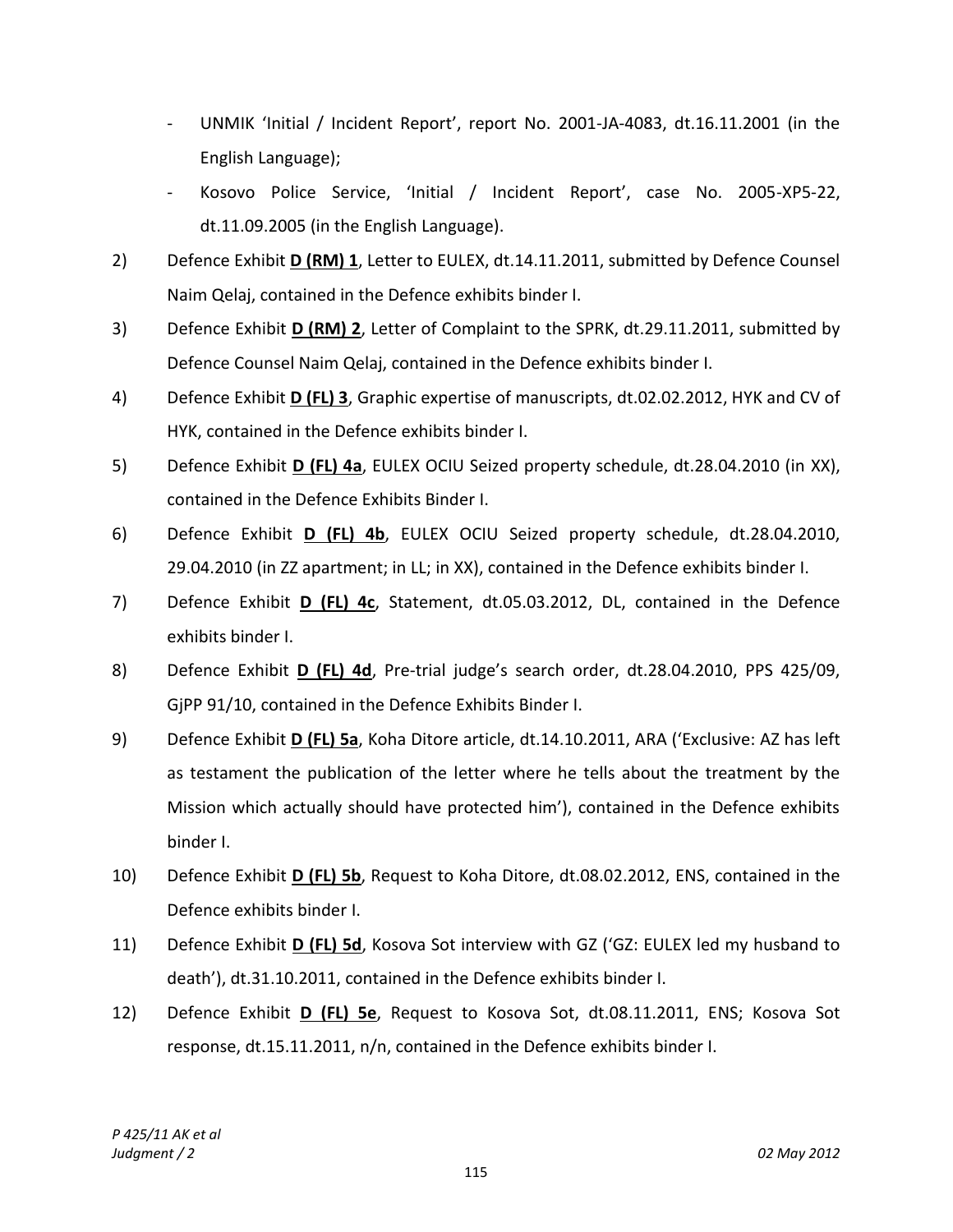- 13) Defence Exhibit **D (FL) 5f**, Transcript ('Documentary shown in Klan Kosova TV on witness X and his death'), contained in the Defence exhibits binder I.
- 14) Defence Exhibit **D (FL) 5g**, Request to Klan Kosova, dt.08.02.2012, ENS; Klan Kosovo response, dt.08.02.2012, BHA, contained in the Defence exhibits binder I.
- 15) Defence Exhibit **D (FL) 6**, Notification to AZ, dt.24.08.2009, Kosovo Ministry of Internal Affairs, Investigation Department, VHO, contained in the Defence exhibits binder I.
- 16) Defence Exhibit **D (FL)** 7, Letter of K.Khan QC to Chief EULEX Prosecutor, dt.31.01.12 (with two annexes: Letter of K.Khan QC to EULEX Special Prosecutor Maurizio Salustro, dt.10.01.12; Penal representation of GZ, dt.29.11.11), Letter of K.Khan QC to EULEX Special Prosecutor Maurizio Salustro, dt.10.01.12, contained in the Defence Exhibits Binder I.